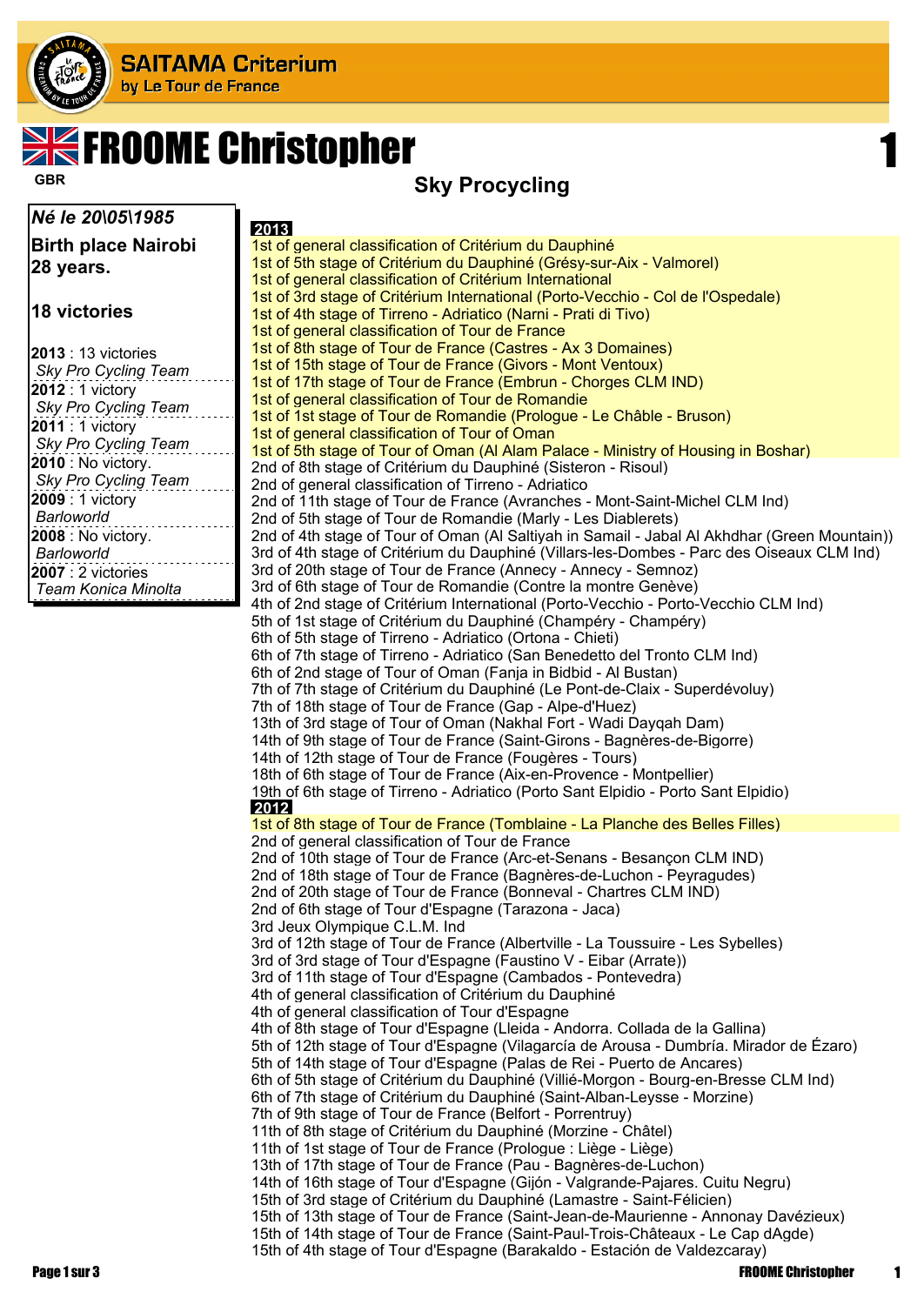

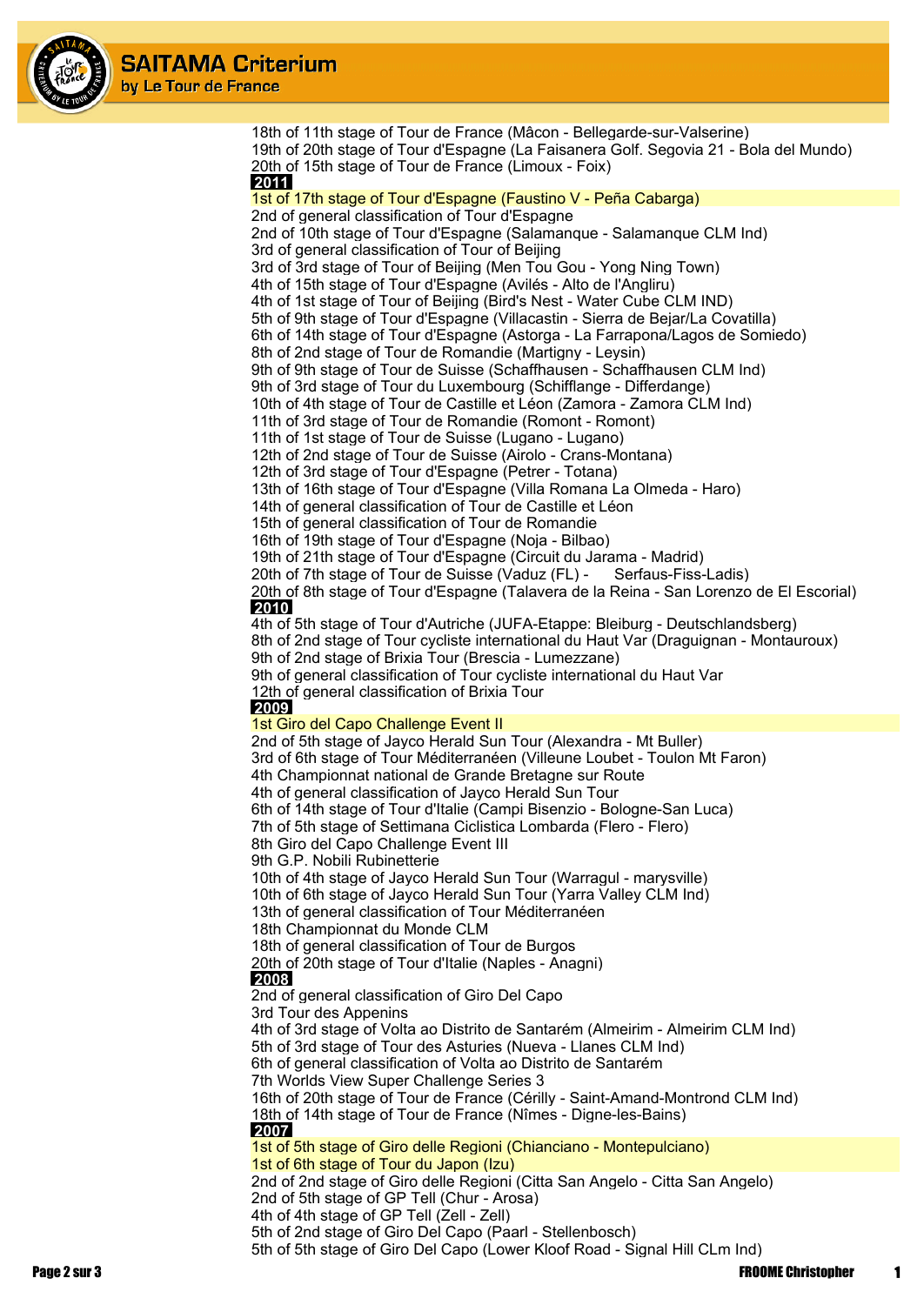

6th of general classification of Giro Del Capo 6th of general classification of Tour du Japon 8th Tour du Doubs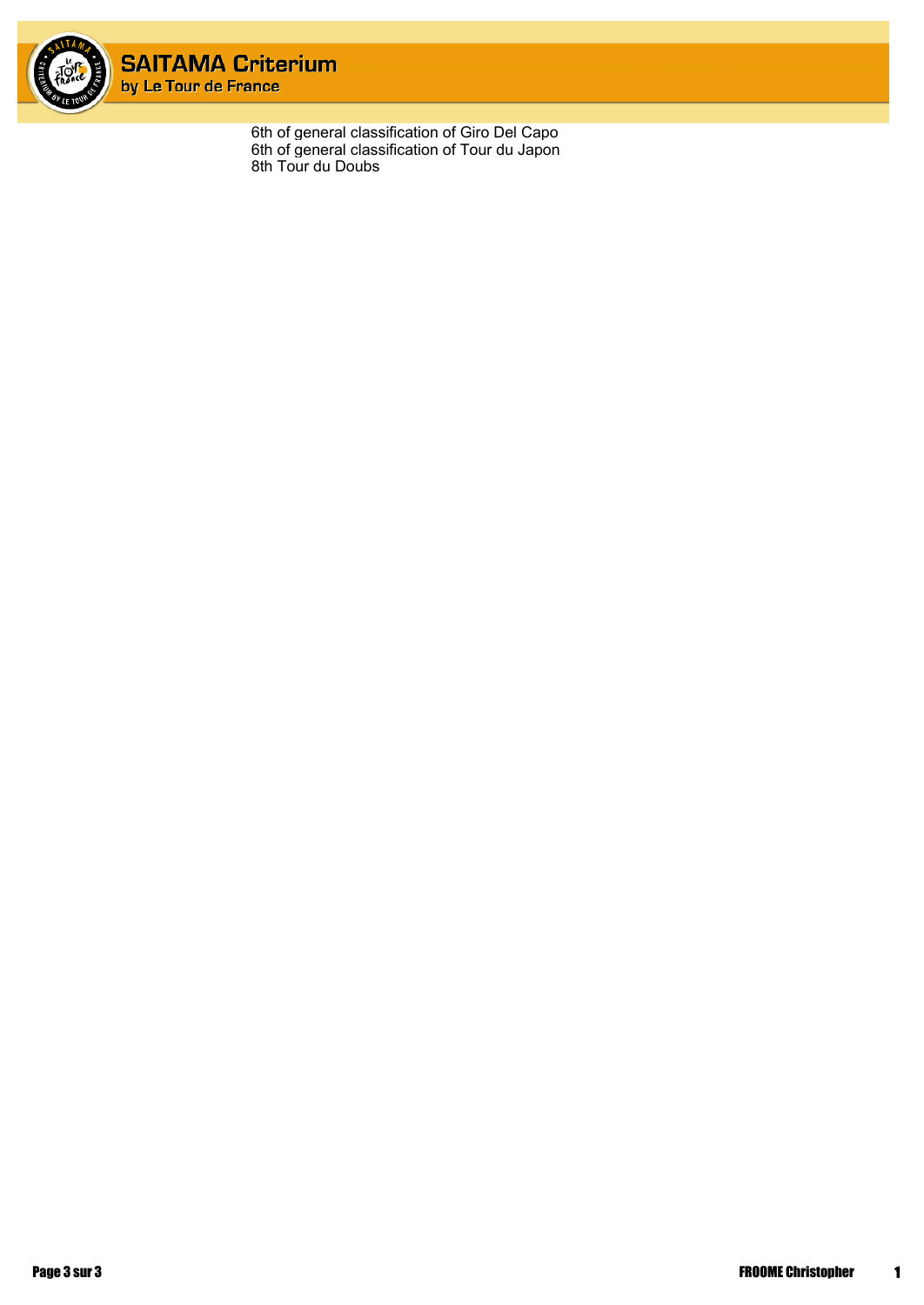

# **PORTE Richie**

**Sky Procycling AUS**

#### **Birth place Tansmania 28 years.**

*Né le 30\01\1985*

#### **14 victories**

 **2013** 1st of 2nd stage of Critérium International (Porto-Vecchio - Porto-Vecchio CLM Ind) 1st of general classification of Paris Nice 1st of 6th stage of Paris Nice (Châteauneuf-du-Pape - La Montagne de Lure) 1st of 8th stage of Paris Nice (Nice Col d Èze) 1st of 5th stage of Tour du Pays Basques (Eibar - Beasain) 2nd of general classification of Critérium du Dauphiné 2nd of general classification of Critérium International 2nd of 3rd stage of Critérium International (Porto-Vecchio - Col de l'Ospedale) 2nd of 8th stage of Tour de France (Castres - Ax 3 Domaines) 2nd of general classification of Tour du Pays Basques 3rd of 7th stage of Critérium du Dauphiné (Le Pont-de-Claix - Superdévoluy) 4th Championnat national d'Australie CLM 4th of 1st stage of Critérium du Dauphiné (Champéry - Champéry) 4th of 8th stage of Critérium du Dauphiné (Sisteron - Risoul) 4th of 11th stage of Tour de France (Avranches - Mont-Saint-Michel CLM Ind) 4th of 1st stage of Tour de Romandie (Prologue - Le Châble - Bruson) 4th of 6th stage of Tour du Pays Basques (Beasain - Beasain CLM Ind) 5th of 4th stage of Paris Nice (Châtel-Guyon - Brioude) 5th of 20th stage of Tour de France (Annecy - Annecy - Semnoz) 6th of 18th stage of Tour de France (Gap - Alpe-d'Huez) 6th of 3rd stage of Tour du Pays Basques (Vitoria (Gasteiz) - Trapagaran) 6th of 4th stage of Tour du Pays Basques (Trapagaran - Eibar (Arrate)) 7th of 4th stage of Critérium du Dauphiné (Villars-les-Dombes - Parc des Oiseaux CLM Ind) 7th of 6th stage of Tour de Romandie (Contre la montre Genève) 8th of general classification of Tour de Romandie 8th of 1st stage of Tour du Pays Basques (Elgoibar - Elgoibar) 9th of 5th stage of Critérium du Dauphiné (Grésy-sur-Aix - Valmorel) 15th of 15th stage of Tour de France (Givors - Mont Ventoux) 16th of 5th stage of Tour de Romandie (Marly - Les Diablerets) 17th Championnat du Monde CLM 19th of 6th stage of Critérium du Dauphiné (La Léchère - Grenoble) 19th of 5th stage of Paris Nice (Brioude - Saint-Vallier) 19th of general classification of Tour de France 19th of 6th stage of Tour de France (Aix-en-Provence - Montpellier)  **2012** 1st of general classification of Tour de l'Algarve 1st of 3rd stage of Tour de l'Algarve (Castro Marim - Malhao (Loulé)) 2nd of 4th stage of Bayern - Rundfahrt - Tour de Bavière (Feuchtwangen CLM Ind) 2nd of 20th stage of Tour d'Espagne (La Faisanera Golf. Segovia 21 - Bola del Mundo) 3rd Championnat national d'Australie sur route 3rd of 5th stage of Tour de l'Algarve (Lagoa - Portimao CLM Ind) 3rd of 6th stage of Tour de Romandie (Crans-Montana CLM Ind) 4th of general classification of Bayern - Rundfahrt - Tour de Bavière 4th of general classification of Tour de Romandie 5th Championnat national d'Australie CLM 5th of 20th stage of Tour de France (Bonneval - Chartres CLM IND) 6th of 11th stage of Tour d'Espagne (Cambados - Pontevedra) 9th of general classification of Critérium du Dauphiné 9th of 8th stage of Critérium du Dauphiné (Morzine - Châtel) 9th of 2nd stage of Tour de Catalogne (Girona - Girona) 11th of 7th stage of Critérium du Dauphiné (Saint-Alban-Leysse - Morzine) 13th of 3rd stage of Critérium du Dauphiné (Lamastre - Saint-Félicien) 13th of 5th stage of Paris Nice (Onet-le-Château - Mende) 13th of 8th stage of Tour de France (Tomblaine - La Planche des Belles Filles) 14th of 18th stage of Tour de France (Bagnères-de-Luchon - Peyragudes) 16th of 1st stage of Paris Nice (Dampierre-en-Yvelines - Saint-Rémy-lès-Chevreuse) 24th Clasica Ciclista San Sebastian  **2011** 1st of 4th stage of Tour de Castille et Léon (Zamora - Zamora CLM Ind) 1st of 5th stage of Tour du Danemark (Helsingør - Helsingør CLM IND)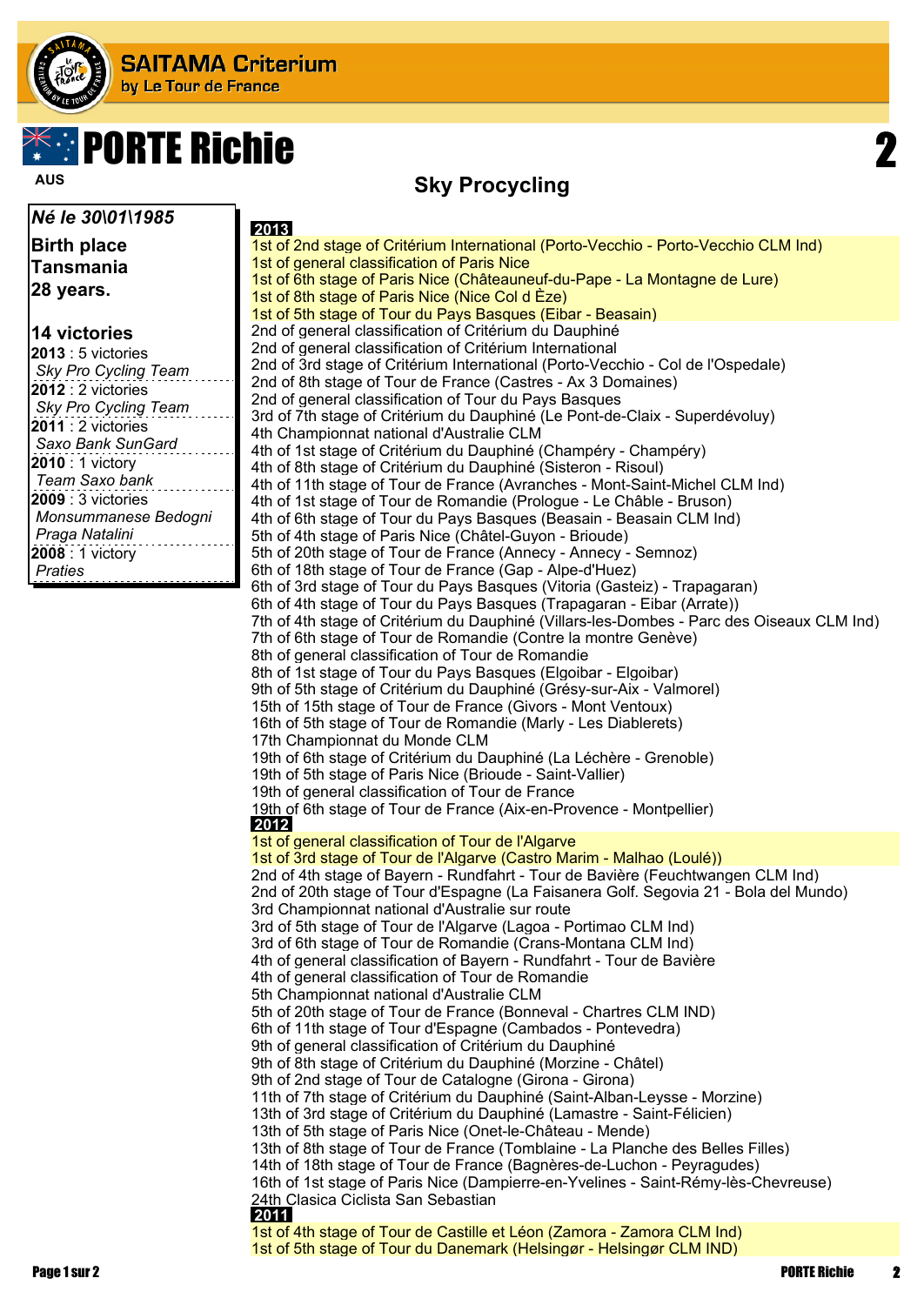



2nd of 5th stage of Tour de Romandie (Aubonne-Signal de Bougny CLM Ind) 3rd of 6th stage of Paris Nice (rognes - Aix-en-Provence CLM Ind) 4th of 21th stage of Tour d'Italie (Milano - Milano CLM IND) 5th of 20th stage of Tour de France (Grenoble - Grenoble) 6th Championnat du Monde CLM 8th of 6th stage of Tour du Pays Basques (Zalla - Zalla CLM Ind) 15th of 1st stage of Tour de Romandie (Prologue : Martigny) 16th of 6th stage of Jacob's Creek Tour Down Under (McLaren Vale - Willunga) 20th of 19th stage of Tour d'Italie (Bergamo - Macugnaga) 22th of general classification of Paris Nice  **2010** 1st of 4th stage of Tour de Romandie (Moudon CLM) 2nd of 5th stage of Tour du Danemark (Enkeltstart Middelfart clm ind) 3rd of 7th stage of Tour d'Angleterre (Bury St Edmunds - Colchester) 4th Championnat du Monde CLM 4th of general classification of Eneco Tour de Bénélux (Tour du Pays bas) 4th of 8th stage of Eneco Tour de Bénélux (Tour du Pays bas) (Genk - Genk CLM Ind) 4th of general classification of Tour d'Angleterre 6th of 4th stage of Tour d'Angleterre (Minehead - Teignmouth) 6th of 1st stage of Tour d'Italie (Amsterdam - Amsterdam) 7th of 3rd stage of Tour d'Angleterre (Newtown - Swansea) 7th of general classification of Tour d'Italie 8th of 3rd stage of Tour du Danemark (Hadsten - Vejle) 9th of 1st stage of Eneco Tour de Bénélux (Tour du Pays bas) (Prologue Steenwijk - Steenwij 9th of 1st stage of Vuelta Ciclista a la Comunidad de Madrid (Casa de Campo (Madrid) CLM I 10th Clasica Ciclista San Sebastian 10th of general classification of Tour de Romandie 11th of 21th stage of Tour d'Italie (Verona CLM Ind) 13th of 11th stage of Tour d'Italie (Lucera - L'Aquila) 14th of 19th stage of Tour d'Italie (Brescia - Aprica) 16th of 6th stage of Eneco Tour de Bénélux (Tour du Pays bas) (Roermond - Sittard) 16th of 7th stage of Tour d'Italie (Carrara - Montalcino) 16th of 9th stage of Tour d'Italie (Frosinone - Cava De Tirreni) 17th of 3rd stage of Tour d'Italie (Amsterdam - Middelburg) 17th of 8th stage of Tour d'Italie (Chianciano Terme - Terminillo) 17th of 16th stage of Tour d'Italie (San Vigilio di Marebbe/St. Vigil - Plan de Corones/Kronopla 18th of 4th stage of Eneco Tour de Bénélux (Tour du Pays bas) (Ronse - Ronse) 18th of 1st stage of Paris Nice (Prologue : Montfort-l Amaury - Montfort-l Amaury) 18th of 15th stage of Tour d'Italie (Mestre - Monte Zoncolan) 19th of 20th stage of Tour d'Italie (Bormio - Ponte di Legno - Tonale) 20th of 2nd stage of Tour de Romandie (Porrentruy - Fleurier) 20th of 5th stage of Tour de Romandie (Vevey - Châtel/Vallée d Abondance)  **2009** 1st of 4th stage of Giro Ciclistico d'Italia U23 - Giro Baby (Pozzoleone - Pozzoleone) 1st of 2nd stage of Giro del Friuli Venezia Giulia (Forgaria - Piano D Arta) 1st GP Citta di Felino 3rd Championnat national d'Australie CLM 3rd Coppa della Pace 4th of 5th stage of Giro Ciclistico d'Italia U23 - Giro Baby (Paderno del Grappa - Feltre) 4th Giro Valli Aretine 5th of 7th stage of Giro Ciclistico d'Italia U23 - Giro Baby (Cesenatico - Carpegna) 5th of general classification of Jayco Herald Sun Tour 5th of 6th stage of Jayco Herald Sun Tour (Yarra Valley CLM Ind) 7th of 5th stage of Jayco Herald Sun Tour (Alexandra - Mt Buller) 10th of 3rd stage of Jayco Herald Sun Tour (Inverloch - Warragoul) 10th of general classification of Tour de Langkawi 11th of 5th stage of Tour de Langkawi (Petaling Jaya - Genting Highlands)  **2008** 1st of 2nd stage of Trust House Cycle Classic - Tour de Wellington (Martinborough - Mastertow 4th Championnat national d'Australie sur route 5th Championnat national d'Australie CLM 9th of general classification of Jacob's Creek Tour Down Under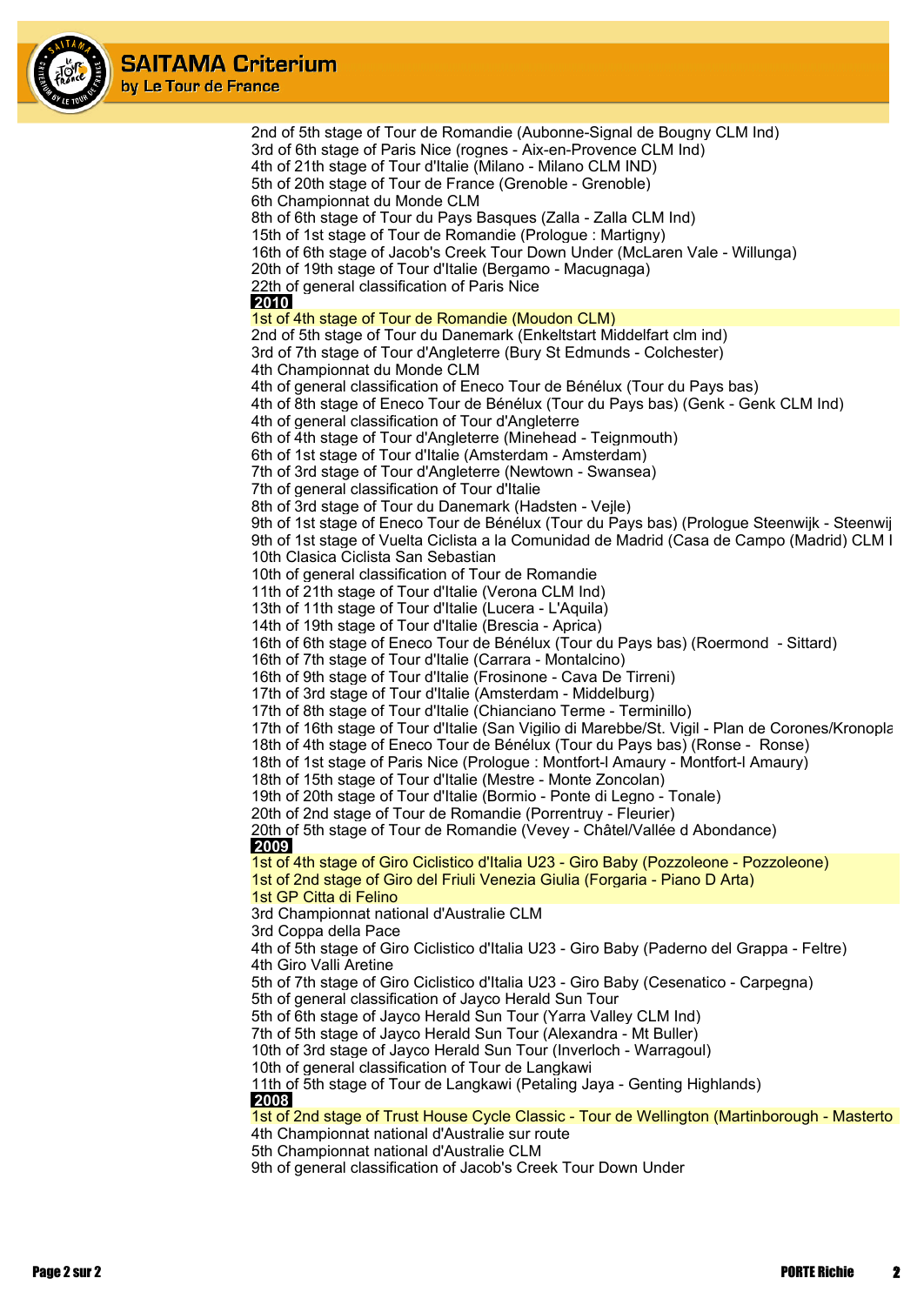

# $\blacktriangleleft$ THOMAS Geraint

*Né le 25\05\1986*

**Birth place Cardiff 27 years.**

#### **6 victories**

| 2013 : 1 victory        |
|-------------------------|
| Sky Pro Cycling Team    |
| 2012 : 1 victory        |
| Sky Pro Cycling Team    |
| 2011 : 1 victory        |
| Sky Pro Cycling Team    |
| 2010 : 1 victory        |
| Sky Pro Cycling Team    |
| 2009 : No victory.      |
| Barloworld              |
| 2008 : No victory.      |
| Barloworld              |
| 2007 : No victory.      |
| Barloworld              |
| 2006 : 2 victories      |
| Eq. Nationale de Grande |
| Bretagne                |
| 2005 : No victory.      |
| Eq. Nationale de Grande |
| Bretagne                |

#### **Sky Procycling GBR**

 **2013** 1st of 2nd stage of Jacob's Creek Tour Down Under (Mt Barker - Rostrevor) 2nd of general classification of Bayern - Rundfahrt - Tour de Bavière 3rd of general classification of Jacob's Creek Tour Down Under 4th of 4th stage of Bayern - Rundfahrt - Tour de Bavière (Schierling CLM ind) 4th Circuit Het Nieuwsblad - Circuit Het Volk 4th Grand Prix E3 - Harelbeke 4th of 3rd stage of Jacob's Creek Tour Down Under (Unley - Stirling) 6th of 6th stage of Jacob's Creek Tour Down Under (Adelaide City Council Street Circuit) 8th of 1st stage of Bayern - Rundfahrt - Tour de Bavière (Pfaffenhofen - Mühldorf) 8th of 2nd stage of Bayern - Rundfahrt - Tour de Bavière (Mühldorf - Viechtach) 10th of 4th stage of Critérium du Dauphiné (Villars-les-Dombes - Parc des Oiseaux CLM Ind) 10th of general classification of Tour du Qatar 11th of 2nd stage of Critérium du Dauphiné (Châtel - Oyonnax) 11th of 3rd stage of Critérium du Dauphiné (Ambérieu-en-Bugey - Tarare) 15th of general classification of Critérium du Dauphiné 17th of 8th stage of Critérium du Dauphiné (Sisteron - Risoul) 17th of 4th stage of Jacob's Creek Tour Down Under (Modbury - Tanunda) 17th of 5th stage of Jacob's Creek Tour Down Under (McLaren Vale - Old Willunga Hill) 18th of 7th stage of Critérium du Dauphiné (Le Pont-de-Claix - Superdévoluy) 19th A travers les Flandres 20th of 1st stage of Jacob's Creek Tour Down Under ( Prospect - Lobethal)  **2012** 1st of 1st stage of Tour de Romandie (Lausanne Prologue) 2nd of 1st stage of Tour d'Italie (Herning CLM IND) 2nd of 21th stage of Tour d'Italie (Milan CLM IND) 2nd of 5th stage of Tour du Danemark (Kerteminde CLM Ind) 10th of 2nd stage of Paris Nice (Mantes-la-Jolie - Orléans) 10th of 2nd stage of Tour d'Italie (Herning) 13th of 11th stage of Tour d'Italie (Assisi - Montecatini Terme) 15th of 1st stage of Jacob's Creek Tour Down Under (Prospect - Clare) 17th of 5th stage of Tour d'Italie (Modena - Fano) 19th of 4th stage of Jacob's Creek Tour Down Under (Norwood - Tanunda)  **2011** 1st of general classification of Bayern - Rundfahrt - Tour de Bavière 2nd A travers les Flandres 2nd of 3rd stage of Bayern - Rundfahrt - Tour de Bavière (Bad Gögging - Aichach) 2nd Championnat national de Grande Bretagne sur Route 3rd of 3rd stage of Tour d'Angleterre (Stoke-On-Trent) 4th of 5th stage of Tour d'Angleterre (Exeter - Exmouth) 4th of 9th stage of Tour d'Angleterre (London - London) 5th of 4th stage of Bayern - Rundfahrt - Tour de Bavière (Friedberg CLM Ind) 5th of 3rd stage of Paris Nice (Cosne-Cours-sur-Loire - Nuits-Saint-Georges) 5th of 1st stage of Tour d'Angleterre (Peebles - Dumfries) 5th of 8th stage of Tour d'Angleterre (London CLM IND) 5th of 5th stage of Tour de France (Carhaix - Cap Fréhel) 6th Classica Sarda Olbia-Pantogia 6th of 1st stage of Tour de France (Passage du Gois - Mont des Alouettes) 7th of 4th stage of Critérium du Dauphiné (Grenoble - Grenoble CLM Ind) 9th of 1st stage of Eneco Tour de Bénélux (Tour du Pays bas) (Prologue : Amersfoort - Amers 9th of 10th stage of Tour de France (Aurillac - Carmaux) 10th of 7th stage of Tour d'Angleterre (Bury Saint Edmunds - Sandringham) 10th of 4th stage of Tour de Sardaigne (Lanusei - Oristano) 10th Tour des Flandres 11th of 5th stage of Bayern - Rundfahrt - Tour de Bavière (Friedberg - Moosburg) 12th of general classification of Tour d'Angleterre 13th of 1st stage of Tour de Romandie (Prologue : Martigny) 15th of 3rd stage of Tour de France (Olonne-sur-Mer - Redon) 16th of 6th stage of Tour de France (Dinan - Lisieux) 19th of 2nd stage of Eneco Tour de Bénélux (Tour du Pays bas) (Oosterhout - Sint Willebrord)

 **2010**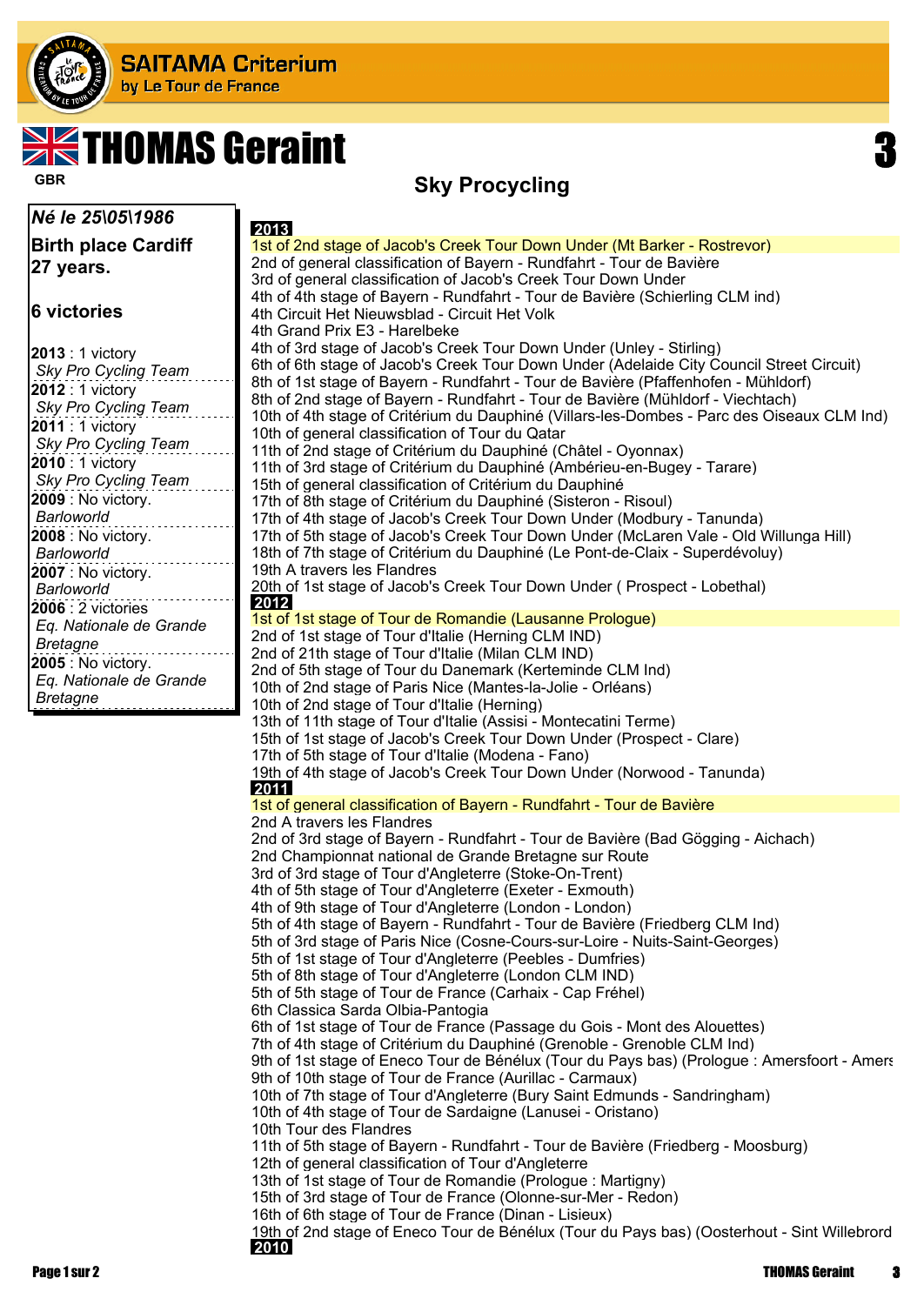

1st Championnat national de Grande Bretagne sur Route 2nd of 4th stage of Tour de France (Wanze - Arenberg Porte du Hainaut) 3rd of 2nd stage of Critérium du Dauphiné (Evian-les-Bains - Saint-Laurent-du-Pont) 4th of 1st stage of Critérium du Dauphiné (Prologue : Evian-les - BainsEvian-les-Bains) 5th of 1st stage of Tour de France (Rotterdam - Rotterdam CLM Ind) 6th of 1st stage of Bayern - Rundfahrt - Tour de Bavière (Erding - Viechtach) 6th of 1st stage of Eneco Tour de Bénélux (Tour du Pays bas) (Prologue Steenwijk - Steenwijk 7th of 3rd stage of Bayern - Rundfahrt - Tour de Bavière (Bayreuth - Hersbruck) 7th of 4th stage of Critérium du Dauphiné (Monteux - Sorgues CLM Ind) 9th of 3rd stage of Critérium du Dauphiné (Annonay - Bourg-Saint-Andéol) 9th of 6th stage of Tour of Oman (Al Jissah - Muscat Corniche CLM Ind) 10th of 4th stage of 3 Jours De La Panne (De Panne - Koksijde - De Panne clm iND) 10th of 20th stage of Tour de France (Bordeaux - Pauillac CLM Ind) 11th of general classification of Bayern - Rundfahrt - Tour de Bavière 11th of 7th stage of Tour de France (Montargis - Gueugnon) 12th of general classification of Tour d'Angleterre 15th of 4th stage of Bayern - Rundfahrt - Tour de Bavière (Berching CLM IND) 15th of 8th stage of Eneco Tour de Bénélux (Tour du Pays bas) (Genk - Genk CLM Ind) 15th of 1st stage of Paris Nice (Prologue : Montfort-l Amaury - Montfort-l Amaury) 15th of 2nd stage of Tour de France (Rotterdam - Bruxelles) 18th of 6th stage of Critérium du Dauphiné (Serre-Chevalier - Grenoble) 18th of 8th stage of Critérium du Dauphiné (Allevard-les-Bains - Sallanches) 19th of 5th stage of Tour de France (Cambrai - Reims) 21th of general classification of Critérium du Dauphiné  **2009** 5th Coppa Bernocchi 6th of general classification of Tour d'Angleterre 6th of 7th stage of Tour d'Angleterre (Hatherleigh - Yeovil) 10th of 3rd stage of Tour d'Angleterre (Peebles - Gretna Green)  **2008** 3rd of 1st stage of Etoile Elektrotoer (Prologue Schijndel) 12th of 21th stage of Tour d'Italie (Cesano Maderno - Milano CLM Ind)  **2007** 5th of 2nd stage of Tour d'Angleterre (Reading - Southampton) 7th of 1st stage of Tour d'Angleterre (Crystal Palace Part CLM Ind) 14th of 4th stage of Jacob's Creek Tour Down Under (Stirling to Victor Harbor) 15th of 7th stage of Tour de France (Semur-en-Auxois - Bourg-en-Bresse) 19th of 13th stage of Tour de France (Montpellier - Castres)  **2006** 1st of general classification of Flèche du Sud 1st of 2nd stage of Flèche du Sud (Kayl - Rumelange) 2nd of 4th stage of Flèche du Sud (Heiderscheid - Ettelbruck) 3rd Championnat national de Grande Bretagne sur Route 4th of 5th stage of Flèche du Sud (Dudelange - Esc/Alzette) 4th of 10th stage of Giro Ciclistico d'Italia U23 - Giro Baby (Bolzano - Bolzano) 5th of 2nd stage of Giro Ciclistico d'Italia U23 - Giro Baby (Maddaloni - San Bartolomeo in Gald 5th of 4th stage of Tour d'Angleterre (Wolverhampton - Birmingham) 14th of 6th stage of Tour de Langkawi (Shah Alam - Tampin)  **2005** 10th of 3rd stage of Tour d'Angleterre (Leeds - Sheffield.)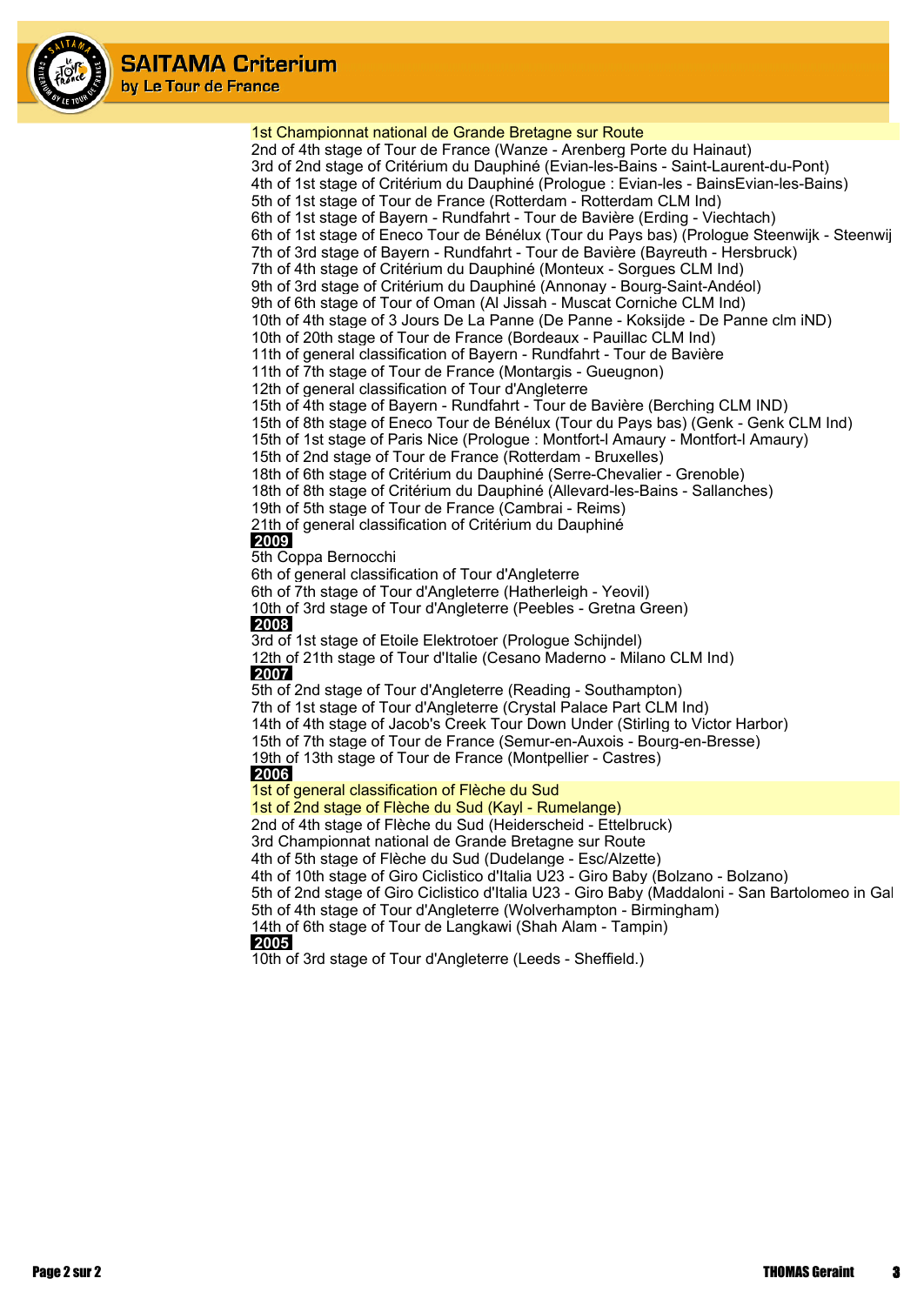

# **EXERGIOUS AVENUES**

### **Sky Procycling GBR**

| Né le 15\06\1989                                                                                                                                                                                                                             | 2013                                                                                                                                                                                                                                                                                                                                                                                                                                                                                                                                                                                                                                              |
|----------------------------------------------------------------------------------------------------------------------------------------------------------------------------------------------------------------------------------------------|---------------------------------------------------------------------------------------------------------------------------------------------------------------------------------------------------------------------------------------------------------------------------------------------------------------------------------------------------------------------------------------------------------------------------------------------------------------------------------------------------------------------------------------------------------------------------------------------------------------------------------------------------|
| Birth place Isle Of<br>lMan<br>24 years.                                                                                                                                                                                                     | 4th Championnat national de Grande Bretagne sur Route<br>11th of 1st stage of Tour du Trentin (Lienz - Lienz)<br>17th of 2nd stage of Critérium du Dauphiné (Châtel - Oyonnax)<br>23th of general classification of Critérium du Dauphiné<br>2011                                                                                                                                                                                                                                                                                                                                                                                                 |
| 3 victories<br><b>2013</b> : No victory.<br>Sky Pro Cycling Team<br><b>2011</b> : No victory.<br>Sky Pro Cycling Team<br><b>2010</b> : No victory.<br>Sky Pro Cycling Team<br>2009 : 1 victory<br>Eq. Nationale de Grande<br><b>Bretagne</b> | 2nd of 3rd stage of Route du Sud (Pierrefitte-Nestalas - Bagneres-De-Luchon)<br>3rd Championnat national de Grande Bretagne sur Route<br>3rd of general classification of Route du Sud<br>5th of general classification of Tour de Pologne<br>5th of 5th stage of Tour de Pologne (Zakopane - Zakopane)<br>6th of 2nd stage of Route du Sud (St Gaudens - Cauterets)<br>7th of 6th stage of Tour de Pologne (Bukovina Terma - Bukowina Tatrzanska)<br>9th of 5th stage of Brixia Tour (Concesio - Passo Maniva)<br>10th of 1st stage of Brixia Tour (Ponte di Legno - Edolo)<br>11th of 4th stage of Tour de Pologne (Oswiecim - Cieszyn)<br>2010 |
| <b>2008</b> : 2 victories<br>100% ME                                                                                                                                                                                                         | 2nd Championnat national de Grande Bretagne sur Route<br>2009                                                                                                                                                                                                                                                                                                                                                                                                                                                                                                                                                                                     |
|                                                                                                                                                                                                                                              | 1st of 3rd stage of Giro Ciclistico d'Italia U23 - Giro Baby (Lonato del Garda - Asiago)<br>3rd Championnat national de Grande Bretagne sur Route<br>3rd of general classification of Giro Ciclistico d'Italia U23 - Giro Baby<br>Ath Chamnionnat du Monde en Ligne LI23                                                                                                                                                                                                                                                                                                                                                                          |

4th Championnat du Monde en Ligne U23 4th of 9th stage of Tour de l'Avenir (Besançon - Besançon) 5th GP Citta di Felino

8th Trofeo Internazionale Bastianelli

 **2008**

1st GP Capodarco

1st Trofeo Internazionale Bastianelli 2nd Championnat national de Grande Bretagne sur Route

2nd Grand Prix of Wales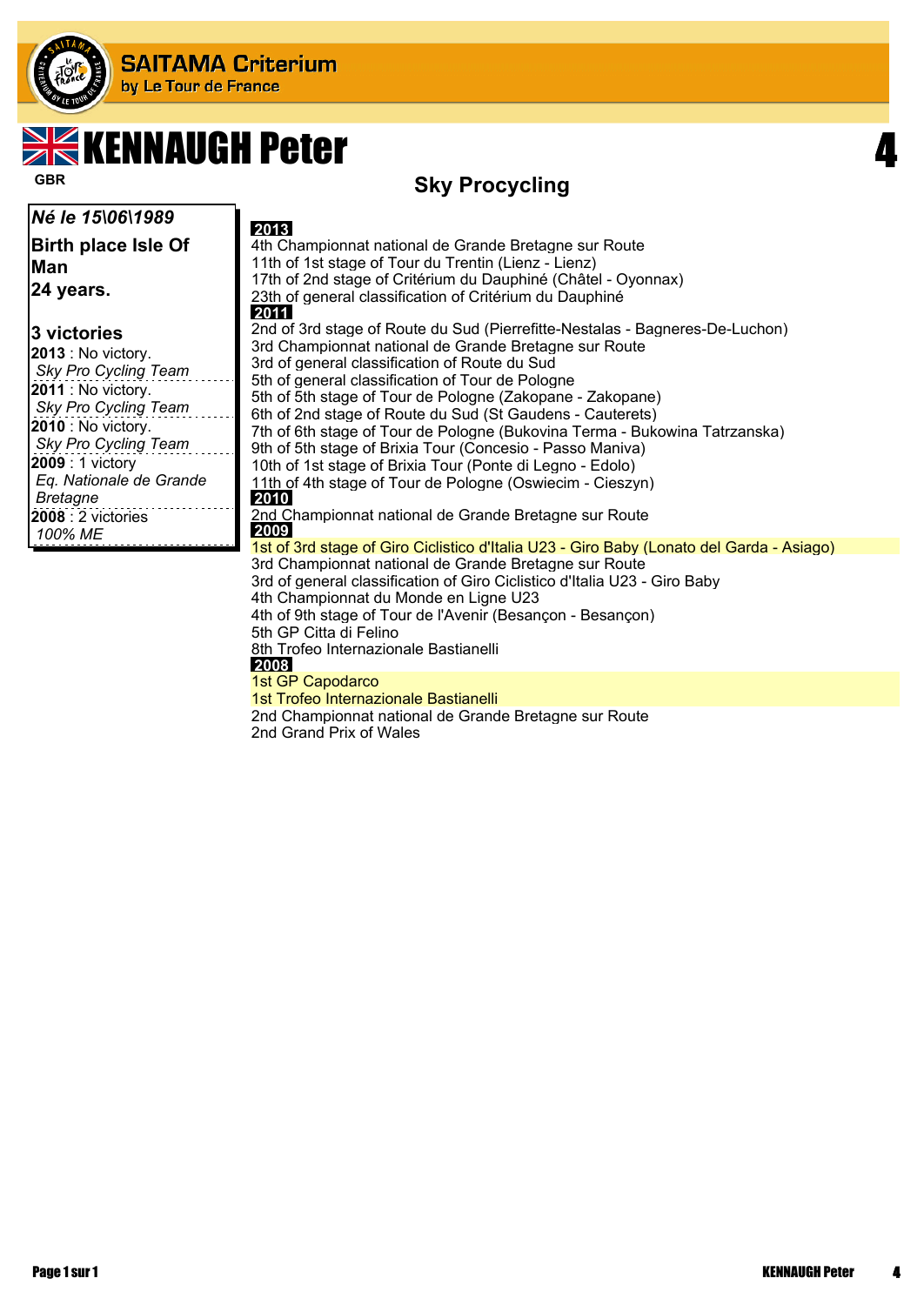

# COSTA Rui Alberto 11

#### **POR Movistar Team**

*Né le 05\10\1986* **Birth place Povoa Do Varzim 27 years. 21 victories 2013** : 8 victories *Movistar Team* **2012** : 2 victories *Movistar Team* **2011** : 3 victories *Movistar Team* **2010** : 4 victories *Caisse d'Epargne* **2009** : 1 victory *Caisse d'Epargne* **2008** : 2 victories *Benfica* **2007** : 1 victory *Benfica*  **2013** 1st Championnat du Monde sur Route 1st Championnat national du Portugal sur Route CLM 1st Klasika Primavera 1st of 16th stage of Tour de France (Vaison-la-Romaine - Gap) 1st of 19th stage of Tour de France (Bourg-d'Oisans - Le Grand-Bornand) 1st of general classification of Tour de Suisse 1st of 7th stage of Tour de Suisse (Meilen - La Punt) 1st of 9th stage of Tour de Suisse (Bad Ragaz - Flumserberg CLM Ind) 2nd of 3rd stage of Tour de l'Algarve (Portimão - Alto do Malhão) 2nd of 3rd stage of Tour de Suisse (Montreux - Meiringen) 3rd of general classification of Tour de Romandie 3rd of 5th stage of Tour de Romandie (Marly - Les Diablerets) 4th of general classification of Tour of Beijing 4th of 4th stage of Tour of Beijing (Yanqing to Mentougou Miaofeng Mountain) 4th Trofeo Deià 5th Grand Prix Cycliste de Québec 5th of general classification of Tour de l'Algarve 5th of 1st stage of Tour de Romandie (Prologue - Le Châble - Bruson) 6th Grand Prix Cycliste de Montréal 8th of 1st stage of Tour de l'Algarve ( Faro - Albufeira) 8th of 4th stage of Tour de l'Algarve (Castro Marim - Tavira CLM Ind) 8th of 2nd stage of Tour de Romandie (St-Maurice - Renens) 9th Liège - Bastogne - Liège 12th of 8th stage of Tour de France (Castres - Ax 3 Domaines) 12th of 6th stage of Tour de Romandie (Contre la montre Genève) 12th of 6th stage of Tour du Pays Basques (Beasain - Beasain CLM Ind) 13th of general classification of Tour du Pays Basques 14th of 2nd stage of Tour de Suisse (Quinto - Crans-Montana) 15th of 1st stage of Paris Nice (Prologue Houilles - Houilles) 15th of 1st stage of Tour du Pays Basques (Elgoibar - Elgoibar) 16th of 3rd stage of Tour de Romandie (Prilly - Granges) 18th of 5th stage of Tour du Pays Basques (Eibar - Beasain) 20th of 9th stage of Tour de France (Saint-Girons - Bagnères-de-Bigorre) 20th of 3rd stage of Tour of Beijing (Yanqing to Qiandiajian)  **2012** 1st of general classification of Tour de Suisse 1st of 2nd stage of Tour de Suisse (Verbania - Verbier) 2nd Grand Prix Ouest France 2nd of 3rd stage of Tour de Romandie (Montbéliard - Moutier) 2nd Trofeo Deià 3rd Grand Prix Cycliste de Québec 3rd of 3rd stage of Tour de l'Algarve (Castro Marim - Malhao (Loulé)) 3rd of general classification of Tour de Romandie 4th Grand Prix Miguel Indurain 4th of 6th stage of Tour de Romandie (Crans-Montana CLM Ind) 5th of general classification of Tour de l'Algarve 5th of 5th stage of Tour du Poitou Charentes (Melle - Poitiers) 5th of 3rd stage of Tour of Beijing (Men Tou Gou - Badaling Great Wall) 7th of 1st stage of Tour de l'Algarve (Vale do Lobo - Albufeira) 7th of general classification of Tour du Poitou Charentes 8th Grand Prix Cycliste de Montréal 8th of 7th stage of Tour de Suisse (Gossau - Gossau CLM ind) 9th of 5th stage of Tour du Pays Basques (Bera - Oñati) 9th of general classification of Tour of Beijing 10th of 9th stage of Tour de Suisse (Näfels - Sörenberg) 10th of 4th stage of Tour du Poitou Charentes (La Roche Posay CLM Ind) 11th Championnat du Monde sur Route 12th of 5th stage of Tour of Beijing (Chang Ping - Ping Gu) 13th Jeux Olympique en ligne 13th of 3rd stage of Tour du Pays Basques (Vitoria - Gasteiz - Eibar - Arrate)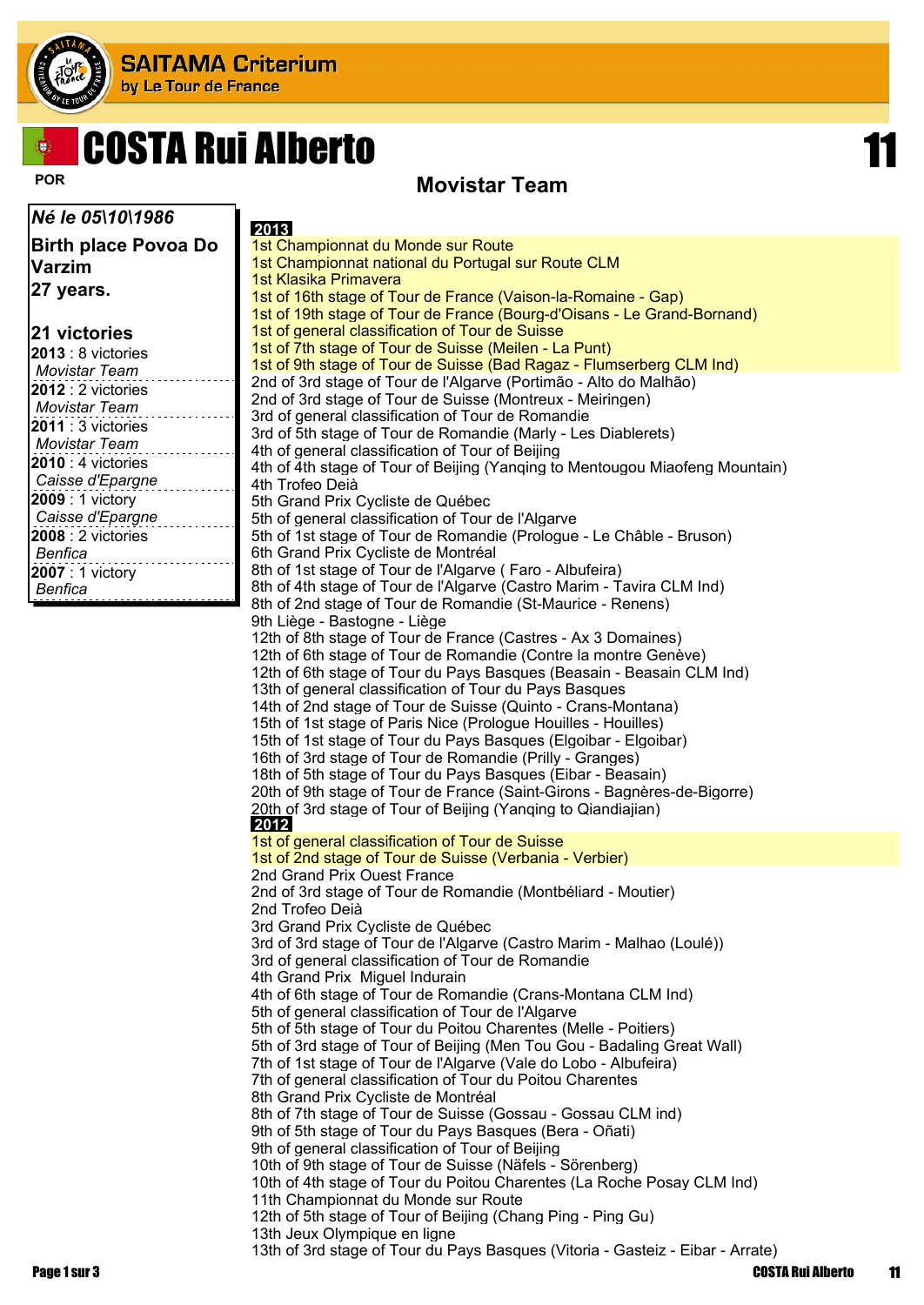

14th of 10th stage of Tour de France (Arc-et-Senans - Besançon CLM IND) 14th of 8th stage of Tour de Suisse (Bischofszell - Arosa) 15th of 5th stage of Tour de Suisse (Olten - Gansingen) 15th of general classification of Tour du Pays Basques 15th of 2nd stage of Tour of Beijing (Birds Nest - Men Tou Gou) 17th Liège - Bastogne - Liège 17th of 1st stage of Tour of Beijing (Tian An Men Square - Birds Nest Olympic Stadium) 18th La Flèche Wallonne 18th of general classification of Tour de France 18th of 6th stage of Tour de Suisse (Wittnau - Bischofszell) 19th Amstel Gold Race 19th of 4th stage of Tirreno - Adriatico (Amelia - Chieti) 19th of 9th stage of Tour de France (Belfort - Porrentruy) 19th of 11th stage of Tour de France (Mâcon - Bellegarde-sur-Valserine) 19th of 4th stage of Tour of Beijing (Yanqing - Chang Ping)  **2011** 1st Grand Prix Cycliste de Montréal 1st of 8th stage of Tour de France (Aigurande - Super-Besse Sancy) 1st of general classification of Vuelta Ciclista a la Comunidad de Madrid 2nd of 4th stage of Circuit de Lorraine Professionnels (Baccarat - Rehlingen) 2nd of 1st stage of Vuelta Ciclista a la Comunidad de Madrid (Madrid - Madrid CLM Ind) 2nd of 3rd stage of Vuelta Ciclista a la Comunidad de Madrid (Colmenar Viejo - Puerto de la M 4th of general classification of Circuit de Lorraine Professionnels 4th of 1st stage of Circuit de Lorraine Professionnels (Amneville - Longwy) 4th of 3rd stage of Tour de Romandie (Romont - Romont) 10th of 4th stage of Critérium du Dauphiné (Grenoble - Grenoble CLM Ind) 11th Grand Prix Cycliste de Québec 12th of 1st stage of Critérium du Dauphiné (Saint-Jean-de-Maurienne - Saint-Jean-de-Maurien 14th of 2nd stage of Critérium du Dauphiné (Albertville - Saint-Pierre-de-Chartreuse) 15th Championnat du Monde sur Route 16th of 6th stage of Tour de Romandie (Champagne - Geneve) 17th of 3rd stage of Critérium du Dauphiné (Voiron - Lyon) 18th of general classification of Tour de Romandie 20th of 6th stage of Critérium du Dauphiné (Parc des Oiseaux - Villars-les-Dombes - Les Gets  **2010** 1st Championnat national du Portugal sur Route CLM 1st of 8th stage of Tour de Suisse (Wetzikon - Liestal) 1st Trofeo Deià 1st of 4th stage of Vuelta Chihuahua Internacional (Creel - Guachochi) 2nd of general classification of Quatre jours de Dunkerque 2nd of 4th stage of Quatre jours de Dunkerque (Merville - Cassel) 3rd of general classification of Vuelta Chihuahua Internacional 6th of general classification of Tour de l'Algarve 7th of 1st stage of Tour de l'Algarve (Algarve Stadium - Albufeira) 8th of 3rd stage of Tour de l'Algarve (Castro Marim - Malhão) 8th of 5th stage of Tour de l'Algarve (Laguna - Portimão clm IND)  **2009** 1st of general classification of Quatre jours de Dunkerque 2nd Championnat national du Portugal sur Route 2nd of 4th stage of Quatre jours de Dunkerque (Gayant Expo / Gayant Expo CLM Ind) 2nd of 5th stage of Quatre jours de Dunkerque (Hazebrouck - Boeschepe) 7th of 7th stage of Tour de Suisse (Bad Zurzach Vallorbe) 9th of 3rd stage of Quatre jours de Dunkerque (Communauté d-Agglo. du Calaisis - Blériot - P 10th of 1st stage of Tour de Suisse (Mauren (LI) Ruggell (LI)) 11th of 8th stage of Tour de Suisse (Vallorbe - Crans Montana) 12th of 1st stage of Quatre jours de Dunkerque (Dunkerque - Dunkerque,Petite-Synthe) 13th of general classification of Tour de Suisse 14th of 2nd stage of Quatre jours de Dunkerque (Coudekerque-Branche - Arques)  **2008** 1st of 4th stage of Coupe des nations Ville Saguenay (Jonquière CLM Ind) 1st of 4th stage of Giro delle Regioni (S. Elpidio A Mare - Cingoli) 2nd of general classification of Coupe des nations Ville Saguenay 2nd of 3rd stage of Coupe des nations Ville Saguenay (Jonquière) 2nd of general classification of Giro delle Regioni 2nd of 5th stage of Tour de l'Algarve (Vila do Bispo - Portimão) 2nd of general classification of Tour de l'Avenir

3rd of 6th stage of Giro delle Regioni (S Giovanni Valdarno - Firenze)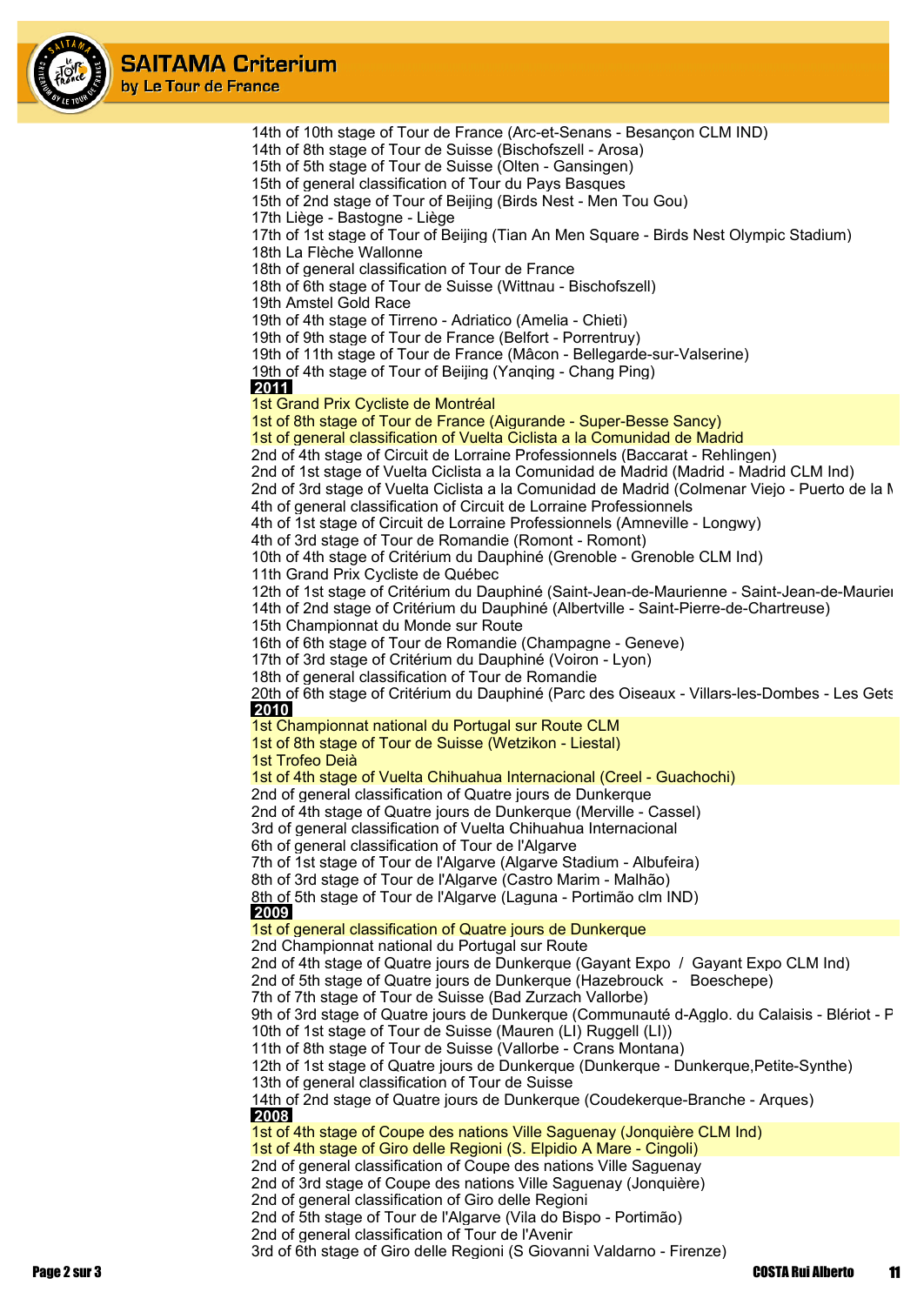

3rd of 7th stage of Tour de l'Avenir (Blaye-les-Mines - Blaye-les-Mines CLM Ind)

3rd of 9th stage of Tour de l'Avenir (Revel - Guzet)

4th of 1st stage of Giro delle Regioni (Artena - Artena)

4th of 3rd stage of Giro delle Regioni (S. Giovanni Teatino - Chieti)

5th Championnat du Monde en Ligne U23

5th of general classification of Clasica de Alcobendas

5th of 1st stage of Clasica de Alcobendas (Alcobendas - Alto Navacerrada)

5th of 5th stage of Giro delle Regioni (Spoleto - Foligno)

5th of 5th stage of Tour de l'Alentejo (Évora - Évora)

6th of 4th stage of GP Internacional Paredes Rota dos Móveis (Gandra / Rebordosa)

7th of 1st stage of GP Internacional Paredes Rota dos Móveis (Santiago de Compostela / Pac

7th of 1st stage of Tour de l'Alentejo (Ferreira do Alentejo - Odemira)

7th of 2nd stage of Tour de l'Alentejo (Zambujeira do Mar - Ourique)

8th Championnat du Monde CLM U23

11th of general classification of GP Internacional Paredes Rota dos Móveis

13th of general classification of Tour de l'Alentejo

 **2007**

1st of general classification of Giro delle Regioni

3rd Championnat national du Portugal U23 CLM Ind

3rd of 1st stage of Giro delle Regioni (Fornelli - Macchiagodena)

4th Championnat national du Portugal U23 sur route

5th of 1st stage of GP Internacional Paredes Rota dos Móveis (santiago de Compostela - Vigo 7th of 3rd stage of Bayern - Rundfahrt - Tour de Bavière (Eichstätt - Kitzingen)

7th of 2nd stage of GP Internacional Paredes Rota dos Móveis (Vigo - Mala)

15th Championnat du Monde en Ligne U23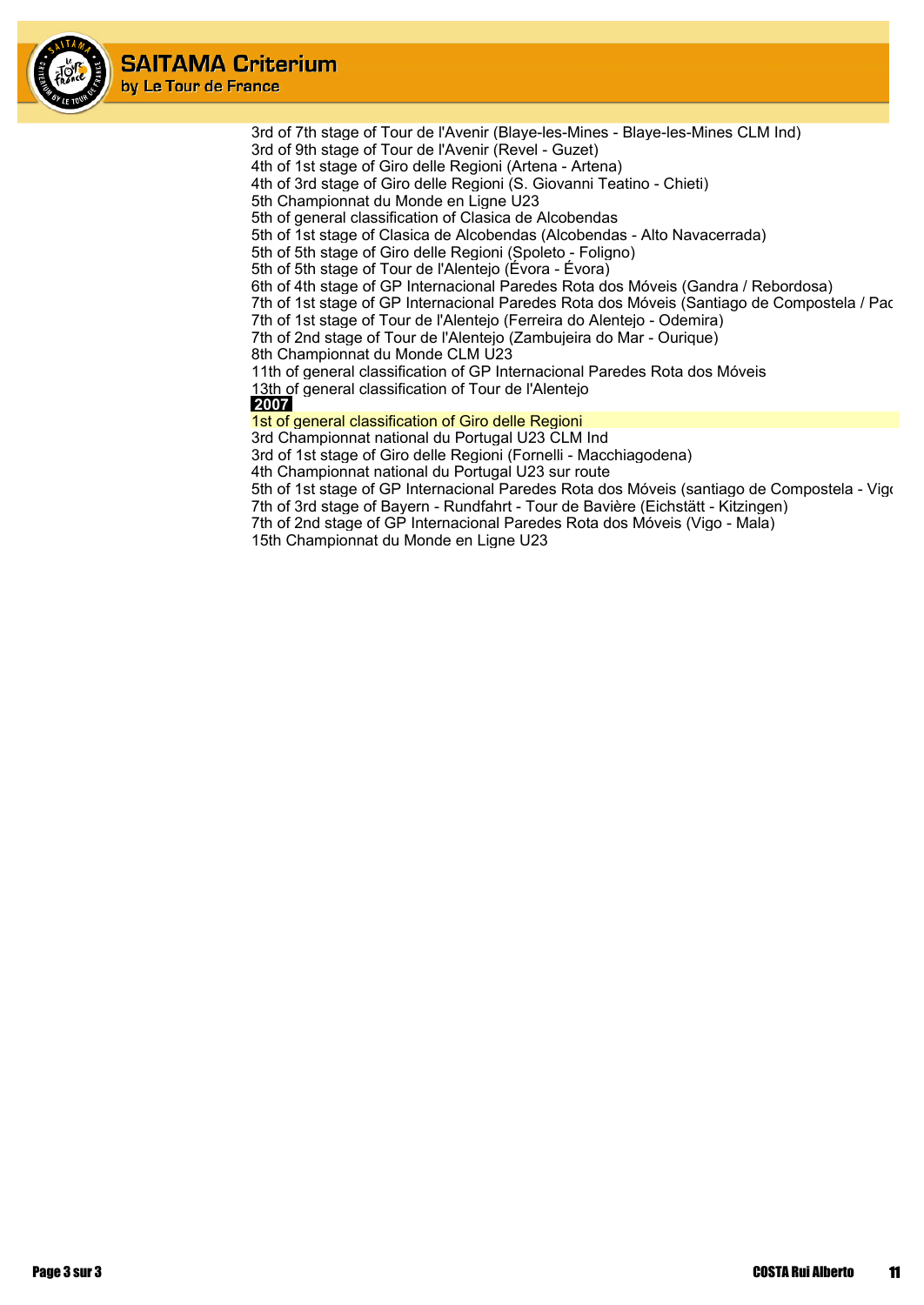

# VALVERDE Alejandro 12



#### **ESP Movistar Team**

| Né le 25\04\1980                            | 2013                                                                                                                                         |
|---------------------------------------------|----------------------------------------------------------------------------------------------------------------------------------------------|
| Birth place Las                             | 1st of general classification of Tour d'Andalousie (Ruta Del Sol)                                                                            |
| <b>Llumbreras</b>                           | 1st of 1st stage of Tour d'Andalousie (Ruta Del Sol) (San Fernando CLM Ind)                                                                  |
| 33 years.                                   | 1st of 4th stage of Tour d'Andalousie (Ruta Del Sol) (Lucena - Rincón de la Victoria)                                                        |
|                                             | 1st Trofeo Deià                                                                                                                              |
|                                             | 2nd Amstel Gold Race<br>2nd Clasica Ciclista San Sebastian                                                                                   |
| 71 victories                                | 2nd of 2nd stage of Tour d'Andalousie (Ruta Del Sol) (San Fernando - Ubrique)                                                                |
| 2013 : 4 victories                          | 2nd of 3rd stage of Tour de Catalogne (Vidreres - Vallter 2000)                                                                              |
| <b>Movistar Team</b><br>2012 : 7 victories  | 2nd Tour de Lombardie                                                                                                                        |
| <b>Movistar Team</b>                        | 2nd of 3rd stage of Tour d'Espagne (Vigo - Mirador de Lobeira / Vilagarcía de Arousa)                                                        |
| 2009 : 8 victories                          | 2nd of 9th stage of Tour d'Espagne (Antequera - Valdepeñas de Jaén)                                                                          |
| Caisse d'Epargne                            | 3rd Championnat du Monde sur Route                                                                                                           |
| 2008 : 10 victories                         | 3rd Liège - Bastogne - Liège<br>3rd of 1st stage of Tour de Catalogne (Calella - Calella)                                                    |
| Caisse d'Epargne                            | 3rd of 8th stage of Tour de France (Castres - Ax 3 Domaines)                                                                                 |
| <b>2007</b> : 5 victories                   | 3rd of general classification of Tour de Murcie                                                                                              |
| Caisse d'Epargne                            | 3rd of general classification of Tour d'Espagne                                                                                              |
| 2006 : 6 victories                          | 3rd of 10th stage of Tour d'Espagne (Torredelcampo - Güéjar Sierra. Alto Hazallanas)                                                         |
| Caisse d'Epargne - Illes                    | 3rd of 20th stage of Tour d'Espagne (Avilés - Alto de L'Angliru)                                                                             |
| <b>Balears</b>                              | 4th of 5th stage of Critérium du Dauphiné (Grésy-sur-Aix - Valmorel)                                                                         |
| 2005 : 7 victories                          | 4th Grand Prix Miguel Indurain                                                                                                               |
| Illes Baléars - Caisse                      | 4th of 20th stage of Tour de France (Annecy - Annecy - Semnoz)<br>4th of 5th stage of Tour de Romandie (Marly - Les Diablerets)              |
| d'Epargne                                   | 5th Championnat national d'Espagne CLM                                                                                                       |
| 2004 : 15 victories<br>Comunidad Valencia - | 5th of 17th stage of Tour de France (Embrun - Chorges CLM IND)                                                                               |
| Kelme                                       | 5th of 2nd stage of Tour d'Espagne (Pontevedra - Baiona. Alto Do Monte Da Groba)                                                             |
| 2003 : 9 victories                          | 5th of 15th stage of Tour d'Espagne (Andorra - Peyragudes)                                                                                   |
| Kelme - Costa Blanca                        | 6th Championnat national d'Espagne sur Route                                                                                                 |
| <b>2002</b> : No victory.                   | 6th of 7th stage of Critérium du Dauphiné (Le Pont-de-Claix - Superdévoluy)<br>6th of 8th stage of Critérium du Dauphiné (Sisteron - Risoul) |
| Kelme - Costa Blanca                        | 6th Milan Turin                                                                                                                              |
|                                             | 6th of 14th stage of Tour d'Espagne (Bagà - Andorra. Collada de la Gallina)                                                                  |
|                                             | 6th of 19th stage of Tour d'Espagne (S. Vicente Barquera - Oviedo. Alto Naranco)                                                             |
|                                             | 7th of general classification of Critérium du Dauphiné                                                                                       |
|                                             | 7th La Flèche Wallonne                                                                                                                       |
|                                             | 7th of 11th stage of Tour d'Espagne (Tarazona - Tarazona CLM Ind)<br>8th of 1st stage of Critérium du Dauphiné (Champéry - Champéry)         |
|                                             | 8th of general classification of Tour de France                                                                                              |
|                                             | 8th of 18th stage of Tour de France (Gap - Alpe-d'Huez)                                                                                      |
|                                             | 8th of 1st stage of Tour de Romandie (Prologue - Le Châble - Bruson)                                                                         |
|                                             | 8th of 8th stage of Tour d'Espagne (Jerez de la Frontera - Estepona. Alto Peñas Blancas)                                                     |
|                                             | 9th of general classification of Tour de Romandie                                                                                            |
|                                             | 9th of 18th stage of Tour d'Espagne (Burgos - Peña Cabarga)<br>11th of 9th stage of Tour de France (Saint-Girons - Bagnères-de-Bigorre)      |
|                                             | 11th of 4th stage of Tour d'Espagne (Lalín/a Estrada - Fisterra. Etapa Fin del Mundo)                                                        |
|                                             | 13th of 2nd stage of Critérium du Dauphiné (Châtel - Oyonnax)                                                                                |
|                                             | 13th Montepaschi Strade Bianche - Eroica                                                                                                     |
|                                             | 13th of 11th stage of Tour de France (Avranches - Mont-Saint-Michel CLM Ind)                                                                 |
|                                             | 13th of 15th stage of Tour de France (Givors - Mont Ventoux)                                                                                 |
|                                             | 13th of 3rd stage of Tour de Romandie (Prilly - Granges)<br>14th of 13th stage of Tour d'Espagne (Valls - Castelldefels)                     |
|                                             | 15th of 3rd stage of Critérium du Dauphiné (Ambérieu-en-Bugey - Tarare)                                                                      |
|                                             | 15th of 17th stage of Tour d'Espagne (Calahorra - Burgos)                                                                                    |
|                                             | 18th of 12th stage of Tour de France (Fougères - Tours)                                                                                      |
|                                             | 18th of 19th stage of Tour de France (Bourg-d'Oisans - Le Grand-Bornand)                                                                     |
|                                             | 18th of 16th stage of Tour d'Espagne (Graus - Sallent de Gállego. Aramón Formigal)<br>2012                                                   |
|                                             | 1st of 5th stage of Jacob's Creek Tour Down Under (McLaren Vale - Old Willunga Hill)                                                         |
|                                             | 1st of 3rd stage of Paris Nice (Vierzon - Le Lac de Vassivière)                                                                              |
|                                             | 1st of general classification of Tour d'Andalousie (Ruta Del Sol)                                                                            |
| Page 1 sur 7                                | 12<br><b>VALVERDE Alejandro</b>                                                                                                              |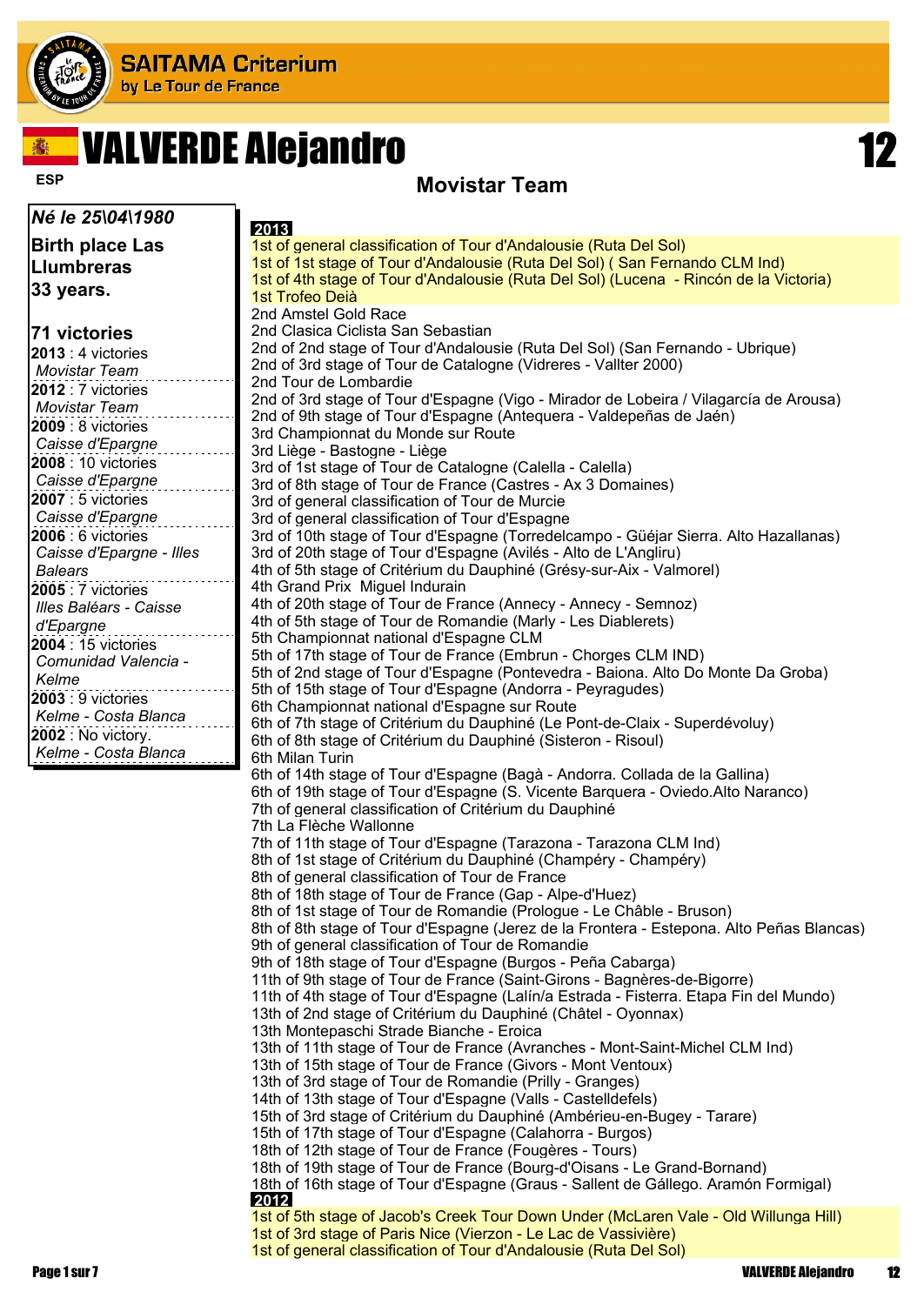

1st of 3rd stage of Tour d'Andalousie (Ruta Del Sol) (Malaga - Lucena) 1st of 18th stage of Tour de France (Bagnères-de-Luchon - Peyragudes) 1st of 3rd stage of Tour d'Espagne (Faustino V - Eibar (Arrate)) 1st of 8th stage of Tour d'Espagne (Lleida - Andorra. Collada de la Gallina) 2nd of general classification of Jacob's Creek Tour Down Under 2nd Klasika Primavera 2nd of 5th stage of Paris Nice (Onet-le-Château - Mende) 2nd of 5th stage of Tour d'Andalousie (Ruta Del Sol) (Jaen - La Guardia de Jaen) 2nd of general classification of Tour d'Espagne 2nd of 17th stage of Tour d'Espagne (Santander - Fuente Dé) 2nd of 19th stage of Tour d'Espagne (Peñafiel - La Lastrilla) 3rd Championnat du Monde sur Route 3rd of general classification of Paris Nice 3rd of 6th stage of Tour d'Espagne (Tarazona - Jaca) 3rd of 12th stage of Tour d'Espagne (Vilagarcía de Arousa - Dumbría. Mirador de Ézaro) 3rd of 14th stage of Tour d'Espagne (Palas de Rei - Puerto de Ancares) 4th of 2nd stage of Jacob's Creek Tour Down Under (Lobethal - Stirling) 4th of 11th stage of Tour d'Espagne (Cambados - Pontevedra) 5th of 16th stage of Tour d'Espagne (Gijón - Valgrande-Pajares. Cuitu Negru) 6th of 8th stage of Paris Nice (Nice - Col d'Èze CLM Ind) 6th of 2nd stage of Tour de France (Liège - Seraing) 6th of 9th stage of Tour d'Espagne (Andorra - Barcelona) 6th of 21th stage of Tour d'Espagne (Cercedilla - Madrid) 8th of 4th stage of Paris Nice (Brive-la-Gaillarde - Rodez) 9th of 2nd stage of Paris Nice (Mantes-la-Jolie - Orléans) 9th of general classification of Tour de Suisse 9th of 2nd stage of Tour de Suisse (Verbania - Verbier) 10th of 20th stage of Tour d'Espagne (La Faisanera Golf. Segovia 21 - Bola del Mundo) 11th of 15th stage of Tour d'Espagne (La Robla - Lagos de Covadonga) 13th of 8th stage of Tour de Suisse (Bischofszell - Arosa) 13th Trofeo Deià 17th of 11th stage of Tour de France (Mâcon - Bellegarde-sur-Valserine) 18th Jeux Olympique en ligne 18th of 17th stage of Tour de France (Pau - Bagnères-de-Luchon) 18th of 7th stage of Tour d'Espagne (Huesca - Alcañiz. Motorland Aragón) 19th of 7th stage of Tour de Suisse (Gossau - Gossau CLM ind) 19th of 9th stage of Tour de Suisse (Näfels - Sörenberg) 20th of general classification of Tour de France 22th Amstel Gold Race  **2009** 1st of general classification of Critérium du Dauphiné 1st Klasika Primavera 1st of general classification of Tour de Burgos 1st of 3rd stage of Tour de Castille et Léon (Sahagun - Estacion Inv. De San Isiro) 1st of 5th stage of Tour de Castille et Léon (Benavente - Valladolid) 1st of general classification of Tour de Catalogne 1st of 3rd stage of Tour de Catalogne (Roses - La Pobla de l Illet) 1st of general classification of Tour d'Espagne 2nd of 5th stage of Critérium du Dauphiné (Valence - Le Mont Ventoux) 2nd of 1st stage of Tour de Catalogne (Lloret de Mar - Lloret de Mar CLM Ind) 2nd of 19th stage of Tour d'Espagne (Ávila - La Granja. Real Fábrica de Cristales) 2nd of general classification of Vuelta Ciclista a la Comunidad de Madrid 2nd of 1st stage of Vuelta Ciclista a la Comunidad de Madrid (Casa de Campo de Madrid CLN 3rd of 1st stage of Critérium du Dauphiné (Nancy - Nancy CLM Ind) 3rd of 2nd stage of Tour de Burgos (Villasana de Mana - Miranda de Ebro) 3rd of 4th stage of Tour de Catalogne (La Pobla de l Illet - Vallnord Sector Pal (Andorra)) 3rd of 1st stage of Tour de Romandie (Prologue - Lausanne - Lausanne) 3rd of 9th stage of Tour d'Espagne (Alcoy - Xorret del Catí) 3rd of 13th stage of Tour d'Espagne (Berja - Sierra Nevada) 4th Championnat national d'Espagne sur Route 4th of 7th stage of Critérium du Dauphiné (Briançon - Saint-François-Longhamp) 4th of 4th stage of Tour de Burgos (Ribera Del Duero - ROA CLM Ind) 4th of 5th stage of Tour de Burgos (Arebisca De Los Pinares - Lagunas De Neila) 4th of 4th stage of Tour de Castille et Léon (Santa Maria Del Paramo - Galende-Laguna De L 4th of general classification of Tour de Romandie 5th of 8th stage of Tour d'Espagne (Alzira - Alto de Aitana)

Page 2 sur 7 VALVERDE Alejandro 12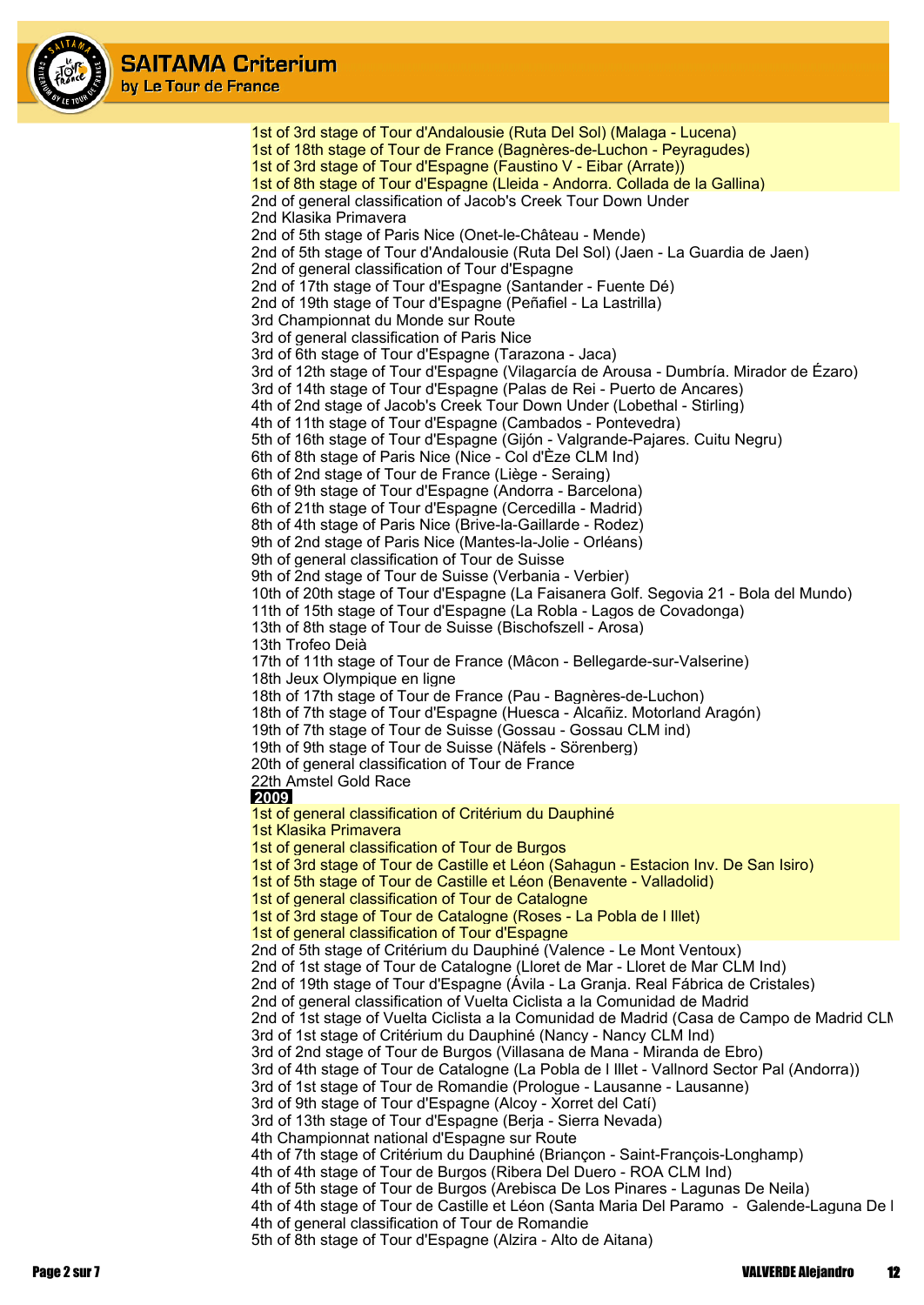

5th of 14th stage of Tour d'Espagne (Granada - La Pandera) 6th of 12th stage of Tour d'Espagne (Almería - Alto de Velefique) 7th La Flèche Wallonne 7th of 20th stage of Tour d'Espagne (Toledo - Toledo (CL.IND)) 9th Championnat du Monde sur Route 9th of general classification of Tour de Castille et Léon 9th of 5th stage of Tour de Romandie (Estavayer-le-lac - Sainte Croix) 9th of 1st stage of Tour d'Espagne (Assen - Assen) 11th Grand Prix Miguel Indurain 12th of 4th stage of Critérium du Dauphiné (Bourg-Les-Valence - Valence) 12th of 2nd stage of Tour de Romandie (Montreux - Fribourg) 13th of 7th stage of Tour d'Espagne (Valencia - Valencia (CLM Ind)) 14th of 6th stage of Tour d'Espagne (Xativa - Xativa) 14th of 11th stage of Tour d'Espagne (Murcia - Caravaca de la Cruz) 16th of 6th stage of Critérium du Dauphiné (Gap - Briançon) 17th Clasica Ciclista San Sebastian 17th of 2nd stage of Tour de Catalogne (Girona - Roses) 19th Liège - Bastogne - Liège 19th of 7th stage of Tour de Catalogne (Centre d Alt Rendiment, Sant Cugat - Circuit de Catal 20th of 18th stage of Tour d'Espagne (Talavera de la Reina - Ávila) 21th Amstel Gold Race  **2008** 1st Clasica Ciclista San Sebastian 1st of general classification of Critérium du Dauphiné 1st of 2nd stage of Critérium du Dauphiné (Avignon - Privas) 1st of 4th stage of Critérium du Dauphiné (Saint Paul En Jarez CLM In) 1st Liège - Bastogne - Liège 1st Paris - Camembert Lepetit 1st of 1st stage of Tour de France (Brest - Plumelec) 1st of general classification of Tour de Murcie 1st of 4th stage of Tour de Murcie (Alhama de Murcia - Aledo CLM Ind) 1st of 2nd stage of Tour d'Espagne (Granada - Jaén) 2nd Klasika Primavera 2nd of 6th stage of Tour de France (Aigurande - Super-Besse Sancy) 2nd of 8th stage of Tour d'Espagne (Andorra (Escaldes - Engordany) - Pla de Beret) 2nd of 13th stage of Tour d'Espagne (San Vicente de la B. - Alto de L Angliru) 3rd Amstel Gold Race 3rd of 1st stage of Critérium du Dauphiné (Le Pontet - Avignon) 3rd of 6th stage of Critérium du Dauphiné (Vulle La Grand - Morzinne) 3rd of 2nd stage of Critérium International (Les Vieilles Forges (Les Mazures) - Monthermé) 3rd of 6th stage of Tour d'Espagne (Ciudad Real - Toledo) 3rd of 20th stage of Tour d'Espagne (La Granja de S. I. - Alto de Navacerrada CLM Ind) 3rd Trofeo Calvia 4th of 17th stage of Tour de France (Embrun - L'Alpe-d'Huez) 4th of 2nd stage of Tour de Murcie (Calasparra - Totana) 4th of 19th stage of Tour d'Espagne (Las Rozas - Segovia) 5th of 7th stage of Critérium du Dauphiné (Morzine - La Toussuire) 5th of 7th stage of Tour de France (Brioude - Aurillac) 5th of general classification of Tour d'Espagne 5th of 5th stage of Tour d'Espagne (Ciudad Real - Ciudad Real CLM Ind) 7th of 2nd stage of Clasica de Alcobendas (Alovera - Azuqueca de Henares) 7th of general classification of Critérium International 7th of 9th stage of Tour de France (Toulouse - Bagnères-de-Bigorre) 7th of 15th stage of Tour de France (Digne-les-Bains - Prato Nevoso) 9th of 3rd stage of Clasica de Alcobendas (Alcobendas - S.S.De Los Reyes) 9th of general classification of Tour de France 11th of 14th stage of Tour d'Espagne ( Oviedo - E. E. Fuentes de Invierno) 11th of general classification of Tour du Haut Var 12th of 2nd stage of Tour de France (Auray - Saint-Brieuc) 13th Jeux Olympique en ligne 13th of 16th stage of Tour de France (Cuneo - Jausiers) 13th Trofeo Mallorca 14th of 5th stage of Critérium du Dauphiné (Vienne - Annemasse) 14th of 1st stage of Critérium International (Signy-le-Petit - Charleville-Mézières) 15th of 21th stage of Tour de France (Étampes - Paris Champs-Élysées) 17th of 16th stage of Tour d'Espagne (Ponferrada - Zamora)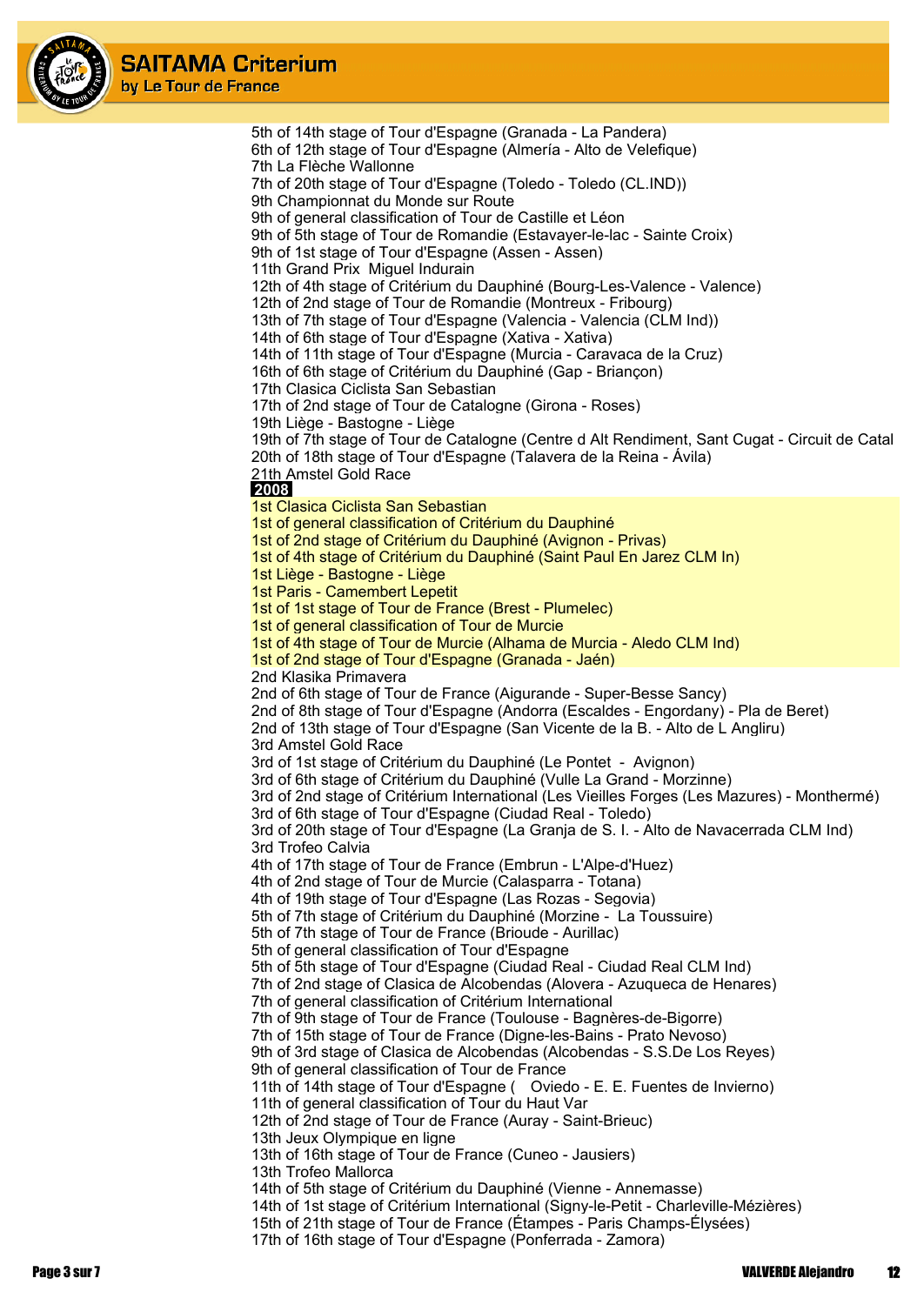

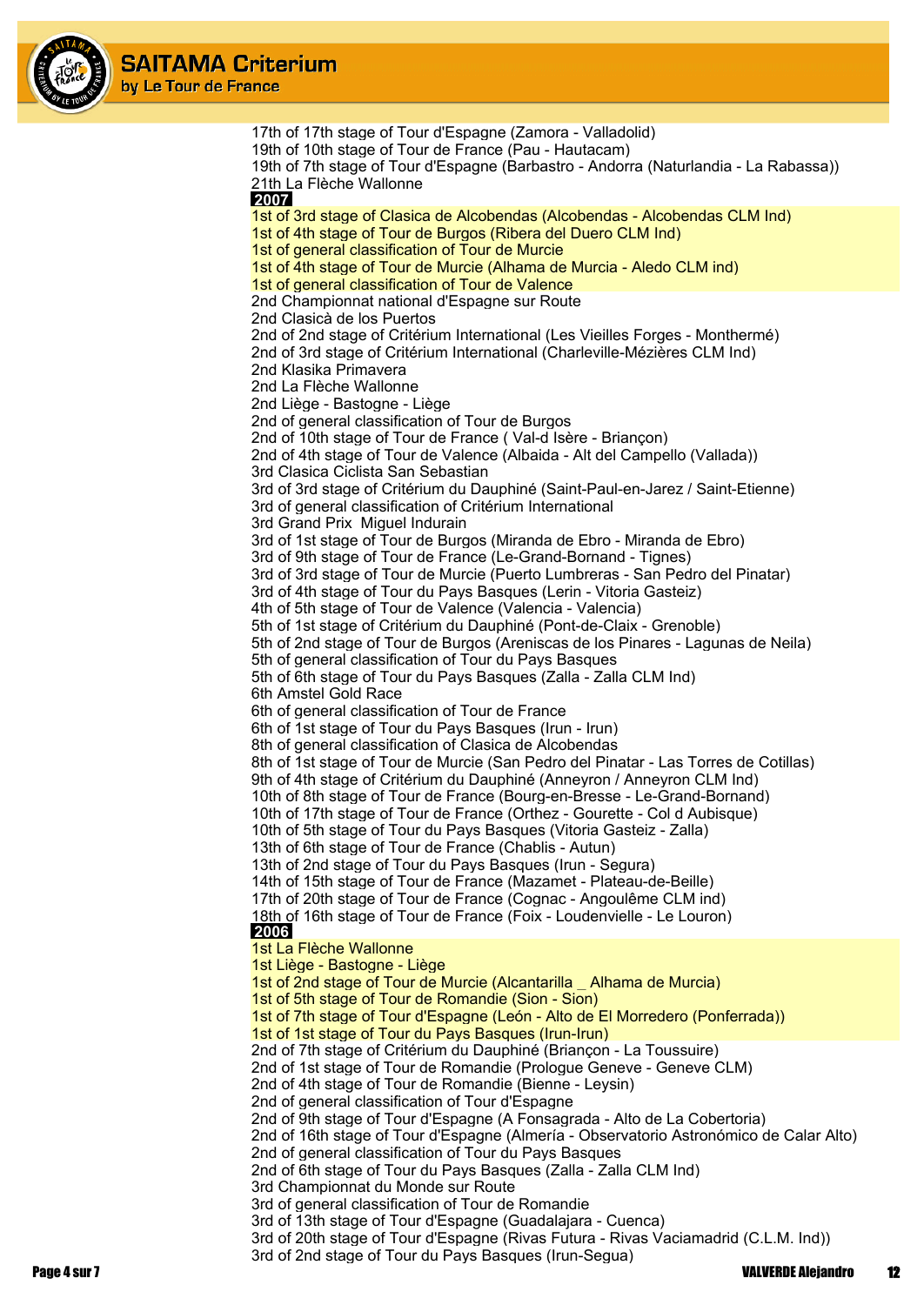

4th of 3rd stage of Tour de Romandie (Porrentruy - Porrentruy) 4th of 14th stage of Tour d'Espagne (Cuenca - Cuenca (C.L.M. Ind)) 4th of 18th stage of Tour d'Espagne (Granada - Sierra de la Pandera) 4th of 4th stage of Tour du Pays Basques (Lerin - Vitoria-Gasteiz) 4th Trofeo Soller 5th of 1st stage of Tour de France (Prologue à Strasbourg CLM Ind) 6th of 5th stage of Tour d'Espagne (Plasencia - Estación de Esquí La Covatilla (Béjar)) 7th Clasica de Almeria 7th of general classification of Critérium du Dauphiné 7th of 1st stage of Critérium du Dauphiné (Annecy - Annecy CLM Ind) 7th of general classification of Tour de Murcie 8th Clasica Ciclista San Sebastian 8th of 17th stage of Tour d'Espagne (Adra - Granada) 9th of 4th stage of Critérium du Dauphiné (Bourg-de-Péage CLM Ind) 10th of 3rd stage of Critérium du Dauphiné (Bourgoin-Jallieu - Saint-Galmier) 10th of 5th stage of Tour du Pays Basques (Vitoria-Gasteiz - Zalla) 12th of 8th stage of Tour d'Espagne (Ponferrada - Lugo) 13th of 3rd stage of Tour du Pays Basques (Segura-Lerin (Alto de Lerin)) 14th of 4th stage of Tour de Murcie (Caravaca de la Cruz - Collado Bermejo) 14th of 6th stage of Tour de Romandie (Lausanne - Lausanne CLM Ind) 15th of 8th stage of Critérium du Dauphiné (Saint-Jean-de-Maurienne - Grenoble) 15th Urkiola Igoera - Subida Urkiola 18th of 5th stage of Critérium du Dauphiné (Tain-l Hermitage - Le Mont-Ventoux) 19th of 3rd stage of Tour de France (Obernai - Esch-sur-Alzette) 20th of 10th stage of Tour d'Espagne (Avilés - Museo de Altamira (Santillana del Mar)) 23th Amstel Gold Race 24th Milan - San Remo  **2005** 1st of general classification of Challenge de Majorque 1st of 8th stage of Paris Nice (Nice - Nice) 1st of 10th stage of Tour de France (Grenoble - Courchevel) 1st of 3rd stage of Tour du Pays Basques (Golf Maeztegi - Vitoria Gasteiz) 1st of 4th stage of Tour du Pays Basques (Vitoria - lsasua) 1st Trofeo Manacor 1st Trofeo Soller 2nd Championnat du Monde sur Route 2nd Grand Prix Miguel Indurain 2nd of general classification of Paris Nice 3rd of 8th stage of Tour de France (Pforzheim - Gérardmer) 3rd of 1st stage of Tour du Pays Basques (Zarautz - Zarautz) 4th Trofeo Calvia 6th of 2nd stage of Paris Nice (Etampes - Chabris) 6th of 6th stage of Paris Nice (Rognes - Toulon (Mont-Faron)) 8th Championnat national d'Espagne sur Route 10th Clasicà de los Puertos 10th of 3rd stage of Paris Nice (La Châtre - Thiers) 10th Trofeo Alcudia 11th of 11th stage of Tour de France (Courchevel - Briançon) 12th Tour de Lombardie 13th Amstel Gold Race 13th of 3rd stage of Tour de Suisse (Abtwil-St.Anton) 15th of 7th stage of Tour de Catalogne (Pallejà - Barcelona (Sants)) 18th of 5th stage of Tour de Catalogne (Sornàs - Estació d esquí d Ordino-Arcalís CLM Ind) 19th of 7th stage of Paris Nice (La Crau - Cannes) 20th Championnat de Zurich 20th Paris Tours  **2004** 1st Klasika Primavera 1st of general classification of Tour de Burgos 1st of 1st stage of Tour de Burgos (Burgos - Poza de la Sal (Altotero)) 1st of 2nd stage of Tour de Burgos (Lerma - Aranda de Duero) 1st of 3rd stage of Tour de Burgos (Areniscas de los Pinares - Lag. de Neila) 1st of 3rd stage of Tour de Castille et Léon (Carrion de los condes - Mansilla de las mulas) 1st of 4th stage of Tour de Castille et Léon (Caja Espana - Ponferrada - Alto del Morredero) 1st of 5th stage of Tour de Castille et Léon (Ponferrada - Villafranca del Bierzo) 1st of general classification of Tour de Murcie

1st of general classification of Tour de Valence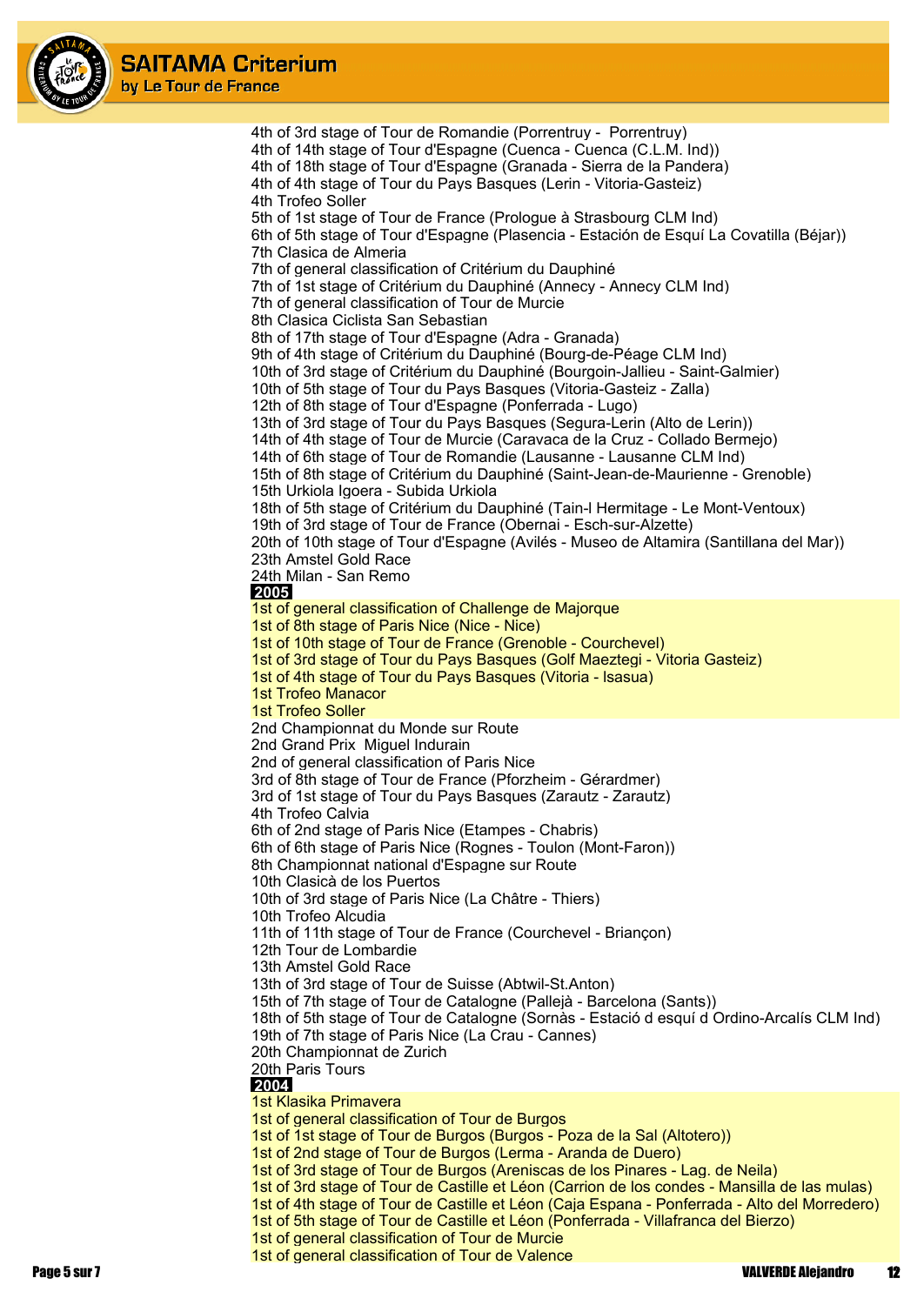

1st of 2nd stage of Tour de Valence (Xabia - Calp) 1st of 3rd stage of Tour de Valence (Calp - Port De Sagunt) 1st of 3rd stage of Tour d'Espagne (Burgos - Soria) 1st of 1st stage of Tour du Pays Basques (Bergara - Bergara) 1st Trofeo Soller 2nd Championnat national d'Espagne sur Route 2nd of 4th stage of Tour de Murcie (Totana - Collado Bermejo) 2nd of 14th stage of Tour d'Espagne (Málaga - Granada) 2nd of 15th stage of Tour d'Espagne (Granada - Sierra Nevada (C.L.M.I.)) 2nd of 3rd stage of Tour du Pays Basques (Zalla - Vitoria) 2nd Trophée Luis Puig 3rd of 5th stage of Tour de Valence (Valencia - Valencia) 3rd of 5th stage of Tour d'Espagne (Zaragoza - Morella) 4th Classement U.C.I. 4th of 2nd stage of Semaine Catalane (Lloret De Mar - Empuriabrava) 4th of general classification of Tour de Castille et Léon 4th of 5th stage of Tour de Catalogne (Llívia - Blanes) 4th of 4th stage of Tour de Valence (Sagunt - Vallada (Alt del Campello)) 4th of general classification of Tour d'Espagne 4th of 12th stage of Tour d'Espagne (Almería - Observatorio Astronómico de Calar Alto) 4th of 4th stage of Tour du Pays Basques (Vitoria - Lekunberri) 4th Trofeo Calvia 6th Championnat du Monde sur Route 6th of 1st stage of Semaine Catalane (Lloret De Mar - Lloret De Mar) 6th of 1st stage of Tour de Murcie (Murcias - S Pedro Del Pinatar) 6th of 9th stage of Tour d'Espagne (Xátiva - Alto de Aitana (Alicante)) 6th of general classification of Tour du Pays Basques 7th of 3rd stage of Tour de Murcie (Yecla-Yecla) 7th of 1st stage of Tour de Valence (Xabia - Xabia) 8th of 6th stage of Tour d'Espagne (Benicarló - Castellón de la Plana) 8th of 18th stage of Tour d'Espagne (Béjar - Ávila) 9th of 10th stage of Tour d'Espagne (Alcoi - Xorret de Catí (Castalla-Alicante)) 9th of 6th stage of Tour du Pays Basques (Lazkao - Lazkao CLM Ind) 10th Grand Prix Miguel Indurain 10th of 3rd stage of Semaine Catalane (Castello D'empuries - Montcada I Reixac) 10th of 2nd stage of Tour de Murcie (Lorca-Lorca CLM. Ind) 10th of 20th stage of Tour d'Espagne (La Vega de Alcobendas - Puerto de Navacerrada) 12th of 5th stage of Semaine Catalane (Solsona - Parets Del Vallès) 12th of 1st stage of Tour de Castille et Léon (Belorado - Castrojeriz) 12th of 4th stage of Tour de Catalogne (Llorts - Ordino-Arcalís) 12th of 8th stage of Tour d'Espagne (Factoría FORD - Factoría FORD (C.L.M.I.)) 12th of 5th stage of Tour du Pays Basques (Lekunberri - Lazkao) 13th of 2nd stage of Tour du Pays Basques (Bergara - Zalla) 14th of 2nd stage of Tour d'Espagne (León - Burgos) 14th of 17th stage of Tour d'Espagne (Plasencia - Estación de Esquí La Covatilla (Béjar)) 14th of 21th stage of Tour d'Espagne (Madrid - Madrid (C.L.M.I.)) 15th of 7th stage of Tour de Catalogne (Olesa de Montserrat - Barcelona (Plaça Catalunya)) 20th of general classification of Semaine Catalane  **2003** 1st of general classification of Challenge de Majorque 1st of 4th stage of GP Internacional Torres Vedras - Joaquim Agostinho (Lisboa (Marvilla) - Ri 1st of 6th stage of GP Internacional Torres Vedras - Joaquim Agostinho (Circuito Torres Vedra 1st Klasika Primavera 1st Prueba Villafranca de Ordizia - Clasica de Ordizia 1st of 3rd stage of Tour d'Aragon (Illueca - Illueca) 1st of 9th stage of Tour d'Espagne (Vielha - Envalira) 1st of 15th stage of Tour d'Espagne (Sierra de la Pandera) 1st of 3rd stage of Tour du Pays Basques (Plentzia - Vitoria) 2nd Championnat du Monde sur Route 2nd of 5th stage of GP Internacional Torres Vedras - Joaquim Agostinho (Brejenjas - Silveira e 2nd of 20th stage of Tour d'Espagne (San Lorenzo de El Escoria) 2nd of 4th stage of Tour du Pays Basques (Vitoria - Doneztebe) 3rd of 1st stage of Challenge de Majorque (Palma-Palma) 3rd of general classification of GP Internacional Torres Vedras - Joaquim Agostinho 3rd of 3rd stage of GP Internacional Torres Vedras - Joaquim Agostinho (S. M.Agraço - Alto M 3rd of general classification of Tour d'Andalousie (Ruta Del Sol)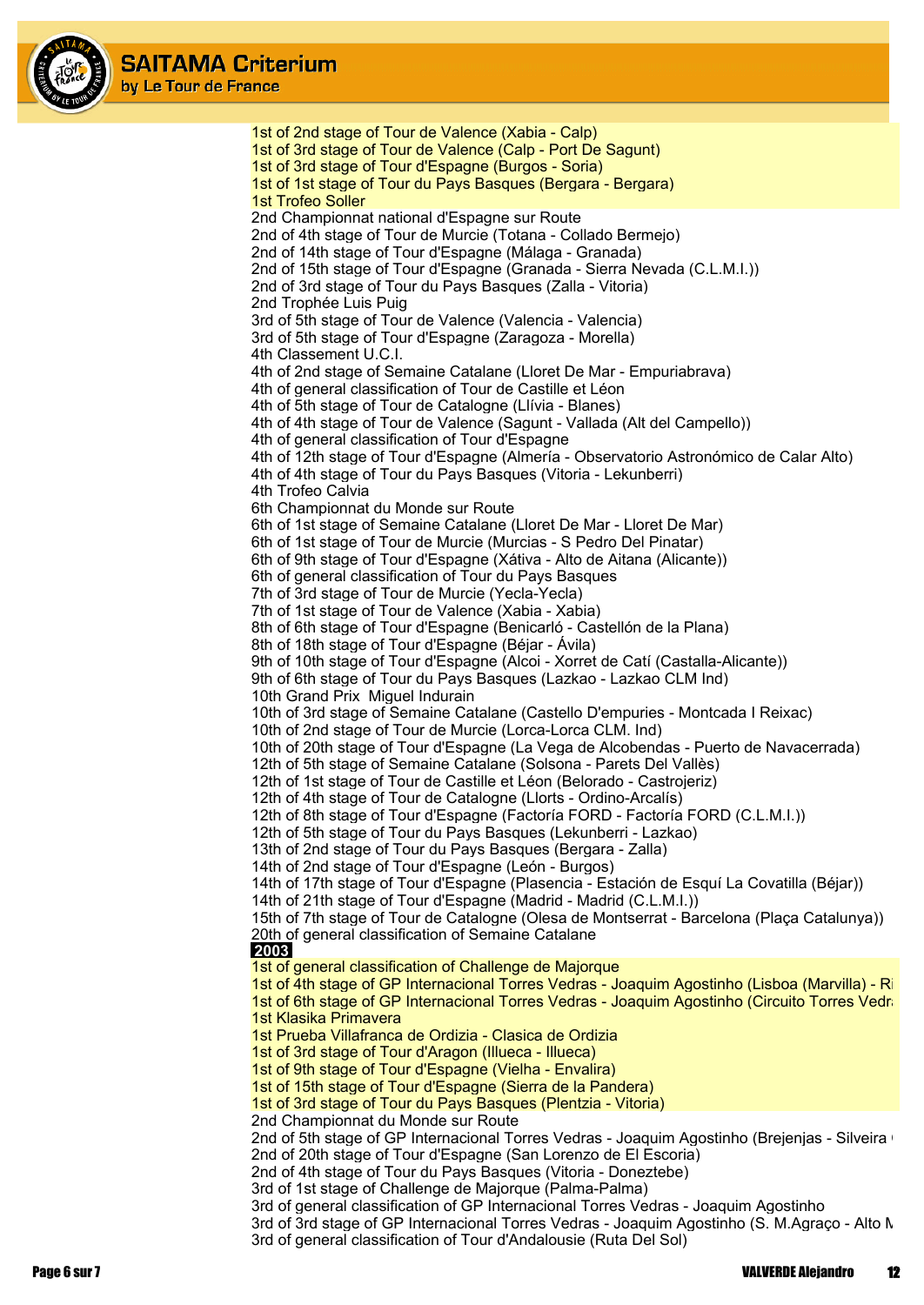

> 3rd of 3rd stage of Tour d'Andalousie (Ruta Del Sol) (Sevilla - Alto Ntra. Sra.) 3rd of 2nd stage of Tour de Murcie (Alguazas - Alto Cresta De) 3rd of general classification of Tour d'Espagne 3rd of 2nd stage of Tour d'Espagne (Cangas de Onis) 3rd of 2nd stage of Tour du Pays Basques (Lepazgi - plentzia) 3rd Trophée Luis Puig 4th of 1st stage of Escalada a Montjuich (Course sur Route) 4th of 1st stage of Tour d'Andalousie (Ruta Del Sol) (Cordoba - Cordoba) 4th of 11th stage of Tour d'Espagne (Utiel - Cuenca) 4th of 16th stage of Tour d'Espagne (Jaen - Sierra Nevada) 5th of 6th stage of Challenge de Majorque (Magalluf-Palmanova) 5th of general classification of Tour du Pays Basques 5th of 5th stage of Tour du Pays Basques (Doneztebe - Hondarribia) 6th of 3rd stage of Tour de Burgos (Huerto Del Rey -Lagunas de Neila) 6th of 1st stage of Tour de Murcie (Muria - Ceuti) 6th of 10th stage of Tour d'Espagne (Andorra - Sabadell) 6th of 1st stage of Tour du Pays Basques (Lepazgi - Lepazgi) 7th Classement U.C.I. 7th of 6th stage of Tour du Pays Basques (hondarribia - Hodarribia) 8th of 2nd stage of Challenge de Majorque (Cala Bona-Cala Rajada) 8th of 5th stage of Challenge de Majorque (Manacor-Porto Cristo) 8th of 2nd stage of Critérium International (Les Mazures / Monthermé) 8th Escalada a Montjuich 8th of 5th stage of Tour d'Andalousie (Ruta Del Sol) (La Genral (Granada) - Be) 8th of 7th stage of Tour d'Espagne (Huesca - Cauterets) 8th of 21th stage of Tour d'Espagne (Madrid - Madrid) 9th of 5th stage of Tour d'Aragon (La Muela - Zaragoza) 9th of 5th stage of Tour d'Espagne (Soria - Zaragoza) 9th of 19th stage of Tour d'Espagne (La Vega de Alcobendas - C) 11th of 2nd stage of Escalada a Montjuich (CLM) 11th of 2nd stage of GP Internacional Torres Vedras - Joaquim Agostinho (P.Areia Branca - A 13th of 13th stage of Tour d'Espagne (Albacete - Albacete) 15th of 1st stage of Tour de France (Paris) 15th of 8th stage of Tour d'Espagne (Cauterets - Pla de Beret/) 17th of 17th stage of Tour d'Espagne (Granada - Cordoba) 19th of general classification of Critérium International  **2002** 2nd of 5th stage of Tour de Catalogne (Andorra la Vella - Llivia) 3rd of 2nd stage of Clasica de Alcobendas (Collado Villalba- Puerto) 4th of 1st stage of Clasica de Alcobendas (Alcobendas - Collado Vill) 4th of 9th stage of Tour d'Espagne (Cordoue - Cordoue) 5th of 5th stage of Tour de Burgos (Castrojeriz - Burgos) 7th Circuit de Getxo - mémorial Ricardo Otxo 8th Clasica de Almeria 9th of general classification of Clasica de Alcobendas 12th of 2nd stage of Tour de Catalogne (La Senia - Les Borges Bla) 13th of 3rd stage of Tour de Catalogne (S.Climent de Taull - Boi) 14th of 5th stage of Tour de Romandie (Sierre-Leysin) 15th of 6th stage of Tour de Catalogne (Llivia - Moncada i Reixac)

19th of general classification of Tour de Burgos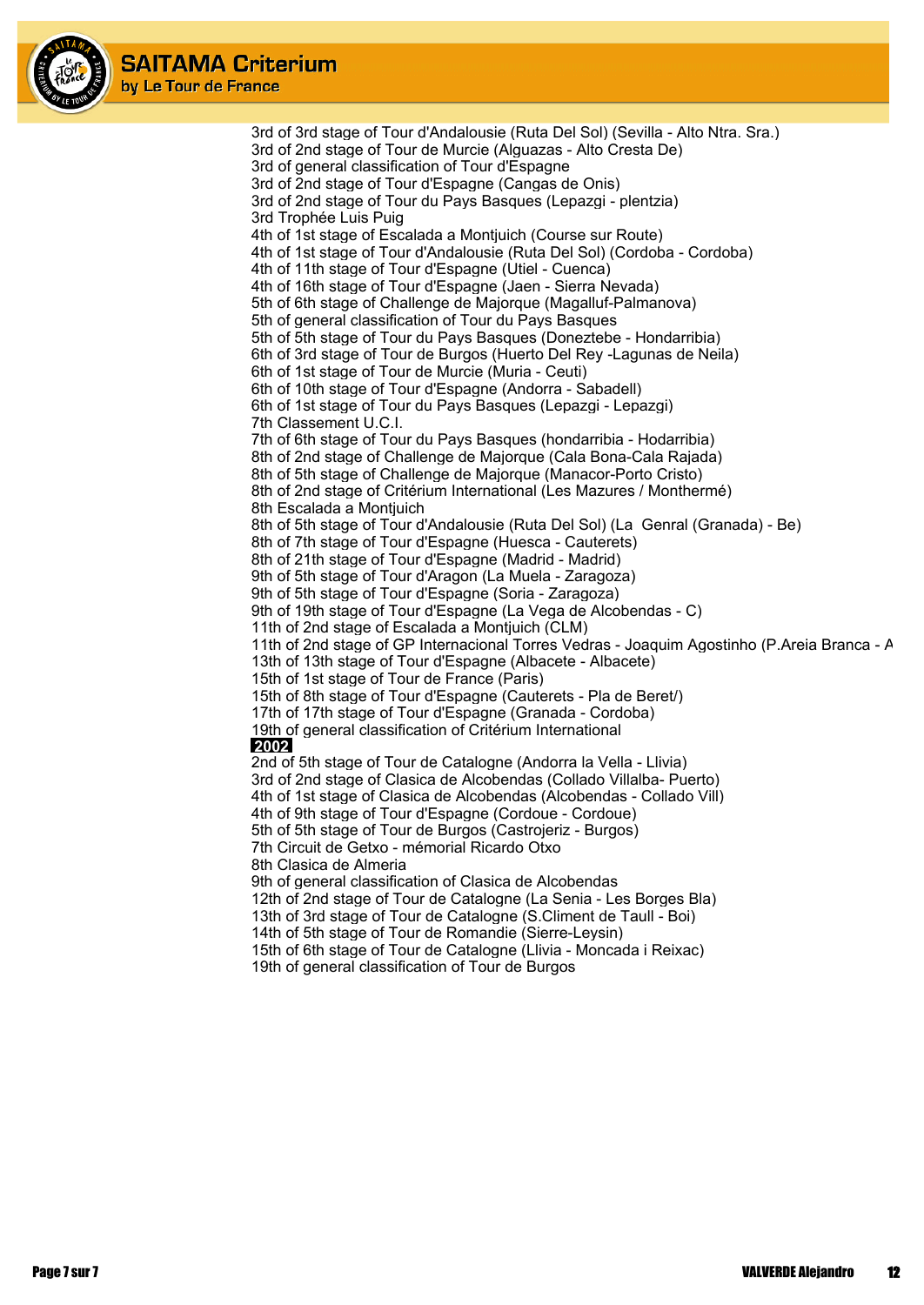

# **REAMADOR Andrey 13**

### **CRC CRC CRC CRC Movistar Team**

| Né le 29\08\1986                     | 2013                                                                                                                                                                                    |
|--------------------------------------|-----------------------------------------------------------------------------------------------------------------------------------------------------------------------------------------|
| Birth place San José                 | 3rd of 7th stage of Tirreno - Adriatico (San Benedetto del Tronto CLM Ind)                                                                                                              |
| 27 years.                            | 5th of 9th stage of Tour de Suisse (Bad Ragaz - Flumserberg CLM Ind)                                                                                                                    |
|                                      | 8th of general classification of Tirreno - Adriatico                                                                                                                                    |
|                                      | 10th Gand - Wevelgem                                                                                                                                                                    |
| 3 victories                          | 11th of 5th stage of Tirreno - Adriatico (Ortona - Chieti)                                                                                                                              |
|                                      | 12th of 6th stage of Tirreno - Adriatico (Porto Sant Elpidio - Porto Sant Elpidio)                                                                                                      |
| 2013 : No victory.                   | 15th Montepaschi Strade Bianche - Eroica                                                                                                                                                |
| <b>Movistar Team</b>                 | 17th of general classification of Tour de Suisse<br>18th of 5th stage of Jacob's Creek Tour Down Under (McLaren Vale - Old Willunga Hill)                                               |
| $2012:1$ victory                     | 19th of 7th stage of Tour de Suisse (Meilen - La Punt)                                                                                                                                  |
| <b>Movistar Team</b>                 | 2012                                                                                                                                                                                    |
| 2011 : No victory.                   | 1st of 14th stage of Tour d'Italie (Cherasco - Cervinia)                                                                                                                                |
| <b>Movistar Team</b>                 | 3rd of 12th stage of Tour d'Italie (Seravezza - Sestri Levante)                                                                                                                         |
| <b>2010</b> : No victory.            | 4th Prueba Villafranca de Ordizia - Clasica de Ordizia                                                                                                                                  |
| Caisse d'Epargne                     | 9th of general classification of Tour de San Luis                                                                                                                                       |
| 2009 : No victory.                   | 10th of 1st stage of Critérium du Dauphiné (Grenoble - Grenoble)                                                                                                                        |
| Caisse d'Epargne<br>2008 : 1 victory | 10th of general classification of Tour Méditerranéen<br>10th of 4th stage of Tour Méditerranéen (La Ciotat - Toulon Mt Faron)                                                           |
| Lizarte                              | 13th Montepaschi Strade Bianche - Eroica                                                                                                                                                |
| 2007 : 1 victory                     | 19th of 7th stage of Tirreno - Adriatico (San Benedetto del Tronto CLMI)                                                                                                                |
| <b>BCR</b> - Pizza Hut               | 19th of 20th stage of Tour d'Italie (Caldes/Val di Sole - Passo dello Stelvio)                                                                                                          |
|                                      | 20th of 5th stage of Critérium du Dauphiné (Villié-Morgon - Bourg-en-Bresse CLM Ind)                                                                                                    |
|                                      | 2011                                                                                                                                                                                    |
|                                      | 4th Grand Prix de Llodio                                                                                                                                                                |
|                                      | 4th of general classification of Tour de Rioja<br>5th of 5th stage of Tirreno - Adriatico (Chieti - Castelraimondo)                                                                     |
|                                      | 11th of 17th stage of Tour de France (Gap - Pinerolo)                                                                                                                                   |
|                                      | 2010                                                                                                                                                                                    |
|                                      | 5th of 1st stage of Vuelta Ciclista a la Comunidad de Madrid (Casa de Campo (Madrid) CLM I                                                                                              |
|                                      | 10th of general classification of Tour de Rioja                                                                                                                                         |
|                                      | 15th of 17th stage of Tour d'Italie (Brunico/Bruneck - Peio Terme)                                                                                                                      |
|                                      | 19th of general classification of Tour de Pologne<br>2009                                                                                                                               |
|                                      | 5th of 1st stage of Vuelta Ciclista a la Comunidad de Madrid (Casa de Campo de Madrid CLIV                                                                                              |
|                                      | 7th of 8th stage of Eneco Tour de Bénélux (Tour du Pays bas) (Amersfoort - Amersfoort CLM                                                                                               |
|                                      | 13th of general classification of Eneco Tour de Bénélux (Tour du Pays bas)                                                                                                              |
|                                      | 20th of 1st stage of Tour de Suisse (Mauren (LI) Ruggell (LI))                                                                                                                          |
|                                      | 2008                                                                                                                                                                                    |
|                                      | 1st of 1st stage of Tour de l'Avenir (Chalette-sur-Loing - Chalette-sur-Loing)                                                                                                          |
|                                      | 2nd of 8th stage of Tour de l'Avenir (Saint-Juéry - Revel (Saint-Ferréol))<br>2nd of 5th stage of Vuelta Ciclista a Navarra (Alsasua - Villatuerta)                                     |
|                                      | 4th of 7th stage of Tour de l'Avenir (Blaye-les-Mines - Blaye-les-Mines CLM Ind)                                                                                                        |
|                                      | 4th of 3rd stage of Vuelta Ciclista a Navarra (Tudela - San Adrian)                                                                                                                     |
|                                      | 5th of general classification of Tour de l'Avenir                                                                                                                                       |
|                                      | 8th of general classification of Vuelta Ciclista a Navarra                                                                                                                              |
|                                      | 2007                                                                                                                                                                                    |
|                                      | 1st of 5th stage of Vuelta Ciclista a Navarra (Lesaka - Erreniaga)                                                                                                                      |
|                                      | 2nd of 1st stage of Vuelta Ciclista a Costa Rica (Prólogo Mapache (Velódromo Nacional))<br>2nd of 4th stage of Vuelta Ciclista a Costa Rica (Playas del Coco-Liberia-Finca La Pondeorsa |
|                                      | 2nd of 10th stage of Vuelta Ciclista a Costa Rica (Pérez Zeledón-Buenos Aires-Pérez Zeledór                                                                                             |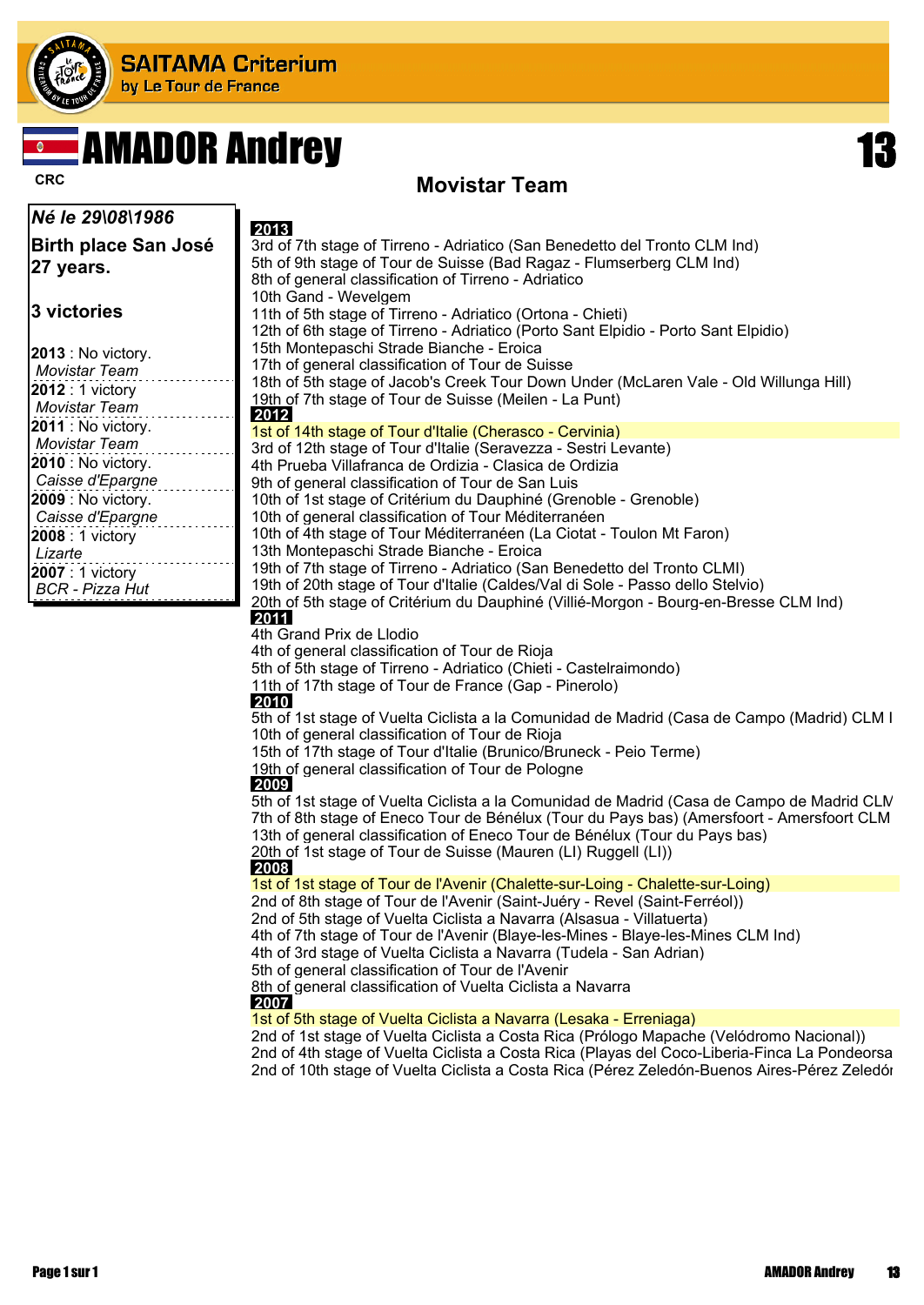

# CASTROVIEJO Nicolas Jonathan 14

#### *Né le 27\04\1987*

**Birth place Guecho 26 years.**

#### **7 victories**

| $2013:1$ victory    |
|---------------------|
| Movistar Team       |
| 2012 : 1 victory    |
| Movistar Team       |
| $2011:2$ victories  |
| Euskaltel - Euskadi |
| 2010 : No victory.  |
| Euskaltel - Euskadi |
| $2009:3$ victories  |
| Orbea Continental   |
| 2008 : No victory.  |
| Orbea - Oreka SDA   |

**ESP Movistar Team** 

| 2013                                                                                          |
|-----------------------------------------------------------------------------------------------|
| 1st Championnat national d'Espagne CLM                                                        |
| 4th of 4th stage of Critérium du Dauphiné (Villars-les-Dombes - Parc des Oiseaux CLM Ind)     |
| 5th of 7th stage of Tirreno - Adriatico (San Benedetto del Tronto CLM Ind)                    |
| 5th of 4th stage of Tour de l'Algarve (Castro Marim - Tavira CLM Ind)                         |
| 8th of general classification of Tour de l'Algarve                                            |
| 10th of 11th stage of Tour de France (Avranches - Mont-Saint-Michel CLM Ind)                  |
| 12th of 4th stage of Tirreno - Adriatico (Narni - Prati di Tivo)                              |
| 14th Championnat du Monde CLM                                                                 |
| 14th of general classification of Tirreno - Adriatico                                         |
| 15th of 6th stage of Tour du Pays Basques (Beasain - Beasain CLM Ind)                         |
| 18th Grand Prix Cycliste de Québec                                                            |
| 2012                                                                                          |
| 1st of 1st stage of Vuelta a la Comunidad de Madrid (Madrid - Madrid CLM Ind)                 |
| 2nd Championnat national d'Espagne CLM                                                        |
| 2nd of 2nd stage of Tour de Murcie (Murcia - Murcia CLM IND)                                  |
| 4th of 3rd stage of Circuit Cycliste Sarthe et Pays de la Loire (Angers CLM IND)              |
| 5th of 2nd stage of Tour de Castille et Léon (Ávila - Ávila)                                  |
| 5th of general classification of Tour de Murcie                                               |
| 5th of general classification of Vuelta a la Comunidad de Madrid                              |
|                                                                                               |
| 6th of general classification of Eneco Tour de Bénélux (Tour du Pays bas)                     |
| 7th of general classification of Tour de Castille et Léon                                     |
| 8th of 1st stage of Tour de Murcie (Balneario de Archena - Alhama de Murcia)                  |
| 9th Jeux Olympique C.L.M. Ind                                                                 |
| 10th of 6th stage of Eneco Tour de Bénélux (Tour du Pays bas) (Ardooie - Ardooie)             |
| 10th of 4th stage of Tour d'Autriche (Lienz - St. Johann/Alpendorf)                           |
| 10th of 11th stage of Tour d'Espagne (Cambados - Pontevedra)                                  |
| 11th of 7th stage of Tour d'Autriche (Podersdorf am Neusiedler See CLM Ind)                   |
| 11th of general classification of Tour de l'Algarve                                           |
| 13th of 7th stage of Eneco Tour de Bénélux (Tour du Pays bas) (Maldegem - Grammont)           |
| 13th of general classification of Tour d'Autriche                                             |
| 2011                                                                                          |
| 1st of 1st stage of Tour de Romandie (Prologue: Martigny)                                     |
| 1st of 1st stage of Vuelta Ciclista a la Comunidad de Madrid (Madrid - Madrid CLM Ind)        |
| 2nd Championnat national d'Espagne CLM                                                        |
| 3rd of general classification of Vuelta Ciclista a la Comunidad de Madrid                     |
| 8th of 7th stage of Tirreno - Adriatico (San Benedetto del Tronto CLM Ind)                    |
| 9th of 5th stage of Tour de Romandie (Aubonne-Signal de Bougny CLM Ind)                       |
| 9th of 3rd stage of Vuelta Ciclista a la Comunidad de Madrid (Colmenar Viejo - Puerto de la N |
| 11th Championnat du Monde CLM                                                                 |
| 12th Grand Prix Pino Cerami                                                                   |
| 14th of 4th stage of Tirreno - Adriatico (Narni - Chieti)                                     |
| 19th of general classification of Tirreno - Adriatico                                         |
| 20th of 6th stage of Tirreno - Adriatico (Ussita - Macerata)                                  |
| 2010                                                                                          |
| 2nd of 4th stage of Tour des Asturies (Piedras Blancas - Piedras Blancas CLM Ind)             |
| 5th Championnat national d'Espagne CLM                                                        |
| 7th of 5th stage of Tour du Luxembourg (Merch - Luxembourg)                                   |
| 8th of 8th stage of Eneco Tour de Bénélux (Tour du Pays bas) (Genk - Genk CLM Ind)            |
| 10th of 1st stage of Eneco Tour de Bénélux (Tour du Pays bas) (Prologue Steenwijk - Steenw    |
| 12th of 9th stage of Tour de Suisse (Liestal CLM Ind)                                         |
| 13th of 1st stage of Tour de Suisse (Prologue Lugano)                                         |
| 14th of 5th stage of Tour de Suisse (Wettingen - Frutigen)                                    |
| 18th of 1st stage of Tour de Catalogne (Lloret de Mar - Lloret de Mar)                        |
| 20th of 3rd stage of Tour de Suisse (Sierre - Schwarzenburg)                                  |
| 20th of general classification of Tour du Luxembourg                                          |
| 23th of general classification of Eneco Tour de Bénélux (Tour du Pays bas)                    |
| 24th of general classification of Tour de Suisse                                              |
| 2009                                                                                          |
| 1st of 1st stage of Ronde de l'Isard d'Ariège (Prologue Alan - Alan)                          |

1st of 5th stage of Tour de l'Avenir (Sedan - Guénange)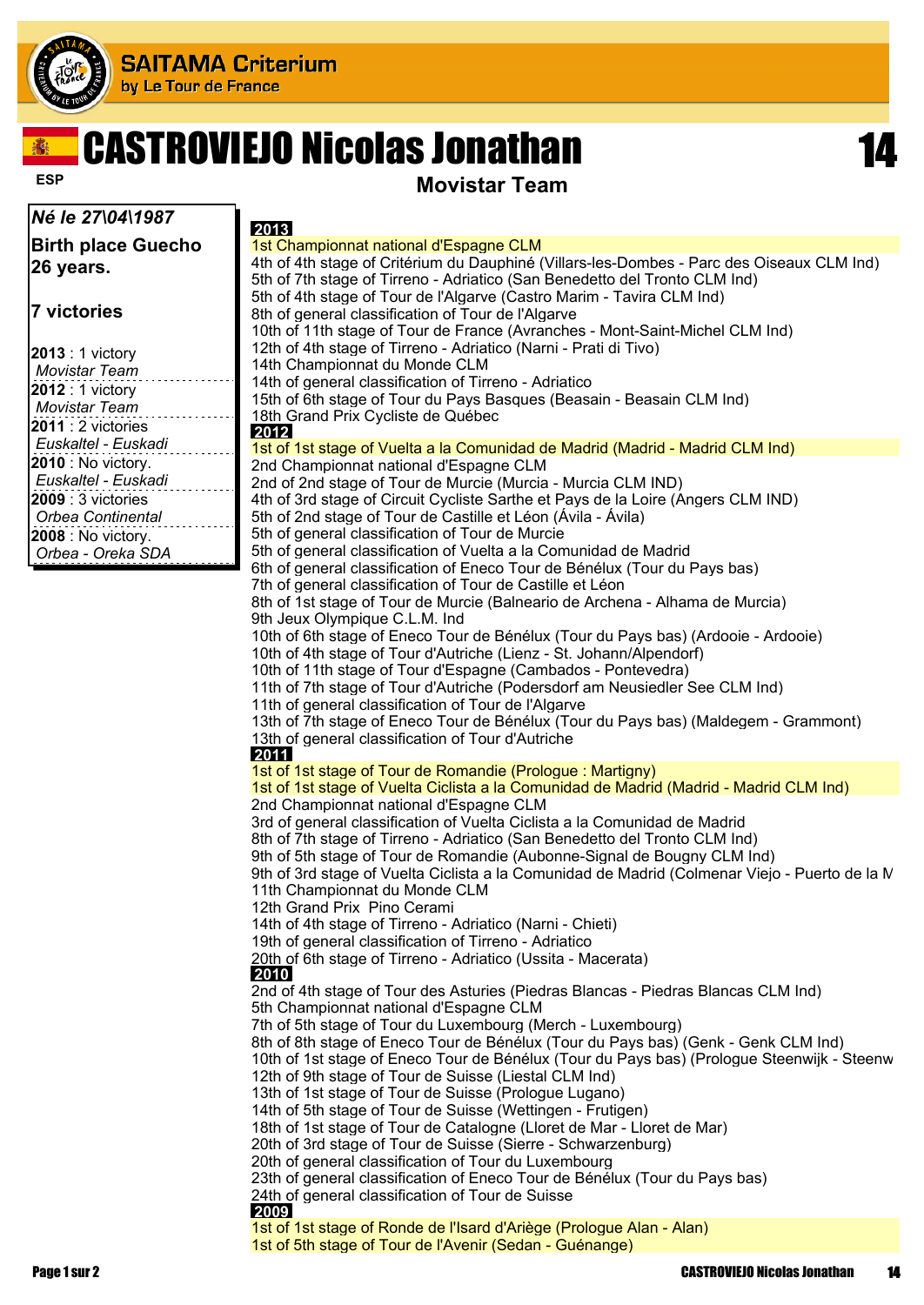

1st of 4th stage of Tour du Haut Anjou (saint-Martin-du-Bois - Craon) 2nd of general classification of Circuito Montanes 2nd of general classification of Ronde de l'Isard d'Ariège 2nd of 3rd stage of Tour du Haut Anjou (Azé - Azé CLM Ind) 3rd of 6th stage of Circuito Montanes (Torrelavega - Santo Toribio) 4th of 3rd stage of Ronde de l'Isard d'Ariège (Lavelanet - Plateau de Beille) 6th Championnat national d'Espagne CLM 10th of 1st stage of Tour des Asturies (Oviedo - Llanes) 10th of 4th stage of Tour des Asturies (Piedras Blancas - Piedras Blancas CLM ind) 11th of general classification of Tour de Rioja 13th Championnat du Monde en Ligne U23 14th Klasika Primavera



5th of 5th stage of Tour des Asturies (Pravia - El Acebo)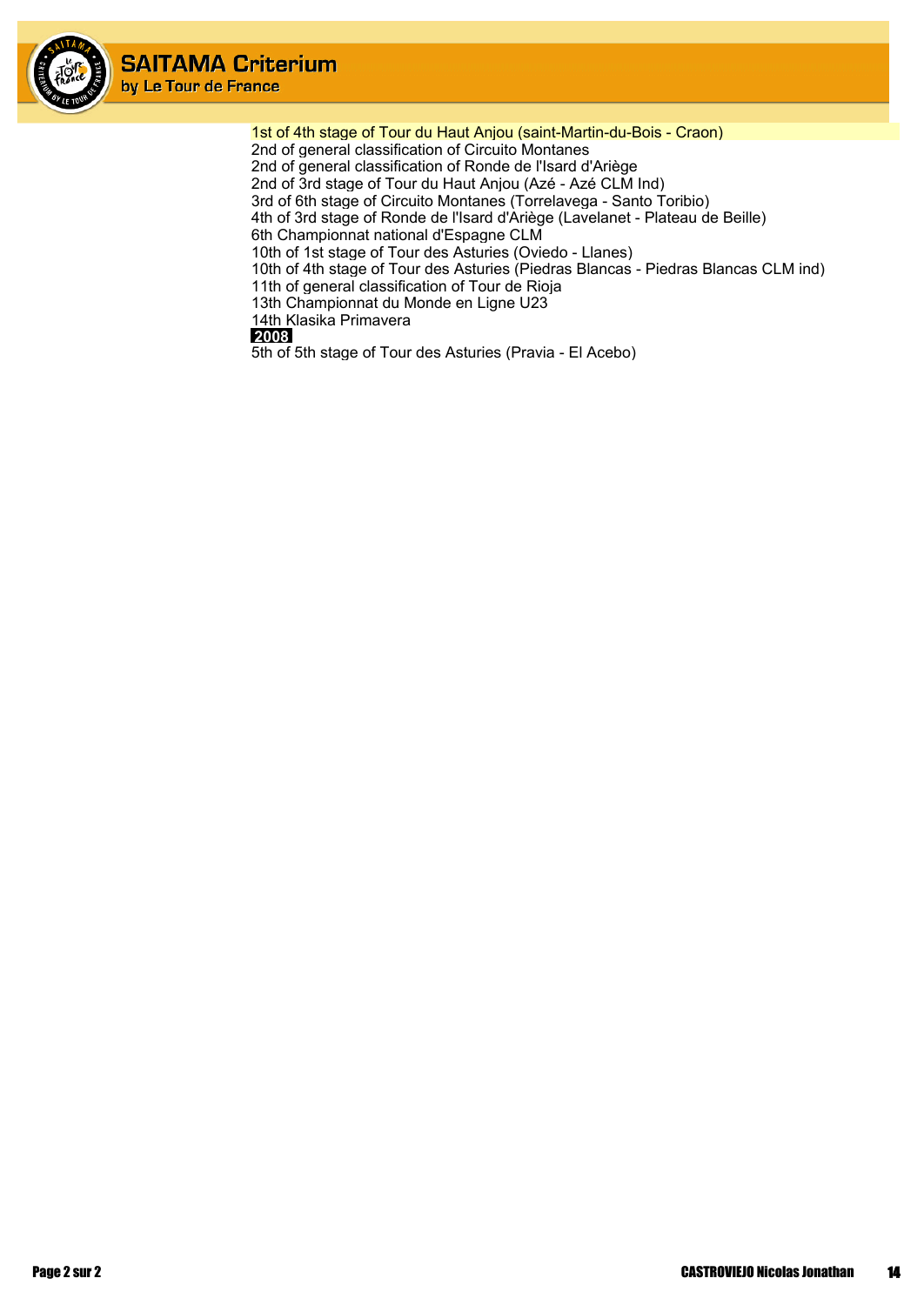

٦L

# **Example 19 SAGAN Peter 21 SAGAN Peter 21**

### **Cannondale Cannondale**

| Né le 26\01\1990                         | 2013                                                                                                                                           |
|------------------------------------------|------------------------------------------------------------------------------------------------------------------------------------------------|
| <b>Birth place Zilina</b>                | 1st of 1st stage of 3 Jours De La Panne (Middelkerke - Zottegem)                                                                               |
| 23 years.                                | 1st Championnat national de Slovaquie sur Route                                                                                                |
|                                          | 1st Fleche Brabançonne                                                                                                                         |
| 61 victories                             | 1st Gand - Wevelgem                                                                                                                            |
|                                          | 1st Grand Prix Città' di Camaiore<br>1st Grand Prix Cycliste de Montréal                                                                       |
|                                          | 1st of 3rd stage of Tirreno - Adriatico (Indicatore (Arezzo) - Narni Scalo)                                                                    |
| <b>2013</b> : 22 victories<br>Cannondale | 1st of 6th stage of Tirreno - Adriatico (Porto Sant Elpidio - Porto Sant Elpidio)                                                              |
| 2012 : 16 victories                      | 1st of 7th stage of Tour de France (Montpellier - Albi)                                                                                        |
| Liquigas ? Cannondale                    | 1st of 3rd stage of Tour de Suisse (Montreux - Meiringen)                                                                                      |
| <b>2011</b> : 15 victories               | 1st of 8th stage of Tour de Suisse (Zernez - Bad Ragaz)<br>1st of 1st stage of Tour of Alberta (Edmonton - Edmonton CLM IND)                   |
| Liquigas ? Cannondale                    | 1st of 2nd stage of Tour of Alberta (Strathcona County - Camrose)                                                                              |
| $ 2010:5$ victories                      | 1st of 6th stage of Tour of Alberta (Okotoks - Calgary)                                                                                        |
| Liquigas - Doimo                         | 1st of 3rd stage of Tour of California (Palmdale - Santa Clarita)                                                                              |
| $ 2009:3$ victories                      | 1st of 8th stage of Tour of California (San Francisco - Santa Rosa)                                                                            |
| Dukla Trencin Merida                     | 1st of 2nd stage of Tour of Oman (Fanja in Bidbid - Al Bustan)                                                                                 |
|                                          | 1st of 3rd stage of Tour of Oman (Nakhal Fort - Wadi Daygah Dam)<br>1st of 1st stage of USA Pro Cycling Challenge (Aspen, CO - Snowmass, CO)   |
|                                          | 1st of 3rd stage of USA Pro Cycling Challenge (Breckenridge, CO - Steamboat Springs, CO)                                                       |
|                                          | 1st of 6th stage of USA Pro Cycling Challenge (Loveland, CO - Fort Collins, CO)                                                                |
|                                          | 1st of 7th stage of USA Pro Cycling Challenge (Denver, CO - Denver, CO)                                                                        |
|                                          | 2nd Grand Prix E3 - Harelbeke                                                                                                                  |
|                                          | 2nd Milan - San Remo                                                                                                                           |
|                                          | 2nd Montepaschi Strade Bianche - Eroica<br>2nd of 2nd stage of Tour de France (Bastia - Ajaccio)                                               |
|                                          | 2nd of 3rd stage of Tour de France (Ajaccio - Calvi)                                                                                           |
|                                          | 2nd of 6th stage of Tour de France (Aix-en-Provence - Montpellier)                                                                             |
|                                          | 2nd of 13th stage of Tour de France (Tours - Saint-Amand-Montrond)                                                                             |
|                                          | 2nd of 7th stage of Tour de San Luis (San Luis - Juana Koslay)                                                                                 |
|                                          | 2nd of 5th stage of Tour de Suisse (Buochs - Leuggern)                                                                                         |
|                                          | 2nd Tour des Flandres                                                                                                                          |
|                                          | 3rd of 5th stage of Tour de France (Cagnes-sur-Mer - Marseille)<br>3rd of 12th stage of Tour de France (Fougères - Tours)                      |
|                                          | 3rd of 3rd stage of Tour of Alberta (Devon - Red Deer)                                                                                         |
|                                          | 3rd of 1st stage of Tour of California (Escondido - Escondido)                                                                                 |
|                                          | 3rd of 2nd stage of USA Pro Cycling Challenge (Aspen, CO - Breckenridge, CO)                                                                   |
|                                          | 4th of 10th stage of Tour de France (Saint-Gildas-des-Bois - Saint-Malo)                                                                       |
|                                          | 4th of 21th stage of Tour de France (Versailles - Paris Champs-Elysées)<br>4th of 5th stage of Tour of California (Santa Barbara - Avila Beac) |
|                                          | 5th of 1st stage of Tour de San Luis (San Luis - Villa Mercedes)                                                                               |
|                                          | 5th of 2nd stage of Tour de San Luis (Tilisarao - Terrazas del Portezuelo)                                                                     |
|                                          | 5th of 6th stage of Tour de Suisse (Leuggern - Meilen)                                                                                         |
|                                          | 5th of 4th stage of Tour of California (Santa Clarita - Santa Barbara)                                                                         |
|                                          | 6th Championnat du Monde sur Route                                                                                                             |
|                                          | 7th of 4th stage of Tour de Suisse (Innertkirchen - Buochs)<br>9th of 2nd stage of Tirreno - Adriatico (San Vincenzo - Indicatore)             |
|                                          | 10th Grand Prix Cycliste de Québec                                                                                                             |
|                                          | 12th La Flèche Wallonne                                                                                                                        |
|                                          | 17th of 11th stage of Tour de France (Avranches - Mont-Saint-Michel CLM Ind)                                                                   |
|                                          | 20th of 9th stage of Tour de Suisse (Bad Ragaz - Flumserberg CLM Ind)                                                                          |
|                                          | 2012<br>1st of 1st stage of 3 Jours De La Panne (Middelkerke - Oudenaarde)                                                                     |
|                                          | 1st Championnat national de Slovaquie sur Route                                                                                                |
|                                          | 1st of 4th stage of Tirreno - Adriatico (Amelia - Chieti)                                                                                      |
|                                          | 1st of 2nd stage of Tour de France (Liège - Seraing)                                                                                           |
|                                          | 1st of 4th stage of Tour de France (Orchies - Boulogne-sur-Mer)                                                                                |
|                                          | 1st of 7th stage of Tour de France (Epernay - Metz)<br>1st of 1st stage of Tour de Suisse (Lugano - Lugano CLM Ind)                            |
|                                          | 1st of 3rd stage of Tour de Suisse (Martigny - Aarberg)                                                                                        |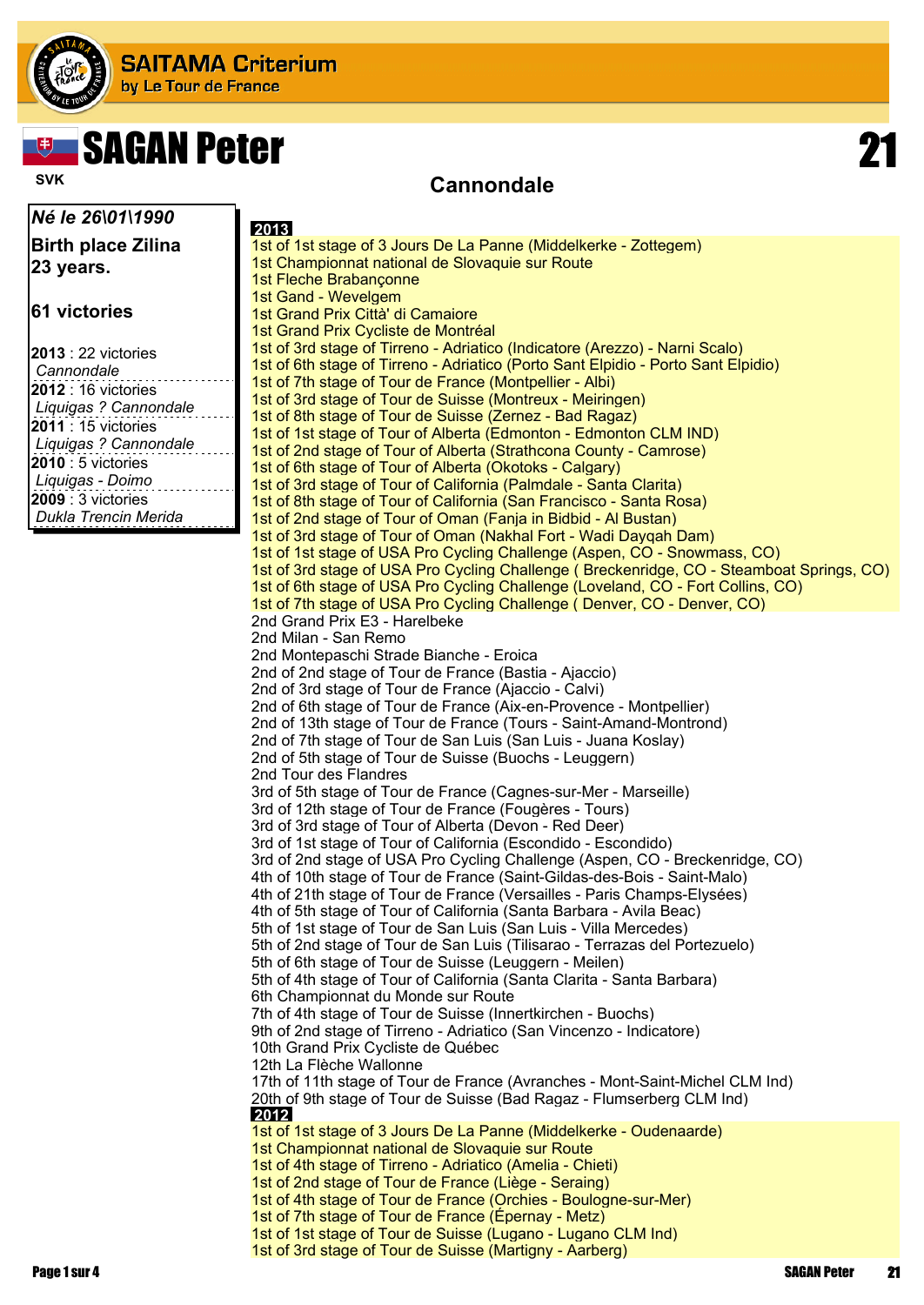

1st of 4th stage of Tour de Suisse (Aarberg - Trimbach) 1st of 6th stage of Tour de Suisse (Wittnau - Bischofszell) 1st of 1st stage of Tour of California (Santa Rosa) 1st of 2nd stage of Tour of California (San Francisco - Santa Cruz County) 1st of 3rd stage of Tour of California (San Jose - Livermore) 1st of 4th stage of Tour of California (Sonora - Clovis) 1st of 8th stage of Tour of California (Beverly Hills - Los Angeles) 1st of 2nd stage of Tour of Oman (Sur - Wadi Dayqah Dam) 2nd Dutch Food Valley Classic - Veenendaal-Veenendaal 2nd Gand - Wevelgem 2nd of 14th stage of Tour de France (Saint-Paul-Trois-Châteaux - Le Cap dAgde) 2nd of 15th stage of Tour de France (Limoux - Foix) 2nd of 21th stage of Tour de France (Rambouillet - Paris Champs-Élysées) 2nd of 6th stage of Tour of California (Palmdale - Big Bear Lake) 2nd of 4th stage of Tour of Oman (Bidbid - Al Wadi Al Kabir) 2nd of 6th stage of Tour of Oman (Al Khawd - Matrah Corniche) 3rd Amstel Gold Race 3rd of 3rd stage of Tirreno - Adriatico (Indicatore - Terni) 3rd of 19th stage of Tour de France (Blagnac - Brive-la-Gaillarde) 3rd of 1st stage of Tour du Qatar (Barzan Towers - Doha Golf Club) 3rd of 5th stage of Tour du Qatar (Camel Race Track - Al Khor Corniche) 4th Milan - San Remo 4th of 2nd stage of Tirreno - Adriatico (San Vincenzo - Indicatore) 5th of 5th stage of Tour de France (Abbeville - Rouen) 5th Tour des Flandres 5th of 1st stage of Tour of Oman (Al Alam palace - Wadi Al Huwqatn) 5th of 3rd stage of Tour of Oman (Al Awabi - Bank Muscat) 6th of 3rd stage of Tour de France (Visé - Tournai) 6th of 13th stage of Tour de France (Saint-Jean-de-Maurienne - Annonay Davézieux) 9th of 16th stage of Tour de France (Samatan - Pau) 11th of 6th stage of Tirreno - Adriatico (Offida - Offida) 11th of 7th stage of Tirreno - Adriatico (San Benedetto del Tronto CLMI) 11th of 6th stage of Tour du Qatar (Sealine Beach Resort - Doha Corniche) 12th Grand Prix Cycliste de Montréal 14th Championnat du Monde sur Route 14th Grand Prix E3 - Harelbeke 14th Vattenfall Cyclassic - Hew - Cyclassics  **2011** 1st Championnat national de Slovaquie sur Route 1st Grand Prix de Prato 1st of general classification of Tour de Pologne 1st of 4th stage of Tour de Pologne (Oswiecim - Cieszyn) 1st of 5th stage of Tour de Pologne (Zakopane - Zakopane) 1st of general classification of Tour de Sardaigne 1st of 1st stage of Tour de Sardaigne (Olbia - Porto Cervo) 1st of 3rd stage of Tour de Sardaigne (Orani - Lanusei) 1st of 4th stage of Tour de Sardaigne (Lanusei - Oristano) 1st of 3rd stage of Tour de Suisse (Brigue-Glis - Grindelwald) 1st of 8th stage of Tour de Suisse (Tübach - Schaffhausen) 1st of 6th stage of Tour d'Espagne (Ubeda - Cordoba) 1st of 12th stage of Tour d'Espagne (Ponteareas - Pontevedra) 1st of 21th stage of Tour d'Espagne (Circuit du Jarama - Madrid) 1st of 5th stage of Tour of California (Seaside - Paso Robles) 2nd Philadelphia Commerce Bank International Champions 2nd of 7th stage of Tour de Pologne (Kraków - Kraków) 2nd of 4th stage of Tour de Suisse (Grindelwald - Huttwil) 2nd of 7th stage of Tour d'Espagne (Almaden - Talavera de la Reina) 2nd of 4th stage of Tour of Beijing (Yan Qing Gui Chuan Square - Shunyi Olympic Rowing and 2nd of 2nd stage of Tour of California (N. Lake Tahoe/Squaw Valley USA - Sacramento) 2nd of 8th stage of Tour of California (Santa Clarita - Thousand Oaks) 3rd of 2nd stage of 3 Jours De La Panne (Oudenaarde - Koksijde) 3rd Classica Sarda Olbia-Pantogia 3rd of 1st stage of Tour de Suisse (Lugano - Lugano) 3rd of 5th stage of Tour de Suisse (Huttwil -Tobel-Tägerschen) 4th Grand Prix de la cote des Etrusques 4th of 1st stage of Paris Nice (Houdan - Houdan)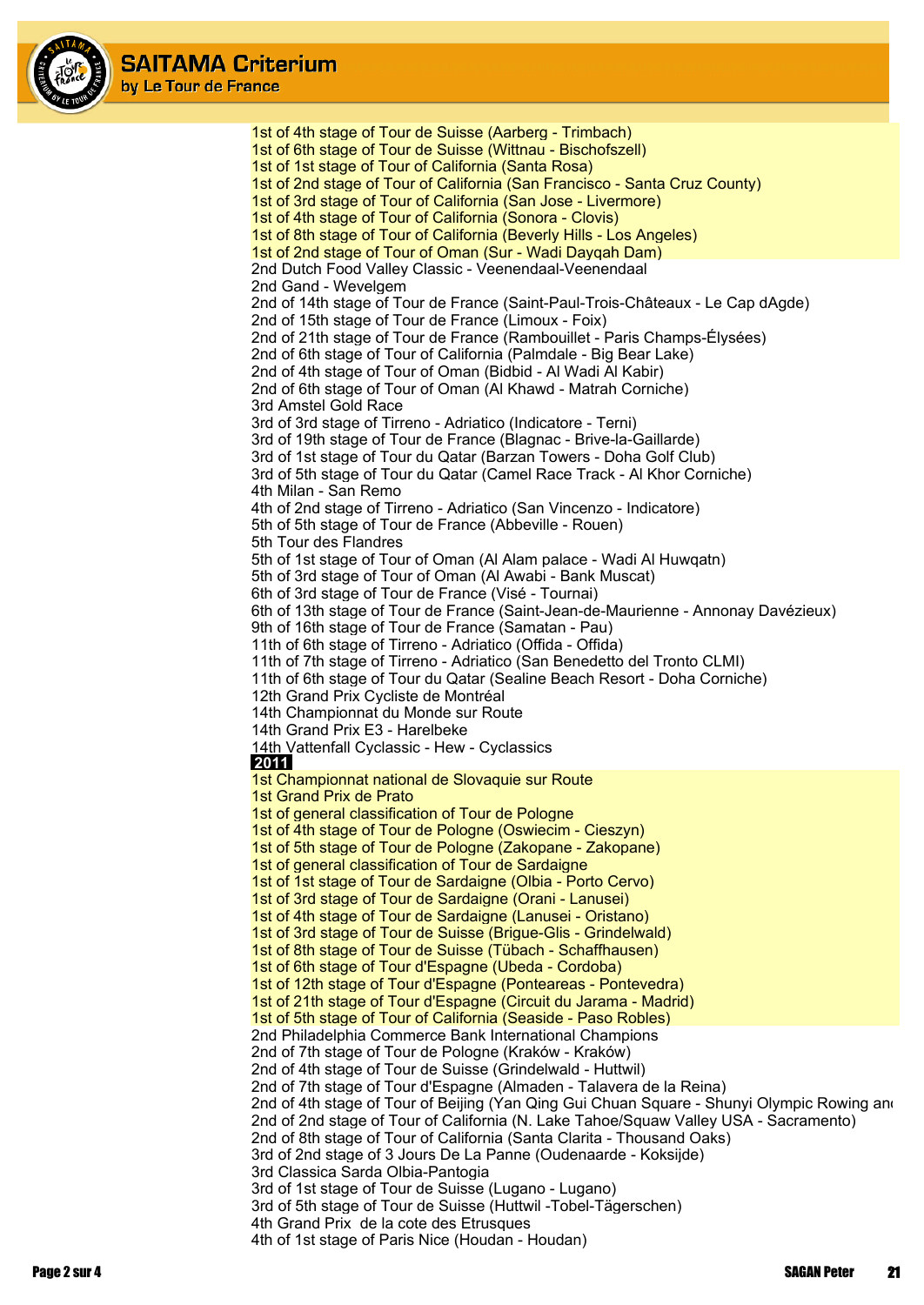

4th of 2nd stage of Tour de Sardaigne (Porto Rotondo -Nuoro) 4th of 5th stage of Tour de Sardaigne (Oristano - Gesturi) 4th of 3rd stage of Tour of California (Auburn - Modesto) 5th of 2nd stage of Paris Nice (Montfort l'Amaury - Amilly) 6th of 1st stage of 3 Jours De La Panne (Middelkerke - Zottegem) 6th of 4th stage of Paris Nice (Crêches-sur-Saône - Belleville) 6th of 2nd stage of Tour de Pologne (Czestochowa - Dabrowa Górnicza) 11th of 1st stage of Tour de Pologne (Pruszków - Warsaw) 11th of 3rd stage of Tour de Pologne (Bedzin - Katowice) 11th of 2nd stage of Tour d'Espagne (La Nucia - Playas de Orihuela) 11th Trophée Laigueglia 12th Championnat du Monde sur Route 14th of 6th stage of Tour of California (Solvang CLM Ind) 16th of 6th stage of Tour de Pologne (Bukovina Terma - Bukowina Tatrzanska) 16th of 5th stage of Tour of Beijing (Tian An Men Square - Bird's Nest Olympic Stadium) 17th Milan - San Remo 19th of 2nd stage of Tour of Beijing (Bird's Nest - Men Tou Gou)  **2010** 1st of 4th stage of Paris Nice (Saint-Junien - Aurillac) 1st of 6th stage of Paris Nice (Pernes-les-Fontaines - Aix-en-Provence) 1st of 2nd stage of Tour de Romandie (Porrentruy - Fleurier) 1st of 5th stage of Tour of California (Visalia - Bakersfield) 1st of 6th stage of Tour of California (Pasadena - Big Bear Lake) 2nd Grand Prix Cycliste de Montréal 2nd of 3rd stage of Paris Nice (Contres - Limoges) 2nd of 7th stage of Paris Nice (Peynier - Tourrettes-sur-Loup) 2nd Philadelphia Commerce Bank International Champions 2nd of 1st stage of Tour de Romandie (Prologue : Porrentruy) 2nd of 5th stage of Tour de Romandie (Vevey - Châtel/Vallée d Abondance) 2nd Tour de Vénétie 2nd of 2nd stage of Tour of California (Davis - Santa Rosa) 3rd of 4th stage of Jacob's Creek Tour Down Under (Unley - Stirling) 4th of 6th stage of Jacob's Creek Tour Down Under (Snapper Point - Willunga) 4th Tour de Romagne 4th of 1st stage of Tour de Suisse (Prologue Lugano) 4th of 3rd stage of Tour of California (San Francisco - Santa Cruz) 5th of 1st stage of Paris Nice (Prologue : Montfort-l Amaury - Montfort-l Amaury) 5th of 3rd stage of Tour de Romandie ( Fribourg -Fribourg) 7th Grand Prix Ouest France 8th of general classification of Tour of California 11th of 7th stage of Jacob's Creek Tour Down Under (Adelaide City Council Street Circuit) 11th of 6th stage of Tour de Romandie (Sion - Sion) 11th of 8th stage of Tour of California (Thousand Oaks/Westlake Village/Agoura Hills Circuit R 12th of general classification of Tour de Romandie 12th of 1st stage of Tour of California (Nevada City - Sacramento) 15th Grand Prix de la cote des Etrusques 16th of general classification of Paris Nice 17th of 5th stage of Jacob's Creek Tour Down Under (Norwood - Goolwa) 17th of 3rd stage of Tour de Pologne (Sosnowiec - Katowice) 19th Grand Prix Cycliste de Québec 19th of 5th stage of Paris Nice (Maurs - Mende)  **2009** 1st GP Kooperativa 1st of 3rd stage of Wyscig Dookola Mazowska (Zwolen - Kozienice) 1st of 6th stage of Wyscig Dookola Mazowska (Wyszogrod - Plock) 2nd of 4th stage of Giro del Friuli Venezia Giulia (Brugnera - Ormelle) 2nd of general classification of The Paths of King Nikola 2nd of 5th stage of Wyscig Dookola Mazowska (Przysucha - Grodzisk Mazowiecki) 3rd of 2nd stage of Giro del Friuli Venezia Giulia (Forgaria - Piano D Arta) 3rd of 5th stage of Giro del Friuli Venezia Giulia (Motta di Livenza - Buja) 3rd Grand Prix Boka 3rd of 1st stage of Grand Prix Bradlo (Bernolakovo - Myjava) 3rd of 1st stage of The Paths of King Nikola (Cetinje - Herrceg Novi) 3rd of 3rd stage of The Paths of King Nikola (Niksic - Ulcinj) 3rd of 2nd stage of Wyscig Dookola Mazowska (Siedlce - Warszawa Rembertów) 4th of general classification of Grand Prix Bradlo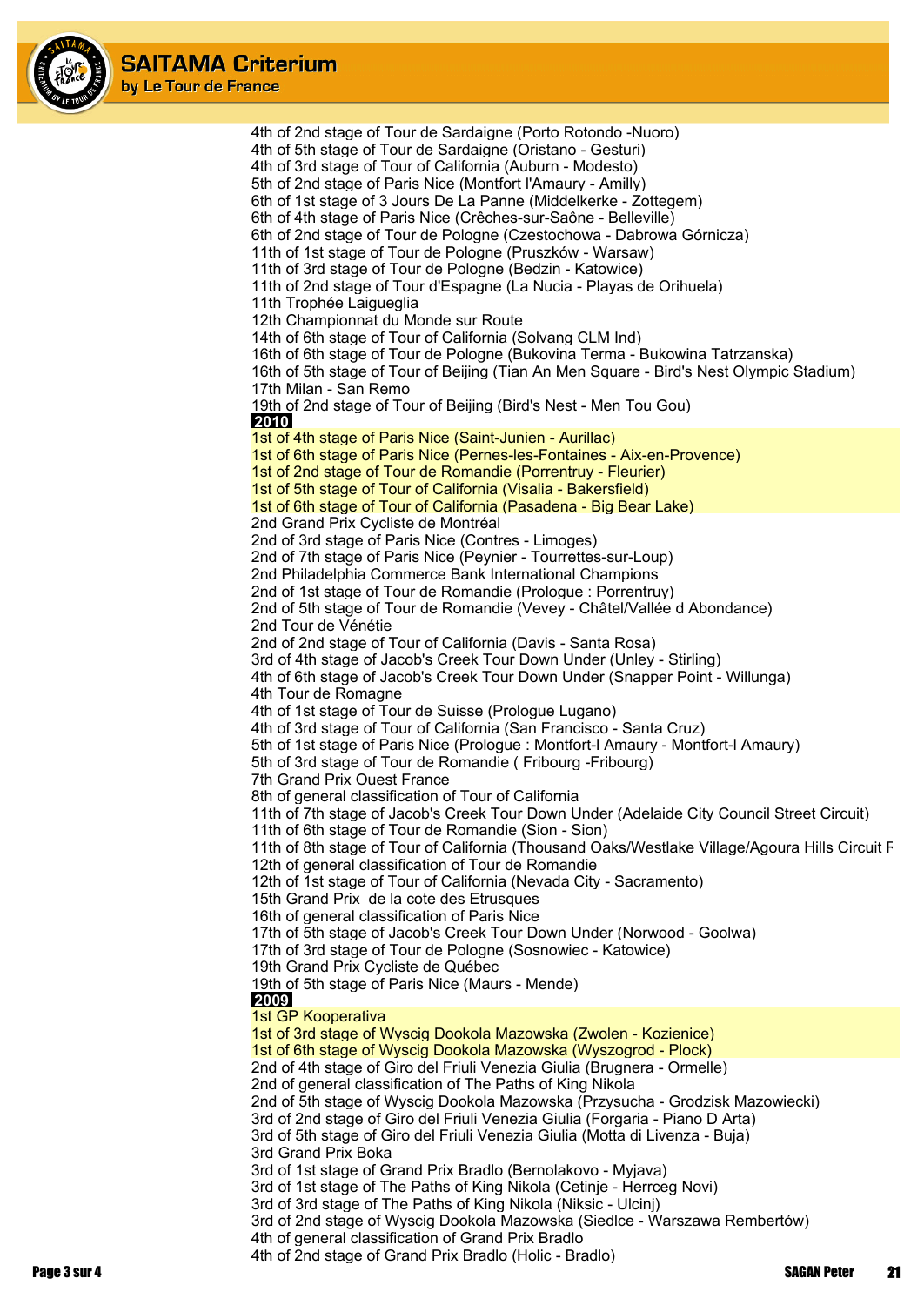

4th Kroz Vojvodina II deo 4th of 2nd stage of The Paths of King Nikola (Risan - Niksic) 7th of general classification of Wyscig Dookola Mazowska 9th Giro del Belvedere di Villa di Cordignan 10th Championnat national de Slovaquie sur Route 10th Championnats d'Europe Sur Route U23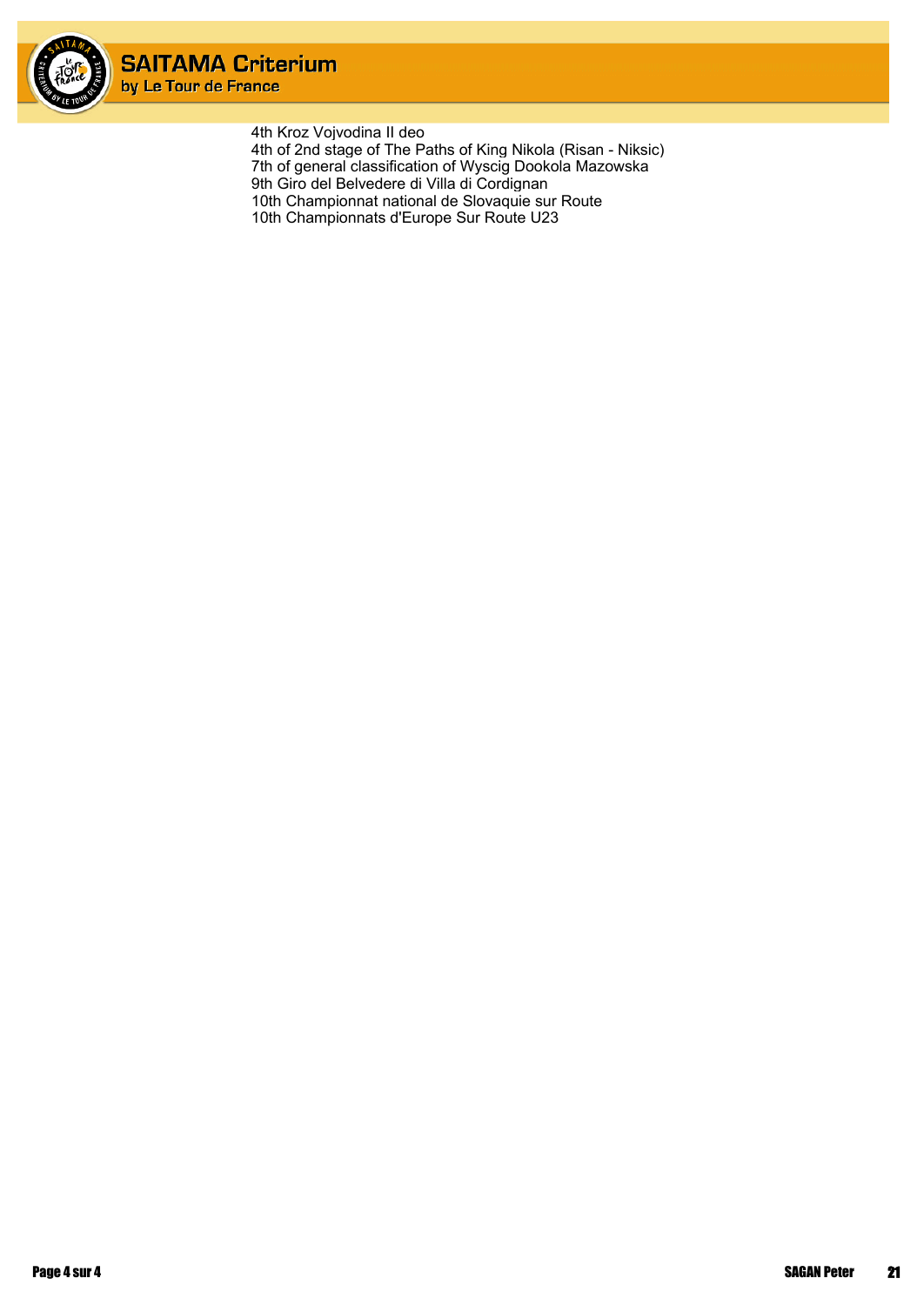

## **BASSO Ivan**

*Né le 26\11\1977*

### **Cannondale ITA**

**Birth place Gallarate 35 years. 27 victories 2013** : 1 victory *Cannondale* **2012** : No victory. *Liquigas ? Cannondale* **2011** : 3 victories *Liquigas ? Cannondale* **2010** : 3 victories *Liquigas - Doimo* **2009** : 1 victory *Liquigas* **2007** : No victory. *Discovery Channel Pro Cycling Team* **2006** : 8 victories *Team CSC* **2005** : 7 victories *Team CSC* **2004** : 2 victories *Team CSC* **2003** : No victory. *Fassa Bortolo* **2002** : No victory. *Fassa Bortolo* **2001** : 2 victories *Fassa Bortolo* **2000** : No victory. *Amica Chips - Tacconi Sport* **1999** : No victory. *Riso Scotti - Vinavil*  **2013** 1st Japan Cup 3rd of 5th stage of Tour de Burgos (Revenga - Lagunas de Neila) 4th of general classification of Semaine Internationale Coppi et Bartali 4th of 10th stage of Tour d'Espagne (Torredelcampo - Güéjar Sierra. Alto Hazallanas) 5th of 1st stage of Tour de Pologne (Rovereto - Madonna di Campiglio) 5th of 8th stage of Tour d'Espagne (Jerez de la Frontera - Estepona. Alto Peñas Blancas) 8th of general classification of Tour de Pologne 8th of 2nd stage of Tour d'Espagne (Pontevedra - Baiona. Alto Do Monte Da Groba) 9th of 4th stage of Semaine Internationale Coppi et Bartali (Zola Predosa - Piane di Mocogno) 9th of general classification of Tour of Beijing 9th of 4th stage of Tour of Beijing (Yanqing to Mentougou Miaofeng Mountain) 10th of 3rd stage of Semaine Internationale Coppi et Bartali (Gatteo - Sogliano al Rubicone) 10th of general classification of Tour de Burgos 10th of 3rd stage of Tour d'Espagne (Vigo - Mirador de Lobeira / Vilagarcía de Arousa) 11th Tour de Lombardie 11th of 9th stage of Tour d'Espagne (Antequera - Valdepeñas de Jaén) 13th of 2nd stage of Tour de Pologne (Marilleva - Passo Pordoi) 16th of 13th stage of Tour d'Espagne (Valls - Castelldefels) 18th of 6th stage of Tour de Pologne (Bukovina Terma - Bukowina Tatrzanska) 18th of 11th stage of Tour d'Espagne (Tarazona - Tarazona CLM Ind) 19th of general classification of Tour du Trentin  **2012** 2nd of 17th stage of Tour d'Italie (Falzes/Pfalzen - Cortina d'Ampezzo) 3rd of 7th stage of Tour d'Angleterre (Barnstaple - Dartmouth) 5th of general classification of Tour d'Italie 6th of 15th stage of Tour d'Italie (Busto Arsizio - Lecco/Pian dei Resinelli) 6th of 19th stage of Tour d'Italie (Treviso - Alpe di Pampeago) 8th of 6th stage of Tour d'Italie (Urbino - Porto Sant Elpidio) 10th Japan Cup 10th of 20th stage of Tour d'Italie (Caldes/Val di Sole - Passo dello Stelvio) 13th of 14th stage of Tour d'Italie (Cherasco - Cervinia) 14th of 4th stage of Tour du Trentin (Castelletto Di Brenzone - Passo Pordoi Val di Fassa) 15th of 10th stage of Tour d'Italie (Civitavecchia - Assisi) 16th of 8th stage of Tour d'Italie (Sulmona - Lago Laceno) 20th of 18th stage of Tour de France (Bagnères-de-Luchon - Peyragudes) 25th of general classification of Tour de France  **2011** 1st of general classification of Giro di Padania 1st of 4th stage of Giro di Padania (Noceto - S. Valentino di Brentonico) 1st Grand Prix de Lugano 4th of general classification of Tirreno - Adriatico 4th of 4th stage of Tirreno - Adriatico (Narni - Chieti) 4th of 12th stage of Tour de France (Cugnaux - Luz-Ardiden) 4th of 18th stage of Tour de France (Pinerolo - Galibier Serre-Chevalier) 4th Tour de Lombardie 5th of 6th stage of Tirreno - Adriatico (Ussita - Macerata) 6th of general classification of Tour de Catalogne 7th of 3rd stage of Tour de Catalogne (La Vall D'En Bas - Sant Esteve d'En Bas - Andorra / Va 7th of general classification of Tour de France 10th of 4th stage of Tour de San Luis (Juana Koslay - San Luis) 10th Trophée Laigueglia 11th of 5th stage of Tirreno - Adriatico (Chieti - Castelraimondo) 11th of 14th stage of Tour de France (Saint-Gaudens - Plateau de Beille) 13th of 4th stage of Tour de France (Lorient - Mûr-de-Bretagne) 14th of 8th stage of Tour de France (Aigurande - Super-Besse Sancy) 15th of 19th stage of Tour de France (Modane - Alpe-d'Huez) 18th of 1st stage of Tour du Pays Basques (Zumarraga - Zumarraga) 19th of 6th stage of Critérium du Dauphiné (Parc des Oiseaux - Villars-les-Dombes - Les Gets  **2010** 1st GP Ind e Comm Artigianato Carnaghese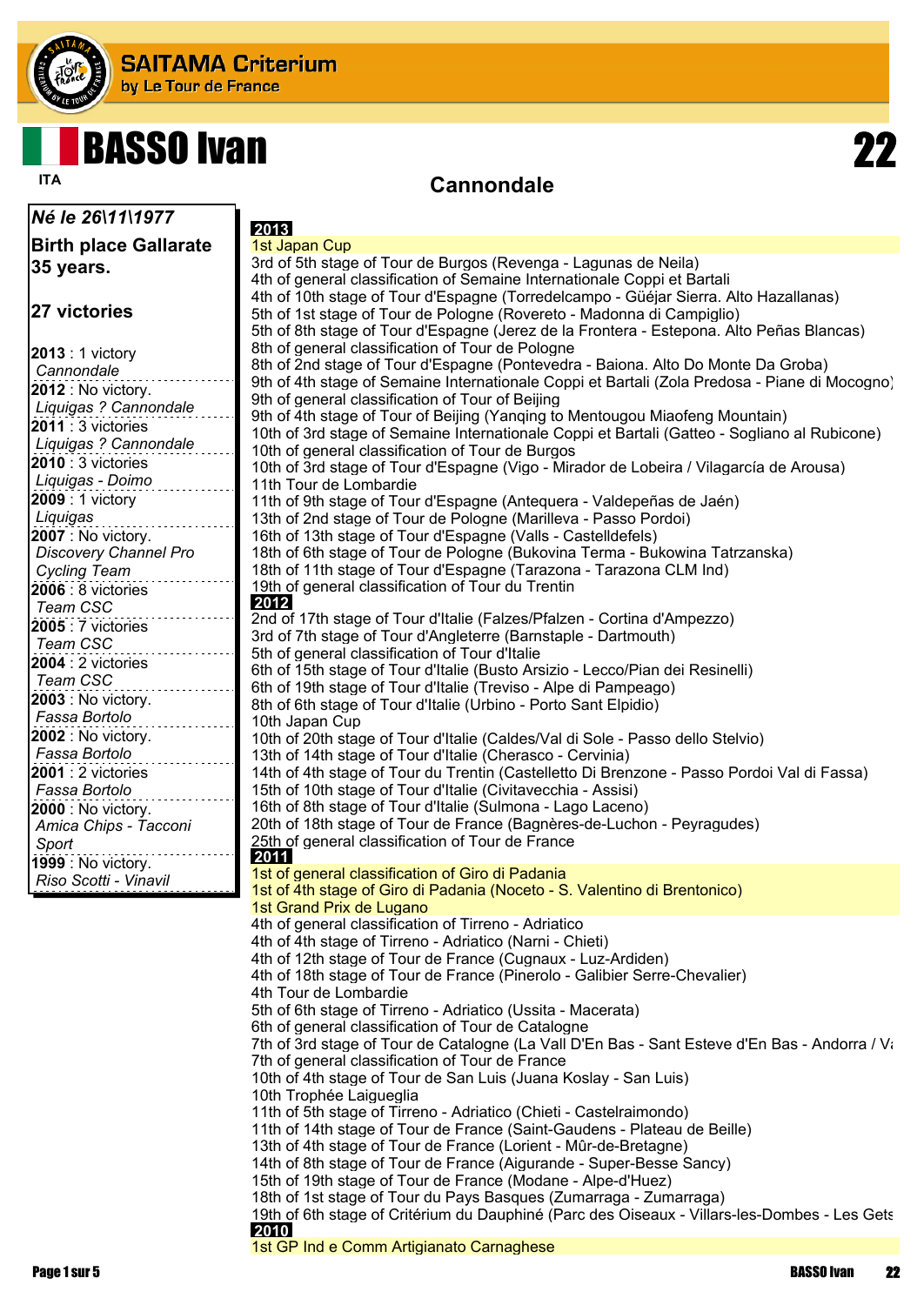

1st of general classification of Tour d'Italie 1st of 15th stage of Tour d'Italie (Mestre - Monte Zoncolan) 2nd of 14th stage of Tour d'Italie (Ferrara - Asolo) 2nd of 19th stage of Tour d'Italie (Brescia - Aprica) 3rd of 20th stage of Tour d'Italie (Bormio - Ponte di Legno - Tonale) 3rd of 2nd stage of Tour du Trentin (Dro - San Martino di Castrozza) 5th of general classification of Tour du Trentin 6th of 16th stage of Tour d'Italie (San Vigilio di Marebbe/St. Vigil - Plan de Corones/Kronoplat: 7th of 4th stage of Tour du Trentin (Arco - Alpe di Pampeago) 9th of 9th stage of Tour de France (Station des Rousses - Morzine-Avoriaz) 10th of 8th stage of Tour d'Italie (Chianciano Terme - Terminillo) 10th of 12th stage of Tour d'Italie (Città Sant'Angelo - Porto Recanati) 15th of 10th stage of Tour de France (Morzine-Avoriaz - Saint-Jean-de-Maurienne) 15th of 3rd stage of Tour d'Italie (Amsterdam - Middelburg) 15th of 21th stage of Tour d'Italie (Verona CLM Ind) 16th of 13th stage of Tour de France (Bourg-de-Péage - Mende) 18th of 7th stage of Tour d'Italie (Carrara - Montalcino) 20th of 17th stage of Tour d'Italie (Brunico/Bruneck - Peio Terme)  **2009** 1st of general classification of Tour du Trentin 2nd of 2nd stage of Tour du Trentin (Torbole sul Garda - Torri del Benaco) 3rd Japan Cup 3rd of 6th stage of Tirreno - Adriatico (Civitanova Marche - Camerino) 4th of general classification of Tour d'Espagne 4th of 5th stage of Tour d'Italie (San Martino di Castrozza - Alpe di Siusi) 4th of 16th stage of Tour d'Italie (Pergola - Monte Petrano-Cagli) 4th Trophée Melinda 5th of general classification of Tirreno - Adriatico 5th of general classification of Tour de San Luis 5th of 13th stage of Tour d'Espagne (Berja - Sierra Nevada) 5th of general classification of Tour d'Italie 5th of 17th stage of Tour d'Italie (Chieti - Blockhaus) 5th of 19th stage of Tour d'Italie (Avellino - Vésuve) 5th of 4th stage of Tour du Trentin (Lavarone - Peio Terme) 6th of 5th stage of Tour de San Luis (San FCO. Del Monte De Oro - Merlo) 7th of 9th stage of Tour d'Espagne (Alcoy - Xorret del Catí) 7th of 10th stage of Tour d'Italie (Cuneo - Pinerolo) 8th of 1st stage of Tour d'Espagne (Assen - Assen) 8th of 8th stage of Tour d'Espagne (Alzira - Alto de Aitana) 8th of 12th stage of Tour d'Espagne (Almería - Alto de Velefique) 8th of 19th stage of Tour d'Espagne (Ávila - La Granja. Real Fábrica de Cristales) 8th of 4th stage of Tour d'Italie (Padoue - San Martino di Castrozza) 9th of 3rd stage of Tour de San Luis (CLM Ind) 9th of 14th stage of Tour d'Espagne (Granada - La Pandera) 11th of 12th stage of Tour d'Italie (Sestri Levante - Riomaggiore (CLM Ind)) 12th of 4th stage of Tirreno - Adriatico (Foligno - Montelupone) 12th of 6th stage of Tour d'Espagne (Xativa - Xativa) 12th of 2nd stage of Tour of California (Davis to Santa Rosa) 13th Tour de Lombardie 16th Championnat du Monde sur Route 16th Tour d'Emilie 16th of 8th stage of Tour d'Italie (Morbegno - Bergame) 16th of 14th stage of Tour d'Italie (Campi Bisenzio - Bologne-San Luca) 18th of 20th stage of Tour d'Espagne (Toledo - Toledo (CL.IND)) 18th of 15th stage of Tour d'Italie (Forlì - Faenza) 18th of 21th stage of Tour d'Italie (Rome - Rome (CLM Ind)) 19th of 5th stage of Tirreno - Adriatico (Loreto - Macerata clm ind) 19th of 6th stage of Tour d'Italie (Bressanone - Brixen Mayrhofen) 20th of 1st stage of Tirreno - Adriatico (Cecina - Capannori) 21th of general classification of Tour de Pologne  **2007** 7th of 1st stage of Tour de Castille et Léon (Zamora - Zamora CLM Ind) 9th of 6th stage of Tour of California (Solvang CLM Ind) 13th of general classification of Tour de Castille et Léon  **2006** 1st of 3rd stage of Circuit Cycliste Sarthe et Pays de la Loire (Angers-Angers) 1st of general classification of Critérium International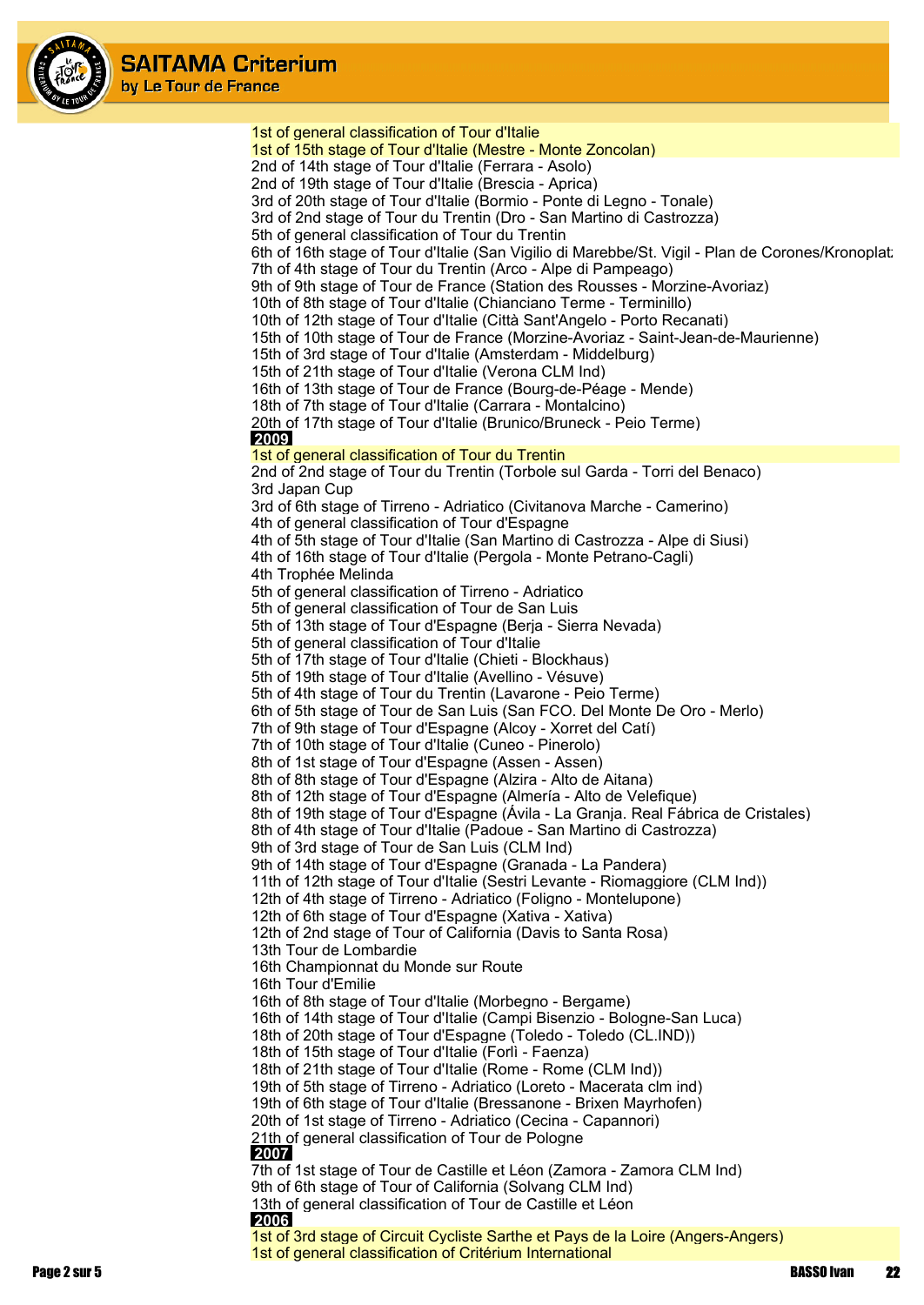

1st of 2nd stage of Critérium International (Les Vieilles Forges - Monthermé) 1st of general classification of Tour d'Italie 1st of 8th stage of Tour d'Italie (Civitanova Marche - Maielletta/Passa Lanciano) 1st of 11th stage of Tour d'Italie (Pontedera - Pontedera CLM Ind) 1st of 16th stage of Tour d'Italie (Rovato - Trento (Monte Bondone)) 1st of 20th stage of Tour d'Italie (Trento - Aprica) 2nd of 1st stage of Critérium International (Sedan - Charleville-Mézières) 2nd of 3rd stage of Critérium International (Charleville-Mézières CLM Ind) 2nd of 13th stage of Tour d'Italie (Alessandria - La Thuile) 2nd of 17th stage of Tour d'Italie (Termeno - Plan de Corones) 4th of general classification of Circuit Cycliste Sarthe et Pays de la Loire 6th of 7th stage of Tour d'Italie (Cesena - Saltara) 7th of general classification of Tirreno - Adriatico 8th of 5th stage of Tirreno - Adriatico (Servigliano - Servigliano CLM Ind) 8th of 19th stage of Tour d'Italie (Pordenone - Passo San Pellegrino) 10th Liège - Bastogne - Liège 13th of 1st stage of Tour d'Italie (Seraing) 20th of 3rd stage of Tour d'Italie (Perwez - Namur)  **2005** 1st of 18th stage of Tour d'Italie (Varazze - Limone Piemonte) 1st of 19th stage of Tour d'Italie (Chieri - Torino) 1st of general classification of Tour du Danemark 1st of 1st stage of Tour du Danemark (Skive - Skive) 1st of 2nd stage of Tour du Danemark (Viborg - Århus) 1st of 3rd stage of Tour du Danemark (Århus - Vejle) 1st of 5th stage of Tour du Danemark (Nyborg CLM Ind) 2nd of general classification of Tour de France 2nd of 9th stage of Tour d'Italie (Lamporecchio - Firenze CLM Ind) 2nd of 12th stage of Tour d'Italie (Marostica - Zoldo Alto) 3rd of 14th stage of Tour de France (Agde - Ax-3 Domaines) 4th of general classification of Critérium International 4th of 2nd stage of Critérium International (Les Vielles Forges - Montherme) 5th of 10th stage of Tour de France (Grenoble - Courchevel) 5th of 20th stage of Tour de France (Saint-Etienne - Saint-Etienne CLM Ind) 5th of 6th stage of Tour d'Italie (Celano - L aquila) 6th of 15th stage of Tour de France (Lézat-sur-Lèze - Saint-Lary Soulan (Pla d Adet)) 13th of 11th stage of Tour de France (Courchevel - Briançon) 13th of 18th stage of Tour de France (Albi - Mende) 18th Liège - Bastogne - Liège 19th Milan Turin 20th of 1st stage of Tour de France (Fromentine - Île de Noirmoutier CLM Ind) 20th of 2nd stage of Tour d'Italie (Reggio Calabria - Tropea)  **2004** 1st of 13th stage of Tour de France (Castelsarrasin - La Mongie) 1st Tour d'Emilie 2nd of 7th stage of Critérium du Dauphiné (Gap - Grenoble) 2nd of 14th stage of Tour de France (Lannemezan - Plateau de Beille) 2nd of 16th stage of Tour de France (Valréas - Villard-de-Lans) 2nd of 3rd stage of Tour de Romandie (Romont - Romont) 2nd of general classification of Tour Méditerranéen 2nd of 5th stage of Tour Méditerranéen (La Garde - Toulon Mt Faron) 3rd of 4th stage of Semaine Catalane (Palau Solita I Plegamans - Port del comte) 3rd of general classification of Tour de France 3rd Tour de Lombardie 4th Championnat national d'Italie CLM 4th of 18th stage of Tour de France (Bourg d'Oisans - Le Grand Bornand) 4th of 6th stage of Tour de Romandie (Lausanne - Lausanne) 6th Clasica Ciclista San Sebastian 6th of 20th stage of Tour de France (Besançon - Besançon (CLM Ind).) 7th of general classification of Tour de Romandie 7th of 4th stage of Tour de Romandie (Romont - Morgins) 8th Liège - Bastogne - Liège 8th of 17th stage of Tour de France (Bourg d'Oisans - L'Alpe d'Huez (CLM Ind)) 9th of 5th stage of Tour de Romandie (Sion - Sion) 11th Championnat du Monde sur Route 11th Classement U.C.I. 11th Firenze Pistoia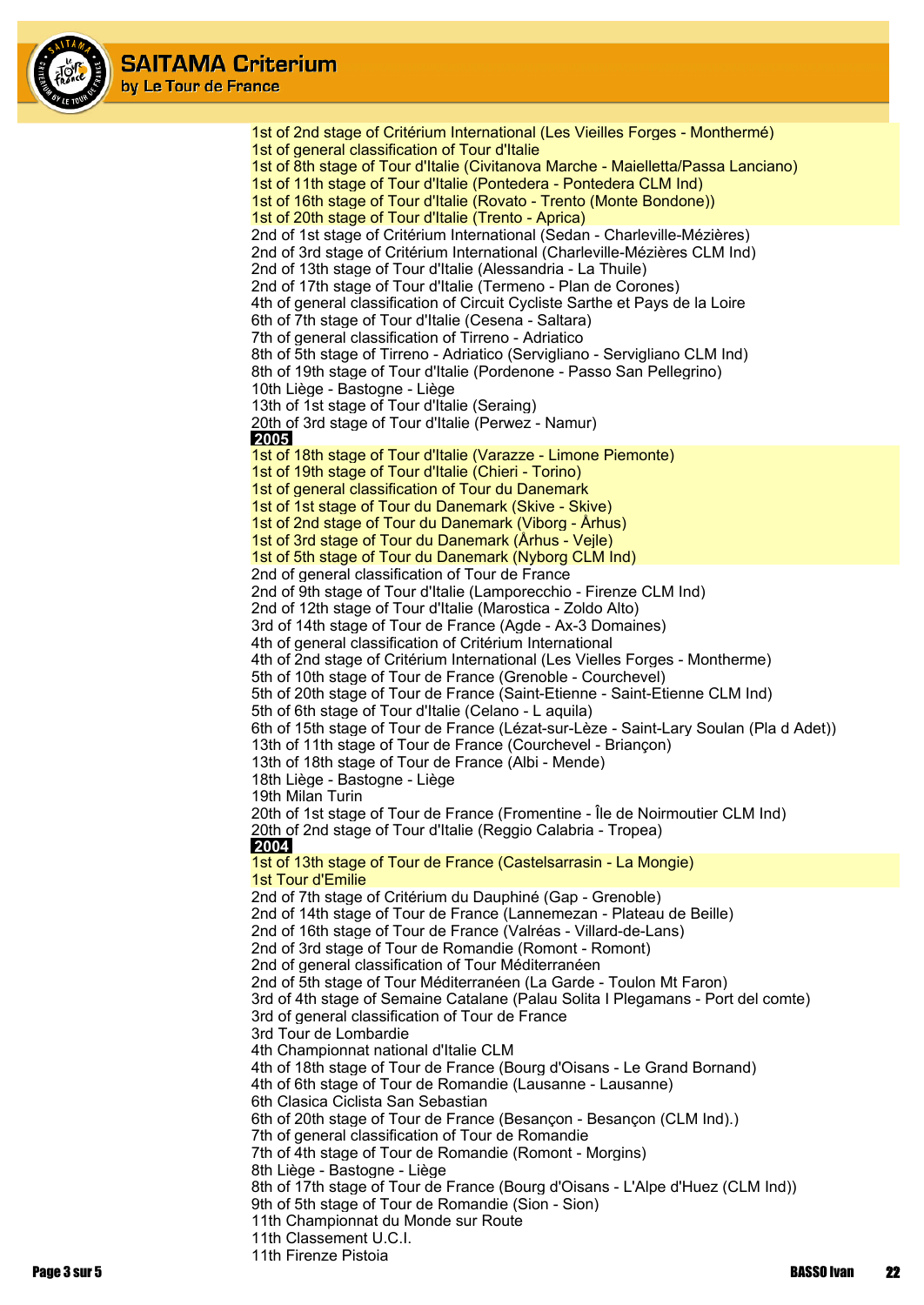

> 11th of general classification of Paris Nice 11th of general classification of Semaine Catalane 12th of 1st stage of Tour de Romandie (Genève - Genève (Prologue)) 12th of 4th stage of Tour du Luxembourg (Bettembourg-Bettembourg CLM Ind) 13th of 11th stage of Tour de France (Limoges - Saint-Flour) 15th of 1st stage of Tour du Pays Basques (Bergara - Bergara) 15th of 6th stage of Tour du Pays Basques (Lazkao - Lazkao CLM Ind) 16th of 4th stage of Tour du Pays Basques (Vitoria - Lekunberri) 17th of general classification of Tour du Pays Basques  **2003** 2nd Clasica Ciclista San Sebastian 5th of general classification of Tour de Catalogne 6th Coppa Placci 6th of 10th stage of Tour de France (Bourg d'Oisans - Gap) 6th of 14th stage of Tour de France (Toulouse - Plateau de Bon) 6th of 16th stage of Tour de France (Bagnères-de-Bigorre - Luz) 6th Tour de Vénétie 7th Coppa Bernocchi 7th Grand Prix de L'ind & Art de Larciano 7th of general classification of Tour de France 8th of 9th stage of Tour de France (Sallanches - L'Alpe d'Hue) 8th Tour de Toscane 10th Firenze Pistoia 10th Liège - Bastogne - Liège 10th of 15th stage of Tour de France (Saint-Girons - Loudenviel) 11th Paris Bruxelles 11th of 3rd stage of Tour de Catalogne (La Pobla De Mafumet - And) 17th Championnat de Zurich 20th of 13th stage of Tour de France (Gaillac - Cap' Découverte) 39th Classement U.C.I.  **2002** 2nd of general classification of Tour de Valence 2nd of 4th stage of Tour de Valence (Tavernes De Valldigna - A) 2nd Tour d'Emilie 3rd Liège - Bastogne - Liège 3rd of 3rd stage of Tour de Valence (Castellon - Segorde) 3rd of 5th stage of Tour de Valence (Valencia - Valencia) 5th Grand Prix Città' di Camaiore 6th of 15th stage of Tour de France (Lodève - Le Mont Ventoux) 6th Tour du Latium 7th of 12th stage of Tour de France (Pau - La Mongie) 7th of 17th stage of Tour de France (Les-Deux-Alpes - La Plagn) 8th Les Trois Vallées Varésines 9th Championnat de Zurich 9th of 7th stage of Paris Nice (Saint-Raphaël - Col d'Eze) 11th of general classification of Tour de France 12th of 16th stage of Tour de France (Vaison-la-Romaine - Les-D) 15th Tour de Lombardie 16th Classement Coupe du monde sur route 46th Classement U.C.I.  **2001** 1st of 6th stage of Bicicleta vasca (Iurreta - Arrate) 1st of 1st stage of Tour Méditerranéen (Antibes - Mt Faron) 2nd La Flèche Wallonne 4th Trophée de l'Etna / Tour de Syracuse 6th Tour d'Emilie 7th Coppa Placci 8th of 3rd stage of Tour de France (Calais - Antwerp) 8th Trophée Melinda 9th Grand Prix de la cote des Etrusques  **2000** 2nd of 2nd stage of Semaine Internationale Coppi et Bartali (Chianciano-Montecatini Te) 3rd of 3rd stage of Tour d'Aragon (Benasque - Sabinanigo) 5th Tour d'Emilie 6th Les Trois Vallées Varésines 6th of 4th stage of Tour d'Aragon (Jaca - Borja) 7th of 2nd stage of Challenge de Majorque (Manocor - Andratx)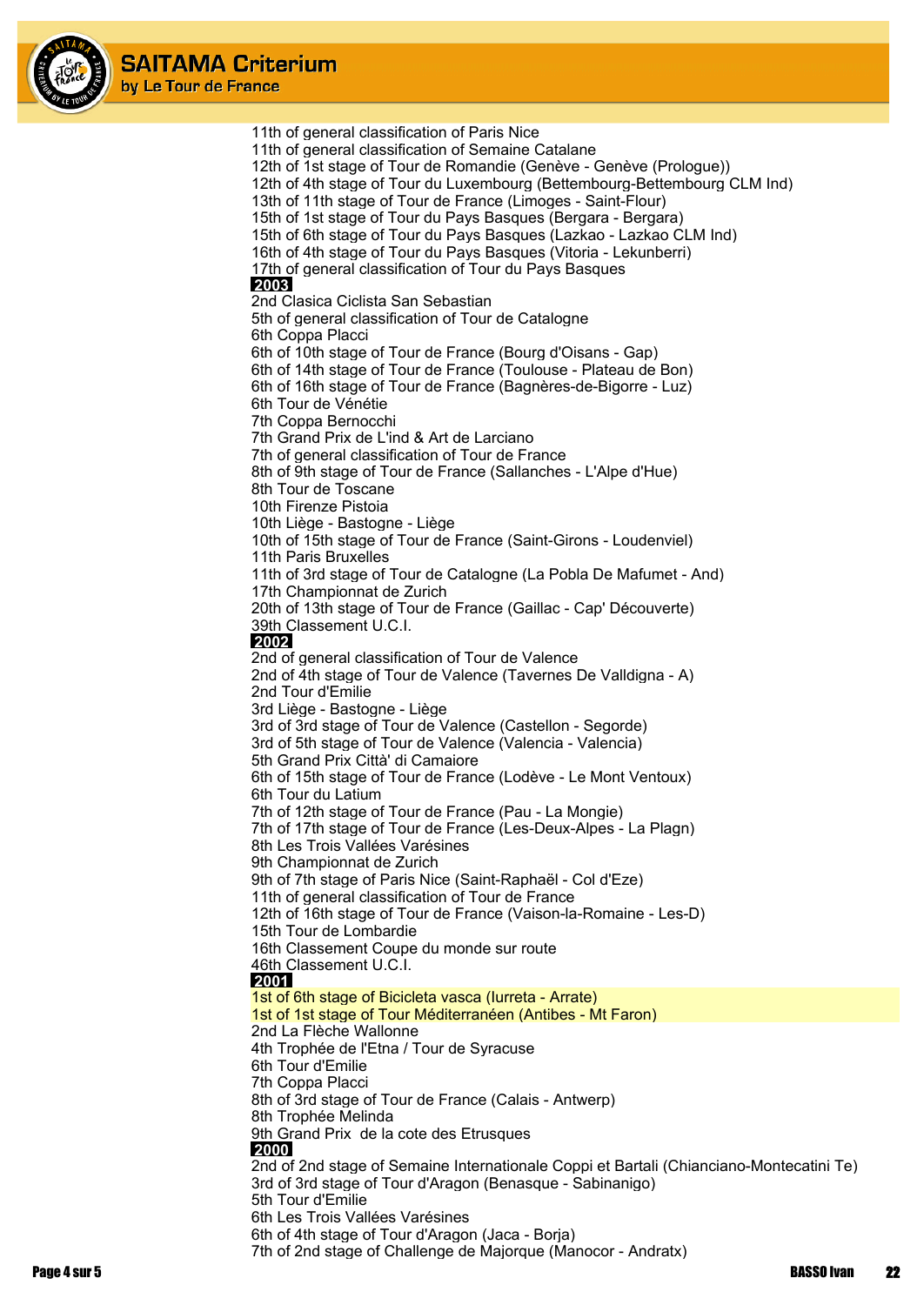

> 8th Tour du Latium 9th of 8th stage of Tour d'Italie (Vasto -Teramo) 19th of 15th stage of Tour d'Italie (Selva Val Gardena - Bormio)  **1999** 2nd Tour du Frioul 2nd Trophée Matteotti 6th Les Trois Vallées Varésines 6th Vattenfall Cyclassic - Hew - Cyclassics 7th Grand Prix de Prato 11th Coppa Bernocchi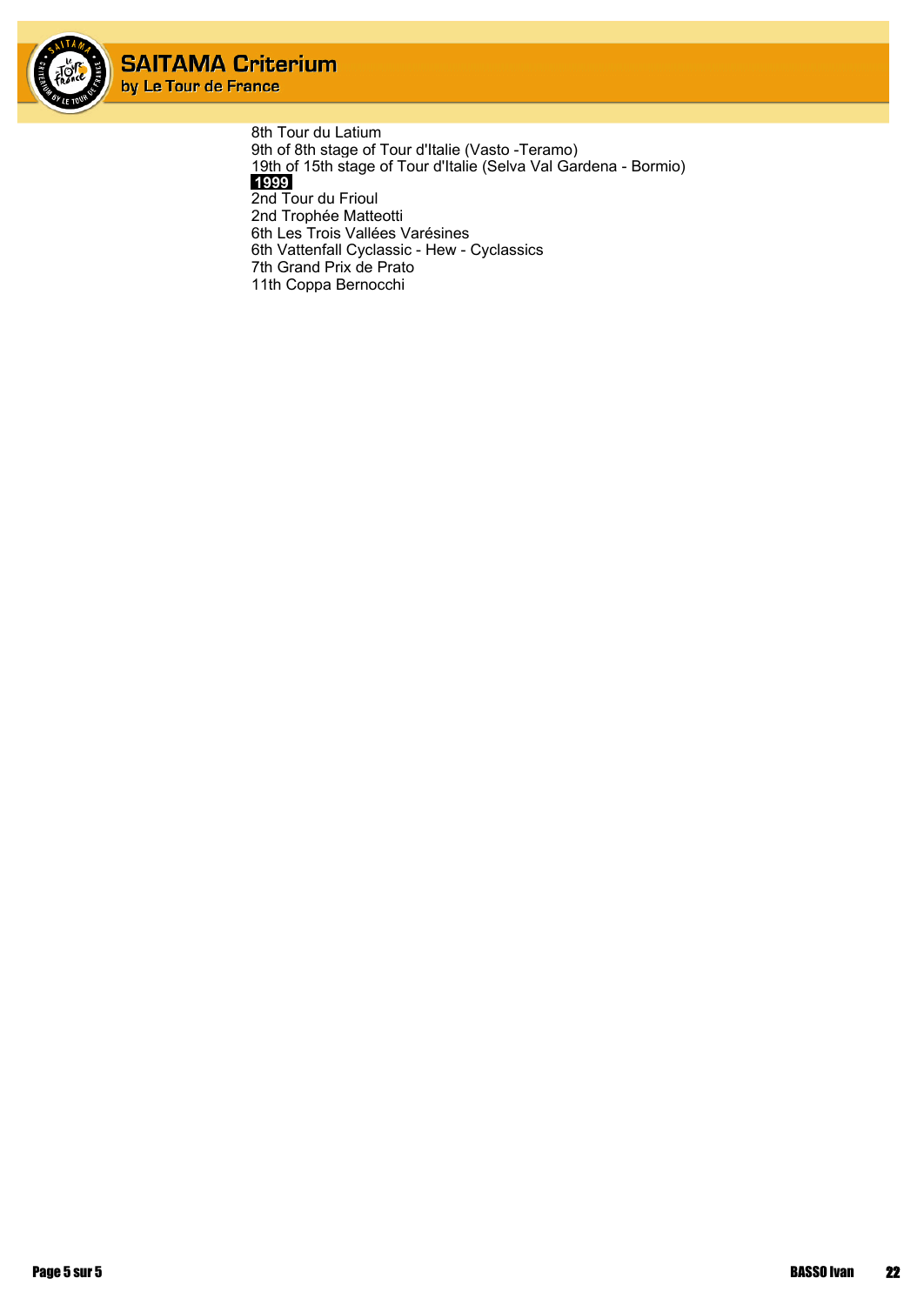

## **Cannondale MASUDA Nariyuki**

#### *Né le 23\10\1983* **Birth place NC 29 years. 0 victory 2013** : No victory. *Cannondale* **2012** : No victory. *Utsunomiya Blitzen* **2011** : No victory. *Utsunomiya Blitzen* **2010** : No victory. *Team Nippo* **2008** : No victory. *Meitan Hompo - GDR* **2007** : No victory. *Team Miyata*  **2013** 3rd Championnat national du Japon sur route 18th Japan Cup  **2012** 2nd Championnat national du Japon sur route 3rd of 2nd stage of Tour de Hokkaido (Toma - Biei) 4th of general classification of Tour de Hokkaido 4th of general classification of Tour de Kumano 4th of 3rd stage of Tour de Kumano (Kumano Sangaku Circuit)  **2011** 5th Championnat national du Japon sur route 9th of general classification of Tour de Kumano  **2010** 9th Championnat national du Japon sur route  **2008** 6th of general classification of Tour de Okinawa  **2007** 5th of 7th stage of Tour du Japon (Tokyo) 8th of general classification of Tour de Hokkaido 9th of 5th stage of Jayco Herald Sun Tour (Benella - Lake Mountain) 10th of 3rd stage of Jayco Herald Sun Tour (Bendigo - Nagambie)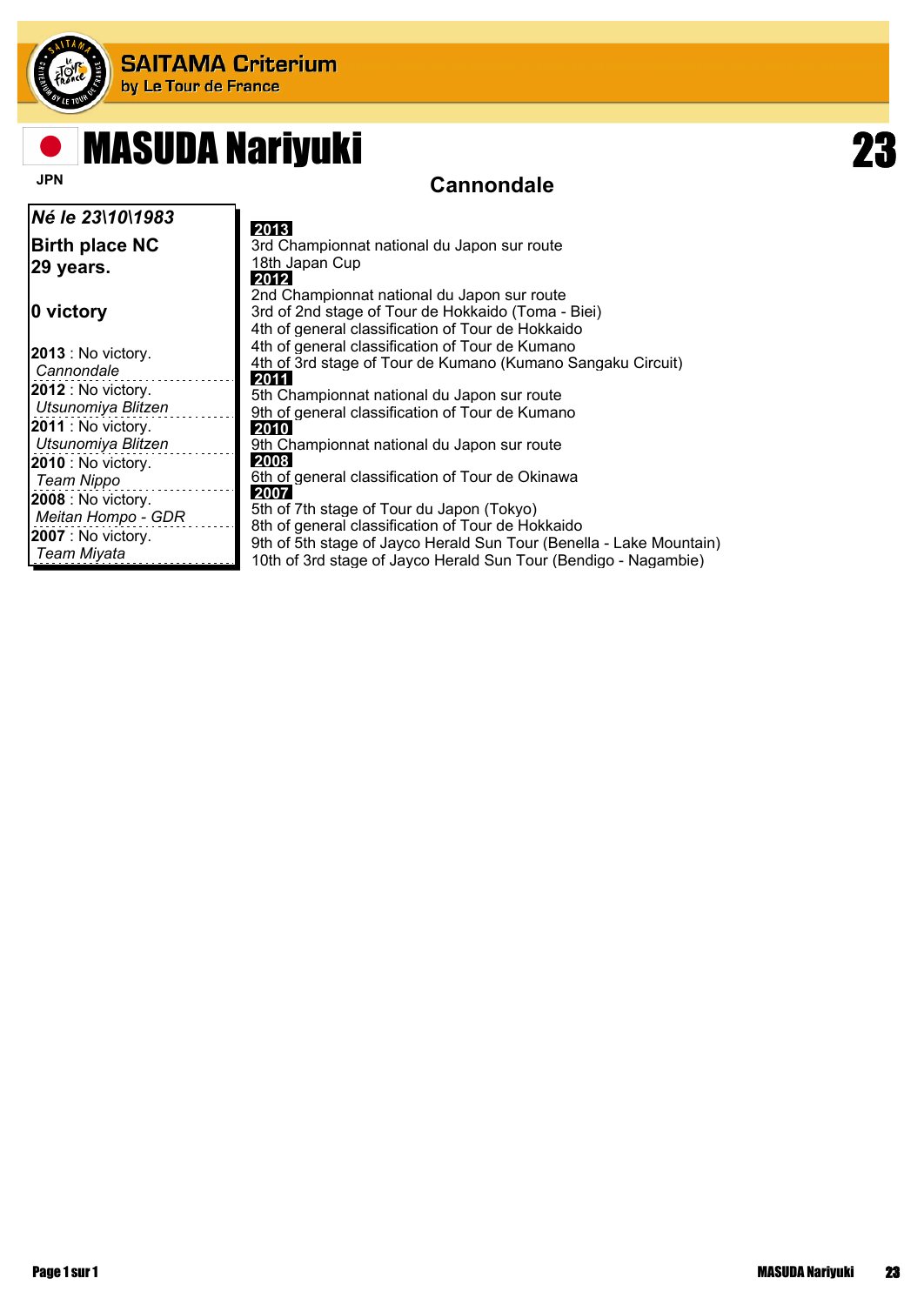

# SAGAN Juraj 24

### **Cannondale**

| Né le 23\12\1988                                                                                          | 2013                                                                                                                                                                                                                                                       |
|-----------------------------------------------------------------------------------------------------------|------------------------------------------------------------------------------------------------------------------------------------------------------------------------------------------------------------------------------------------------------------|
| <b>Birth place Zilina</b><br>24 years.                                                                    | 8th Championnat national de Slovaquie sur Route<br>2012<br>6th Championnat national de Slovaquie sur Route<br>25th Grand Prix Ouest France                                                                                                                 |
| 2 victories                                                                                               | 2011<br>4th Championnat national de Slovaquie sur Route                                                                                                                                                                                                    |
| $ 2013:$ No victory.<br>Cannondale                                                                        | 2010<br>5th Grand Prix de Francfort U23<br>6th Tour de Vénétie                                                                                                                                                                                             |
| $ 2012:$ No victory.<br>  Liquigas ? Cannondale                                                           | 2009<br>1st Grand Prix Boka                                                                                                                                                                                                                                |
| $ 2011:$ No victory.<br>Liquigas ? Cannondale<br>$ 2010:$ No victory.<br>Equipe Nationale de<br>Slovaquie | 2nd of 4th stage of Tour du Maroc (Aoulouze - Ouarzazate)<br>4th Championnat national de Slovaquie sur Route<br>5th of 1st stage of Tour de Serbie (Novi Sad - Beograd)<br>7th Grand Prix de Francfort U23<br>8th Trofeo Banca Popolare di Vicenza<br>2008 |
| 2009 : 1 victory<br>Dukla Trencin Merida                                                                  | 1st Championnat national de Slovaquie sur Route U23                                                                                                                                                                                                        |
| <b>2008</b> : 1 victory<br>Dukla Trencin Merida<br>$ 2007:$ No victory.<br>Dukla Trencin                  | 8th of general classification of Grand Prix Bradlo<br>2007<br>4th of 2nd stage of GP Cycliste de Gemenc (Szekszárd - Szekszárd)<br>9th of general classification of GP Cycliste de Gemenc<br>11th Championnat du Monde en Ligne U23                        |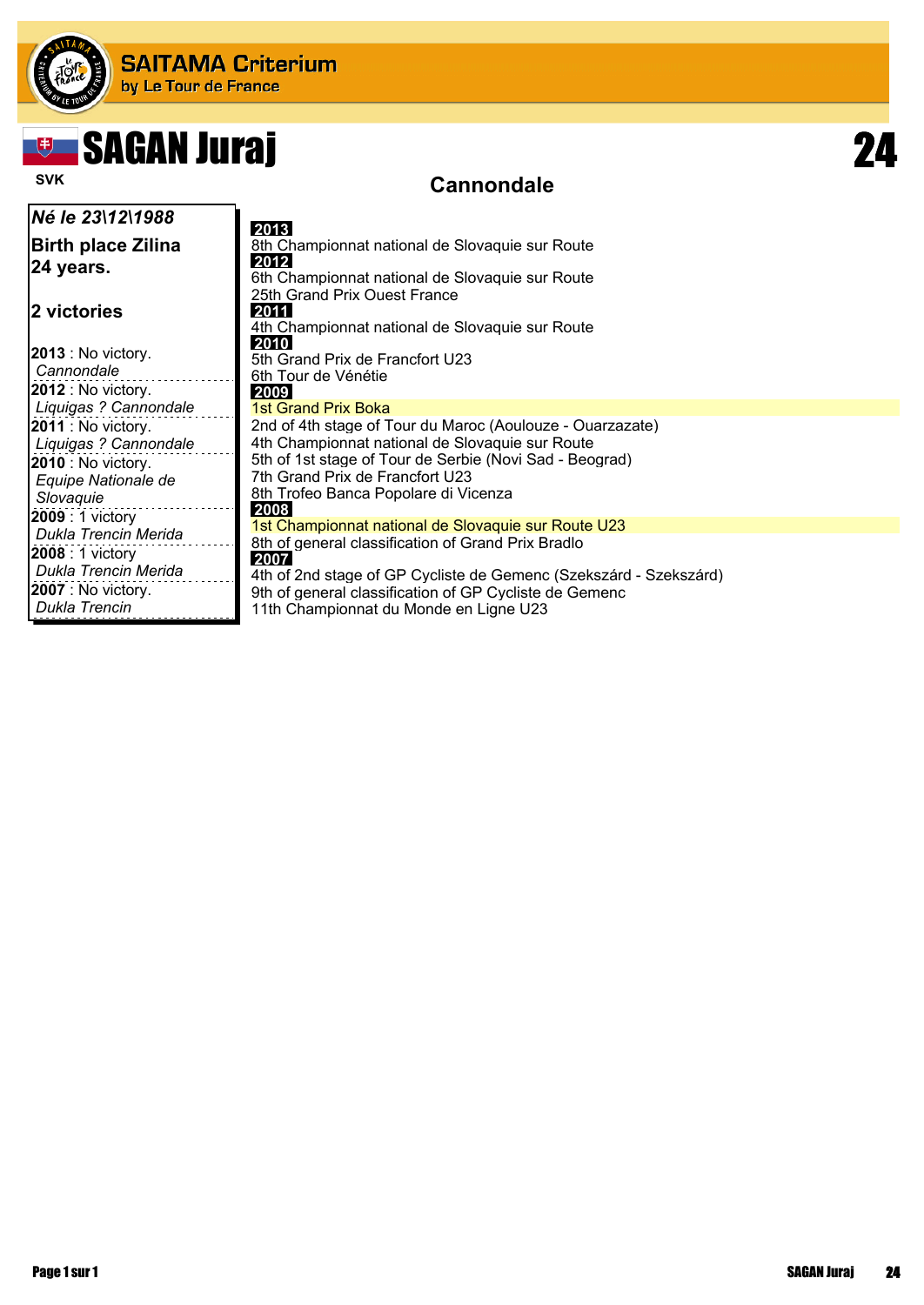

## **Team Argos-Shimano GER** GESCHKE Simon 31

| Né le 13\03\1986                               | 2013                                                                                               |
|------------------------------------------------|----------------------------------------------------------------------------------------------------|
| <b>Birth place Kelmis</b>                      | 2nd of 5th stage of Tour of Alberta (Black Diamond - Black Diamond)                                |
| 27 years.                                      | 5th of general classification of Bayern - Rundfahrt - Tour de Bavière                              |
|                                                | 5th of 1st stage of Critérium International (Porto-Vecchio - Porto-Vecchio)                        |
|                                                | 5th Fleche Brabanconne                                                                             |
| 2 victories                                    | 6th of 4th stage of Bayern - Rundfahrt - Tour de Bavière (Schierling CLM ind)                      |
|                                                | 7th of 14th stage of Tour de France (Saint-Pourçain-sur-Sioule - Lyon)                             |
| <b>2013</b> : No victory.                      | 8th Roma Maxima                                                                                    |
| Argos - Shimano                                | 9th Grand Prix Cycliste de Québec                                                                  |
| 2012 : No victory.                             | 10th of 3rd stage of Tirreno - Adriatico (Indicatore (Arezzo) - Narni Scalo)                       |
| Argos - Shimano                                | 10th of 6th stage of Tirreno - Adriatico (Porto Sant Elpidio - Porto Sant Elpidio)                 |
| <b>2011</b> : 1 victory                        | 10th of 8th stage of Tour de Suisse (Zernez - Bad Ragaz)                                           |
| Skil - Shimano                                 | 12th of 5th stage of Bayern - Rundfahrt - Tour de Bavière (Kelheim - Nürnberg)                     |
| 2010 : No victory.                             | 14th Championnat du Monde sur Route                                                                |
| Skil - Shimano                                 | 14th of 19th stage of Tour de France (Bourg-d'Oisans - Le Grand-Bornand)                           |
| 2009 : No victory.                             | 14th of 3rd stage of Tour de Suisse (Montreux - Meiringen)                                         |
| Skil - Shimano                                 | 17th of 3rd stage of Tour de France (Ajaccio - Calvi)                                              |
|                                                | 18th Amstel Gold Race                                                                              |
| 2008 : No victory.<br>Ked - Bianchi Rad - Team | 18th Championnat national d'Allemagne sur Route<br>19th Grand Prix Cycliste de Montréal            |
| <b>Berlin</b>                                  | 19th Liège - Bastogne - Liège                                                                      |
| 2007 : 1 victory                               | 2012                                                                                               |
|                                                | 2nd Volta Limburg Classic - Hel nan het Mergelland                                                 |
| Equipe Nationale de<br>Belgique                | 3rd of 2nd stage of Critérium International (Porto-Vecchio - Porto-Vecchio)                        |
|                                                | 4th of 1st stage of Critérium International (Porto-Vecchio - Porto-Vecchio)                        |
| 2006 : No victory.<br>Ked - Bianchi Rad - Team | 5th of 4th stage of Tour d'Andalousie (Ruta Del Sol) (Montemayor - Las Gabias)                     |
| <b>Berlin</b>                                  | 6th of 4th stage of Paris Nice (Brive-la-Gaillarde - Rodez)                                        |
|                                                | 6th of 15th stage of Tour d'Espagne (La Robla - Lagos de Covadonga)                                |
|                                                | 8th of 20th stage of Tour d'Espagne (La Faisanera Golf. Segovia 21 - Bola del Mundo)               |
|                                                | 10th of 2nd stage of Tour d'Andalousie (Ruta Del Sol) (Zahara de los Atunes - Benalmadena)         |
|                                                | 13th Milan - San Remo                                                                              |
|                                                | 2011                                                                                               |
|                                                | 1st of 2nd stage of Critérium International (Porto-Vecchio - Porto-Vecchio)                        |
|                                                | 2nd of 4th stage of Route du Sud (Izaourt - Pau)<br>3rd of general classification of Tour de Seoul |
|                                                | 3rd of 1st stage of Tour de Seoul (Seoul - Seoul)                                                  |
|                                                | 4th Volta Limburg Classic - Hel nan het Mergelland                                                 |
|                                                | 8th of 5th stage of Circuit Cycliste Sarthe et Pays de la Loire (Abbaye de I Epau - Bonnetable)    |
|                                                | 8th Grand Prix de Francfort                                                                        |
|                                                | 10th Fleche Brabançonne                                                                            |
|                                                | 14th of general classification of Tour of Oman                                                     |
|                                                | 15th of 18th stage of Tour d'Espagne (Solares - Noja)                                              |
|                                                | 2010                                                                                               |
|                                                | 4th of general classification of Bayern - Rundfahrt - Tour de Bavière                              |
|                                                | 4th of 2nd stage of Circuit de Lorraine Professionnels (Pagny sur Moselle - Chantraine)            |
|                                                | 4th of 4th stage of Tour de Pologne (Tychy - Cieszyn)                                              |
|                                                | 4th Volta Limburg Classic - Hel nan het Mergelland                                                 |
|                                                | 6th of general classification of Circuit de Lorraine Professionnels                                |
|                                                | 6th of 5th stage of Tour d'Andalousie (Ruta Del Sol) (Torrox Costa - Antequra)                     |
|                                                | 8th of 4th stage of Bayern - Rundfahrt - Tour de Bavière (Berching CLM IND)                        |
|                                                | 9th of 3rd stage of Tour du Trentin (Fiera di Primiero - Trento)<br>10th Grand Prix de Francfort   |
|                                                | 12th of 2nd stage of Critérium International (Porto-Vecchio - Porto-Vecchio)                       |
|                                                | 12th of 4th stage of Paris Nice (Saint-Junien - Aurillac)                                          |
|                                                | 14th of 1st stage of Bayern - Rundfahrt - Tour de Bavière (Erding - Viechtach)                     |
|                                                | 2009                                                                                               |
|                                                | 9th of general classification of Bayern - Rundfahrt - Tour de Bavière                              |

14th of 1st stage of Bayern - Rundfahrt - Tour de Bavière (Kelheim - Mühldorf)  **2008**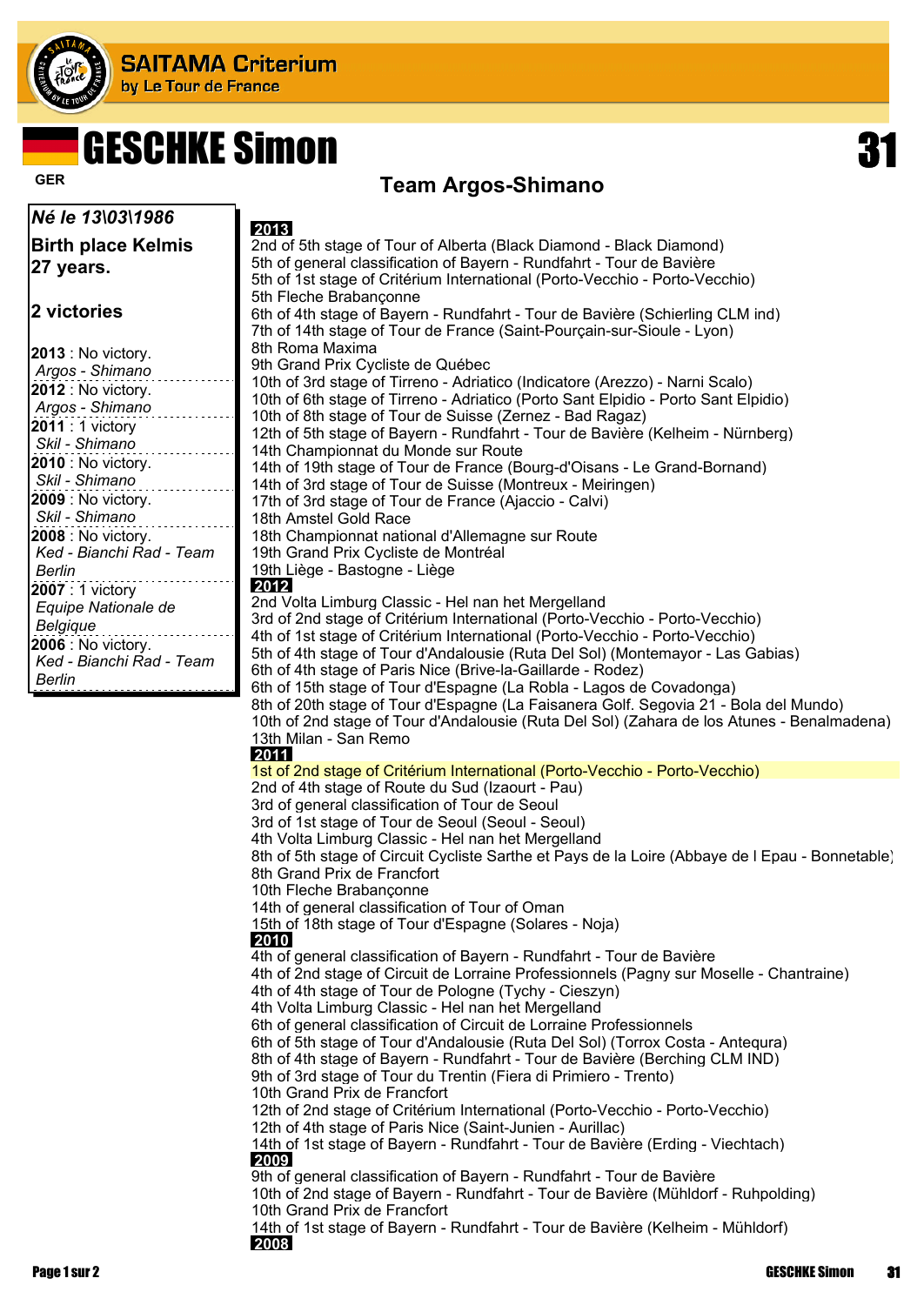

> 3rd of 2nd stage of Ronde de l'Isard d'Ariège (Les Cabannes - Goulier Neige) 4th of general classification of Giro delle Regioni

4th of 2nd stage of Tour de l'Avenir (Chalette-sur-Loing - Avallon)

4th of 10th stage of Tour de l'Avenir (Seix - Mirepoix)

5th of 3rd stage of Giro delle Regioni (S. Giovanni Teatino - Chieti)

5th of 3rd stage of GP Credito Agricola da Costa Azul (Felgueiras - Alto Stª Quitéria)

6th of general classification of GP Credito Agricola da Costa Azul

8th of general classification of Ronde de l'Isard d'Ariège

9th Giro Del Canavese - Trofeo Sportivi Valp

9th of 4th stage of Regio Tour (Gundelfingen - Gundelfingen)  **2007**

1st of 1st stage of Ronde de l'Isard d'Ariège (Saint Girons - Aspet) 7th of general classification of Ronde de l'Isard d'Ariège

 **2006**

2nd of 5th stage of Internationale Thüringen-Rundfahrt U23 (Rund um Meiningen) 3rd of 5th stage of Cinturón Ciclista Internacional a Mallorca (Palmanova - Palmanova) 3rd of 7th stage of Tour de la Guadeloupe (Saint-François - Vieux-Habitants)

7th of general classification of Tour de la Guadeloupe

9th of general classification of Cinturón Ciclista Internacional a Mallorca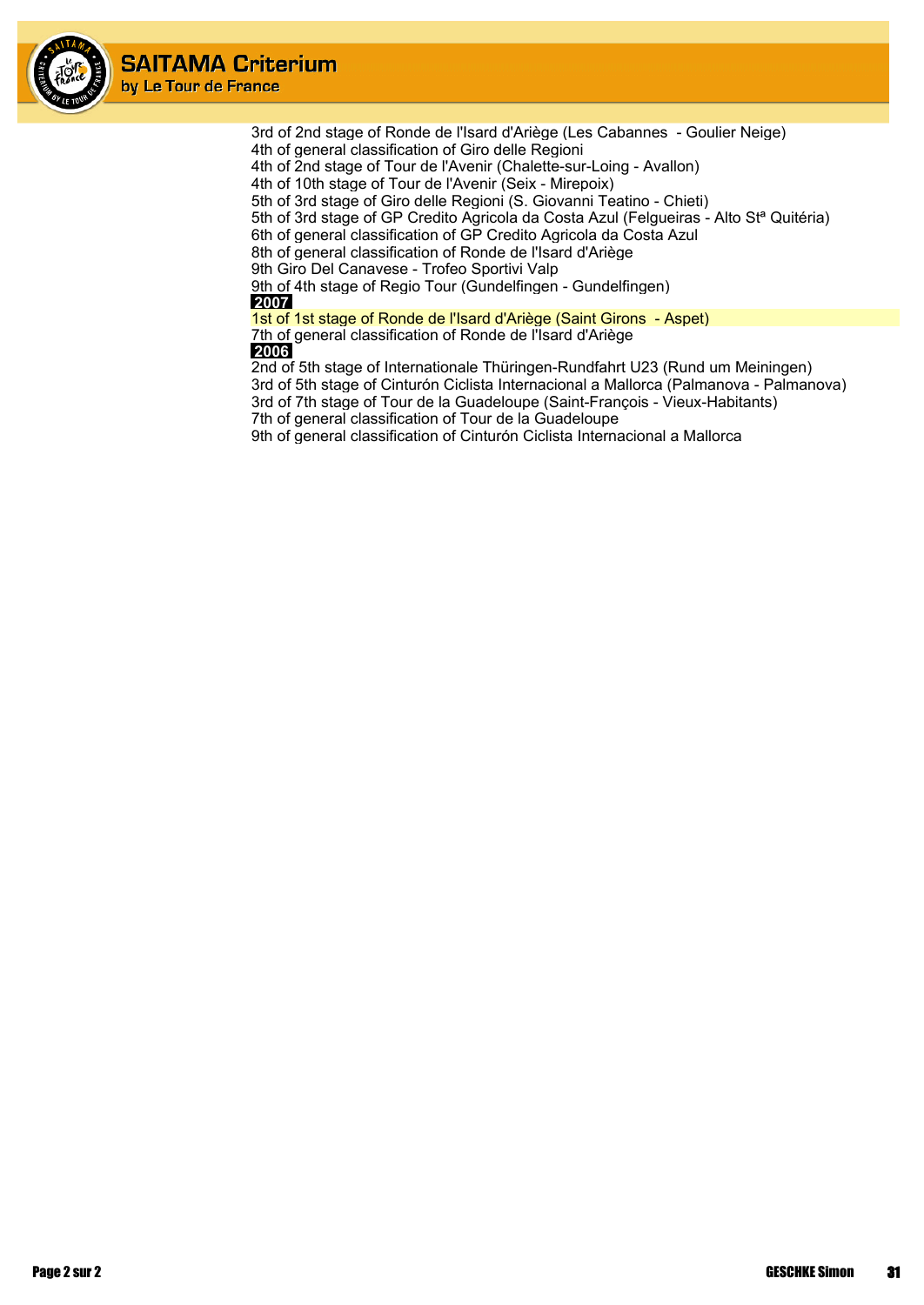

# KITTEL Marcel 32

### **Team Argos-Shimano GER**

| Né le 11\05\1988           | 2013                                                                                                                                                  |
|----------------------------|-------------------------------------------------------------------------------------------------------------------------------------------------------|
| <b>Birth place Erfurt</b>  | 1st Grand Prix de l'Escaut                                                                                                                            |
|                            | 1st Omloop van het Houtland Lichtervelde                                                                                                              |
| 25 years.                  | 1st of 3rd stage of Paris Nice (Vimory - Cérilly)                                                                                                     |
|                            | 1st of 1st stage of Presidential Cycling Tour of Turkey (Alanya - Gazipasa - Alanya)                                                                  |
| 54 victories               | 1st of 7th stage of Presidential Cycling Tour of Turkey (Kusadasi - Izmir)                                                                            |
|                            | 1st of 8th stage of Presidential Cycling Tour of Turkey (Istanbul - Istanbul)                                                                         |
| <b>2013</b> : 16 victories | 1st Skoda Velothon Berlin                                                                                                                             |
| Argos - Shimano            | 1st of 3rd stage of Ster ZLM Toer GP Jan van Heeswijk (Buchten - Buchten)                                                                             |
| <b>2012</b> : 15 victories | 1st of 1st stage of Tour de France (Porto-Vecchio - Bastia)                                                                                           |
| Argos - Shimano            | 1st of 10th stage of Tour de France (Saint-Gildas-des-Bois - Saint-Malo)<br>1st of 12th stage of Tour de France (Fougères - Tours)                    |
| <b>2011</b> : 15 victories | 1st of 21th stage of Tour de France (Versailles - Paris Champs-Elysées)                                                                               |
| Skil - Shimano             | 1st of general classification of Tour de Picardie - Tour de l'Oise                                                                                    |
| 2010 : 1 victory           | 1st of 1st stage of Tour de Picardie - Tour de l'Oise (Guise - Flixecourt)                                                                            |
| Thüringer Energie Team     | 1st of 3rd stage of Tour de Picardie - Tour de l'Oise (Nanteuil-le-Haudouin - Soissons)                                                               |
| 2009 : 5 victories         | 1st of 1st stage of Tour of Oman (Al Musannah - Sultan Qaboos University)                                                                             |
| Thüringer Energie Team     | 2nd of 2nd stage of Tour de Picardie - Tour de l'Oise (Oisemont - Bailleul-sur-Thérain)                                                               |
| 2008 : 1 victory           | 3rd of 6th stage of Tour de France (Aix-en-Provence - Montpellier)                                                                                    |
| Thüringer Energie Team     | 4th of 1st stage of Ster ZLM Toer GP Jan van Heeswijk (Goes - Goes CLM Ind)                                                                           |
| 2007 : 1 victory           | 5th of 2nd stage of Ster ZLM Toer GP Jan van Heeswijk (Breda - Breda)                                                                                 |
| Thüringer Energie Team     | 6th of 4th stage of Jacob's Creek Tour Down Under (Modbury - Tanunda)                                                                                 |
|                            | 6th of general classification of Ster ZLM Toer GP Jan van Heeswijk                                                                                    |
|                            | 7th of 5th stage of Ster ZLM Toer GP Jan van Heeswijk (Gerwen - Boxtel)                                                                               |
|                            | 2012<br>1st of 2nd stage of 3 Jours De La Panne (Zottegem - Koksijde)                                                                                 |
|                            | 1st of 1st stage of Eneco Tour de Bénélux (Tour du Pays bas) (Waalwijk - Middelburg)                                                                  |
|                            | 1st of 4th stage of Eneco Tour de Bénélux (Tour du Pays bas) (Heers - Bergen op Zoom)                                                                 |
|                            | 1st of 2nd stage of Etoile de Bessèges (Nîmes - St Ambroix)                                                                                           |
|                            | 1st Grand Prix de l'Escaut                                                                                                                            |
|                            | 1st of 3rd stage of Jayco Herald Sun Tour (Geelong - Drysdale)                                                                                        |
|                            | 1st of 5th stage of Jayco Herald Sun Tour (Melbourne)                                                                                                 |
|                            | <b>1st Munsterland Giro</b>                                                                                                                           |
|                            | 1st Omloop van het Houtland Lichtervelde                                                                                                              |
|                            | 1st of 1st stage of Ster ZLM Toer GP Jan van Heeswijk (Eindhoven - Geleen)                                                                            |
|                            | 1st of 4th stage of Ster ZLM Toer GP Jan van Heeswijk (Schijndel - Boxtel)                                                                            |
|                            | 1st of 2nd stage of Tour de l'Eurométropole - Circuit Franco-Belge (Antoing - Poperinge)                                                              |
|                            | 1st of 3rd stage of Tour de l'Eurométropole - Circuit Franco-Belge (Péruwelz - Ichtegem)<br>1st of 3rd stage of Tour of Oman (Al Awabi - Bank Muscat) |
|                            | 1st of 6th stage of Tour of Oman (Al Khawd - Matrah Corniche)                                                                                         |
|                            | 2nd Handzame Classic                                                                                                                                  |
|                            | 2nd of 7th stage of Presidential Cycling Tour of Turkey (Kusadasi - Izmir)                                                                            |
|                            | 3rd Grand Prix de Fourmies - La Voix du Nord                                                                                                          |
|                            | 4th of 1st stage of Etoile de Bessèges (Beaucaire - Bellegarde)                                                                                       |
|                            | 4th of 1st stage of Tour of Oman (Al Alam palace - Wadi Al Huwgatn)                                                                                   |
|                            | 6th of 2nd stage of Ster ZLM Toer GP Jan van Heeswijk (Schimmert - Schimmert)                                                                         |
|                            | 7th GP Impanis - Van Petegem                                                                                                                          |
|                            | 2011<br>1st Championnat des Flandres                                                                                                                  |
|                            | <b>1st Munsterland Giro</b>                                                                                                                           |
|                            | 1st of 1st stage of Quatre jours de Dunkerque (Dunkerque - Orchies)                                                                                   |
|                            | 1st of 2nd stage of Quatre jours de Dunkerque (Communauté d Agglo, du Douaisis / Gayant E                                                             |
|                            | 1st of 3rd stage of Quatre jours de Dunkerque (Caudry - Le Cateau-cambrésis)                                                                          |
|                            | 1st of 5th stage of Quatre jours de Dunkerque (Grande-Synthe -Dunkerque)                                                                              |
|                            | 1st Skoda Velothon Berlin                                                                                                                             |
|                            | 1st of 3rd stage of Tour de Langkawi (Taiping - Sitiawan)                                                                                             |
|                            | 1st of 1st stage of Tour de Pologne (Pruszków - Warsaw)                                                                                               |
|                            | 1st of 2nd stage of Tour de Pologne (Czestochowa - Dabrowa Górnicza)                                                                                  |
|                            | 1st of 3rd stage of Tour de Pologne (Bedzin - Katowice)                                                                                               |
|                            | 1st of 7th stage of Tour de Pologne (Kraków - Kraków)                                                                                                 |
|                            | 1st of general classification of Tour de Zélande Centrale                                                                                             |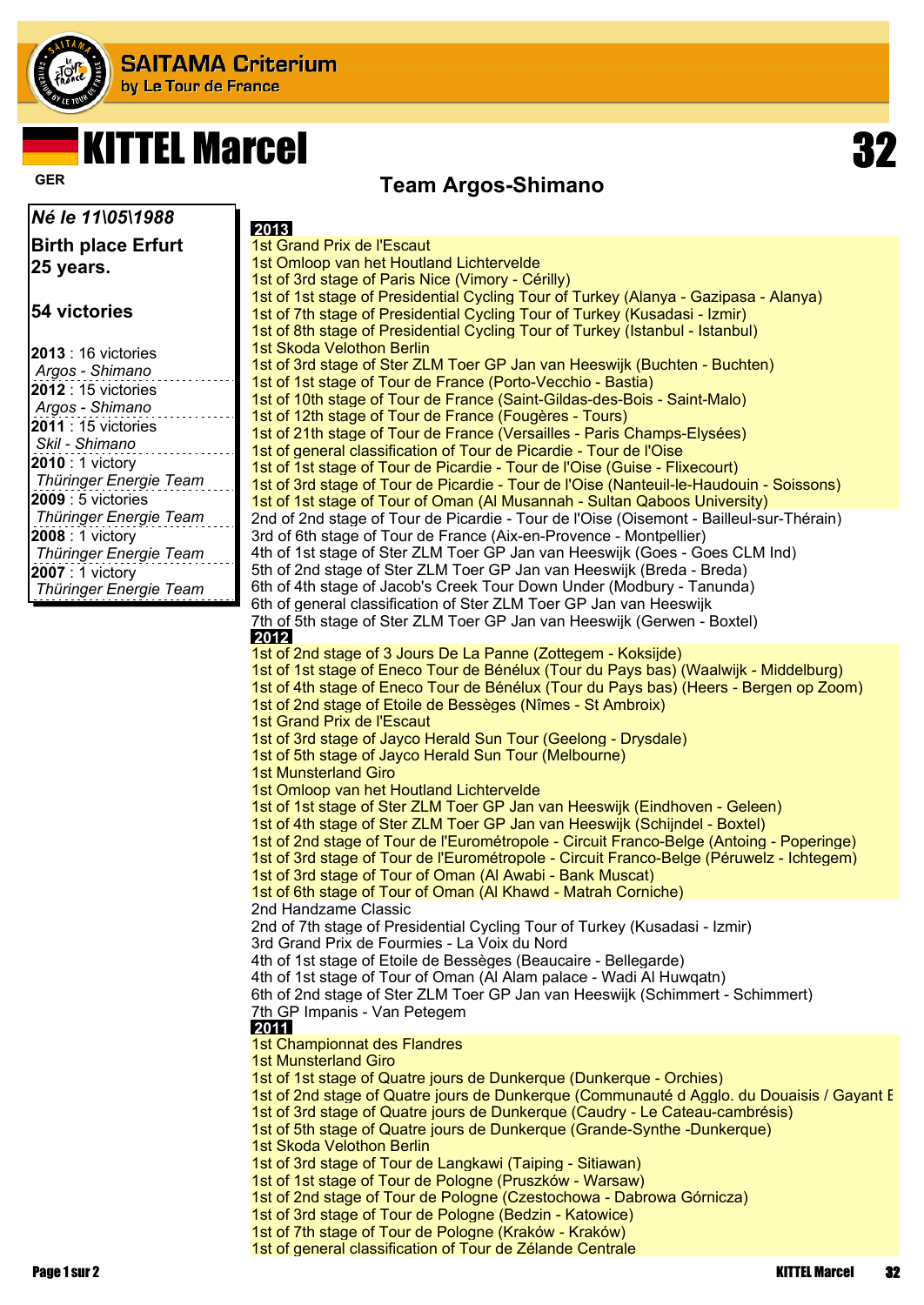

1st of 2nd stage of Tour de Zélande Centrale (Middelburg - Goes) 1st of 7th stage of Tour d'Espagne (Almaden - Talavera de la Reina) 2nd of 2nd stage of Bayern - Rundfahrt - Tour de Bavière (Freystadt - Bad Gögging) 2nd Rund um Köln 2nd of 1st stage of Tour de Zélande Centrale (Vlissingen - Vlissingen Prologue) 3rd of 2nd stage of Tour d'Espagne (La Nucia - Playas de Orihuela) 4th of 2nd stage of Albert Achterhes Profronde van Drenthe (Hoogeveen - Hoogeveen) 5th of 2nd stage of Tour de Langkawi (Kangar - Butterworth) 5th of 7th stage of Tour de Langkawi (Banting - Tampin) 6th Trofeo Cala Millor-Cala Bona 7th of 3rd stage of Tour de Zélande Centrale (Terneuzen - Terneuzen) 10th Championnat national d'Allemagne CLM 11th of 1st stage of Bayern - Rundfahrt - Tour de Bavière (Pfarrkirchen - Freystadt) 15th of 8th stage of Tour de Langkawi (Kuala Pilah - Jasin)  **2010** 1st of 2nd stage of Festningsrittet (Kongsvinger - Bi $\tilde{A}$  kelangen - Arnes - Kongsvinger) 2nd of general classification of Mainfranken-Tour 2nd of 3rd stage of Mainfranken-Tour (Schweinfurt - Stadtlauringen) 3rd Championnat du Monde CLM U23 3rd of general classification of Festningsrittet 3rd of 1st stage of Mainfranken-Tour (Prologue Sennfeld -Sennfeld) 3rd Memorial Davide Fardelli 4th of 3rd stage of Festningsrittet (Thon Hotell Charlottenberg - Skasen - KirkenĦr - Kongsvin 5th of 1st stage of Festningsrittet (Kongsvinger - Arvika) 5th of 1st stage of Le Triptyque des Monts et Châteaux (Vieux-Condé - Quevaucamps) 5th of 2nd stage of Mainfranken-Tour (Bad Königshofen - Grafenrheinfeld)  **2009** 1st Championnats d'Europe CLM U23 1st of 2nd stage of Flèche du Sud (Kayl - Roeser) 1st of 4th stage of Flèche du Sud (Ettelbruck - Rumelamge) 1st of 6th stage of Internationale Thüringen-Rundfahrt U23 (Neuhaus/Rwg. - Neuhaus/Rwg.) 1st of 5th stage of Tour du Haut Anjou (Pouancé - Château-Gontier) 2nd of 1st stage of Flèche du Sud (Prologue : Esch/Alzette - Esch/Alzette) 2nd of 3rd stage of Internationale Thüringen-Rundfahrt U23 (Fröttstädt - Eisenach) 4th Championnat du Monde CLM U23 4th Neuseen Classics - Rund um die Braunkohl 4th of 3rd stage of Tour du Haut Anjou (Azé - Azé CLM Ind) 4th of 4th stage of Tour du Haut Anjou (saint-Martin-du-Bois - Craon) 5th of 5th stage of Flèche du Sud ( Schifflange - Esch/Alzette) 5th of 2nd stage of Le Triptyque des Monts et Châteaux (Flobecq - Flobecq) 6th La Côte Picarde 7th of general classification of Flèche du Sud 8th of general classification of Le Triptyque des Monts et Châteaux 9th of general classification of Tour du Haut Anjou  **2008** 1st Memorial Davide Fardelli  **2007** 1st of 4th stage of Brandenburg Rundfahrt (Zedenick-Luckenwalde) 2nd of 1st stage of Flèche du Sud (Rumelange CLM Ind) 3rd of 3rd stage of Brandenburg Rundfahrt (Zehdenick ITT) 4th of general classification of Brandenburg Rundfahrt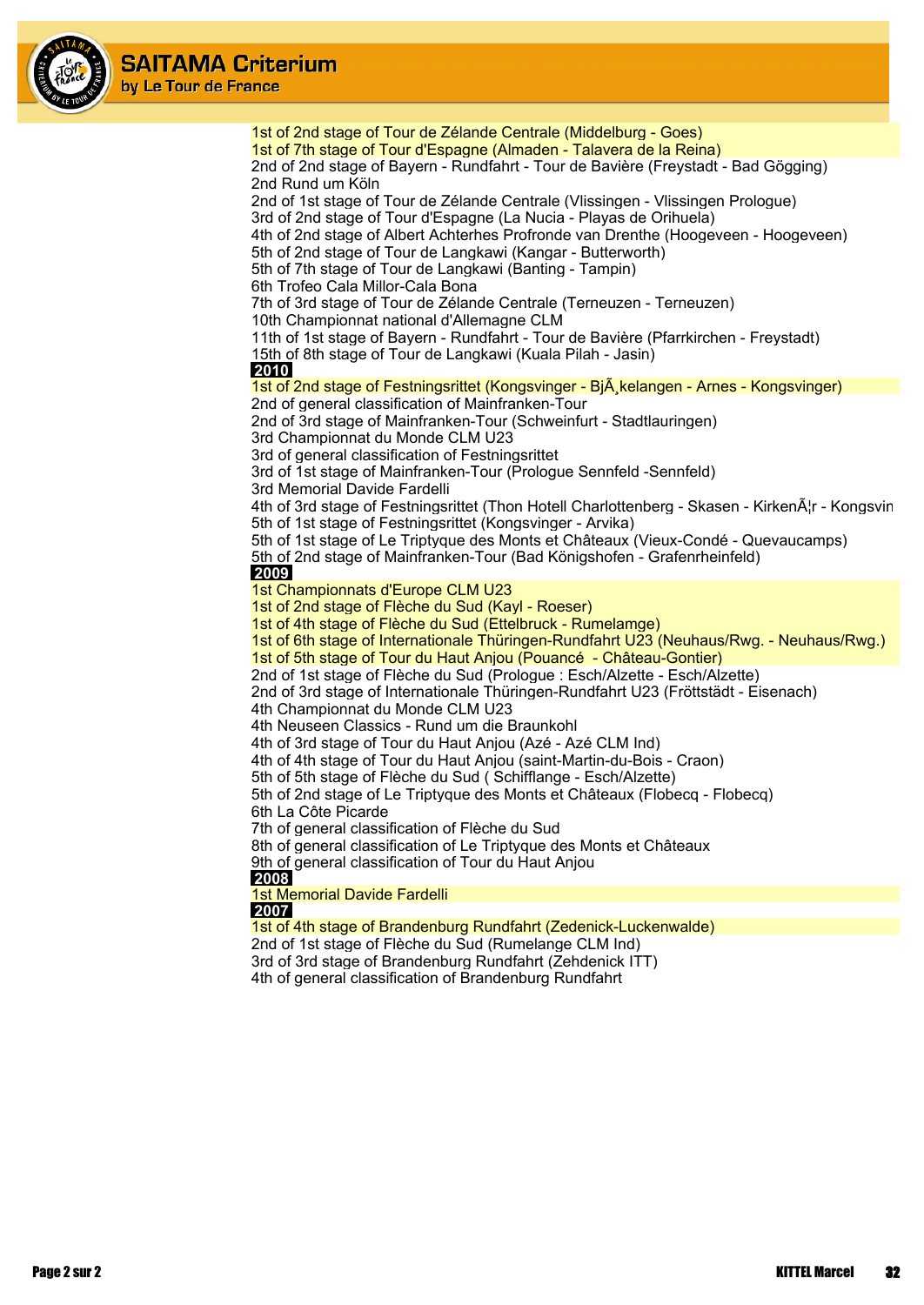

### TIMMER Albert 33

#### **Team Argos-Shimano Team Argos-Shimano**

| Né le 13\06\1985                                                                                   | 2013                                                                                                                                                                                                                                                                                                                                                                   |
|----------------------------------------------------------------------------------------------------|------------------------------------------------------------------------------------------------------------------------------------------------------------------------------------------------------------------------------------------------------------------------------------------------------------------------------------------------------------------------|
| <b>Birth place</b><br>Gramsbergen<br>28 years.                                                     | 6th Munsterland Giro<br>2010<br>8th Volta Limburg Classic - Hel nan het Mergelland<br>2009<br>11th of 14th stage of Tour de France (Colmar - Besançon)                                                                                                                                                                                                                 |
| 0 victory<br>2013 : No victory.<br>Argos - Shimano                                                 | 13th of general classification of Etoile de Bessèges<br>15th of 5th stage of Tour de France (Le Cap d'Agde - Perpignan)<br>2008<br>12th of 5th stage of Tour du Luxembourg (Mersch - Luxembourg)                                                                                                                                                                       |
| 2010 : No victory.<br>Skil - Shimano                                                               | 14th Nationale Sluitingprijs - Course de Clôture<br>19th of 1st stage of Tour d'Allemagne (Prologue Kitzbühel)                                                                                                                                                                                                                                                         |
| 2009 : No victory.<br>Skil - Shimano                                                               | 2007  <br>6th of general classification of Tour du Lac Qinghai                                                                                                                                                                                                                                                                                                         |
| 2008 : No victory.<br>Skil - Shimano<br>2007 : No victory.<br>Skil - Shimano<br>2006 : No victory. | 8th of 3rd stage of Tour de Hesse (Lollar - Frankfurt a.M)<br>10th of 4th stage of Tour de Hesse (Tübingen CLM Ind)<br>10th of 4th stage of Tour du Poitou Charentes (Jaunay Clann - Jaunay Clan (ITT))<br>12th Memorial Rik Van Steenbergen<br>12th of 8th stage of Tour du Lac Qinghai (Menyuan-Huzhu)<br>14th of 4th stage of Tour du Lac Qinghai (Xihaizhen-Guide) |
| Team Löwik Meubelen                                                                                | 2006<br>2nd of 4th stage of GP Tell (Pfaffnau - Pfaffnau)<br>2nd of 5th stage of GP Tell (Pfaffnau - Sursee)<br>3rd of 3rd stage of Flèche du Sud (Colmar/Berg - Eschdorf)                                                                                                                                                                                             |

9th of general classification of Flèche du Sud 16th of general classification of Tour du Lac Qinghai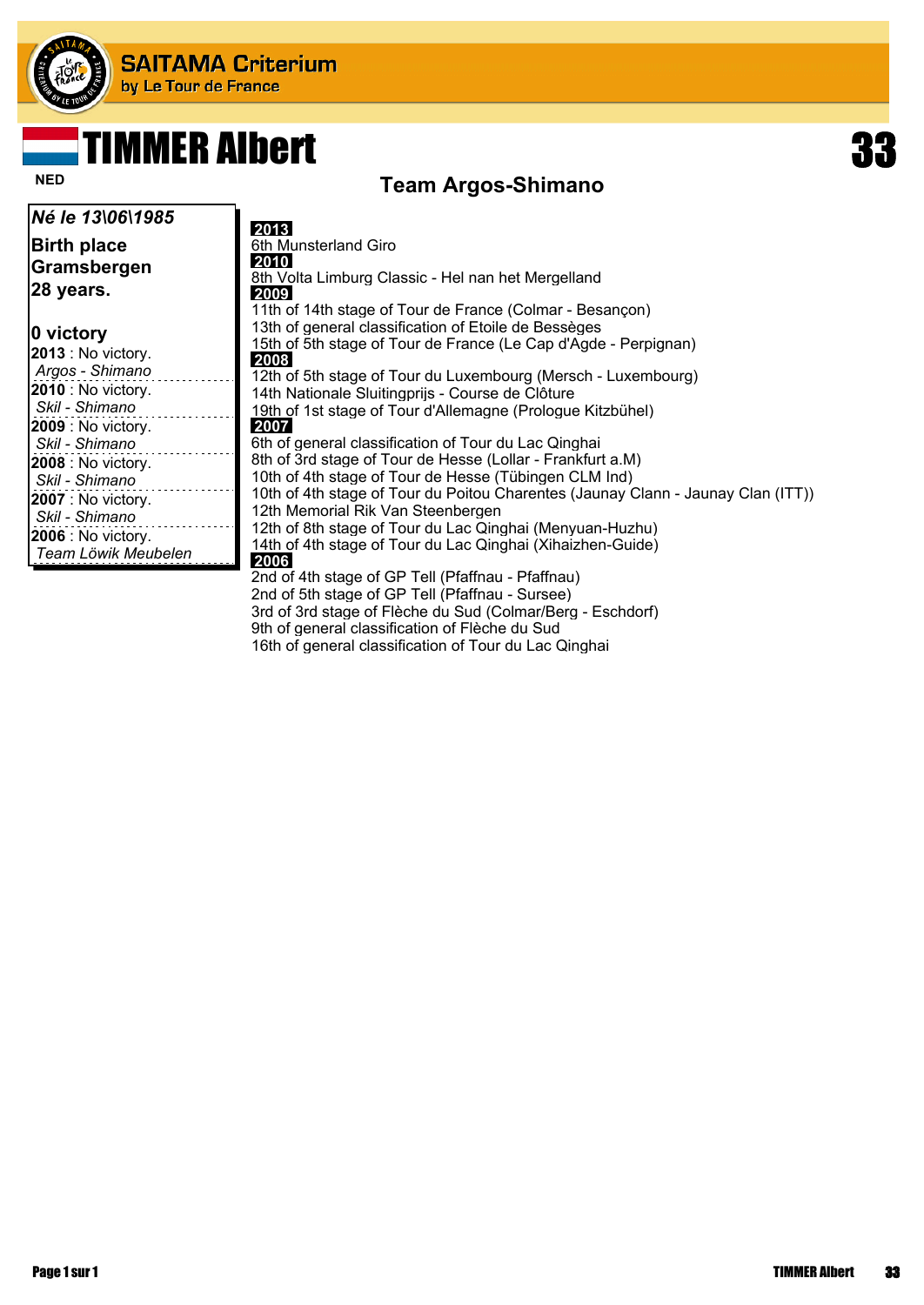

# VEELERS Tom 34

#### **Team Argos-Shimano Team Argos-Shimano**

| Né le 14\09\1984                      | 2013                                                                                                                                                                           |
|---------------------------------------|--------------------------------------------------------------------------------------------------------------------------------------------------------------------------------|
| <b>Birth place</b>                    | 2nd Munsterland Giro                                                                                                                                                           |
| <b>Ootmarsum</b>                      | 4th Handzame Classic                                                                                                                                                           |
|                                       | 6th Dutch Food Valley Classic - Veenendaal-Veenendaal                                                                                                                          |
| 29 years.                             | 6th Grand Prix de Fourmies - La Voix du Nord                                                                                                                                   |
|                                       | 8th GP Impanis - Van Petegem                                                                                                                                                   |
| ∣13 victories                         | 9th of 2nd stage of Ster ZLM Toer GP Jan van Heeswijk (Breda - Breda)                                                                                                          |
| $ 2013:$ No victory.                  | 11th of 3rd stage of Eneco Tour de Bénélux (Tour du Pays bas) (Oosterhout - Brouwersdam)                                                                                       |
| Argos - Shimano                       | 13th Omloop van het Houtland Lichtervelde<br>14th of general classification of Tour de Zélande Centrale                                                                        |
| 2012 : 1 victory                      | 2012                                                                                                                                                                           |
| Argos - Shimano                       | 1st of 3rd stage of Tour of Hainan Island (Xinglong -- Wenchang)                                                                                                               |
| 2011 : 1 victory                      | 2nd of 4th stage of Tour du Qatar (Al Thakhira - Madinat Al Shamal)                                                                                                            |
| Skil - Shimano                        | 3rd Halle-Ingooigem - Omloop van de Vlaamse                                                                                                                                    |
| <b>2010</b> : No victory.             | 3rd of 5th stage of Tour de France (Abbeville - Rouen)                                                                                                                         |
| Skil - Shimano                        | 4th Dutch Food Valley Classic - Veenendaal-Veenendaal                                                                                                                          |
| 2009 : 1 victory                      | 4th Skoda Velothon Berlin                                                                                                                                                      |
| Skil - Shimano                        | 4th of 3rd stage of Tour de France (Visé - Tournai)<br>4th of 4th stage of Tour of Hainan Island (Wenchang -- Haikou)                                                          |
| 2008 : 1 victory                      | 4th of 9th stage of Tour of Hainan Island (Sanya Cruising)                                                                                                                     |
| Skil - Shimano<br>$ 2007:2$ victories | 4th of general classification of World Ports Classic                                                                                                                           |
| Rabobank - Continental                | 5th of 1st stage of Tour de Picardie - Tour de l'Oise (Clermont - Braine)                                                                                                      |
| Team                                  | 5th of general classification of Tour du Qatar                                                                                                                                 |
| 2006 : 5 victories                    | 6th Kuurne - Bruxelles - Kuurne                                                                                                                                                |
| Rabobank - Continental                | 6th of 6th stage of Tour de France (Rouen - Saint-Quentin)                                                                                                                     |
| Team                                  | 6th of 5th stage of Tour of Hainan Island (Haikou -- Chengmai)                                                                                                                 |
| 2005 : 1 victory                      | 9th Vattenfall Cyclassic - Hew - Cyclassics                                                                                                                                    |
| Rabobank - Continental                | 10th of 1st stage of Presidential Cycling Tour of Turkey (Alanya - Alanya)                                                                                                     |
| Team                                  | 13th of general classification of Tour de Picardie - Tour de l'Oise<br>14th Nationale Sluitingprijs - Course de Clôture                                                        |
| 2004 : 1 victory                      | 18th Paris Tours                                                                                                                                                               |
| Team Löwik Meubelen                   | 2011                                                                                                                                                                           |
|                                       | 1st of 3rd stage of Tour de l'Eurométropole - Circuit Franco-Belge (Antoing (Château des Prin                                                                                  |
|                                       | 2nd of general classification of Tour de l'Eurométropole - Circuit Franco-Belge                                                                                                |
|                                       | 2nd of 2nd stage of Tour de l'Eurométropole - Circuit Franco-Belge (Menen - Poperinge)                                                                                         |
|                                       | 3rd of 1st stage of Tour du Qatar (Cultural Village - Cultural Village CLM Ind)<br>5th of 2nd stage of Eneco Tour de Bénélux (Tour du Pays bas) (Oosterhout - Sint Willebrord) |
|                                       | 6th of 4th stage of Tour de l'Eurométropole - Circuit Franco-Belge (Mons - Tournai)                                                                                            |
|                                       | 7th of 3rd stage of Eneco Tour de Bénélux (Tour du Pays bas) (Aalter - Ardooie)                                                                                                |
|                                       | 7th of 1st stage of Tour de l'Eurométropole - Circuit Franco-Belge (Mouscron (Château des Co                                                                                   |
|                                       | 7th of general classification of Tour de Zélande Centrale                                                                                                                      |
|                                       | 7th of 7th stage of Tour d'Espagne (Almaden - Talavera de la Reina)                                                                                                            |
|                                       | 9th Championnat national du Pays Bas sur Route                                                                                                                                 |
|                                       | 9th of 8th stage of Presidential Cycling Tour of Turkey (Side - Alanya)                                                                                                        |
|                                       | 12th of general classification of Albert Achterhes Profronde van Drenthe<br>15th A travers les Flandres                                                                        |
|                                       | 2010                                                                                                                                                                           |
|                                       | 3rd Championnat des Flandres                                                                                                                                                   |
|                                       | 3rd of 3rd stage of Etoile de Bessèges (Grand Prix du CC Rhône - Cèze-Languedoc)                                                                                               |
|                                       | 4th of 5th stage of Etoile de Bessèges (Grand Prix de Bessèges)                                                                                                                |
|                                       | 4th of 3rd stage of Tour de Pologne (Sosnowiec - Katowice)                                                                                                                     |
|                                       | 5th Championnat national du Pays Bas sur Route<br>7th of 1st stage of Etoile de Bessèges (Aigues Mortes - Le Grau du Roi)                                                      |
|                                       | 7th of 5th stage of Etoile Elektrotoer (Arcen - Helmond)                                                                                                                       |
|                                       | <b>7th Paris Bruxelles</b>                                                                                                                                                     |
|                                       | 7th of 3rd stage of Paris Nice (Contres - Limoges)                                                                                                                             |
|                                       | 8th A travers les Flandres                                                                                                                                                     |
|                                       | 9th Circuit Het Nieuwsblad - Circuit Het Volk                                                                                                                                  |
|                                       | 9th of general classification of Ronde van Overyssel                                                                                                                           |
|                                       | 10th Binche - Tournai - Binche                                                                                                                                                 |
|                                       | 10th of 2nd stage of Etoile de Bessèges (Nîmes - Saint Ambroix)                                                                                                                |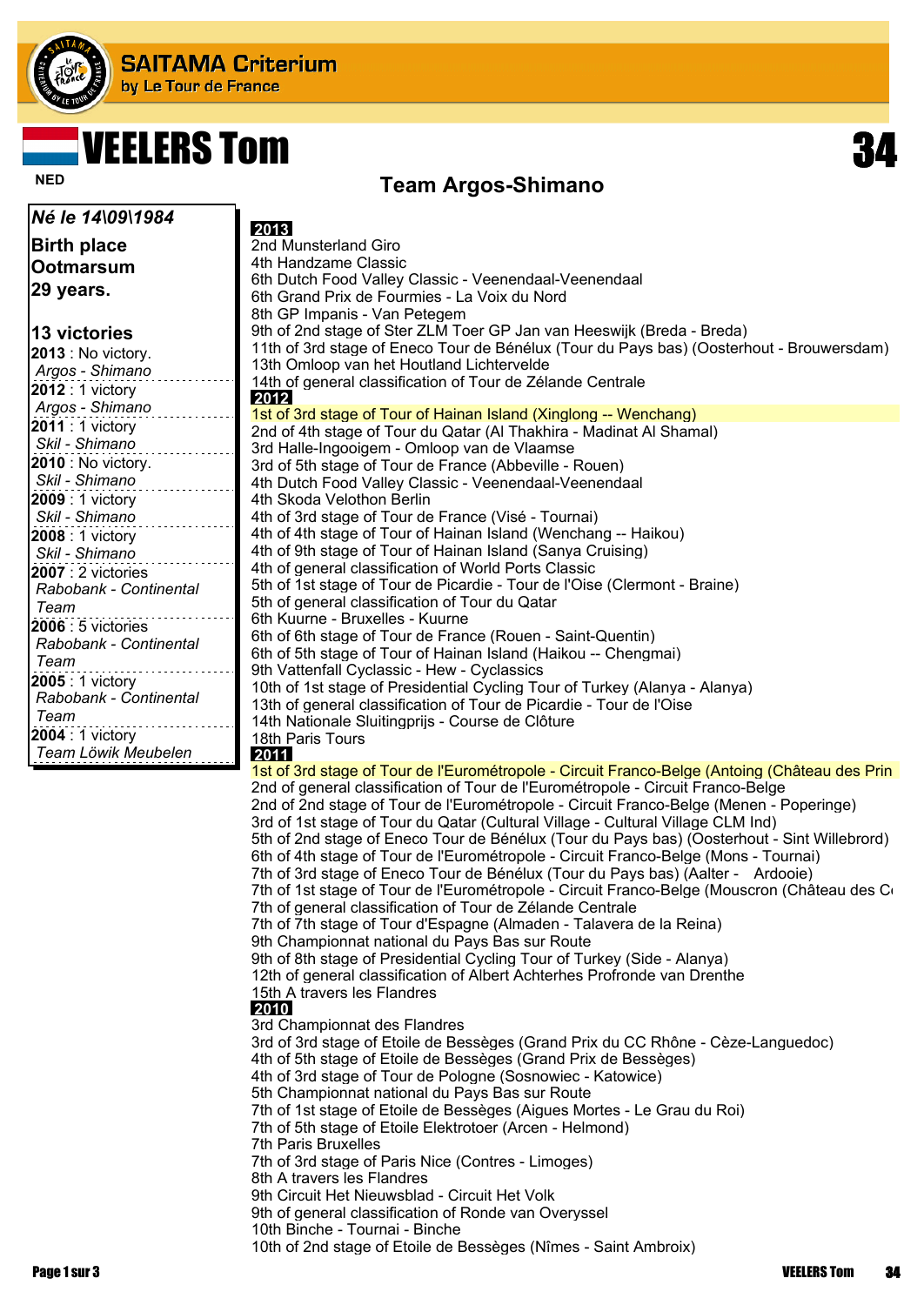

| 10th of 2nd stage of Etoile Elektrotoer (Eindhoven - Sittard/Geleen)                                                                                                            |
|---------------------------------------------------------------------------------------------------------------------------------------------------------------------------------|
| 12th of 7th stage of Tour de Pologne (Nowy Targ - Krakow)                                                                                                                       |
| 13th Campina Ronde van het Groene Hart<br>13th Paris Roubaix                                                                                                                    |
| 14th Grand Prix de Fourmies - La Voix du Nord                                                                                                                                   |
| 20th of 1st stage of Tour de Pologne (Sochaczew - Warszawa)                                                                                                                     |
| <b>2009</b>                                                                                                                                                                     |
| 1st of 10th stage of Tour du Lac Qinghai (Xining Circuit Race)                                                                                                                  |
| 2nd of 2nd stage of Tour d'Andalousie (Ruta Del Sol) (La Guardia de Jaén - Humilladero)<br>2nd of 5th stage of Tour du Lac Qinghai (Xining(Duoba Base)-Qinghai Lake)            |
| 3rd of 2nd stage of Tour du Luxembourg (Luxembourg - Mondorf)                                                                                                                   |
| 4th of 2nd stage of Paris Nice (Saint-Brisson-sur-LoireLa Chapelle - Saint-Ursin)                                                                                               |
| 4th of 2nd stage of Tour de l'Eurométropole - Circuit Franco-Belge (Maubeuge - Poperinge)                                                                                       |
| 5th of 3rd stage of Eneco Tour de Bénélux (Tour du Pays bas) (Ardooie - Brussel)<br>5th Paris Bruxelles                                                                         |
| 5th of 6th stage of Tour du Lac Qinghai (Qinghai Lake- Bird Island)                                                                                                             |
| 6th Profronde van Fryslân - Batavus Prorace                                                                                                                                     |
| 6th of 3rd stage of Tour d'Andalousie (Ruta Del Sol) (Vegas del Genil - Córdoba)                                                                                                |
| 6th of 1st stage of Tour de Belgique (Tervuren - Tervuren)                                                                                                                      |
| 7th of 2nd stage of Eneco Tour de Bénélux (Tour du Pays bas) (Aalter - Ardooie)<br>7th of 4th stage of Tour de l'Eurométropole - Circuit Franco-Belge (Grand Place de Mons - To |
| 9th of 3rd stage of Tour de Belgique (Knokke-Heist - Temse)                                                                                                                     |
| 9th of 4th stage of Tour du Qatar (Doha Old Soug - Madinat Al Shamal)                                                                                                           |
| 10th of general classification of Tour du Qatar                                                                                                                                 |
| 12th Dutch Food Valley Classic - Veenendaal-Veenendaal                                                                                                                          |
| 18th Grand Prix de l'Escaut<br>19th of 1st stage of Eneco Tour de Bénélux (Tour du Pays bas) (Prologue : Rotterdam)                                                             |
| 2008                                                                                                                                                                            |
| 1st of 7th stage of Tour du Lac Qinghai (Xining-Minhe-Ledu-Pingan-Xining)                                                                                                       |
| 3rd Nationale Sluitingprijs - Course de Clôture                                                                                                                                 |
| 3rd of general classification of Ronde van Overyssel<br>6th of 2nd stage of Tour du Danemark (Skjern - Sønderborg)                                                              |
| 8th Campina Ronde van het Groene Hart                                                                                                                                           |
| 8th of 3rd stage of Tour du Lac Qinghai (Qinghai Lake Hotel-Bird Island)                                                                                                        |
| 13th of 1st stage of 3 Jours De La Panne (Middelkerke - Zottegem)                                                                                                               |
| 14th Profronde van Fryslan - Tour Frie Gro<br>15th Nokere-Koerse                                                                                                                |
| 18th of general classification of Tour du Danemark                                                                                                                              |
| 19th Gand - Wevelgem                                                                                                                                                            |
| 20th Grand Prix E3 - Harelbeke                                                                                                                                                  |
| 24th Vattenfall Cyclassic - Hew - Cyclassics<br>2007                                                                                                                            |
| 1st of 1st stage of Boucles de la Mayenne (Laval - Laval)                                                                                                                       |
| 1st of general classification of OZ Wielerweekend                                                                                                                               |
| 2nd of 4th stage of Boucles de la Mayenne (Loiron - Laval)                                                                                                                      |
| 2nd of 10th stage of Olympia's Tour (Buchten - Buchten)<br>2nd of 3rd stage of OZ Wielerweekend (Breskens - Breskens)                                                           |
| 2nd of 3rd stage of Vuelta Ciclista a Leon (Ponferrada - Astorga)                                                                                                               |
| 2nd of 2nd stage of Vuelta Ciclista a Navarra (Tudela - San Adrian)                                                                                                             |
| 3rd of general classification of Olympia's Tour                                                                                                                                 |
| 3rd of 2nd stage of OZ Wielerweekend (Hengstijk - Vogelwaarde CLM Ind)<br>3rd of 2nd stage of Tour de Bretagne (Ruban Granitier) (Saint-Malo - Cancale)                         |
| 3rd of 3rd stage of Tour de Normandie (Forges-les-Eaux - Aubevoie)                                                                                                              |
| 3rd of 1st stage of Volta ao Distrito de Santarém (Fatima - Torres Novas)                                                                                                       |
| 4th of general classification of Boucles de la Mayenne                                                                                                                          |
| 5th Ronde van Noord-Holland                                                                                                                                                     |
| 8th of general classification of Grand Prix de la Somme « Conseil Général 80»<br>8th Omloop der Kempen                                                                          |
| 9th of 2nd stage of Tour d'Angleterre (Reading - Southampton)                                                                                                                   |
| 9th of 7th stage of Tour d'Angleterre (Dumfries - Glasgow)                                                                                                                      |
| 10th X Clasica Internacional Txuma                                                                                                                                              |
| 11th Grand Prix Pino Cerami<br>12th of general classification of Albert Achterhes Profronde van Drenthe                                                                         |
| 14th Omloop van het Houtland Lichtervelde                                                                                                                                       |
| 2006                                                                                                                                                                            |
| 1st of general classification of Olympia's Tour                                                                                                                                 |
| 1st of 6th stage of Olympia's Tour (Hardenberg - Gendrigen)                                                                                                                     |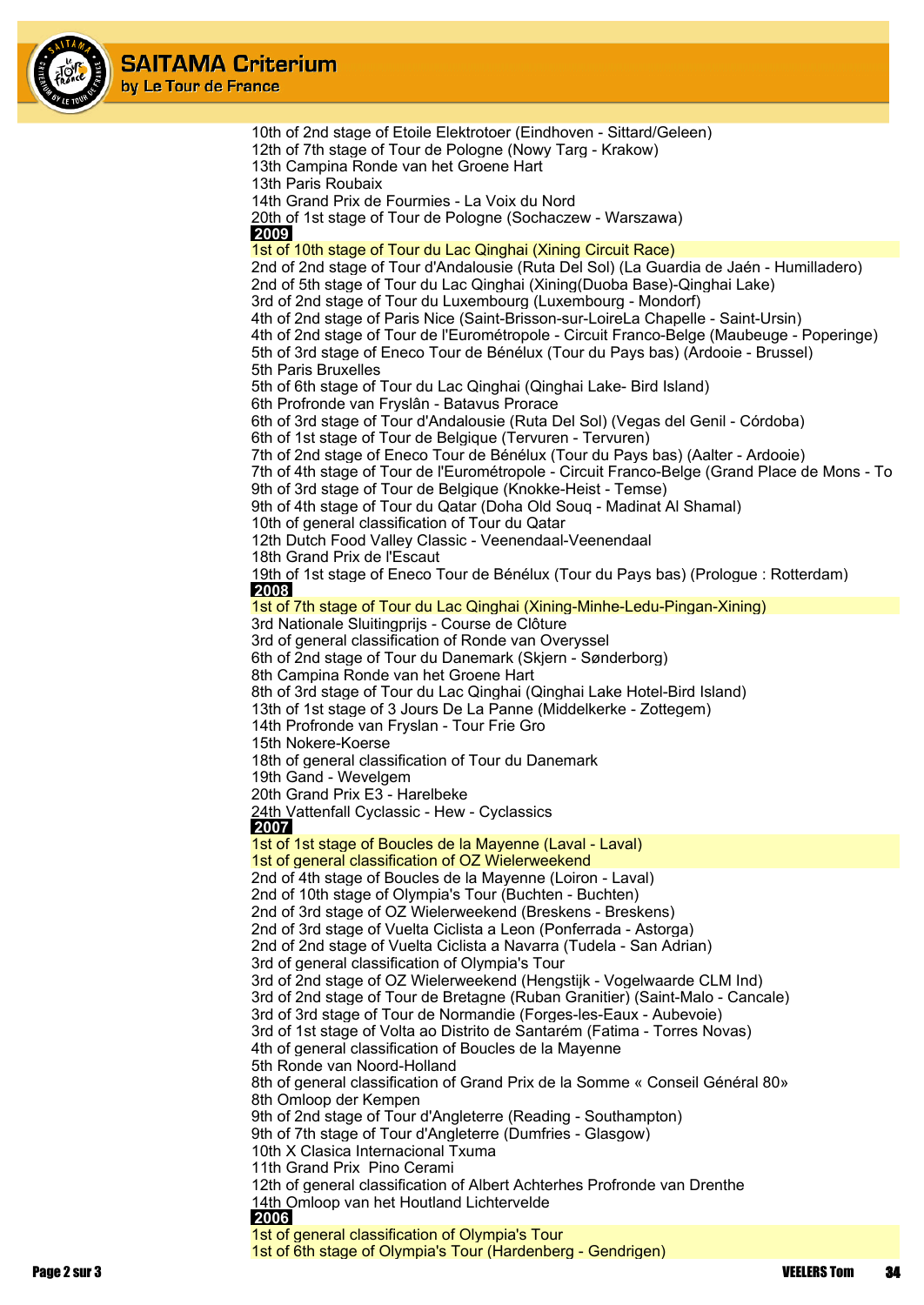

1st of 7th stage of Olympia's Tour (Gendrigen - Gerven) 1st of 9th stage of Olympia's Tour (Buchten - Buchten) 1st Paris-Roubaix Espoirs 2nd of general classification of Beverbeek Classic 2nd of 1st stage of Boucles de la Mayenne (Prologue à Laval) 3rd of 8th stage of Olympia's Tour (Nuenen - Buchten) 3rd of 4th stage of Vuelta Ciclista a Leon (San Andrés del Rabanedo - Benavides de Órbigo) 4th Championnat national du Pays Bas en Ligne U23 5th of 1st stage of Tour du Loir-et-Cher (Blois - Billy) 8th of general classification of GP Internacional Paredes Rota dos Móveis 10th Championnats d'Europe Sur Route U23 10th of 4th stage of GP Internacional Paredes Rota dos Móveis (Sines - Santiago do Cacem) 12th of 1st stage of GP Internacional Paredes Rota dos Móveis (Setubal - Palmela) 13th of 2nd stage of GP Internacional Paredes Rota dos Móveis (Alcochete - Montijo) 14th of general classification of Albert Achterhes Profronde van Drenthe  **2005** 1st of 5th stage of Tour du Loir-et-Cher (Blois - Blois) 2nd of 2nd stage of Olympia's Tour (Veendam - Veendam) 3rd of general classification of Albert Achterhes Profronde van Drenthe 3rd of 1st stage of Le Triptyque des Monts et Châteaux (Excelsior de Mouscron - Quevaucamp 3rd of 2nd stage of Le Triptyque des Monts et Châteaux (Vieux Leuze - Vieux Leuze CLM Ind 3rd of 1st stage of Tour de Hesse (Frankfurt - Klingenberg am Main) 4th Internationale Wielertrofee Jong Maar Moedig I.W.T 5th Grand Prix Pino Cerami 5th of general classification of Le Triptyque des Monts et Châteaux 5th of 1st stage of Tryptique des Barrages (Flèche Des Barrages) 6th of general classification of Tour du Loir-et-Cher 7th GP de Waregem 8th of general classification of GP Internacional CTT Correios de Portugal 9th Paris-Roubaix Espoirs 9th of general classification of Tryptique des Barrages 14th Paris Bourges  **2004** 1st Profronde van Fryslan - Tour Frie Gro 15th Ronde van Noord-Holland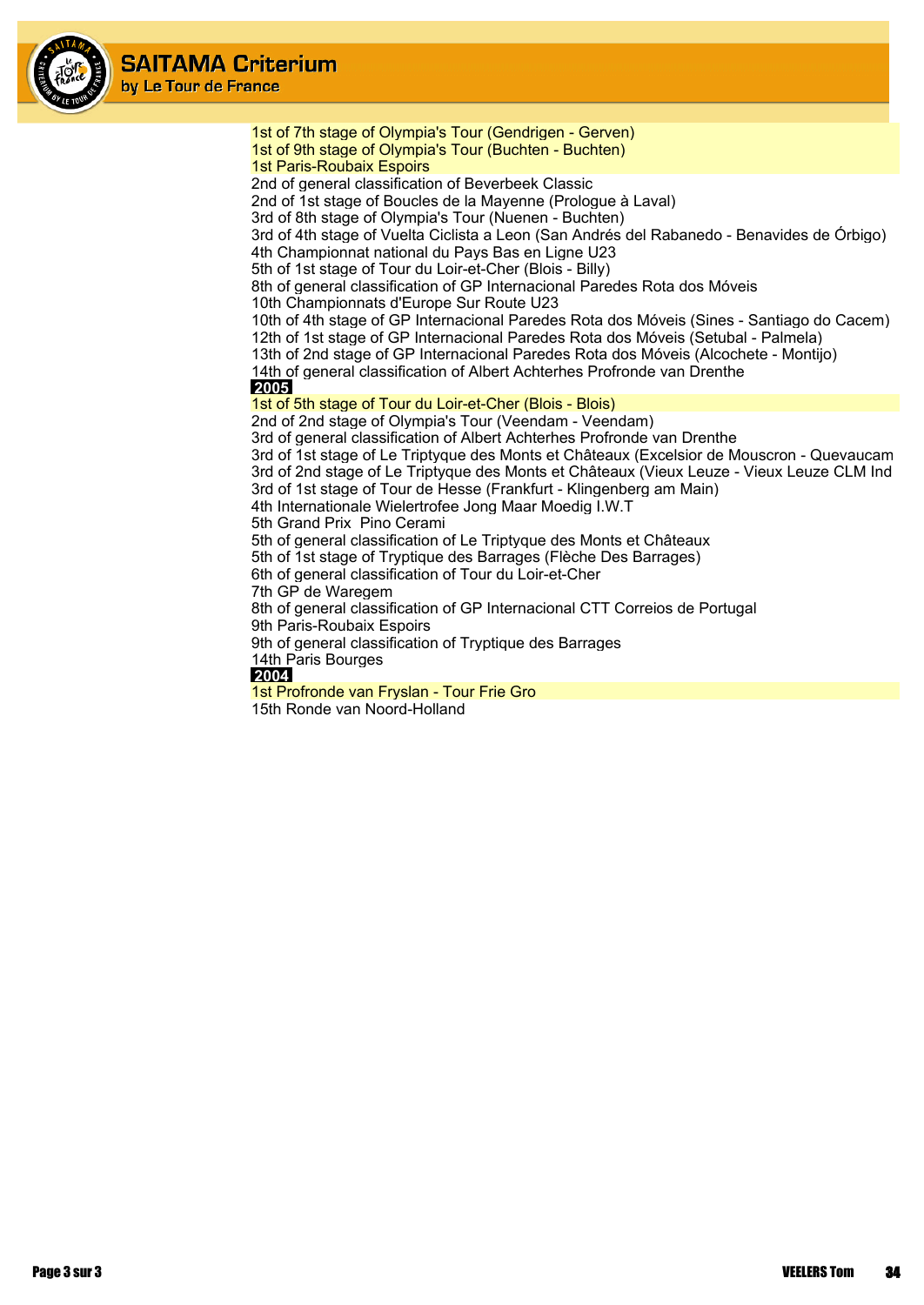

# **The GERRANS Simon 41 CONTROL**

**Orica GreenEDGE AUS**

| Né le 16\05\1980                       | 2013                                                                                                               |
|----------------------------------------|--------------------------------------------------------------------------------------------------------------------|
| <b>Birth place</b>                     | 1st of 5th stage of Jacob's Creek Tour Down Under (McLaren Vale - Old Willunga Hill)                               |
| <b>Melbourne</b>                       | 1st of 6th stage of Tour de Catalogne (Almacellas - Valls)                                                         |
|                                        | 1st of 3rd stage of Tour de France (Ajaccio - Calvi)                                                               |
| 33 years.                              | 1st of 1st stage of Tour du Pays Basques (Elgoibar - Elgoibar)                                                     |
|                                        | 3rd Amstel Gold Race                                                                                               |
| <b>25 victories</b>                    | 9th Championnat national d'Australie sur route                                                                     |
| 2013 : 4 victories                     | 10th Liège - Bastogne - Liège                                                                                      |
| Orica GreenEDGE                        | 15th of 1st stage of Tour de France (Porto-Vecchio - Bastia)                                                       |
| 2012 : 4 victories                     | 15th of 5th stage of Tour de France (Cagnes-sur-Mer - Marseille)                                                   |
| Orica GreenEDGE                        | 15th of 7th stage of Tour de France (Montpellier - Albi)<br>16th of 2nd stage of Tour de France (Bastia - Ajaccio) |
| 2011 : 1 victory                       | 24th of general classification of Jacob's Creek Tour Down Under                                                    |
| Sky Pro Cycling Team                   | 2012                                                                                                               |
| 2010 : No victory.                     | 1st Championnat national d'Australie sur route                                                                     |
| Sky Pro Cycling Team                   | 1st Grand Prix Cycliste de Québec                                                                                  |
| <b>2009</b> : 3 victories              | 1st of general classification of Jacob's Creek Tour Down Under                                                     |
| Cervélo Test Team                      | 1st Milan - San Remo                                                                                               |
| 2008 : 3 victories                     | 2nd Clasica Ciclista San Sebastian                                                                                 |
| Crédit Agricole                        | 2nd of 5th stage of Jacob's Creek Tour Down Under (McLaren Vale - Old Willunga Hill)                               |
| 2007 : 2 victories                     | 2nd of 3rd stage of Paris Nice (Vierzon - Le Lac de Vassivière)                                                    |
| AG2r Prévoyance                        | 3rd of 2nd stage of Jacob's Creek Tour Down Under (Lobethal - Stirling)                                            |
| 2006 : 4 victories                     | 4th Grand Prix Cycliste de Montréal<br>6th of 1st stage of Critérium du Dauphiné (Grenoble - Grenoble)             |
| AG2r Prévoyance                        | 12th Grand Prix Ouest France                                                                                       |
| 2005 : 2 victories                     | 13th of 2nd stage of Tour de France (Liège - Seraing)                                                              |
| <b>AG2r Prévoyance</b>                 | 17th of 4th stage of Jacob's Creek Tour Down Under (Norwood - Tanunda)                                             |
| 2004 : 1 victory                       | 19th Liège - Bastogne - Liège                                                                                      |
| AG2r Prévoyance                        | 20th Amstel Gold Race                                                                                              |
| 2003 : No victory.                     | 20th of 3rd stage of Jacob's Creek Tour Down Under (Unley - Victor Harbor)                                         |
| <b>Team Ringerike</b>                  | 21th Championnat du Monde sur Route                                                                                |
| 2002 : 1 victory                       | 2011<br>1st of general classification of Tour du Danemark                                                          |
| <b>Equipe Nationale</b><br>d'Australie | 2nd Grand Prix Ouest France                                                                                        |
|                                        | 2nd of 3rd stage of Tour du Danemark (Århus - Vejle)                                                               |
|                                        | 3rd Amstel Gold Race                                                                                               |
|                                        | 3rd Championnat national d'Australie sur route                                                                     |
|                                        | 4th of 4th stage of Jacob's Creek Tour Down Under (Unley - Stirling)                                               |
|                                        | 5th Gran Premio Città di Peccioli - Coppa Sabatini                                                                 |
|                                        | 5th of 5th stage of Tour du Danemark (Helsingør - Helsingør CLM IND)                                               |
|                                        | 7th of 3rd stage of Tour de l'Algarve (Tavira - Malhão)                                                            |
|                                        | 10th of general classification of Tour de l'Algarve                                                                |
|                                        | 11th Clasica Ciclista San Sebastian<br>12th Liège - Bastogne - Liège                                               |
|                                        | 12th of 5th stage of Tour du Pays Basques (Eibar - Zalla)                                                          |
|                                        | 17th of 2nd stage of Jacob's Creek Tour Down Under (Mawson Lakes - Angaston)                                       |
|                                        | 22th La Flèche Wallonne                                                                                            |
|                                        | 2010                                                                                                               |
|                                        | 2nd of 5th stage of Tour d'Andalousie (Ruta Del Sol) (Torrox Costa - Antegura)                                     |
|                                        | 3rd of 3rd stage of Tour d'Andalousie (Ruta Del Sol) (Marbella - Benahavis)                                        |
|                                        | 5th of 6th stage of Paris Nice (Pernes-les-Fontaines - Aix-en-Provence)                                            |
|                                        | 8th of 2nd stage of Tour de Suisse (Ascona - Sierre)                                                               |
|                                        | 8th of 1st stage of Tour du Limousin (Limoges - Boussac)<br>9th of 1st stage of Tour de Suisse (Prologue Lugano)   |
|                                        | 10th of 5th stage of Tour de Suisse (Wettingen - Frutigen)                                                         |
|                                        | 11th Liège - Bastogne - Liège                                                                                      |
|                                        | 14th of general classification of Paris Nice                                                                       |
|                                        | 17th of 5th stage of Paris Nice (Maurs - Mende)                                                                    |
|                                        | 18th of 7th stage of Paris Nice (Peynier - Tourrettes-sur-Loup)                                                    |
|                                        | 19th of 8th stage of Paris Nice (Nice - Nice)                                                                      |
|                                        | 2009                                                                                                               |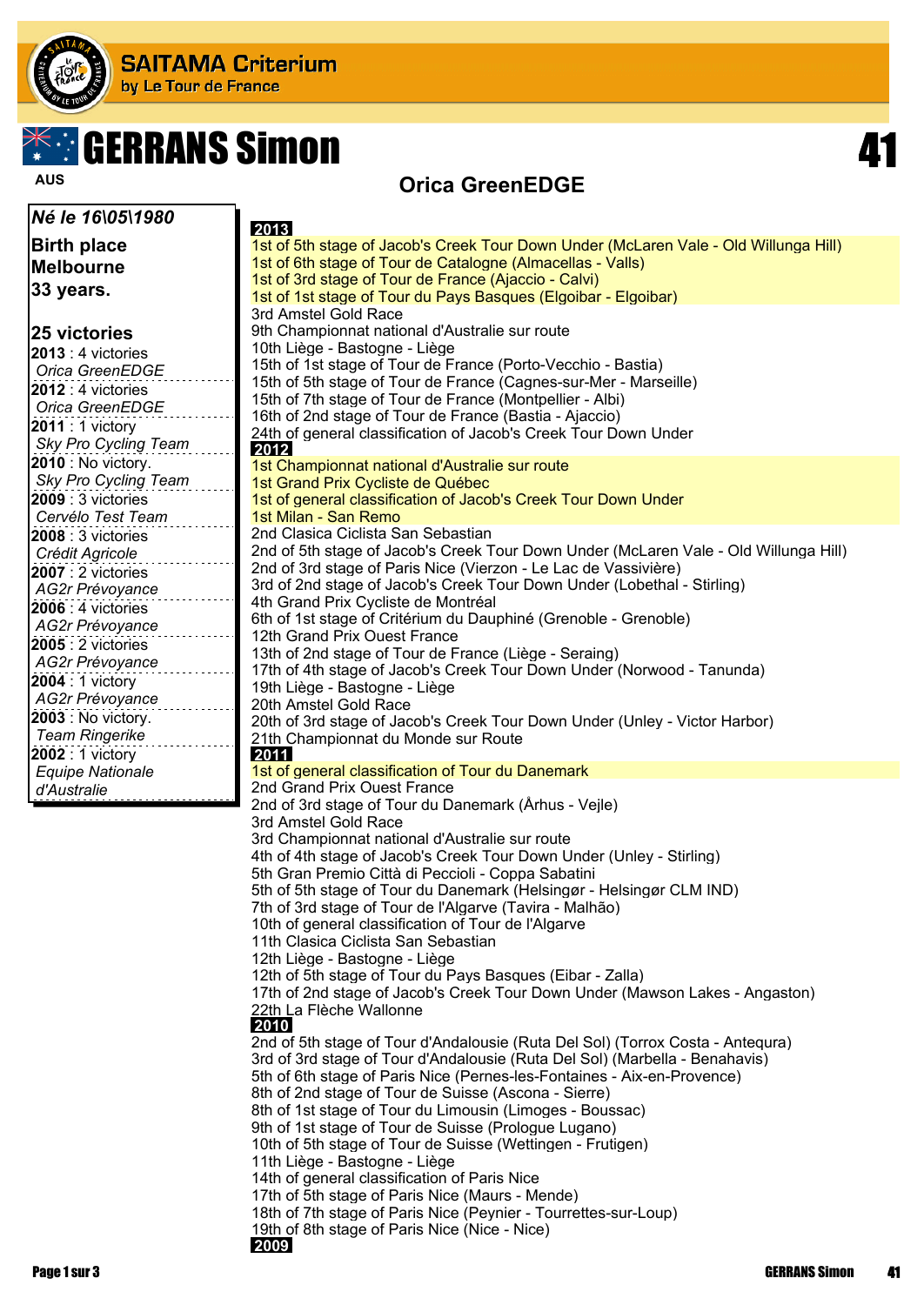

1st Grand Prix Ouest France 1st of 10th stage of Tour d'Espagne (Alicante - Murcia) 1st of 14th stage of Tour d'Italie (Campi Bisenzio - Bologne-San Luca) 2nd of 1st stage of Tour du Danemark (Hirshals - Rebild) 3rd Grand Prix de Lugano 6th Liège - Bastogne - Liège 6th of 3rd stage of Tour de l'Algarve (Vila Real de Santo António - Alto de Malhão) 7th Amstel Gold Race 8th La Flèche Wallonne 8th of 4th stage of Tour de Burgos (Ribera Del Duero - ROA CLM Ind) 8th of general classification of Tour de l'Algarve 9th of 20th stage of Tour d'Italie (Naples - Anagni) 10th Championnat du Monde sur Route 19th of 5th stage of Tour du Pays Basques (Güeñes - Zalla)  **2008** 1st of 2nd stage of Critérium International (Les Vieilles Forges (Les Mazures) - Monthermé) 1st of 1st stage of Route du Sud (Lusignan Petit - Boulogne Sur Gesse) 1st of 15th stage of Tour de France (Digne-les-Bains - Prato Nevoso) 4th of general classification of Route du Sud 5th Championnat national d'Australie sur route 6th of 6th stage of Paris Nice (Althen-des-Paluds - Sisteron) 7th of 3rd stage of Route du Sud (Pierrefitte Nestalas - Luchon Superbagnière) 12th Amstel Gold Race 12th of 8th stage of Critérium du Dauphiné (Saint Jean De Maurienne - Grenoble)  **2007** 1st Grand Prix de Plumelec-Morbihan 1st of general classification of Jayco Herald Sun Tour 2nd of general classification of Tour du Haut Var 3rd of 7th stage of Jayco Herald Sun Tour (Lygon Street Criterium) 4th of 5th stage of Circuit Cycliste Sarthe et Pays de la Loire (Mamers - Le Mans) 5th Grand Prix de Fourmies - La Voix du Nord 5th of 5th stage of Jayco Herald Sun Tour (Benella - Lake Mountain) 5th of 6th stage of Jayco Herald Sun Tour (Kem Boulevard) 7th Classement final de la Coupe de France 9th Boucles de l'Aulne 9th of 2nd stage of Jayco Herald Sun Tour (Shepparton - Bendigo)  **2006** 1st of general classification of Jacob's Creek Tour Down Under 1st of 2nd stage of Jacob's Creek Tour Down Under (Mawson Lakes to Angaston) 1st of general classification of Jayco Herald Sun Tour 1st of 3rd stage of Jayco Herald Sun Tour (Bendigo - Shepparton) 2nd of 6th stage of Jayco Herald Sun Tour (Monbulk - Mt Dandenong CLM Ind) 5th of 6th stage of Tour de Suisse (Fiesch - La Punt) 6th G.P. Schwarzwald -G.P. de la Foret Noire 6th of 5th stage of Jayco Herald Sun Tour (Healesville - Heakesville) 6th of 7th stage of Jayco Herald Sun Tour (Lygon St Criterium km Circuit) 18th Grand Prix Ouest France  **2005** 1st GP Ind e Comm Artigianato Carnaghese 1st Tour du Finistère 3rd of 6th stage of Circuit de la Vallée du Rhin (Kaiserslautern - Koblenz) 3rd of 17th stage of Tour de France (Pau - Revel) 4th of general classification of Circuit des Ardennes 4th of 2nd stage of Circuit des Ardennes (Mouzon - Pavillon du sanglier) 6th Grand Prix de Prato 7th of general classification of Jacob's Creek Tour Down Under 7th of 5th stage of Jacob's Creek Tour Down Under (Willunga to Willunga) 8th Championnat national d'Australie sur route 8th Fleche Brabançonne 11th of 3rd stage of Jacob's Creek Tour Down Under (Glenelg to Victor Harbor) 15th Coppa Bernocchi 15th of 6th stage of Jacob's Creek Tour Down Under (Adelaide City Council Circuit) 15th Les Trois Vallées Varésines  **2004** 1st of 9th stage of Jayco Herald Sun Tour (Nagambie - Mansfield) 2nd of general classification of Paris - Corrèze

3rd of 10th stage of Jayco Herald Sun Tour (Mansfield)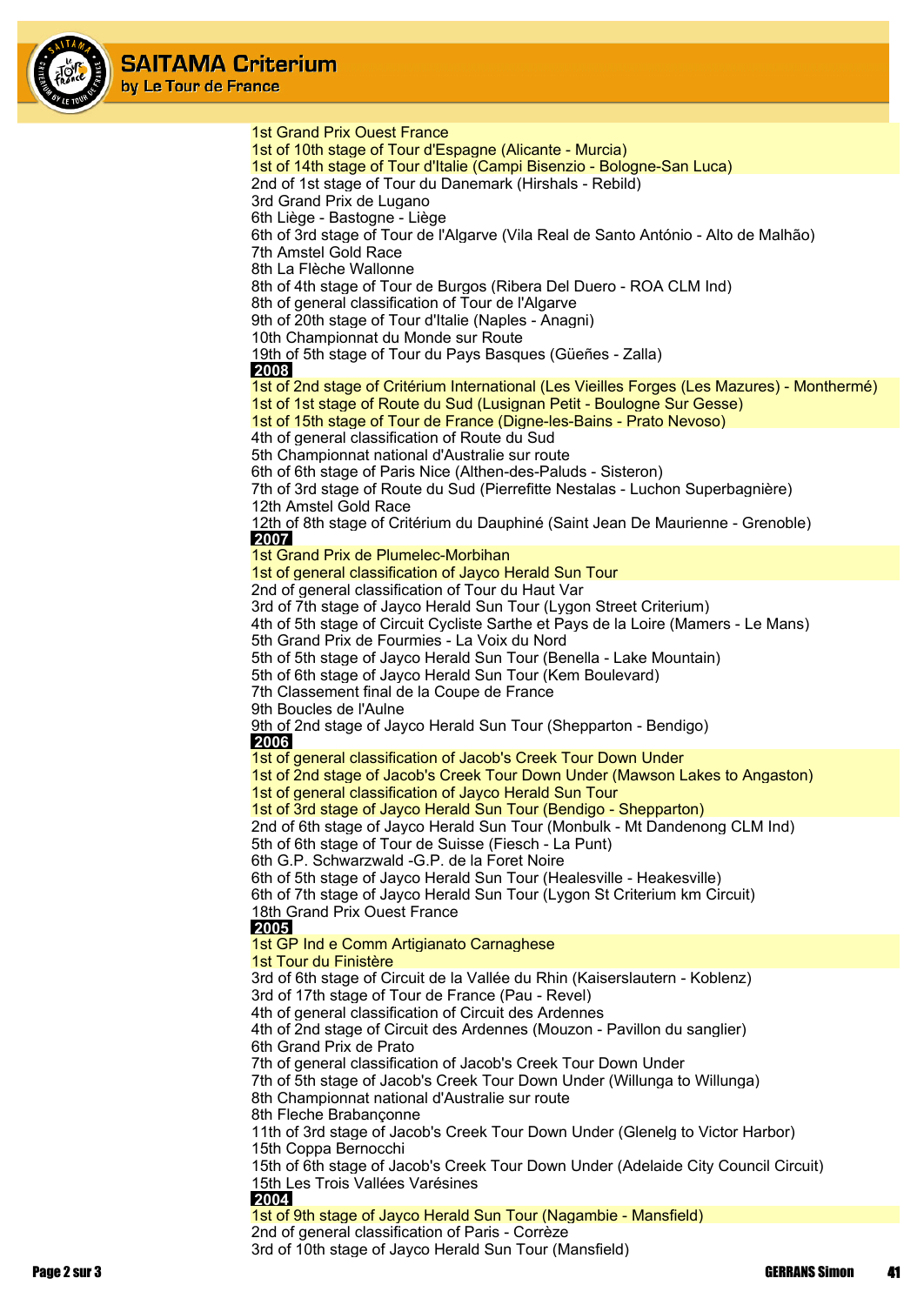

4th Championnat national d'Australie sur route 4th of 3rd stage of Jayco Herald Sun Tour (Werribee - You Yangs) 4th of 6th stage of Jayco Herald Sun Tour (Colac) 8th of general classification of Jayco Herald Sun Tour 8th of 4th stage of Jayco Herald Sun Tour (Portarlington) 8th of 12th stage of Jayco Herald Sun Tour (Warragul - MT Baw Baw) 10th of 3rd stage of Paris - Corrèze (Objat - Objat) 11th of 5th stage of Jacob's Creek Tour Down Under (Willunga - Willunga) 11th of 1st stage of Jayco Herald Sun Tour (Melbourne) 11th of 2nd stage of Jayco Herald Sun Tour (Werribee) 11th of 11th stage of Jayco Herald Sun Tour (Mansfield -Jamieson) 15th of general classification of Jacob's Creek Tour Down Under  **2003** 4th of 3rd stage of Giro Del Capo (Paarl - Paarl) 4th of general classification of Jayco Herald Sun Tour 4th of 1st stage of Jayco Herald Sun Tour (Melbourne) 4th of 9th stage of Jayco Herald Sun Tour (Hall-s Gap to Ararat) 6th of 4th stage of Jayco Herald Sun Tour (Lorne to Torquay) 7th of 12th stage of Jayco Herald Sun Tour (Ballarat) 8th of 10th stage of Jayco Herald Sun Tour (St. Arnaud to Castlemaine)  **2002** 1st Championnat national d'Australie en Ligne U23 5th Championnat national d'Australie sur route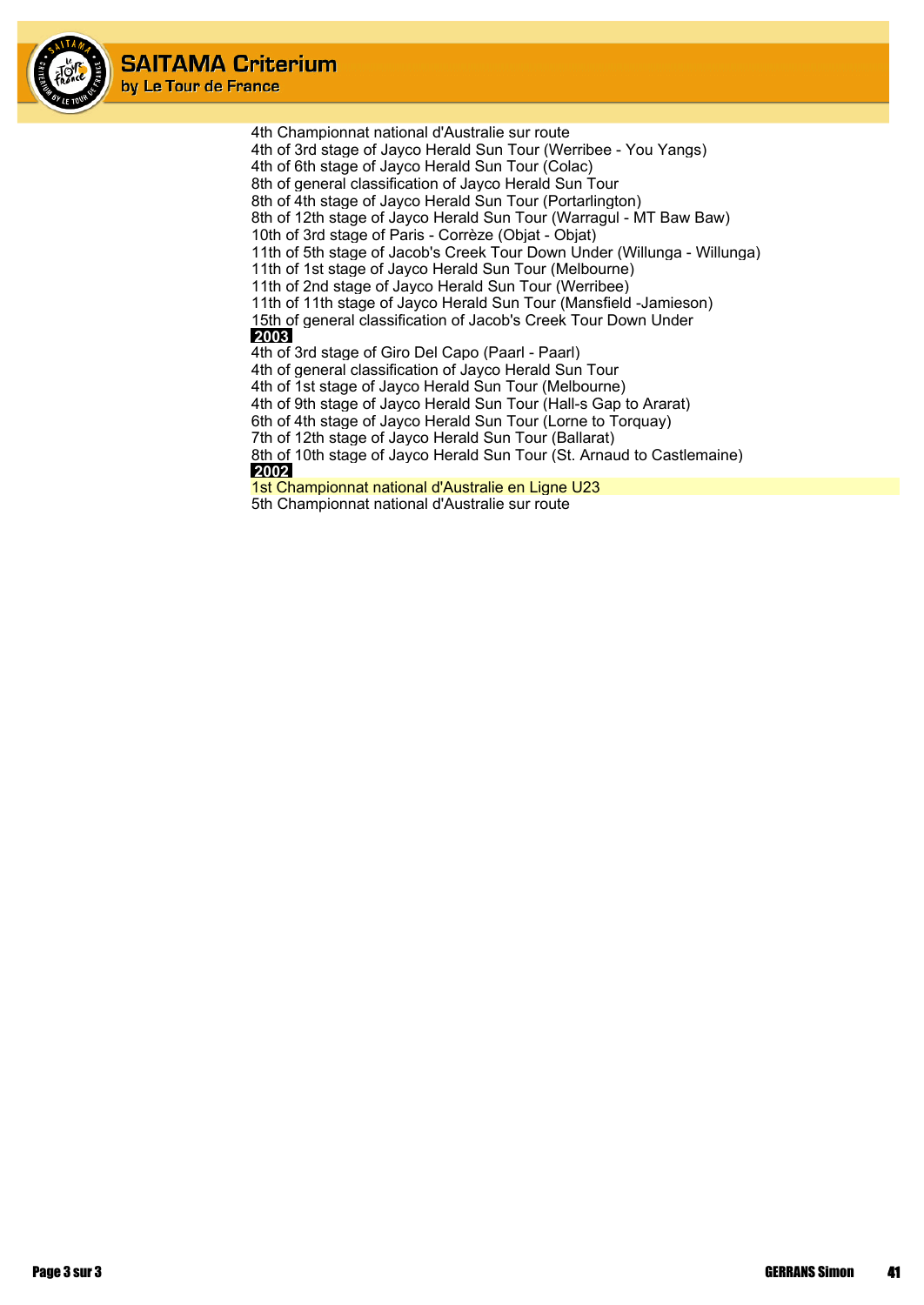

# BEPPU Fumiyuki 42

### **Orica GreenEDGE**

| Né le 10\04\1983                                    | 2013                                                                                                                                               |
|-----------------------------------------------------|----------------------------------------------------------------------------------------------------------------------------------------------------|
| <b>Birth place Shigasaki</b>                        | 16th Japan Cup                                                                                                                                     |
| 30 years.                                           | 24th Grand Prix Cycliste de Québec                                                                                                                 |
|                                                     | 2012<br>9th of 3rd stage of Tour d'Italie (Horsens)                                                                                                |
| l3 victories                                        | 13th of 18th stage of Tour d'Italie (San Vito di Cadore - Vedelago)                                                                                |
|                                                     | 13th of 6th stage of Tour du Qatar (Sealine Beach Resort - Doha Corniche)                                                                          |
| <b>2013</b> : No victory.                           | 14th of 4th stage of Eneco Tour de Bénélux (Tour du Pays bas) (Heers - Bergen op Zoom)                                                             |
| Orica GreenEDGE                                     | 19th of 2nd stage of Tour d'Italie (Herning)<br>2011                                                                                               |
| <b>2012</b> : No victory.                           | 1st Championnat national du Japon sur route                                                                                                        |
| Orica GreenEDGE                                     | 6th Grand Prix d'Isbergues - Pas.de.Calais                                                                                                         |
| <b>2011</b> : 1 victory                             | 6th of 6th stage of Tour de Romandie (Champagne - Geneve)                                                                                          |
| <b>Team RadioShack</b><br><b>2010</b> : No victory. | 8th Grand Prix Ouest France<br>13th of 2nd stage of Eneco Tour de Bénélux (Tour du Pays bas) (Oosterhout - Sint Willebrord                         |
| <b>Team RadioShack</b>                              | 16th of 3rd stage of Tirreno - Adriatico (Terranuova Bracciolini - Perugia)                                                                        |
| <b>2009</b> : No victory.                           | 19th of 12th stage of Tour d'Italie (Castefidardo - Ravenna)                                                                                       |
| Skil - Shimano                                      | 2010                                                                                                                                               |
| 2008 : 1 victory                                    | 4th Châteauroux Classic de l'Indre Trophée Fenioux<br>8th of 3rd stage of Tour de l'Ain (Le Parc Des Oiseaux - Villars-les-Dombes - Trevoux - Saon |
| Skil - Shimano                                      | 9th of 8th stage of Tour d'Autriche (Podersdorf am Neusiedler See - Wien (Burgtheater))                                                            |
| 2007 : No victory.                                  | 10th of general classification of 3 jours de la Flandre Occidentale                                                                                |
| Discovery Channel Pro<br><b>Cycling Team</b>        | 12th of 1st stage of Tour d'Autriche (Dornbirn - Bludenz)                                                                                          |
| 2006 : 1 victory                                    | 13th of 1st stage of Tour de Pologne (Sochaczew - Warszawa)                                                                                        |
| Discovery Channel Pro                               | 15th Memorial Rik Van Steenbergen<br>15th of 3rd stage of Tour de Pologne (Sosnowiec - Katowice)                                                   |
| <b>Cycling Team</b>                                 | 20th of 2nd stage of Tour de Pologne (Rawa Mazowiecka - Dabrowa Gornicza)                                                                          |
| 2005 : No victory.                                  | 2009                                                                                                                                               |
| <b>Discovery Channel Pro</b>                        | 2nd of 1st stage of Route du Sud (Pau - Pau)                                                                                                       |
| <b>Cycling Team</b>                                 | 7th of 19th stage of Tour de France (Bourgoin-Jallieu - Aubenas)<br>8th of 3rd stage of Tour de France (Marseille - La Grande-Motte)               |
|                                                     | 20th Grand Prix de l'Escaut                                                                                                                        |
|                                                     | 2008                                                                                                                                               |
|                                                     | 1st Championnat Continentaux d'Asie en ligne                                                                                                       |
|                                                     | 11th Trofeo Mallorca<br>13th Championnat national du Japon sur route                                                                               |
|                                                     | 16th Vattenfall Cyclassic - Hew - Cyclassics                                                                                                       |
|                                                     | 2007                                                                                                                                               |
|                                                     | 2nd of 4th stage of Tour de Romandie (Moudon - Charmey)<br>10th of general classification of 3 jours de la Flandre Occidentale                     |
|                                                     | 12th Japan Cup                                                                                                                                     |
|                                                     | 17th Grand Prix Ouest France                                                                                                                       |
|                                                     | 25th Vattenfall Cyclassic - Hew - Cyclassics                                                                                                       |
|                                                     | 2006<br>1st Championnat national du Japon CLM                                                                                                      |
|                                                     | 9th of 5th stage of Tour de Belgique (Londerzeel - Huy)                                                                                            |
|                                                     | 13th of 1st stage of Tour de Murcie (Murcia - Las Torres de Cotillas)                                                                              |
|                                                     | 18th of 2nd stage of Tour de Catalogne (Cambrils- Cambrils)                                                                                        |
|                                                     | 18th of 3rd stage of Tour de Catalogne (Salou - Sant Carles de la Rapita)<br>2005                                                                  |
|                                                     | 8th of 3rd stage of Tour de Saxe (Leipzig - Görlitz)                                                                                               |
|                                                     | 10th of 3rd stage of Circuit Cycliste Sarthe et Pays de la Loire (Angers - Angers)                                                                 |
|                                                     | 10th of 4th stage of Tour de Langkawi (Bachok Bachok CLM Ind)                                                                                      |
|                                                     | 13th of general classification of Circuit Cycliste Sarthe et Pays de la Loire                                                                      |
|                                                     |                                                                                                                                                    |
|                                                     |                                                                                                                                                    |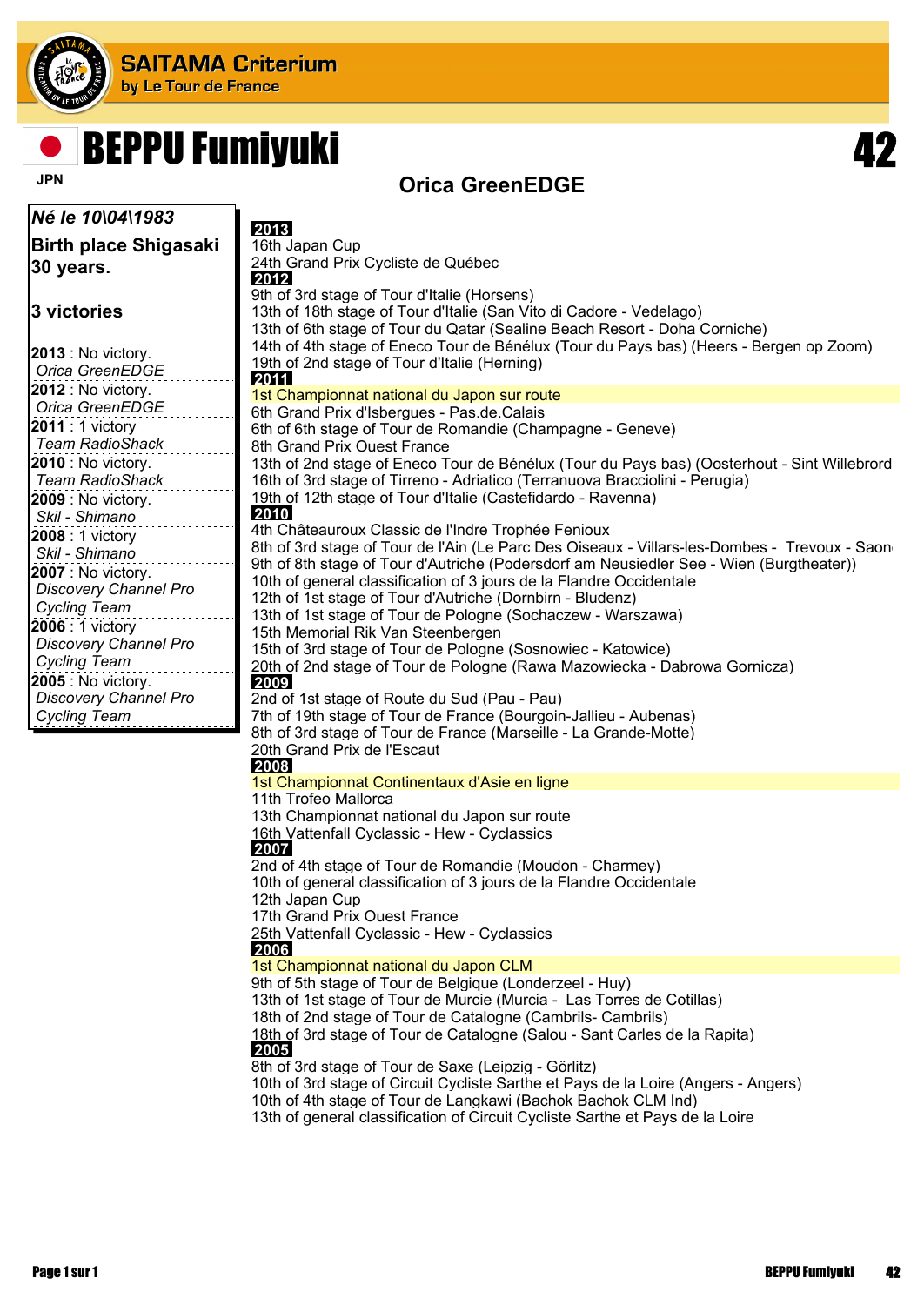

# **CLARKE Simon**



#### *Né le 18\07\1986*

**Birth place Melbourne 27 years.**

#### **5 victories**

### **Orica GreenEDGE AUS**

 **2013** 7th Championnat du Monde sur Route 7th Japan Cup 12th of general classification of Bayern - Rundfahrt - Tour de Bavière 20th of 1st stage of Tour du Pays Basques (Elgoibar - Elgoibar)  **2012** 1st of 4th stage of Tour d'Espagne (Barakaldo - Estación de Valdezcaray) 2nd Rogaland GP 2nd of general classification of Tour of Norway - Ringerike GP 2nd of 4th stage of Tour of Norway - Ringerike GP (Hamar - Lillehammer) 2nd of 5th stage of Tour of Norway - Ringerike GP (Gjøvik - Hønefoss) 3rd of 2nd stage of Tour de Burgos (Burgos - Burgos) 3rd of 4th stage of Tour de Burgos (Dona Santos - Ciudad Romana de Clunia) 4th of 13th stage of Tour d'Espagne (Santiago de Compostela - Ferrol) 5th of general classification of Tour du Haut Var 5th of 1st stage of Tour du Haut Var (Draguigan - La croix Valmer) 5th of 2nd stage of Tour du Haut Var (Fréjus - Fayence) 8th of 7th stage of Paris Nice (Sisteron - Nice) 10th of 2nd stage of Tour of Beijing (Birds Nest - Men Tou Gou) 10th of 5th stage of Tour of Beijing (Chang Ping - Ping Gu) 11th of 3rd stage of Tour of Beijing (Men Tou Gou - Badaling Great Wall) 13th of 7th stage of Tour d'Espagne (Huesca - Alcañiz. Motorland Aragón) 13th of 18th stage of Tour d'Espagne (Aguilar de Campoo - Valladolid) 15th Tour de Lombardie 17th of general classification of Tour of Beijing  **2011** 4th of 1st stage of Tour d'Autriche (Dornbirn - Götzis) 5th Coppa Agostini 5th Les Trois Vallées Varésines 7th Giro del Friuli 7th of 4th stage of Tour de Catalogne (La Seu D'Urgell - El Vendrell) 7th Vattenfall Cyclassic - Hew - Cyclassics 8th of 3rd stage of Tour of Beijing (Men Tou Gou - Yong Ning Town) 9th of 8th stage of Tour de Suisse (Tübach - Schaffhausen) 9th of 2nd stage of Tour of Oman (The Wave, Muscat - Al Wutayya) 10th Grand Prix Cycliste de Québec 13th of 6th stage of Tirreno - Adriatico (Ussita - Macerata) 14th of 4th stage of Tour de Belgique (Bertem - Eupen) 15th of general classification of Tirreno - Adriatico 17th of 4th stage of Tirreno - Adriatico (Narni - Chieti) 18th Grand Prix Ouest France  **2010** 3rd of 8th stage of Tour du Lac Qinghai (Xihaizhen-Mole(Qilian)) 4th GP Industria & Artigianato 5th of 3rd stage of Tour du Trentin (Fiera di Primiero - Trento) 9th of 1st stage of Tirreno - Adriatico (Livorno - Rosignano Solvay) 11th of 4th stage of Tour du Lac Qinghai (Xunhua - Xining) 12th Classica Sarda Olbia-Pantogia 14th of 9th stage of Tour du Lac Qinghai (Qilian - Qingshizui)  **2009** 3rd of 4th stage of Jayco Herald Sun Tour (Warragul - marysville) 4th of 4th stage of Settimana Ciclistica Lombarda ( Vertova - Vertova) 5th of 5th stage of Tour d'Angleterre (Britannia Stadium - Stoke-on-Trent) 8th Championnat national d'Australie sur route 8th Gran Premio dell Insubria 8th of general classification of Tour d'Angleterre 8th of 9th stage of Tour du Portugal (Gondomar - Aveiro) 8th Trophée Laigueglia 9th of 3rd stage of Jayco Herald Sun Tour (Inverloch - Warragoul)

9th of 6th stage of Settimana Ciclistica Lombarda (Montello - Bergamo) 10th Memorial Cimurri Gran Premio Bioera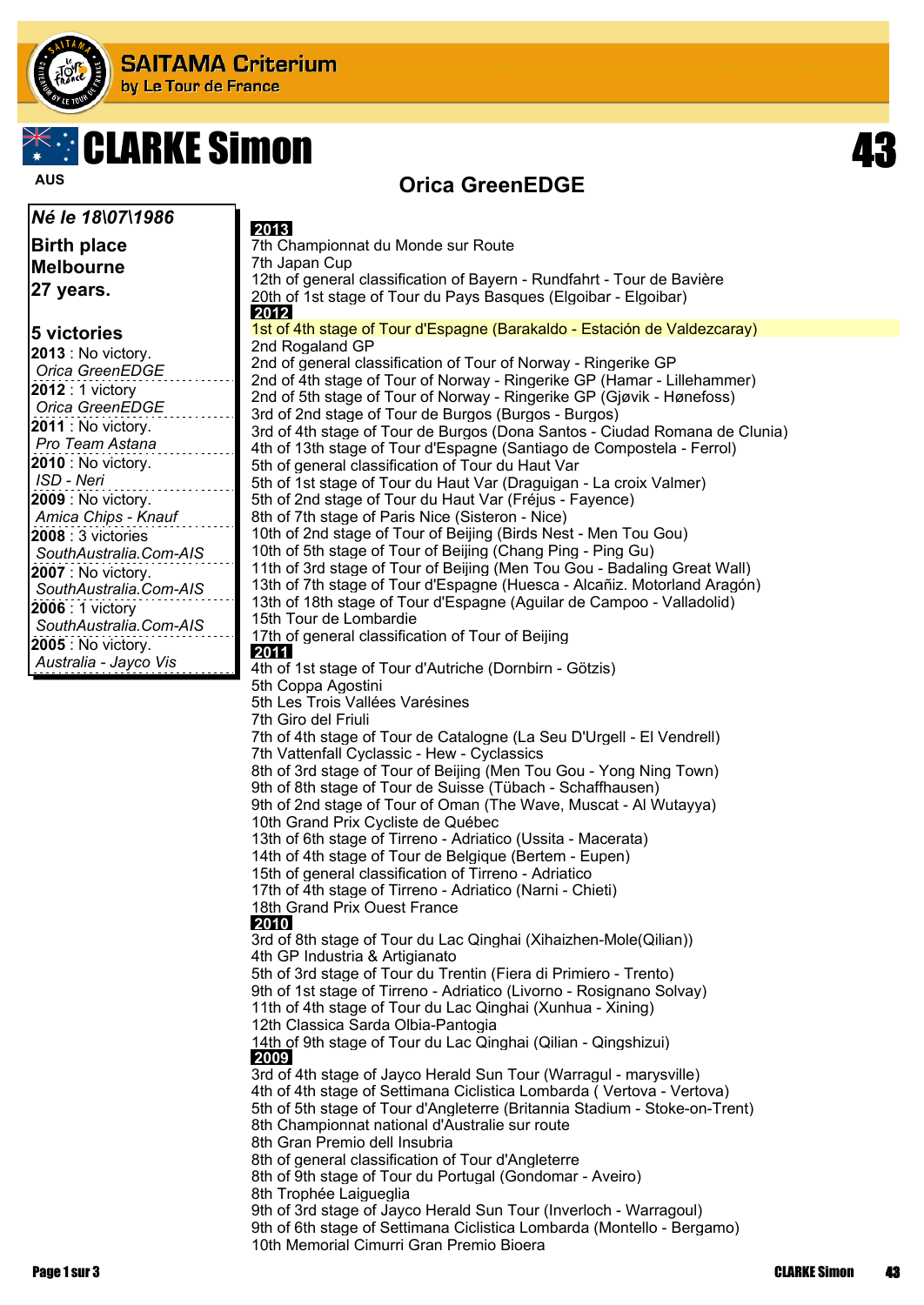

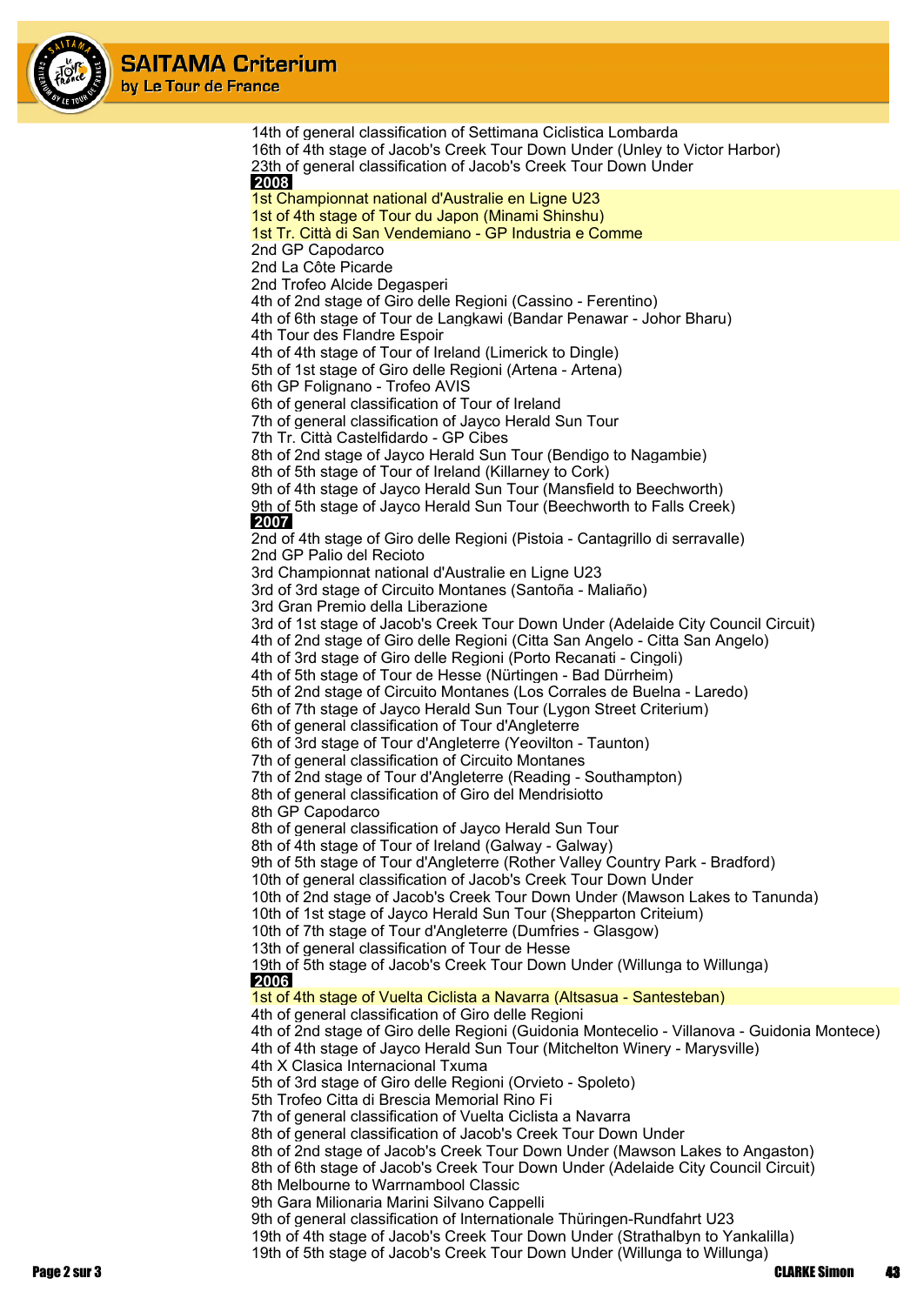

#### **2005**

2nd of 7th stage of Trust House Cycle Classic - Tour de Wellington (Petone Criterium) 3rd of 2nd stage of Giro delle Regioni (Napoli Mergellina - Pompei) 4th of 5th stage of Tour du Japon (Izu)

5th GP Industrie del Marmo

10th of general classification of Giro delle Regioni

10th of 7th stage of Tour du Lac Qinghai (Xining ¨C Ledu ¨C Minhe-Guanting - Xunhua) 11th of 4th stage of Tour du Lac Qinghai (Bird Island- Xihaizhen)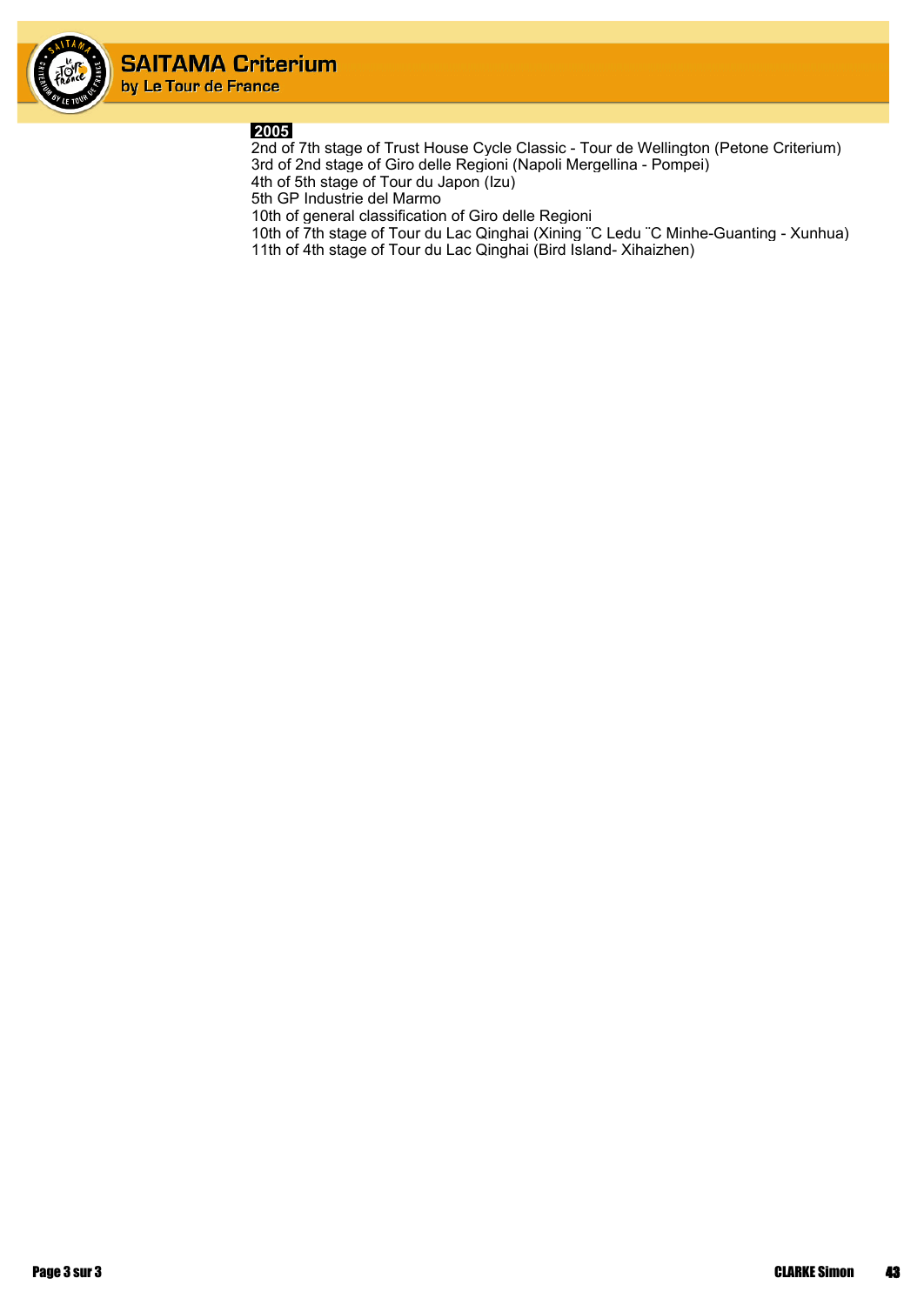

# $\mathbb{X}$  in MEYER Travis and  $\mathbf{44}$

### **Orica GreenEDGE AUS**

| <i>Né le 08\06\1989</i>                                                                                                                                                                                                | 2013                                                                                                                                                                                                                                                                                                                                                                                                                                                                                                                                                                                                                                                                                                                             |
|------------------------------------------------------------------------------------------------------------------------------------------------------------------------------------------------------------------------|----------------------------------------------------------------------------------------------------------------------------------------------------------------------------------------------------------------------------------------------------------------------------------------------------------------------------------------------------------------------------------------------------------------------------------------------------------------------------------------------------------------------------------------------------------------------------------------------------------------------------------------------------------------------------------------------------------------------------------|
| <b>Birth place Perth</b><br>24 years.                                                                                                                                                                                  | 5th of 6th stage of Tour de Langkawi (Mentakab - Kuantan)<br>8th of 7th stage of Tour de Catalogne (El Vendrell - Barcelona)<br>2012                                                                                                                                                                                                                                                                                                                                                                                                                                                                                                                                                                                             |
| <b>5 victories</b><br>2013 : No victory.<br>Orica GreenEDGE                                                                                                                                                            | 7th Championnat national d'Australie CLM<br>8th of 6th stage of Tour du Pays Basques (Oñati - Oñati CLM IND)<br>12th of 4th stage of 3 Jours De La Panne (De Panne - Koksijde - De Panne CLM Ind)<br>2011<br>7th Championnat national d'Australie sur route<br>2010                                                                                                                                                                                                                                                                                                                                                                                                                                                              |
| 2012 : No victory.                                                                                                                                                                                                     | 1st Championnat national d'Australie sur route                                                                                                                                                                                                                                                                                                                                                                                                                                                                                                                                                                                                                                                                                   |
| Orica GreenEDGE<br>2011 : No victory.<br>Team Garmin - Cervelo<br>2010 : 1 victory<br><b>Garmin-Transitions</b><br>2009 : No victory.<br>Australian Institute of Sport<br>2008 : 4 victories<br>SouthAustralia.Com-AIS | 2nd of 5th stage of Bayern - Rundfahrt - Tour de Bavière (Berching - Fürstenfeldbruck)<br>4th of 4th stage of Bayern - Rundfahrt - Tour de Bavière (Berching CLM IND)<br>5th Championnat national d'Australie CLM<br>5th G.P. Nobili Rubinetterie, Coppa Papa Carlo<br>6th of 2nd stage of Tour d'Angleterre (Stoke On Trent)<br>2009<br>2nd Championnat national d'Australie CLM U23<br>2nd of 3rd stage of Tour de Slovaquie (Vráble CLM Ind)<br>3rd of 1st stage of Giro del Friuli Venezia Giulia (Udine - Ronchi Dei Legionari)<br>5th of 2nd stage of Tour du Japon (NARA Stage)<br>10th of general classification of Tour du Japon<br>2008                                                                                |
|                                                                                                                                                                                                                        | 1st of general classification of Tour de Berlin<br>1st of general classification of Trust House Cycle Classic - Tour de Wellington<br>1st of 3rd stage of Trust House Cycle Classic - Tour de Wellington (Mastertown Circuit)<br>1st of 7th stage of Trust House Cycle Classic - Tour de Wellington (Petone Circuit)                                                                                                                                                                                                                                                                                                                                                                                                             |
|                                                                                                                                                                                                                        | 2nd of 1st stage of Ronde de l'Isard d'Ariège (Saint Girons - Cintegabelle)<br>2nd of 3rd stage of Tour de Berlin (Einzelzeitfahren CLM Ind)<br>2nd of 1st stage of Trust House Cycle Classic - Tour de Wellington (Hutt City Circuit)<br>2nd of 2nd stage of Trust House Cycle Classic - Tour de Wellington (Martinborough - Masterto<br>2nd of 6th stage of Trust House Cycle Classic - Tour de Wellington (Wellington city CLM Ind)<br>3rd Championnat national d'Australie CLM U23<br>3rd of 6th stage of Circuito Montanes (Renedo de Piélagos - Renedo de Piélagos CLM Ind)<br>3rd of 3rd stage of Ronde de l'Isard d'Ariège (Vicdessos - Tarascon)<br>Observations of a officer of all Association to a continuum of 1000 |

- 4th Championnat national d'Australie en Ligne U23
- 4th of 6th stage of Giro delle Regioni (S Giovanni Valdarno Firenze)
- 7th of general classification of Ronde de l'Isard d'Ariège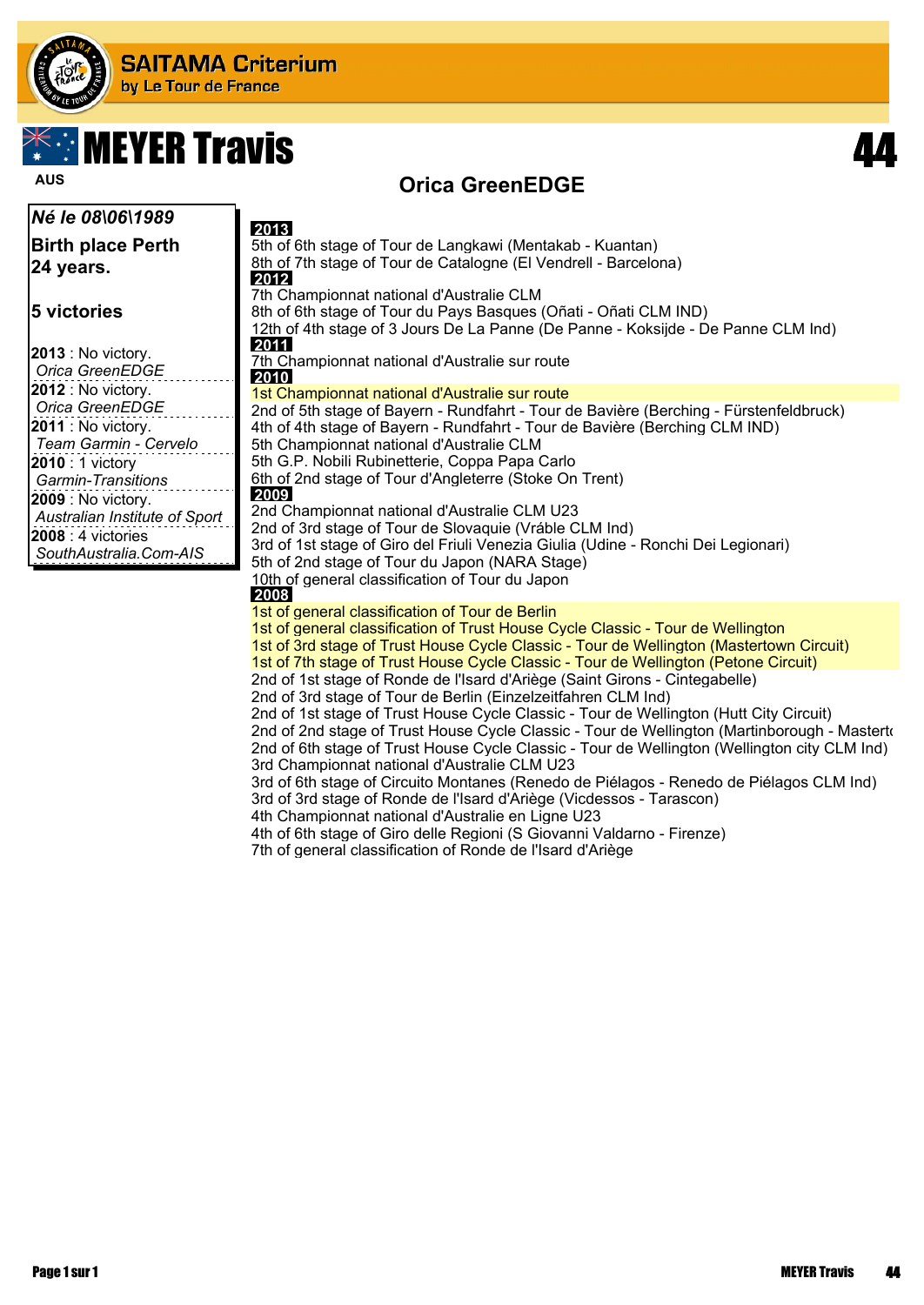

## GADRET John 51

**AG2R La Mondiale FRA**

| Né le 22\04\1979                       |                                                                                                                                               |
|----------------------------------------|-----------------------------------------------------------------------------------------------------------------------------------------------|
| <b>Birth place Epernay</b>             | 2013<br>2nd Challenge National #1                                                                                                             |
|                                        | 3rd Challenge National #2                                                                                                                     |
| 34 years.                              | 3rd Championnat national de France Cyclo Cross                                                                                                |
|                                        | 3rd of general classification of Route du Sud                                                                                                 |
| 12 victories                           | 3rd of 3rd stage of Route du Sud (Izaourt - Bagneres de Luchon)                                                                               |
|                                        | 3rd of general classification of Tour de l'Ain                                                                                                |
| $ 2013:$ No victory.                   | 3rd of 5th stage of Tour de l'Ain (Nantua - Belley)                                                                                           |
| AG2R - La mondiale                     | 4th of 4th stage of Tour de l'Ain (Izernore - Lélex)                                                                                          |
| $ 2012:$ No victory.                   | 6th of 5th stage of Tour du Pays Basques (Eibar - Beasain)<br>8th of 3rd stage of Critérium International (Porto-Vecchio - Col de l'Ospedale) |
| AG2R - La mondiale                     | 8th of 20th stage of Tour de France (Annecy - Annecy - Semnoz)                                                                                |
| <b>2011</b> : 1 victory                | 9th of 2nd stage of Bayern - Rundfahrt - Tour de Bavière (Mühldorf - Viechtach)                                                               |
| AG2R - La mondiale                     | 10th of general classification of Critérium International                                                                                     |
| <b>2010</b> : No victory.              | 10th of general classification of Tour du Pays Basques                                                                                        |
| AG2R - La mondiale                     | 14th of 4th stage of Tour du Pays Basques (Trapagaran - Eibar (Arrate))                                                                       |
| 2009 : No victory.                     | 15th of 3rd stage of Tour du Pays Basques (Vitoria (Gasteiz) - Trapagaran)                                                                    |
| AG2R - La mondiale                     | 18th of 18th stage of Tour de France (Gap - Alpe-d'Huez)                                                                                      |
| 2008 : 1 victory                       | 19th of 19th stage of Tour de France (Bourg-d'Oisans - Le Grand-Bornand)                                                                      |
| AG2R - La mondiale                     | 22th of general classification of Tour de France<br>24th Clasica Ciclista San Sebastian                                                       |
| $ 2007:3$ victories<br>AG2r Prévoyance | 2012                                                                                                                                          |
| <b>2006</b> : 2 victories              | 3rd Challenge National #2                                                                                                                     |
| AG2r Prévoyance                        | 5th of 5th stage of Tour de l'Ain (Nantua - Septmoncel)                                                                                       |
| 2005 : 1 victory                       | 5th of 6th stage of Tour de l'Ain (Saint-Claude - Lélex)                                                                                      |
| Jartazi - Granville Team               | 5th of 10th stage of Tour d'Italie (Civitavecchia - Assisi)                                                                                   |
| <b>2004</b> : 2 victories              | 6th Challenge National #1                                                                                                                     |
| Chocolate Jacques -                    | 6th Challenge National #3<br>7th of 20th stage of Tour d'Italie (Caldes/Val di Sole - Passo dello Stelvio)                                    |
| <b>Wincor Nixdorf</b>                  | 8th Championnat national de France Cyclo Cross                                                                                                |
| 2003 : 2 victories                     | 8th of 2nd stage of Tour de Suisse (Verbania - Verbier)                                                                                       |
| V.C. Roubaix                           | 9th of 15th stage of Tour d'Italie (Busto Arsizio - Lecco/Pian dei Resinelli)                                                                 |
| 2002 : No victory.                     | 10th Cyclo Cross - Grand Prix de Belgique #2                                                                                                  |
| V.C. Roubaix                           | 10th of 8th stage of Tour d'Italie (Sulmona - Lago Laceno)                                                                                    |
|                                        | 10th of 14th stage of Tour d'Italie (Cherasco - Cervinia)                                                                                     |
|                                        | 10th of 19th stage of Tour d'Italie (Treviso - Alpe di Pampeago)                                                                              |
|                                        | 11th of general classification of Tour d'Italie                                                                                               |
|                                        | 11th of 17th stage of Tour d'Italie (Falzes/Pfalzen - Cortina d'Ampezzo)<br>15th of 7th stage of Tour d'Italie (Recanati - Rocca di Cambio)   |
|                                        | 15th of 2nd stage of Tour du Trentin (Mori - Sant Orsola Terme)                                                                               |
|                                        | 15th of 4th stage of Tour du Trentin (Castelletto Di Brenzone - Passo Pordoi Val di Fassa)                                                    |
|                                        | 16th Milan Turin                                                                                                                              |
|                                        | 19th of general classification of Tour du Trentin                                                                                             |
|                                        | 2011                                                                                                                                          |
|                                        | 1st of 11th stage of Tour d'Italie (Tortoreto Lido - Castefidardo)<br>2nd Championnat national de France Cyclo Cross                          |
|                                        | 3rd of general classification of Tour d'Italie                                                                                                |
|                                        | 3rd of 13th stage of Tour d'Italie (Spilimbergo - Grossglockner)                                                                              |
|                                        | 3rd of 5th stage of Tour du Pays Basques (Eibar - Zalla)                                                                                      |
|                                        | 4th Challenge National #1                                                                                                                     |
|                                        | 4th Challenge National #3                                                                                                                     |
|                                        | 4th of 19th stage of Tour d'Italie (Bergamo - Macugnaga)                                                                                      |
|                                        | 5th of 15th stage of Tour d'Italie (Conegliano - Gardeccia/Val di Fassa)                                                                      |
|                                        | 5th of 20th stage of Tour d'Italie (Verbania - Sestriere)                                                                                     |
|                                        | 6th of 14th stage of Tour d'Italie (Lienz - Monte Zoncolan)<br>6th Tour du Doubs                                                              |
|                                        | 7th of general classification of Tour de l'Ain                                                                                                |
|                                        | 8th Cyclo Cross Grand Prix de France                                                                                                          |
|                                        | 9th of 5th stage of Tour de l'Ain (Belley - Le Grand Colombier)                                                                               |
|                                        | 9th of 9th stage of Tour d'Italie (Messina - Etna)                                                                                            |
|                                        | 10th of 3rd stage of Tour de l'Ain (Parc des Oiseaux - Bellignat)                                                                             |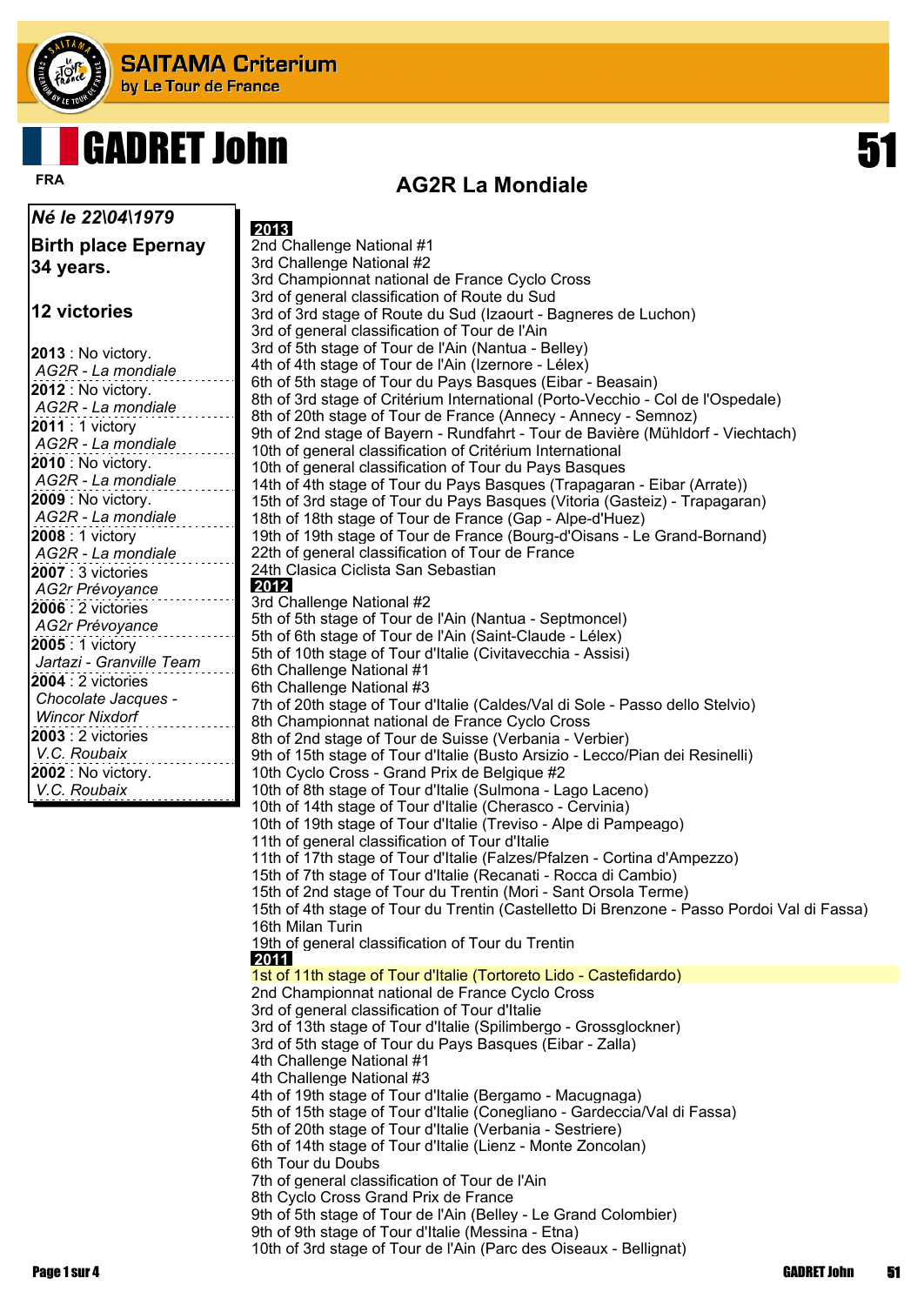

13th Championnat du Monde de Cyclo Cross 13th of general classification of Route du Sud 15th Cyclo cross Grand Prix des Pays-Bas 15th of 7th stage of Tour d'Italie (Maddaloni - Montevergine di Mercogliano) 16th of 16th stage of Tour d'Italie (Belluno - Nevegal CLM IND) 18th Championnat national de France sur Route 20th of 2nd stage of Tour de Romandie (Martigny - Leysin)  **2010** 3rd of 16th stage of Tour d'Italie (San Vigilio di Marebbe/St. Vigil - Plan de Corones/Kronoplat 5th of 6th stage of Tour de Romandie (Sion - Sion) 5th of 8th stage of Tour d'Italie (Chianciano Terme - Terminillo) 5th of 19th stage of Tour d'Italie (Brescia - Aprica) 6th of general classification of Route du Sud 6th of 3rd stage of Route du Sud (Loudenvielle - Saint Gaudens CLM Ind) 7th of 7th stage of Tour d'Italie (Carrara - Montalcino) 7th of 20th stage of Tour d'Italie (Bormio - Ponte di Legno - Tonale) 10th Challenge National #2 10th of 15th stage of Tour d'Italie (Mestre - Monte Zoncolan) 13th of general classification of Tour d'Italie 14th Cyclo Cross Grand Prix d'Espagne 14th of 18th stage of Tour de France (Pau - Col du Tourmalet) 18th of general classification of Tour de France 18th of 16th stage of Tour de France (Pamiers - Bagnères-de-Luchon) 18th of general classification of Tour de Romandie 19th of 5th stage of Tour de Romandie (Vevey - Châtel/Vallée d Abondance) 20th of 15th stage of Tour de France (Revel - Ax-3 Domaines)  **2009** 8th of general classification of Tour de l'Ain 9th of 2nd stage of Tour de l'Ain (Trévoux Saône Vallée / Oyonnax Plastics Vallée) 10th of 4th stage of Tour de Catalogne (La Pobla de l Illet - Vallnord Sector Pal (Andorra)) 23th of general classification of Tour de Suisse  **2008** 1st of 5th stage of Tour de l'Ain (Culoz - Belley) 2nd Championnat national de France Cyclo Cross 2nd of 5th stage of Tour de Romandie (Sion - Zinal) 5th Cyclo Cross Grand Prix de France 6th Cyclo-Cross Grand Prix du Pays-Bas #2 8th Cyclo Cross de Diegem 8th of general classification of Tour de Romandie 9th Championnat du Monde de Cyclo Cross 9th of 6th stage of Tour de Romandie (Le bouveret - Lausanne) 10th La Flèche Wallonne 10th of 14th stage of Tour d'Espagne ( Oviedo - E. E. Fuentes de Invierno) 13th of 2nd stage of Critérium du Dauphiné (Avignon - Privas) 13th of 3rd stage of Tour de Catalogne (Banyoles - La Seu d Urgell) 13th of 2nd stage of Tour de Romandie (Morges - Saignelegier) 13th of 8th stage of Tour d'Espagne (Andorra (Escaldes - Engordany) - Pla de Beret) 15th of 13th stage of Tour d'Espagne (San Vicente de la B. - Alto de L Angliru) 16th of general classification of Tour de Catalogne 16th of 12th stage of Tour d'Espagne (Burgos - Suances) 18th of general classification of Tour d'Espagne 20th of 20th stage of Tour d'Espagne (La Granja de S. I. - Alto de Navacerrada CLM Ind)  **2007** 1st Grand Prix des Cantons d'Argovie 1st of general classification of Tour de l'Ain 1st of 3rd stage of Tour de l'Ain (Belley - Culoz le Grand Colombier) 2nd Challenge National #1 2nd Championnat national de France Cyclo Cross 3rd Cyclo Cross de Asper-Gavere 4th of 7th stage of Tour de Catalogne (Lloret de Mar - Barcelona) 4th of 5th stage of Tour de Romandie (Charmey - Morgins) 5th Cyclo Cross - Grand Prix de Belgique #2 6th Cyclo Cross Grand Prix de France 6th Cyclo-Cross Grand Prix du Pays-Bas #2 7th Cyclo Cross de Diegem 7th Cyclo cross Grand Prix des Pays-Bas 7th of general classification of Tour de Catalogne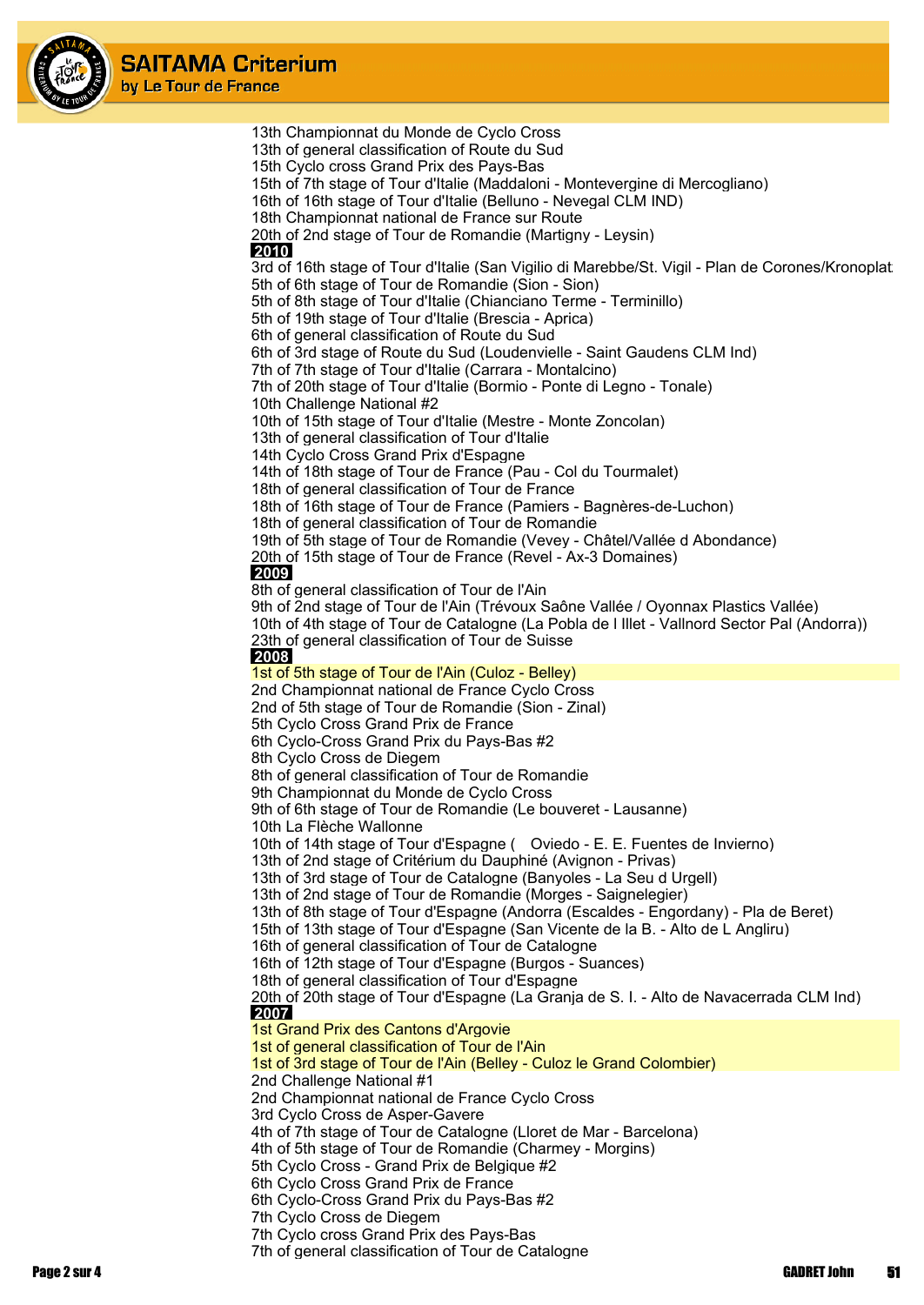

> 7th of 1st stage of Tour de l'Ain (Montluel - Hauteville Lompnes) 8th Championnat du Monde de Cyclo Cross 8th Cyclo-Cross Grand Prix d Italie #2 8th La Flèche Wallonne 8th of 4th stage of Tour de Catalogne (Tàrrega - Vallnord-Arinsal (Andorra)) 10th Championnat national de France sur Route 10th Classement Général Super Prestige 10th Cyclo Cross Grand Prix d'Italie 11th Cyclo Cross - Grand Prix de Belgique #3 11th of general classification of Tour de Romandie 11th Tour du Finistère 12th Cyclo Cross Grand Prix d'Espagne 12th of general classification of Cyclo Cross Grand Prix Rép. Tchèque 14th Cyclo Cross Grand Prix de Belgique 14th of 4th stage of Tour de Suisse (Tirol-Nauders (A) - Triesenberg-Malbun (FL)) 14th Tro Bro Leon 15th Liège - Bastogne - Liège 20th of 15th stage of Tour de France (Mazamet - Plateau-de-Beille) 22th Tour de Lombardie  **2006** 1st Challenge National #1 1st Championnat national de France Cyclo Cross 2nd Cyclo-Cross Grand Prix du Pays-Bas #2 3rd Cyclo Cross Grand Prix de France 4th Cyclo Cross de Diegem 4th Cyclo Cross Grand Prix d'Espagne 4th of 1st stage of Tour de l'Ain (Pont de Vaux - Arbent) 5th Cyclo Cross - Grand Prix de Belgique #3 5th of 16th stage of Tour d'Italie (Rovato - Trento (Monte Bondone)) 6th of 17th stage of Tour d'Italie (Termeno - Plan de Corones) 7th Cyclo cross Grand Prix des Pays-Bas 7th of 13th stage of Tour d'Italie (Alessandria - La Thuile) 8th Cyclo Cross - Grand Prix de Belgique #2 9th Cyclo Cross de Asper-Gavere 9th Cyclo Cross Grand Prix de Suisse 9th Cyclo Cross Grand Prix d'Italie 11th Tour d'Emilie 13th of 4th stage of Tour de Romandie (Bienne - Leysin) 13th of 5th stage of Tour de Romandie (Sion - Sion) 14th of general classification of Cyclo Cross Grand Prix Rép. Tchèque 14th of general classification of Tour de Romandie 18th of 3rd stage of Tour de Romandie (Porrentruy - Porrentruy)  **2005** 1st Challenge National #2 2nd Championnat national de France Cyclo Cross 3rd Grand Prix Villers Cotterêts 4th of general classification of Boucles de la Mayenne 4th Championnat national de France sur Route 4th Cyclo Cross de Asper-Gavere 4th Cyclo-Cross Grand Prix de France #2 4th Tro Bro Leon 6th of 3rd stage of Paris - Corrèze (Ussel - Chaumeil) 7th Cyclo Cross Grand Prix d'Italie 7th G.P. Schwarzwald -G.P. de la Foret Noire 8th Cyclo Cross Grand Prix de France 9th Grand Prix de Wallonie 10th Trophée des Grimpeurs - Polymultipliée 12th Championnat du Monde de Cyclo Cross 12th Cyclo Cross - Grand Prix de Belgique #2 12th Cyclo Cross Grand Prix de Suisse 13th Cyclo Cross de Vorselaar 14th Cyclo Cross - Grand Prix de Belgique #3 14th Cyclo Cross Grand Prix de Belgique 14th Cyclo cross Grand Prix des Pays-Bas 16th of general classification of Cyclo Cross Grand Prix Rép. Tchèque  **2004** 1st Challenge National #1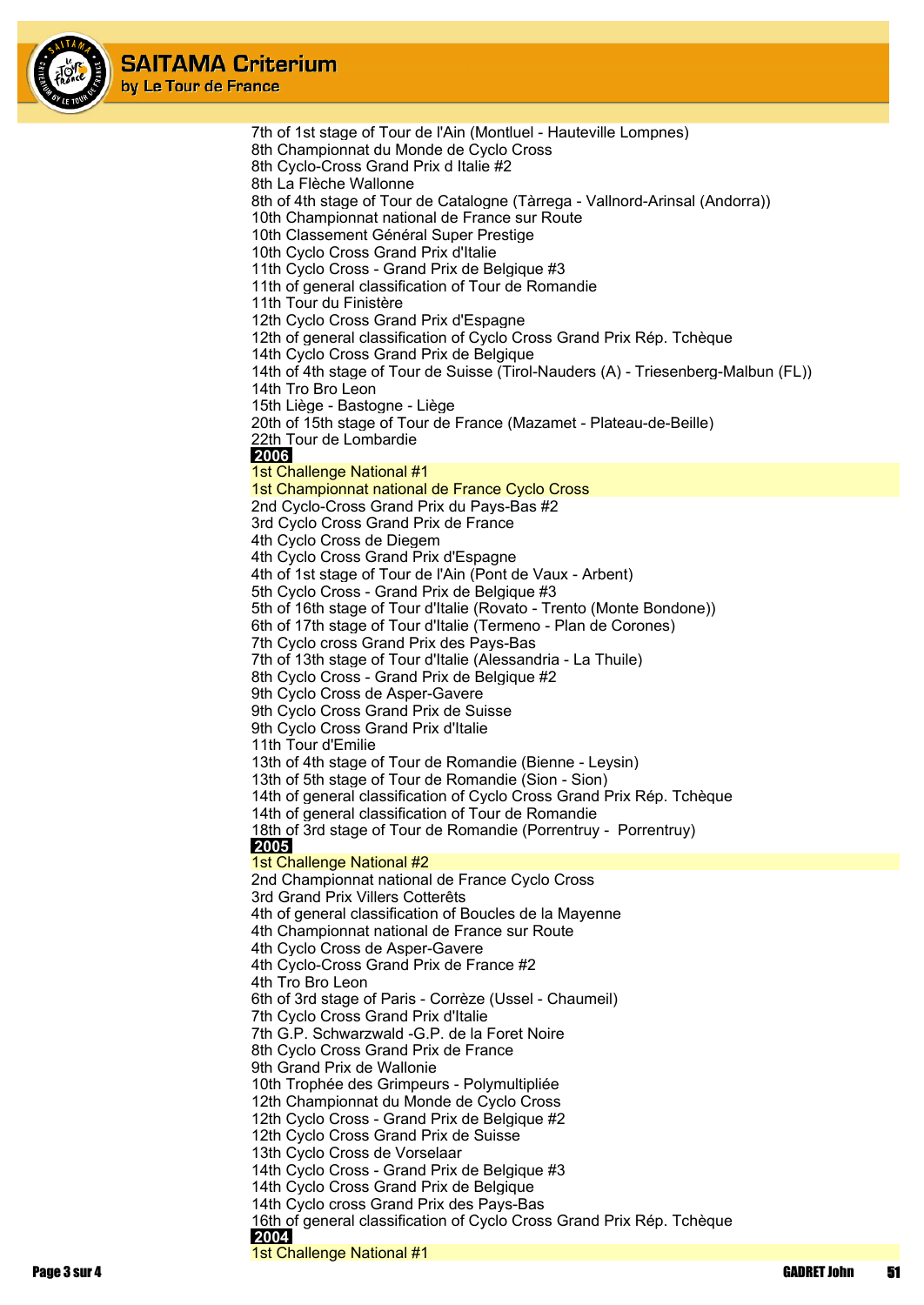

1st Championnat national de France Cyclo Cross 1st Classement Chalenge National Cyclo-Cross 2nd Challenge National #3 3rd Challenge National #2 6th of 4th stage of Tour d'Angleterre (Newport - Celtic Manor Resort) 7th Cyclo Cross Grand Prix Allemagne 9th Cyclo cross Grand Prix des Pays-Bas 9th Cyclo Cross Grand Prix d'Italie 10th Classement Coupe du Monde Cyclo Cross 10th Cyclo Cross de Harnes 11th Cyclo Cross Grand Prix de Belgique 11th Cyclo Cross Grand Prix de France 13th of general classification of Tour d'Angleterre 14th Cyclo Cross Grand Prix de Suisse  **2003** 1st Challenge National #1 1st Challenge National #3 1st Classement Chalenge National Cyclo-Cross 2nd Challenge National #2 2nd Championnat national de France Cyclo Cross 7th Cyclo Cross de Harnes 7th Cyclo Cross Grand Prix de France 10th Classement Coupe du Monde Cyclo Cross 10th Cyclo Cross Grand Prix de Belgique 12th Cyclo cross Grand Prix des Pays-Bas 15th Cyclo Cross Grand Prix de Suisse  **2002** 2nd Challenge National #1 2nd Challenge National #2 3rd Championnat national de France Cyclo Cross 3rd Classement Chalenge National Cyclo-Cross 8th Challenge National #3

9th Classement Coupe du Monde Cyclo Cross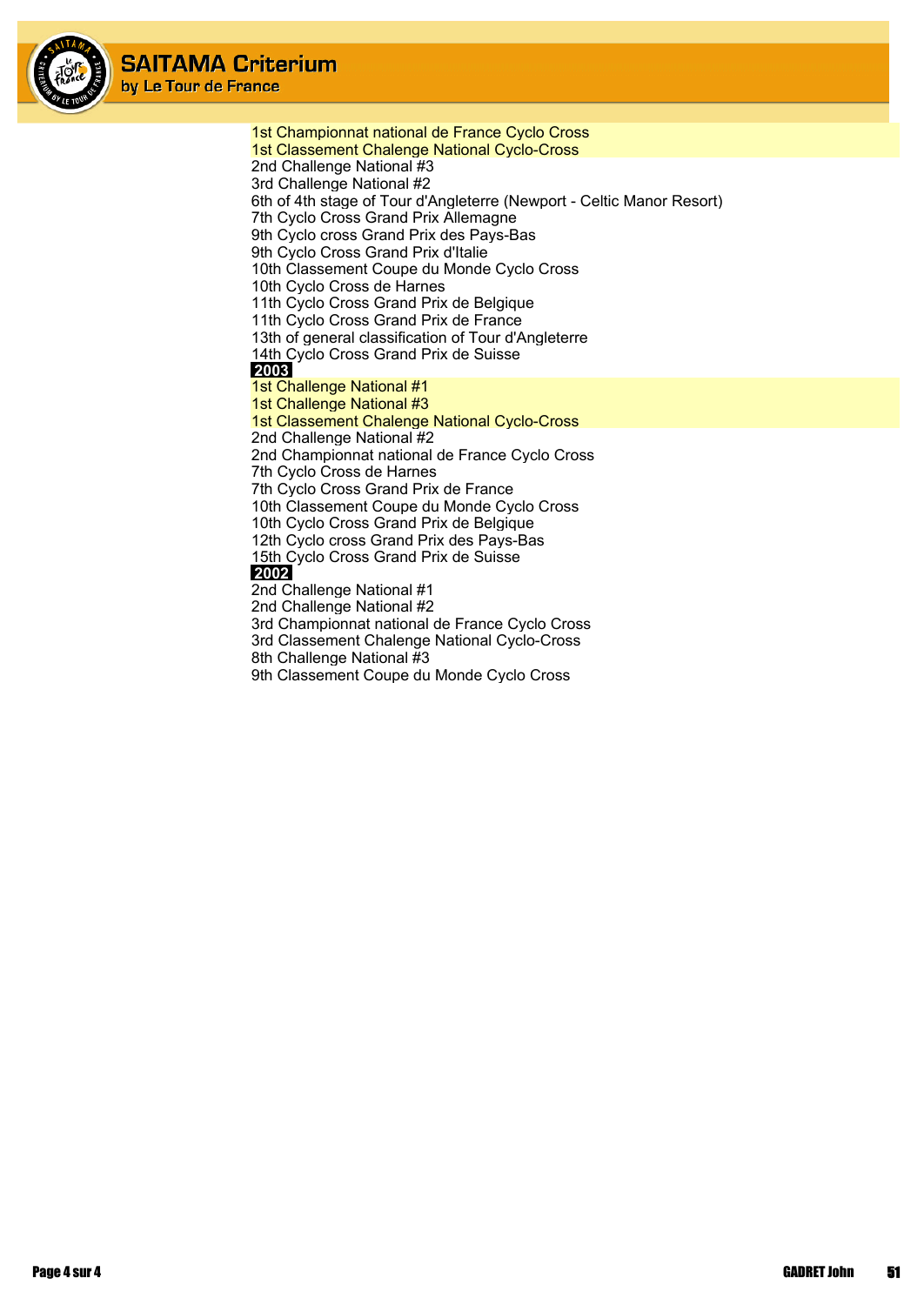

# RIBLON Christophe 52

### **AG2R La Mondiale FRA**

#### *Né le 17\01\1981* **Birth place Tremblay en France 32 years.**

#### **7 victories**

| 2013 : 2 victories |  |
|--------------------|--|
| AG2R - La mondiale |  |
| 2012 : No victory. |  |
| AG2R - La mondiale |  |
| 2011 : No victory. |  |
| AG2R - La mondiale |  |
| 2010 : 2 victories |  |
| AG2R - La mondiale |  |
| 2009 : 1 victory   |  |
| AG2R - La mondiale |  |
| 2008 : No victory. |  |
| AG2R - La mondiale |  |
| 2007 : 1 victory   |  |
| AG2r Prévoyance    |  |
| 2006 : 1 victory   |  |
| AG2r Prévoyance    |  |
| 2005 : No victory. |  |
| AG2r Prévoyance    |  |

| 2013                                                                                                                                                       |
|------------------------------------------------------------------------------------------------------------------------------------------------------------|
| 1st of 18th stage of Tour de France (Gap - Alpe-d'Huez)                                                                                                    |
| 1st of 2nd stage of Tour de Pologne (Marilleva - Passo Pordoi)                                                                                             |
| 2nd of 16th stage of Tour de France (Vaison-la-Romaine - Gap)                                                                                              |
| 2nd of 6th stage of Tour de Pologne (Bukovina Terma - Bukowina Tatrzanska)                                                                                 |
| 3rd of general classification of Tour de Pologne                                                                                                           |
| 5th of 8th stage of Tour de Suisse (Zernez - Bad Ragaz)<br>8th of 5th stage of Tour de Pologne (Nowy Targ - Zakopane)                                      |
| 10th of 2nd stage of Bayern - Rundfahrt - Tour de Bavière (Mühldorf - Viechtach)                                                                           |
| 11th Grand Prix Cycliste de Québec                                                                                                                         |
| 12th of 20th stage of Tour de France (Annecy - Annecy - Semnoz)                                                                                            |
| 14th of 7th stage of Tour de Pologne (Wieliczka - Kraków CLM Ind)                                                                                          |
| 15th of 2nd stage of Tour de France (Bastia - Ajaccio)                                                                                                     |
| 15th of 3rd stage of Tour de Pologne (Kraków - Rzeszów)                                                                                                    |
| 20th of general classification of Quatre jours de Dunkerque                                                                                                |
| 20th of 7th stage of Tour de France (Montpellier - Albi)<br>2012                                                                                           |
| 9th of 2nd stage of Critérium International (Porto-Vecchio - Porto-Vecchio)                                                                                |
| 9th Les Boucles du Sud Ardèche - Souvenir Francis Delpech                                                                                                  |
| 9th of general classification of Tirreno - Adriatico                                                                                                       |
| 9th of 5th stage of Tirreno - Adriatico (Martinsicuro - Prati di Tivo)                                                                                     |
| 10th of general classification of Critérium International                                                                                                  |
| 12th of 6th stage of Tirreno - Adriatico (Offida - Offida)                                                                                                 |
| 12th of 5th stage of Tour du Pays Basques (Bera - Oñati)                                                                                                   |
| 17th of 4th stage of Tour du Pays Basques (Eibar - Bera (Ibardin))                                                                                         |
| 18th of 4th stage of Tirreno - Adriatico (Amelia - Chieti)                                                                                                 |
| 18th of general classification of Tour du Pays Basques<br>2011                                                                                             |
| 2nd Championnat national de France CLM                                                                                                                     |
| 7th Tour du Doubs                                                                                                                                          |
| 8th of 1st stage of Critérium du Dauphiné (Saint-Jean-de-Maurienne - Saint-Jean-de-Maurien                                                                 |
| 8th of 4th stage of Critérium du Dauphiné (Grenoble - Grenoble CLM Ind)                                                                                    |
| 8th of general classification of Tour de Pologne                                                                                                           |
| 10th of 6th stage of Tour de Pologne (Bukovina Terma - Bukowina Tatrzanska)                                                                                |
| 10th of general classification of Tour du Poitou Charentes<br>12th of 6th stage of Critérium du Dauphiné (Parc des Oiseaux - Villars-les-Dombes - Les Gets |
| 15th of 4th stage of Bayern - Rundfahrt - Tour de Bavière (Friedberg CLM Ind)                                                                              |
| 17th of general classification of Bayern - Rundfahrt - Tour de Bavière                                                                                     |
| 18th of 7th stage of Critérium du Dauphiné (Les Gets - Le Collet d'Allevard)                                                                               |
| 18th of 4th stage of Tour de Pologne (Oswiecim - Cieszyn)                                                                                                  |
| 19th of 20th stage of Tour de France (Grenoble - Grenoble)                                                                                                 |
| 20th of 7th stage of Tour de Pologne (Kraków - Kraków)                                                                                                     |
| 2010                                                                                                                                                       |
| 1st Les Boucles du Sud Ardèche - Souvenir Francis Delpech<br>1st of 15th stage of Tour de France (Revel - Ax-3 Domaines)                                   |
| 5th of general classification of Bayern - Rundfahrt - Tour de Bavière                                                                                      |
| 5th of general classification of Circuit Cycliste Sarthe et Pays de la Loire                                                                               |
| 5th of 3rd stage of Circuit Cycliste Sarthe et Pays de la Loire (Angers-Angers CLM Ind)                                                                    |
| 5th of 2nd stage of Critérium du Dauphiné (Evian-les-Bains - Saint-Laurent-du-Pont)                                                                        |
| 6th of 4th stage of Circuit Cycliste Sarthe et Pays de la Loire (Angers - Pré-en-Pail)                                                                     |
| 6th of 5th stage of Circuit Cycliste Sarthe et Pays de la Loire (Abbaye de I Epau - Sillé le Guill                                                         |
| 7th of 4th stage of Bayern - Rundfahrt - Tour de Bavière (Berching CLM IND)                                                                                |
| 7th Championnat national de France CLM                                                                                                                     |
| 7th of general classification of Critérium du Dauphiné                                                                                                     |
| 7th of 7th stage of Critérium du Dauphiné (Crolles - Alpe-d Huez)<br>7th of 8th stage of Critérium du Dauphiné (Allevard-les-Bains - Sallanches)           |
| 7th of 7th stage of Paris Nice (Peynier - Tourrettes-sur-Loup)                                                                                             |
| 8th of 3rd stage of Bayern - Rundfahrt - Tour de Bavière (Bayreuth - Hersbruck)                                                                            |
| 10th of 6th stage of Critérium du Dauphiné (Serre-Chevalier - Grenoble)                                                                                    |
| 11th of 1st stage of Critérium du Dauphiné (Prologue: Evian-les - BainsEvian-les-Bains)                                                                    |
| 15th of 4th stage of Tour de Romandie (Moudon CLM)                                                                                                         |

Page 1 sur 2 RIBLON Christophe 52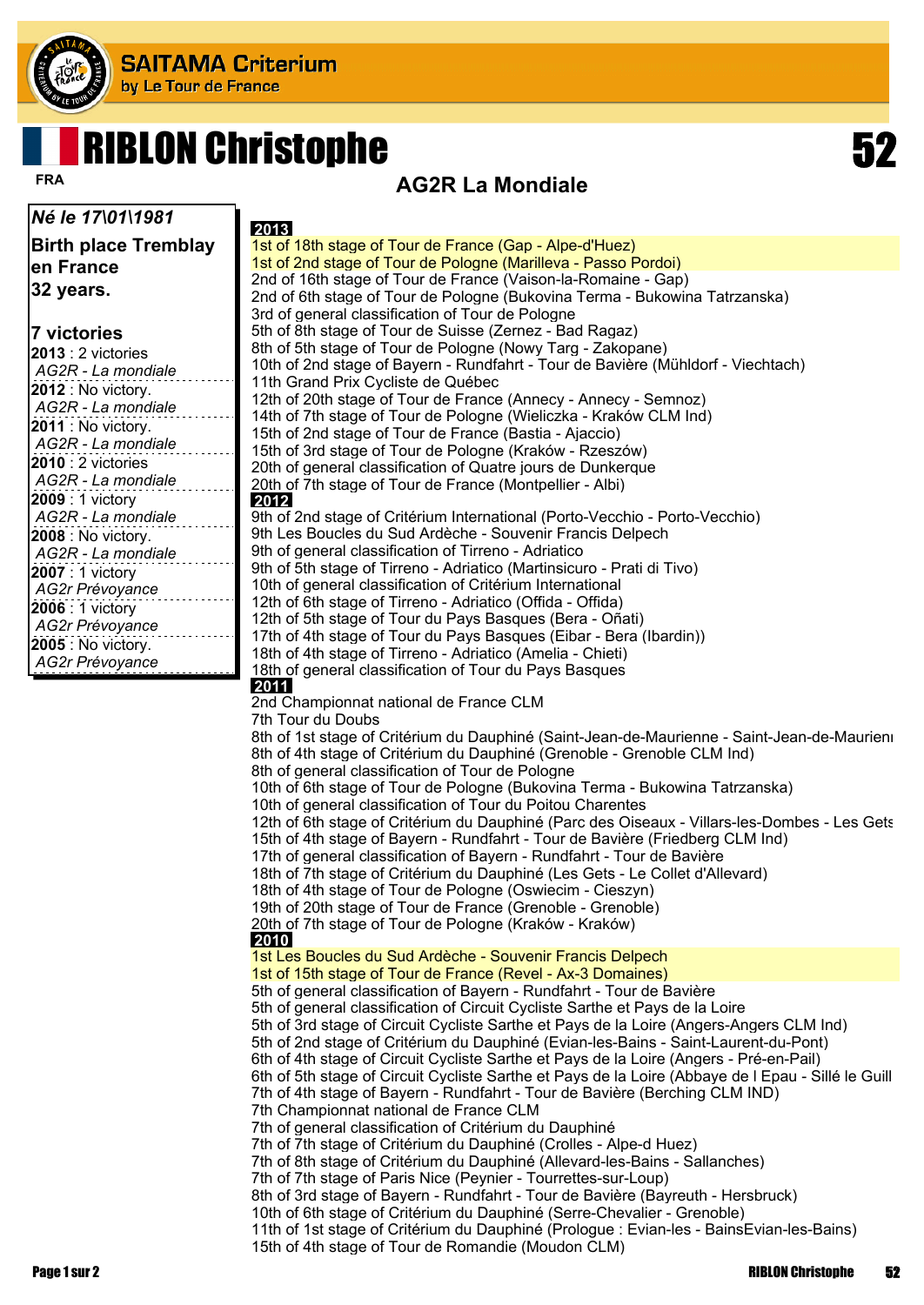

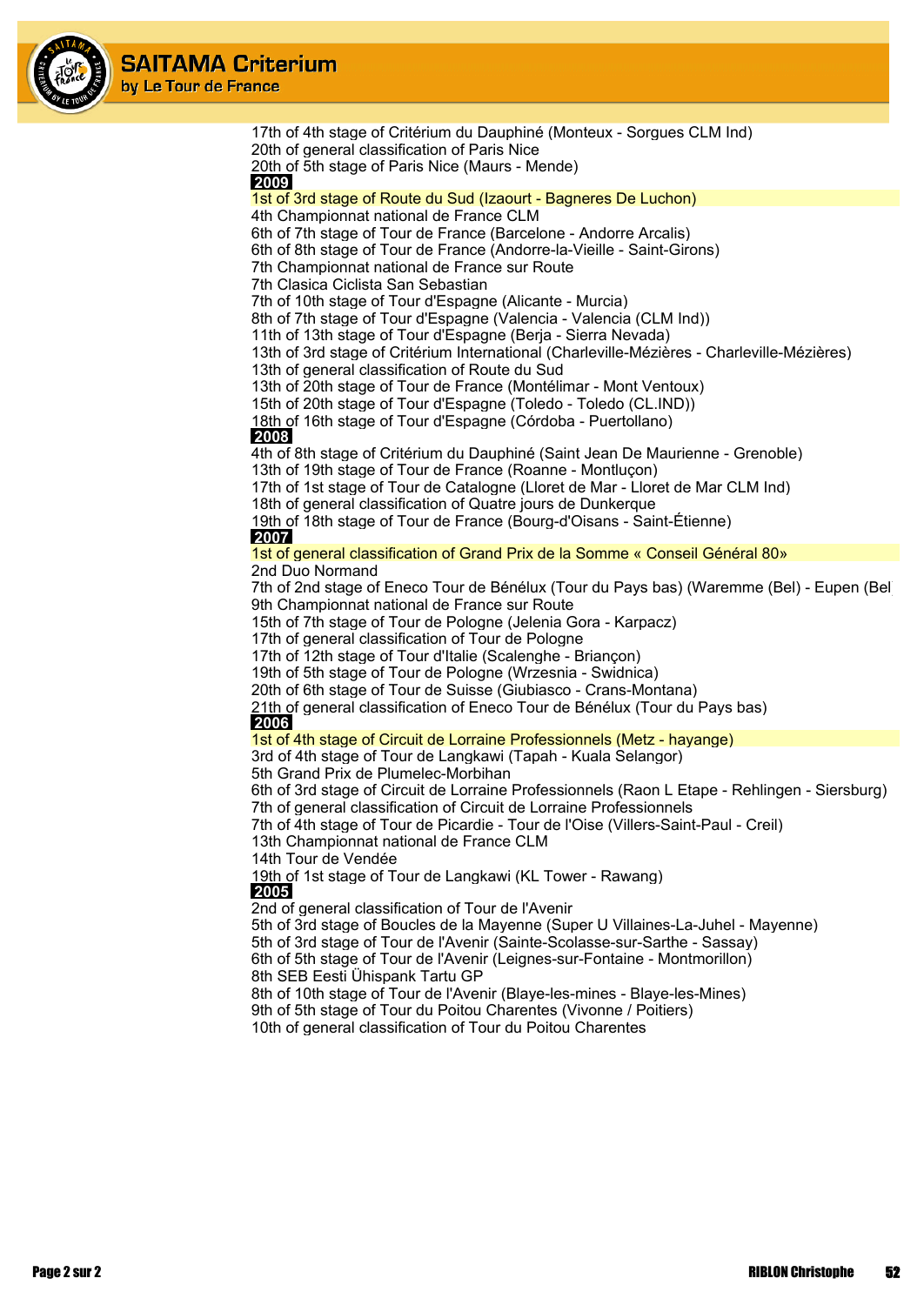

# BARDET Romain 53

#### *Né le 09\11\1990*

**Birth place Brioude 22 years.**

#### **5 victories**

| 2013 : 1 victory<br>AG2R - La mondiale |
|----------------------------------------|
| 2012 : No victory.                     |
| AG2R - La mondiale                     |
| $2011:3$ victories                     |
| Chambery Cyclisme                      |
| Formation                              |
| 2010 : 1 victory                       |
| <b>Chambery Cyclisme</b>               |
| Formation                              |
| 2009 : No victory.                     |
| <b>CR4C Roanne</b>                     |
|                                        |

#### **AG2R La Mondiale FRA**

| 2013                                                                                                                                            |
|-------------------------------------------------------------------------------------------------------------------------------------------------|
| 1st of general classification of Tour de l'Ain                                                                                                  |
| 2nd of 5th stage of Tour de l'Ain (Nantua - Belley)                                                                                             |
| 3rd Les Boucles du Sud Ardèche - Souvenir Francis Delpech                                                                                       |
| 3rd of 4th stage of Tour de l'Ain (Izernore - Lélex)                                                                                            |
| 4th of 3rd stage of Etoile de Bessèges (Bessèges - Bessèges)                                                                                    |
| 4th of general classification of Route du Sud                                                                                                   |
| 4th of 3rd stage of Route du Sud (Izaourt - Bagneres de Luchon)                                                                                 |
| 5th of 2nd stage of Bayern - Rundfahrt - Tour de Bavière (Mühldorf - Viechtach)<br>5th of general classification of Tour of Beijing             |
| 5th of 4th stage of Tour of Beijing (Yanging to Mentougou Miaofeng Mountain)                                                                    |
| 6th of 4th stage of Paris Nice (Châtel-Guyon - Brioude)                                                                                         |
| 7th of general classification of Etoile de Bessèges                                                                                             |
| 7th of 5th stage of Paris Nice (Brioude - Saint-Vallier)                                                                                        |
| 9th of 3rd stage of Tour de l'Ain (Courtes - Oyonnax)                                                                                           |
| 9th of 3rd stage of Tour of Beijing (Yanqing to Qiandiajian)                                                                                    |
| 11th of 20th stage of Tour de France (Annecy - Annecy - Semnoz)                                                                                 |
| 12th of general classification of Critérium International                                                                                       |
| 12th of 3rd stage of Critérium International (Porto-Vecchio - Col de l'Ospedale)                                                                |
| 12th of 3rd stage of Tour de France (Ajaccio - Calvi)                                                                                           |
| 12th of 19th stage of Tour de France (Bourg-d'Oisans - Le Grand-Bornand)                                                                        |
| 13th Liège - Bastogne - Liège                                                                                                                   |
| 13th of general classification of Tour du Haut Var<br>14th of 8th stage of Tour de France (Castres - Ax 3 Domaines)                             |
| 15th of general classification of Tour de France                                                                                                |
| 16th Grand Prix Cycliste de Montréal                                                                                                            |
| 16th of 18th stage of Tour de France (Gap - Alpe-d'Huez)                                                                                        |
| 17th Milan - San Remo                                                                                                                           |
| 19th of 15th stage of Tour de France (Givors - Mont Ventoux)                                                                                    |
| 20th Clasica Ciclista San Sebastian                                                                                                             |
| 25th Grand Prix Ouest France                                                                                                                    |
| 2012                                                                                                                                            |
| 2nd of 6th stage of Tour de l'Ain (Saint-Claude - Lélex)                                                                                        |
| 4th of general classification of Presidential Cycling Tour of Turkey                                                                            |
| 5th of 3rd stage of Presidential Cycling Tour of Turkey (Antalya - Elmali)<br>7th of 6th stage of Tour of California (Palmdale - Big Bear Lake) |
| 8th of 7th stage of Tour de Catalogne (Badalona - Barcelona)                                                                                    |
| 10th of 3rd stage of Tour de Catalogne (La Vall dans Bas - Port Ainé)                                                                           |
| 12th Grand Prix Ouverture La Marseillaise                                                                                                       |
| 12th of general classification of Tour de Pologne                                                                                               |
| 13th Route Adélie                                                                                                                               |
| 14th of 1st stage of Tour of California (Santa Rosa)                                                                                            |
| 17th of 1st stage of Tour de Pologne (Karpacz - Jelenia Góra)                                                                                   |
| 18th of 6th stage of Tour de Pologne (Bukovina Terma - Bukowina Tatrzanska)                                                                     |
| 22th Grand Prix Cycliste de Montréal                                                                                                            |
| 25th Amstel Gold Race                                                                                                                           |
| 2011<br>1st of 6th stage of Tour de l'Avenir (Champagnole - Le Salève)                                                                          |
| 1st of 3rd stage of Tour des Pays de Savoie (Aoste - La Thuile)                                                                                 |
| 1st of 4th stage of Tour des Pays de Savoie (Vitam Parc (à Neydens) - Les Houches)                                                              |
| 2nd of 3rd stage of Giro del Friuli Venezia Giulia (Fagagna - Tarvisio)                                                                         |
| 2nd Liège - Bastogne - Liège Espoir                                                                                                             |
| 2nd of 3rd stage of Ronde de l'Isard d'Ariège (Auterive - Saint Girons)                                                                         |
| 2nd of 2nd stage of Tour de l'Avenir (Yutz - Lunéville)                                                                                         |
| 2nd of 5th stage of Tour de l'Avenir (Porrentruy - Arbois)                                                                                      |
| 2nd of general classification of Tour des Pays de Savoie                                                                                        |
| 3rd of 4th stage of Giro della Toscana (Capannori - Subbiano)                                                                                   |
| 4th of general classification of Ronde de l'Isard d'Ariège                                                                                      |
| 4th of 4th stage of Tour de l'Ain (Nantua - Lélex)                                                                                              |

5th of 2nd stage of Ronde de l'Isard d'Ariège (Las Bordes sur Arize - Luchon Superbagnère) 6th of general classification of Giro del Friuli Venezia Giulia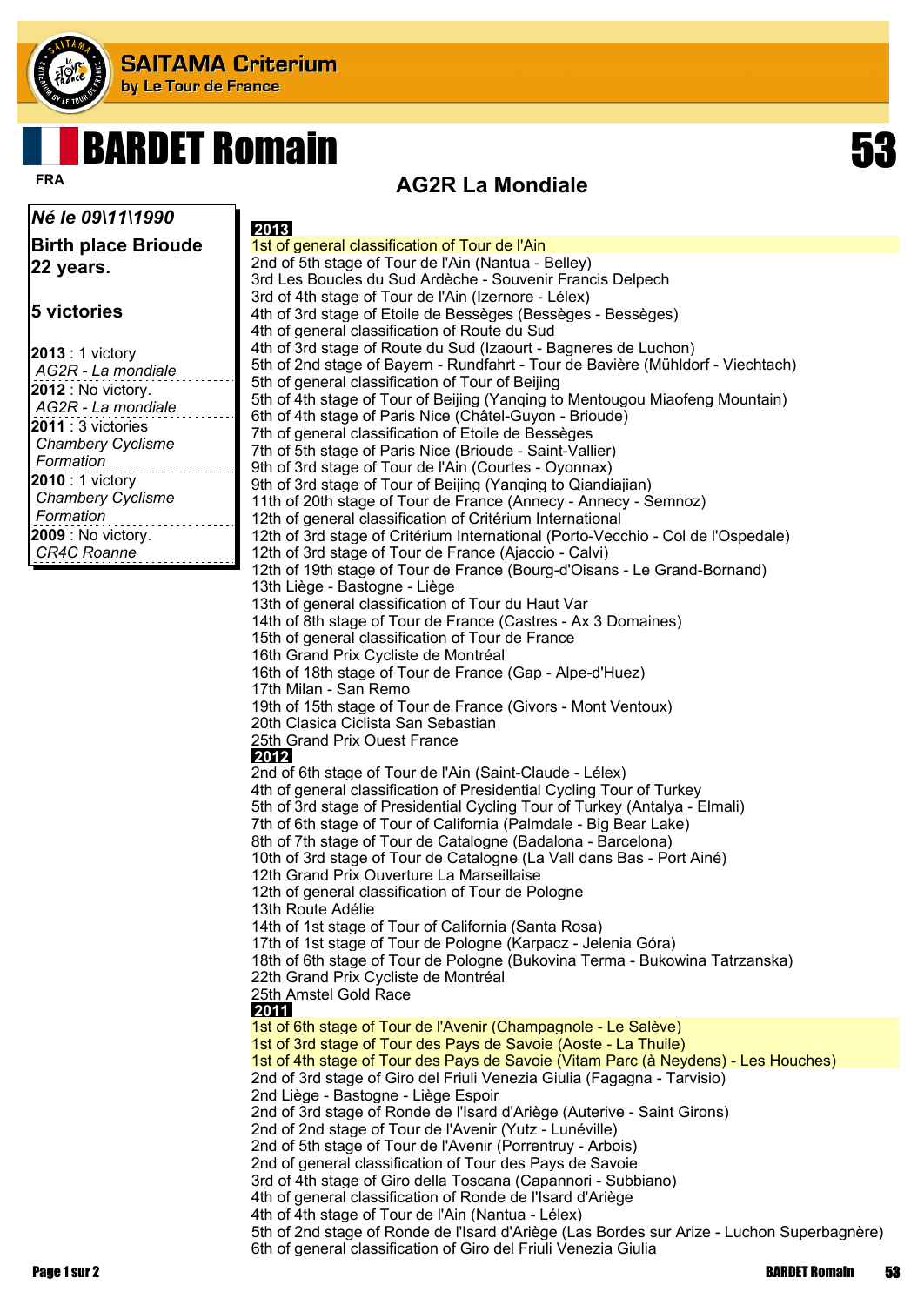

6th of general classification of Giro della Toscana 6th of 3rd stage of Tour de l'Ain (Parc des Oiseaux - Bellignat) 9th GP Palio del Recioto 11th of general classification of Tour de l'Ain

 **2010** 1st of 4th stage of Ronde de l'Isard d'Ariège (Muret - Saint Girons)

2nd of 5th stage of Tour de l'Avenir (Ambert - Vals-les-Bains)

4th of 2nd stage of Tour des Pays de Savoie (Scionzier (Skoda Jean Lain) - Saint-François Lo 6th of general classification of Tour de l'Avenir

8th of general classification of Giro delle Regioni

8th of general classification of Tour des Pays de Savoie

9th of general classification of Ronde de l'Isard d'Ariège

10th Piccolo Giro di Lombardia

#### **2009**

4th of 2nd stage of Tour des Pays de Savoie (Ville La Grand - St François Longhchamps) 5th of general classification of Tour des Pays de Savoie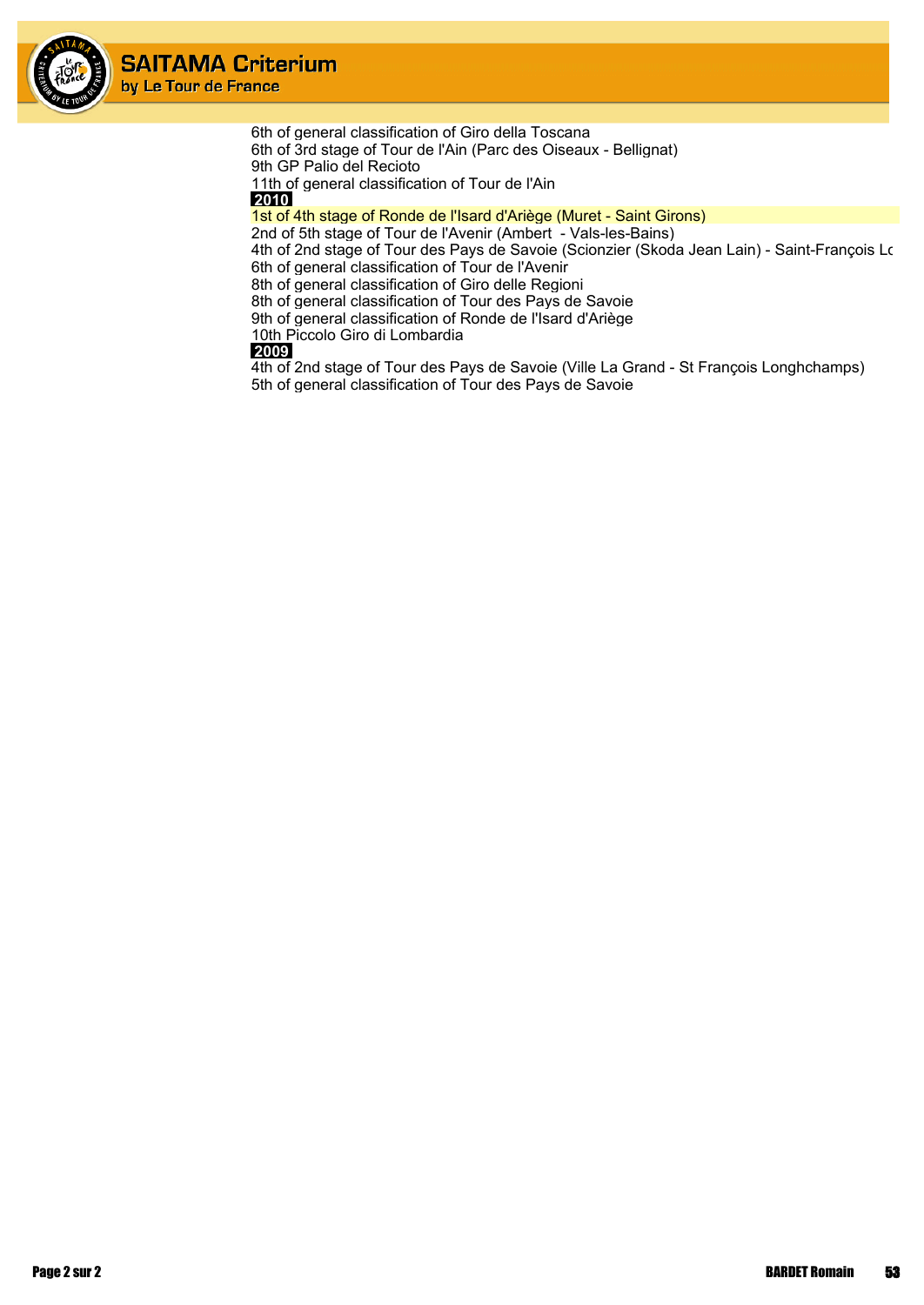

## KADRI BIel 54



### **AG2R La Mondiale FRA**

| <i><b>Né le 03\09\1986</b></i> | 2013                                                                                                                                                                           |
|--------------------------------|--------------------------------------------------------------------------------------------------------------------------------------------------------------------------------|
| <b>Birth place Bordeaux</b>    | 1st Roma Maxima                                                                                                                                                                |
| 27 years.                      | 13th of 14th stage of Tour de France (Saint-Pourçain-sur-Sioule - Lyon)<br>2012                                                                                                |
|                                | 10th Les Boucles du Sud Ardèche - Souvenir Francis Delpech                                                                                                                     |
| 5 victories                    | 15th of 3rd stage of Paris Nice (Vierzon - Le Lac de Vassivière)                                                                                                               |
|                                | 18th of general classification of Jacob's Creek Tour Down Under                                                                                                                |
| 2013 : 1 victory               | 20th of 5th stage of Jacob's Creek Tour Down Under (McLaren Vale - Old Willunga Hill)                                                                                          |
| AG2R - La mondiale             | 2011                                                                                                                                                                           |
| 2012 : No victory.             | 2nd of general classification of Circuit Cycliste Sarthe et Pays de la Loire                                                                                                   |
| AG2R - La mondiale             | 2nd of 4th stage of Circuit Cycliste Sarthe et Pays de la Loire (Angers - Prés en Pail)                                                                                        |
| 2011 : No victory.             | 4th of general classification of Bayern - Rundfahrt - Tour de Bavière                                                                                                          |
| AG2R - La mondiale             | 4th of 3rd stage of Bayern - Rundfahrt - Tour de Bavière (Bad Gögging - Aichach)                                                                                               |
|                                | 5th of 3rd stage of Circuit Cycliste Sarthe et Pays de la Loire (Angers - Angers CLM Ind)                                                                                      |
| 2010 : 1 victory               | 5th of 1st stage of Critérium du Dauphiné (Saint-Jean-de-Maurienne - Saint-Jean-de-Maurien                                                                                     |
| AG2R - La mondiale             | 5th of 4th stage of Tour du Limousin (Lacs de Haute Charente - Limoges)                                                                                                        |
| 2009 : No victory.             | 7th of 5th stage of Circuit Cycliste Sarthe et Pays de la Loire (Abbaye de I Epau - Bonnetable)<br>7th of 6th stage of Jacob's Creek Tour Down Under (McLaren Vale - Willunga) |
| AG2R - La mondiale             | 8th of general classification of Jacob's Creek Tour Down Under                                                                                                                 |
| 2008 : 3 victories             | 8th of 7th stage of Tour de Catalogne (Parets Del Valles - Barcelona (PLA DE PALAU))                                                                                           |
| Albi Velo Sport                | 9th of 4th stage of Jacob's Creek Tour Down Under (Unley - Stirling)                                                                                                           |
| 2007 : No victory.             | 10th of general classification of Tour de Catalogne                                                                                                                            |
| Equipe Nationale de            | 10th of 2nd stage of Tour du Limousin (St Hilaire Peyroux - Allassac)                                                                                                          |
| France                         | 11th of 3rd stage of Tour de Catalogne (La Vall D'En Bas - Sant Esteve d'En Bas - Andorra / \                                                                                  |
|                                | 13th of 7th stage of Paris Nice (Brignoles - Biot - Sophia Antipolis)                                                                                                          |
|                                | 13th of 1st stage of Tour du Limousin (Limoges - Guéret)                                                                                                                       |
|                                | 14th of 8th stage of Paris Nice (Nice - Nice)                                                                                                                                  |
|                                | 15th of general classification of Paris Nice                                                                                                                                   |
|                                | 16th of 6th stage of Tour de Catalogne (Tarragona - Mollet Del Valles)                                                                                                         |
|                                | 20th of 4th stage of Critérium du Dauphiné (Grenoble - Grenoble CLM Ind)                                                                                                       |
|                                | 20th of general classification of Tour du Limousin                                                                                                                             |
|                                | 2010                                                                                                                                                                           |
|                                | 1st of 2nd stage of Route du Sud (Izaourt - Saint Gaudens)                                                                                                                     |
|                                | 5th of 9th stage of Tour d'Espagne (Calpe - Alcoy)                                                                                                                             |
|                                | 7th of 6th stage of Critérium du Dauphiné (Serre-Chevalier - Grenoble)<br>7th of general classification of Route du Sud                                                        |
|                                | 8th of 3rd stage of Route du Sud (Loudenvielle - Saint Gaudens CLM Ind)                                                                                                        |
|                                | 9th of 2nd stage of Critérium International (Porto-Vecchio - Porto-Vecchio)                                                                                                    |
|                                | 9th of general classification of Etoile de Bessèges                                                                                                                            |
|                                | 13th of 18th stage of Tour d'Espagne (Valladolid - Salamanca)                                                                                                                  |
|                                | 19th of 4th stage of Tour de Pologne (Tychy - Cieszyn)                                                                                                                         |
|                                | 20th of 5th stage of Critérium du Dauphiné (Saint-Paul-Trois-Châteaux - Risoul)                                                                                                |
|                                | 2009                                                                                                                                                                           |
|                                | 3rd Grand Prix de Plumelec-Morbihan                                                                                                                                            |
|                                | 4th of 5th stage of Circuit de Lorraine Professionnels (Rombas - Hayange)                                                                                                      |
|                                | 7th Trophée des Grimpeurs - Polymultipliée                                                                                                                                     |
|                                | 8th of 1st stage of Route du Sud (Pau - Pau)                                                                                                                                   |
|                                | 13th Tour du Finistère<br>2008                                                                                                                                                 |
|                                | 1st of general classification of Kreiz Breizh Elites                                                                                                                           |
|                                | 1st of 4th stage of Kreiz Breizh Elites (Chateauneu-du-Faou - Rostrenen)                                                                                                       |
|                                | 1st of 2nd stage of Ronde de l'Isard d'Ariège (Les Cabannes - Goulier Neige)                                                                                                   |
|                                | 2nd of general classification of Ronde de l'Isard d'Ariège                                                                                                                     |
|                                | 2nd of 4th stage of Ronde de l'Isard d'Ariège (Tarascon/Ariège - Saint Girons)                                                                                                 |
|                                | 3rd of 5th stage of Giro delle Regioni (Spoleto - Foligno)                                                                                                                     |
|                                | 4th of 1st stage of Kreiz Breizh Elites (Callac - Plouray)                                                                                                                     |
|                                | 4th of 6th stage of Tour de l'Avenir (Saint-Flour - Carmaux)                                                                                                                   |
|                                | 4th of 1st stage of Tour du Haut Anjou (Chateau Gonthier - Le Lion d Angers)                                                                                                   |
|                                | 7th of general classification of Tour du Haut Anjou<br>2007                                                                                                                    |
|                                |                                                                                                                                                                                |

3rd of 6th stage of Internationale Thüringen-Rundfahrt U23 (Steinbach/Gem. Schleusegrund -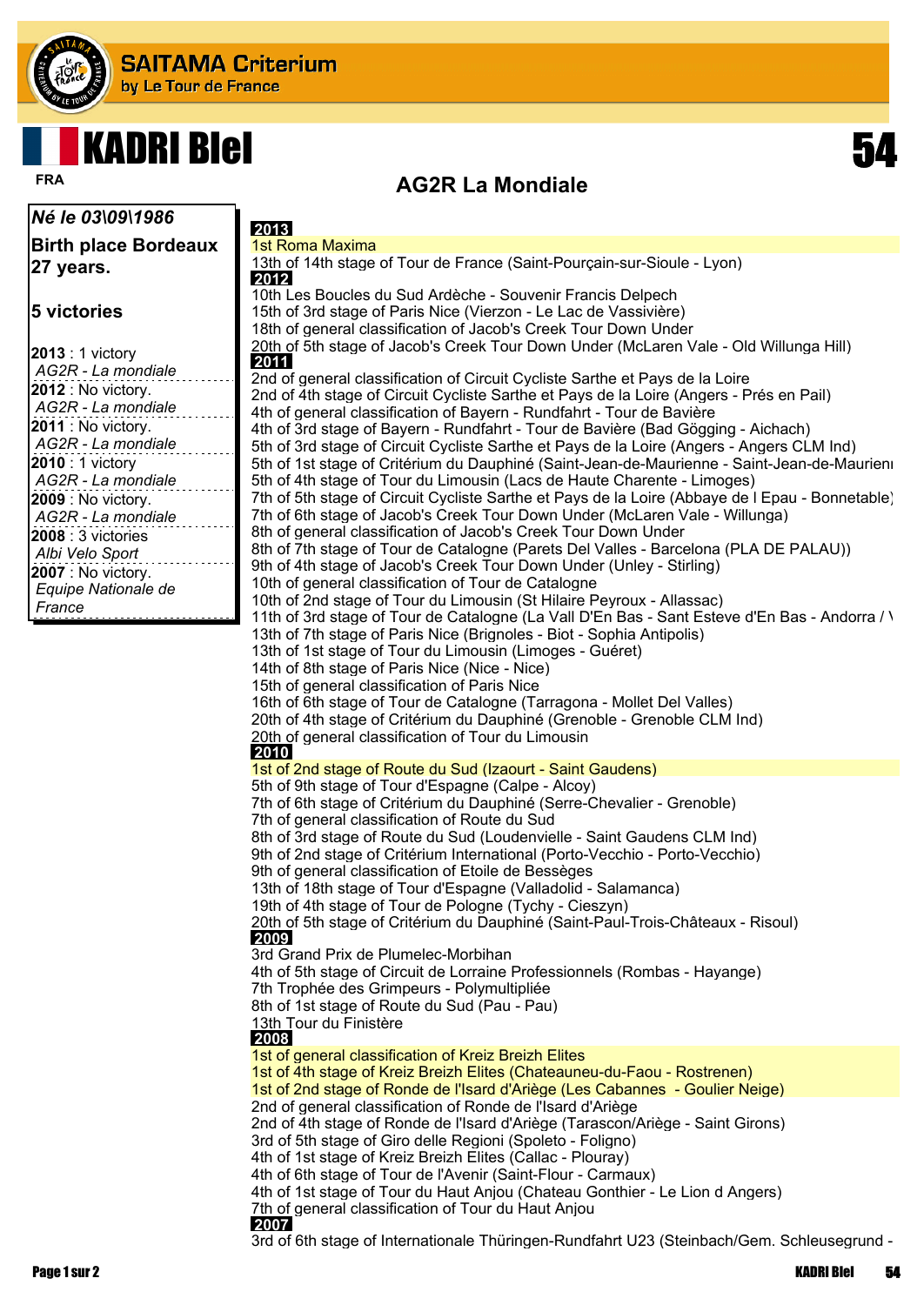

4th La Côte Picarde 7th of general classification of Giro delle Regioni 10th of general classification of Internationale Thüringen-Rundfahrt U23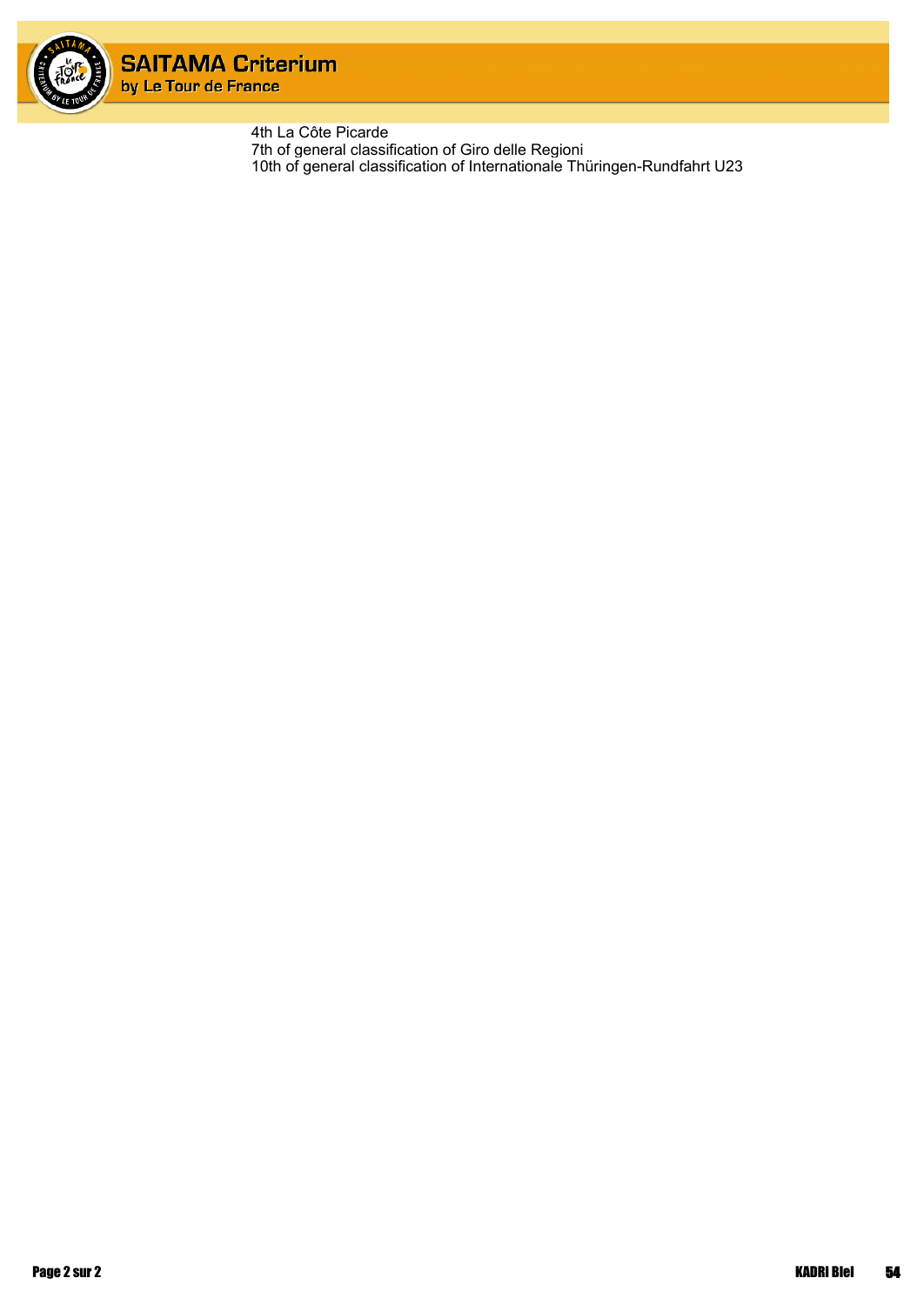

## VICHOT Arthur 61

**FDJ.FR FRA**

| Né le 26\11\1988                       | 2013                                                                                                                                                       |
|----------------------------------------|------------------------------------------------------------------------------------------------------------------------------------------------------------|
| <b>Birth place</b>                     | 1st Championnat national de France sur Route                                                                                                               |
| Montbélliard                           | 1st of general classification of Tour du Haut Var                                                                                                          |
|                                        | 2nd Grand Prix Cycliste de Québec                                                                                                                          |
| 24 years.                              | 2nd of 2nd stage of Tour du Haut Var (Draguignan - Draguignan)                                                                                             |
|                                        | 2nd of 5th stage of Tour du Poitou Charentes (Ruelle-sur-Touvre - Poitiers)                                                                                |
| 7 victories                            | 3rd of 3rd stage of Etoile de Bessèges (Bessèges - Bessèges)                                                                                               |
| 2013 : 2 victories                     | 3rd of 1st stage of Tour du Haut Var (Le Cannet des Maures - La Croix Valmer)                                                                              |
| <b>FDJ</b>                             | 4th of 6th stage of Etoile de Bessèges (Alés - Alés CLM Ind)<br>4th Grand Prix de Plumelec-Morbihan                                                        |
| 2012 : 1 victory                       | 8th of 7th stage of Tour de France (Montpellier - Albi)                                                                                                    |
| FDJ-BigMat                             | 8th of 14th stage of Tour de France (Saint-Pourçain-sur-Sioule - Lyon)                                                                                     |
| 2011 : 2 victories                     | 9th of general classification of Etoile de Bessèges                                                                                                        |
| <b>FDJ</b>                             | 10th of general classification of Tour Méditerranéen                                                                                                       |
| 2010 : 1 victory                       | 10th of 5th stage of Tour Méditerranéen (Bandol - Grasse)                                                                                                  |
| Française des jeux                     | 11th Grand Prix Cycliste de Montréal                                                                                                                       |
| 2009 : No victory.                     | 11th of 4th stage of Tour de Romandie (Payerne - Payerne)                                                                                                  |
| CR4C Roanne                            | 12th of 1st stage of Critérium du Dauphiné (Champéry - Champéry)                                                                                           |
| 2008 : 1 victory<br><b>CR4C Roanne</b> | 12th Grand Prix Ouverture La Marseillaise                                                                                                                  |
|                                        | 14th of 3rd stage of Tour de Romandie (Prilly - Granges)<br>16th Grand Prix Ouest France                                                                   |
|                                        | 18th Championnat du Monde sur Route                                                                                                                        |
|                                        | 18th La Flèche Wallonne                                                                                                                                    |
|                                        | 19th of 2nd stage of Tour de France (Bastia - Ajaccio)                                                                                                     |
|                                        | 2012                                                                                                                                                       |
|                                        | 1st of 6th stage of Critérium du Dauphiné (Saint-Trivier-sur-Moignans - Rumilly)                                                                           |
|                                        | 2nd Les Boucles du Sud Ardèche - Souvenir Francis Delpech                                                                                                  |
|                                        | 3rd Grand Prix Ouverture La Marseillaise                                                                                                                   |
|                                        | 5th of 1st stage of Tour du Pays Basques (Güeñes - Güeñes)<br>10th Boucles de l'Aulne                                                                      |
|                                        | 13th Grand Prix Cycliste de Montréal                                                                                                                       |
|                                        | 16th Grand Prix Cycliste de Québec                                                                                                                         |
|                                        | 20th of 5th stage of Tour du Pays Basques (Bera - Oñati)                                                                                                   |
|                                        | 21th Liège - Bastogne - Liège                                                                                                                              |
|                                        | 23th La Flèche Wallonne                                                                                                                                    |
|                                        | 25th of general classification of Tour du Pays Basques                                                                                                     |
|                                        | 2011<br>1st Les Boucles du Sud Ardèche - Souvenir Francis Delpech                                                                                          |
|                                        | 1st Tour du Doubs                                                                                                                                          |
|                                        | 2nd of 3rd stage of Tour du Luxembourg (Schifflange - Differdange)                                                                                         |
|                                        | 5th Grand Prix Ouverture La Marseillaise                                                                                                                   |
|                                        | 6th of 6th stage of Tour de France (Dinan - Lisieux)                                                                                                       |
|                                        | 7th Duo Normand                                                                                                                                            |
|                                        | 8th Grand Prix Cycliste de Montréal                                                                                                                        |
|                                        | 9th of general classification of Etoile de Bessèges                                                                                                        |
|                                        | 10th of 3rd stage of Etoile de Bessèges (Pont Saint Esprit - Bagnols sur Cèze)<br>11th of general classification of Tour du Luxembourg                     |
|                                        | 12th of 2nd stage of Tour du Luxembourg (Luxembourg - Bascharage)                                                                                          |
|                                        | 12th of 5th stage of Tour du Luxembourg (Mersch - Luxembourg)                                                                                              |
|                                        | 14th of 4th stage of Tour du Luxembourg (Eschweiler - Roost)                                                                                               |
|                                        | 17th Championnat national de France sur Route                                                                                                              |
|                                        | 2010                                                                                                                                                       |
|                                        | 1st of 2nd stage of Paris - Corrèze (Malemort - Chaumeil)                                                                                                  |
|                                        | 6th of 4th stage of Tour de Wallonie (Vielsalm - Villers-le-Bouillet)                                                                                      |
|                                        | 7th of 4th stage of Circuit de Lorraine Professionnels (Walygator - Belleville)<br>7th of 5th stage of Circuit de Lorraine Professionnels (Metz - Hayange) |
|                                        | 8th of general classification of Tour de Wallonie                                                                                                          |
|                                        | 10th of 1st stage of Route du Sud (Carmaux - Saint Gaudens)                                                                                                |
|                                        | 10th of 3rd stage of Tour d'Espagne (Marbella - Málaga)                                                                                                    |
|                                        | 11th Trophée Laigueglia                                                                                                                                    |
|                                        | 13th of 3rd stage of Tour de Romandie (Fribourg - Fribourg)                                                                                                |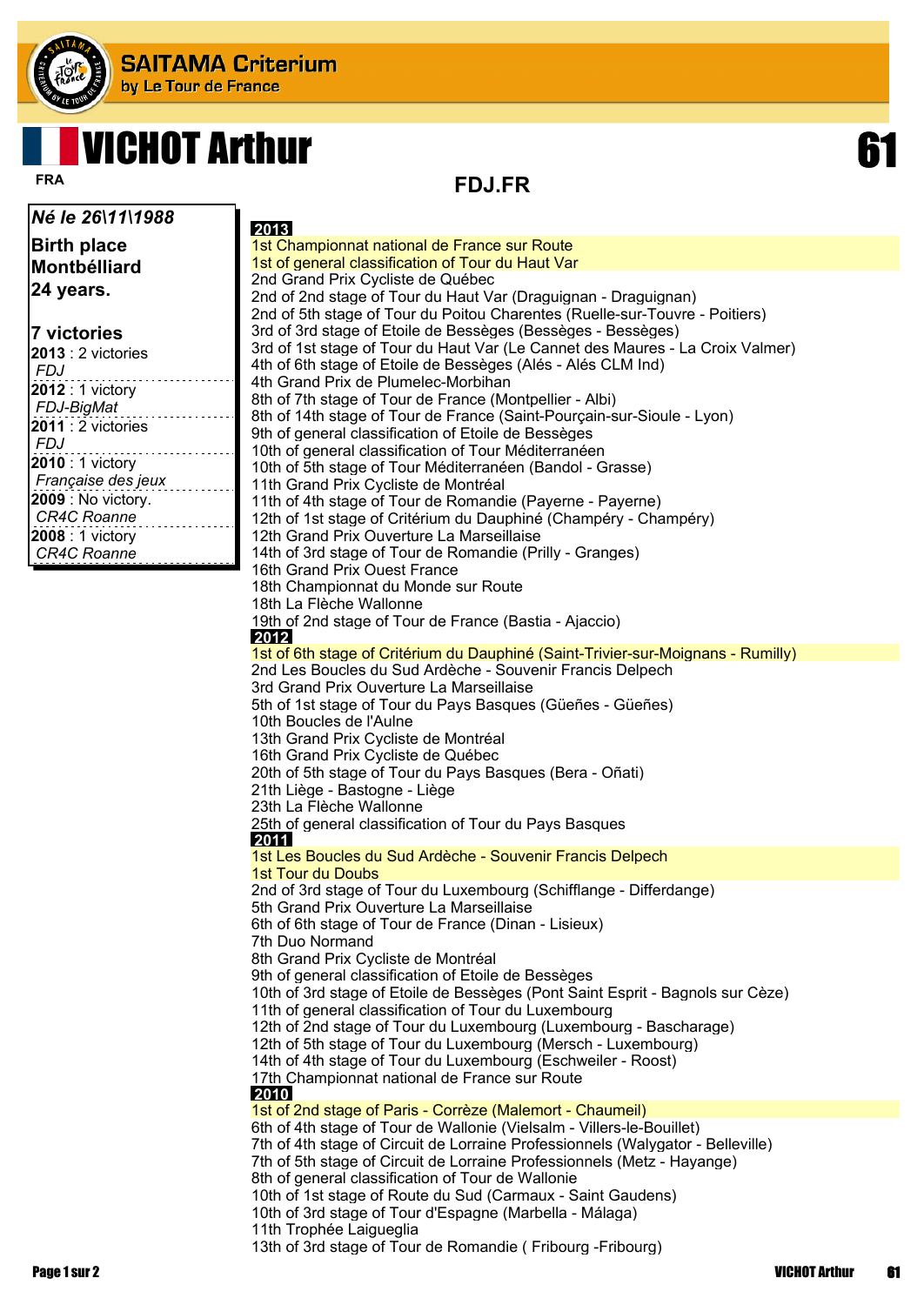

> 14th of 5th stage of Tour de Wallonie (Chaudfontaine - Lontzen) 14th of 2nd stage of Tour du Luxembourg (Luxembourg - Hesperange) 15th of general classification of Paris - Corrèze 15th of 2nd stage of Tour de Wallonie (Brain-le-Comte - Saintes)  **2009**

2nd of 1st stage of Circuit des Ardennes (Faissault - Attigny) 3rd of general classification of Circuit des Ardennes  **2008**

1st of 3rd stage of GP Tell (Luthern - Luthern)

4th of 2nd stage of Tour Alsace (Strasbourg - BischoffSheim)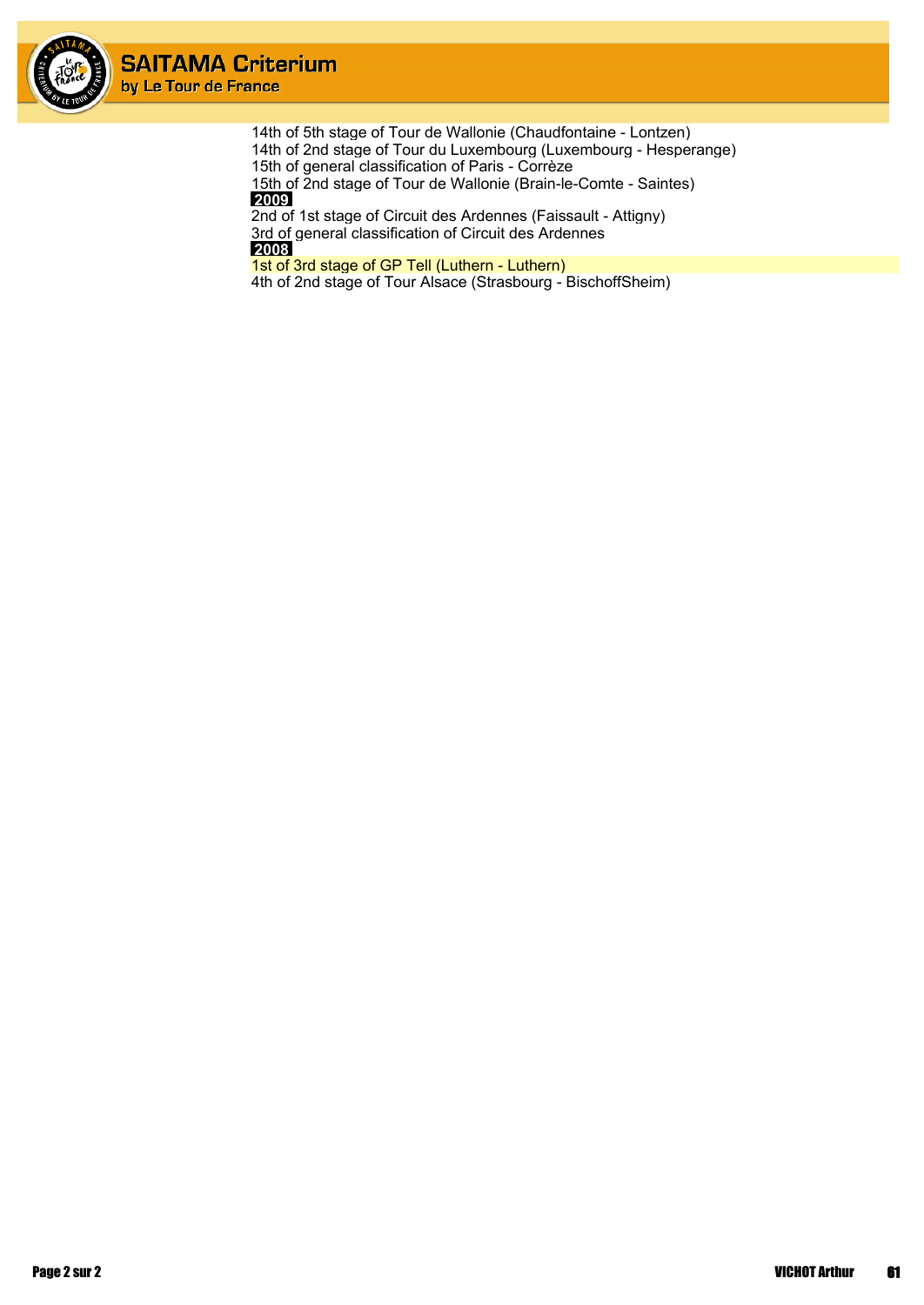

Ъ

# ROY Jérémy 62

**FDJ.FR FRA**

| Né le 22\06\1983                         | 2013                                                                                                                                           |
|------------------------------------------|------------------------------------------------------------------------------------------------------------------------------------------------|
| <b>Birth place Tours</b>                 | 2nd Championnat national de France CLM                                                                                                         |
| 30 years.                                | 2nd of 6th stage of Etoile de Bessèges (Alés - Alés CLM Ind)                                                                                   |
|                                          | 4th of general classification of Bayern - Rundfahrt - Tour de Bavière                                                                          |
|                                          | 4th Chrono Des Herbiers                                                                                                                        |
| 5 victories                              | 4th of general classification of Etoile de Bessèges                                                                                            |
|                                          | 5th of 4th stage of Bayern - Rundfahrt - Tour de Bavière (Schierling CLM ind)                                                                  |
| 2013 : No victory.                       | 5th of 2nd stage of Tour Méditerranéen (Cap d'Agde - Sète ( Mont St Clair ))                                                                   |
| <b>FDJ</b>                               | 8th of 11th stage of Tour de France (Avranches - Mont-Saint-Michel CLM Ind)<br>19th of 6th stage of Tour de Romandie (Contre la montre Genève) |
| 2012 : 1 victory                         | 2012                                                                                                                                           |
| FDJ-BigMat                               | 1st of 4th stage of Tour du Limousin (Varetz - Limoges)                                                                                        |
| 2011 : 2 victories                       | 2nd Championnat national de France CLM                                                                                                         |
| <b>FDJ</b>                               | 2nd of 9th stage of Tour de Suisse (Näfels - Sörenberg)                                                                                        |
| 2010 : 1 victory                         | 2nd of general classification of Tour du Limousin                                                                                              |
| Française des jeux                       | 2nd of general classification of Tour du Poitou Charentes                                                                                      |
| 2009 : 1 victory                         | 2nd of 4th stage of Tour du Poitou Charentes (La Roche Posay CLM Ind)                                                                          |
| Française des jeux                       | 4th of 7th stage of Tour de Suisse (Gossau - Gossau CLM ind)<br>9th of general classification of Bayern - Rundfahrt - Tour de Bavière          |
| 2008 : No victory.                       | 10th of 4th stage of Bayern - Rundfahrt - Tour de Bavière (Feuchtwangen CLM Ind)                                                               |
| Française des jeux                       | 10th of 20th stage of Tour de France (Bonneval - Chartres CLM IND)                                                                             |
| 2007 : No victory.<br>Française des jeux | 11th of 4th stage of Jacob's Creek Tour Down Under (Norwood - Tanunda)                                                                         |
| <b>2006</b> : No victory.                | 12th Chrono Des Herbiers                                                                                                                       |
| Française des jeux                       | 15th Les Boucles du Sud Ardèche - Souvenir Francis Delpech                                                                                     |
| <b>2005</b> : No victory.                | 18th Championnat du Monde CLM                                                                                                                  |
| Française des jeux                       | 19th of general classification of Paris Nice                                                                                                   |
| <b>2004</b> : No victory.                | 19th of 10th stage of Tour de France (Arc-et-Senans - Besançon CLM IND)                                                                        |
| FDjeux.com                               | 19th of general classification of Tour de Suisse<br>25th of general classification of Jacob's Creek Tour Down Under                            |
|                                          | 2011                                                                                                                                           |
|                                          | <b>1st Duo Normand</b>                                                                                                                         |
|                                          | 1st Grand Prix Ouverture La Marseillaise                                                                                                       |
|                                          | 2nd of 1st stage of Paris Nice (Houdan - Houdan)                                                                                               |
|                                          | 2nd of 4th stage of Rhône Alpes Isère Tour (Saint-Maurice L'Exil - Charvieu-Chavagneux)                                                        |
|                                          | 3rd of 13th stage of Tour de France (Pau - Lourdes)                                                                                            |
|                                          | 7th of 16th stage of Tour de France (Saint-Paul-Trois-Châteaux - Gap)<br>8th Chrono Des Herbiers                                               |
|                                          | 16th of 4th stage of Critérium du Dauphiné (Grenoble - Grenoble CLM Ind)                                                                       |
|                                          | 2010                                                                                                                                           |
|                                          | 1st Tro Bro Leon                                                                                                                               |
|                                          | 2nd Duo Normand                                                                                                                                |
|                                          | 3rd of 1st stage of Tour de Romandie (Prologue: Porrentruy)                                                                                    |
|                                          | 5th of 5th stage of Circuit Cycliste Sarthe et Pays de la Loire (Abbaye de I Epau - Sillé le Guill                                             |
|                                          | 6th of 4th stage of Tour de Catalogne (Oliana - Ascó La vostra energia)                                                                        |
|                                          | 9th of 5th stage of Tour de Romandie (Vevey - Châtel/Vallée d Abondance)<br>10th Championnat national de France CLM                            |
|                                          | 10th Tour du Finistère                                                                                                                         |
|                                          | 10th of 4th stage of Tour du Luxembourg (Eschweiler - Diekirch)                                                                                |
|                                          | 11th Championnat national de France sur Route                                                                                                  |
|                                          | 11th of general classification of Tour du Luxembourg                                                                                           |
|                                          | 12th of 20th stage of Tour de France (Bordeaux - Pauillac CLM Ind)                                                                             |
|                                          | 12th of 2nd stage of Tour de Romandie (Porrentruy - Fleurier)                                                                                  |
|                                          | 14th of general classification of Tour de Romandie                                                                                             |
|                                          | 14th of 6th stage of Tour de Romandie (Sion - Sion)                                                                                            |
|                                          | 15th of general classification of Circuit Cycliste Sarthe et Pays de la Loire<br>15th of 9th stage of Tour de Suisse (Liestal CLM Ind)         |
|                                          | 15th of 3rd stage of Tour du Luxembourg (Schifflange - Differdange)                                                                            |
|                                          | 20th La Flèche Wallonne                                                                                                                        |
|                                          | 20th of 2nd stage of Tour de Catalogne (Salt - Banyoles)                                                                                       |
|                                          | 2009                                                                                                                                           |
|                                          | 1st of 5th stage of Paris Nice (Annonay - Vallon-Pont-d'Arc)                                                                                   |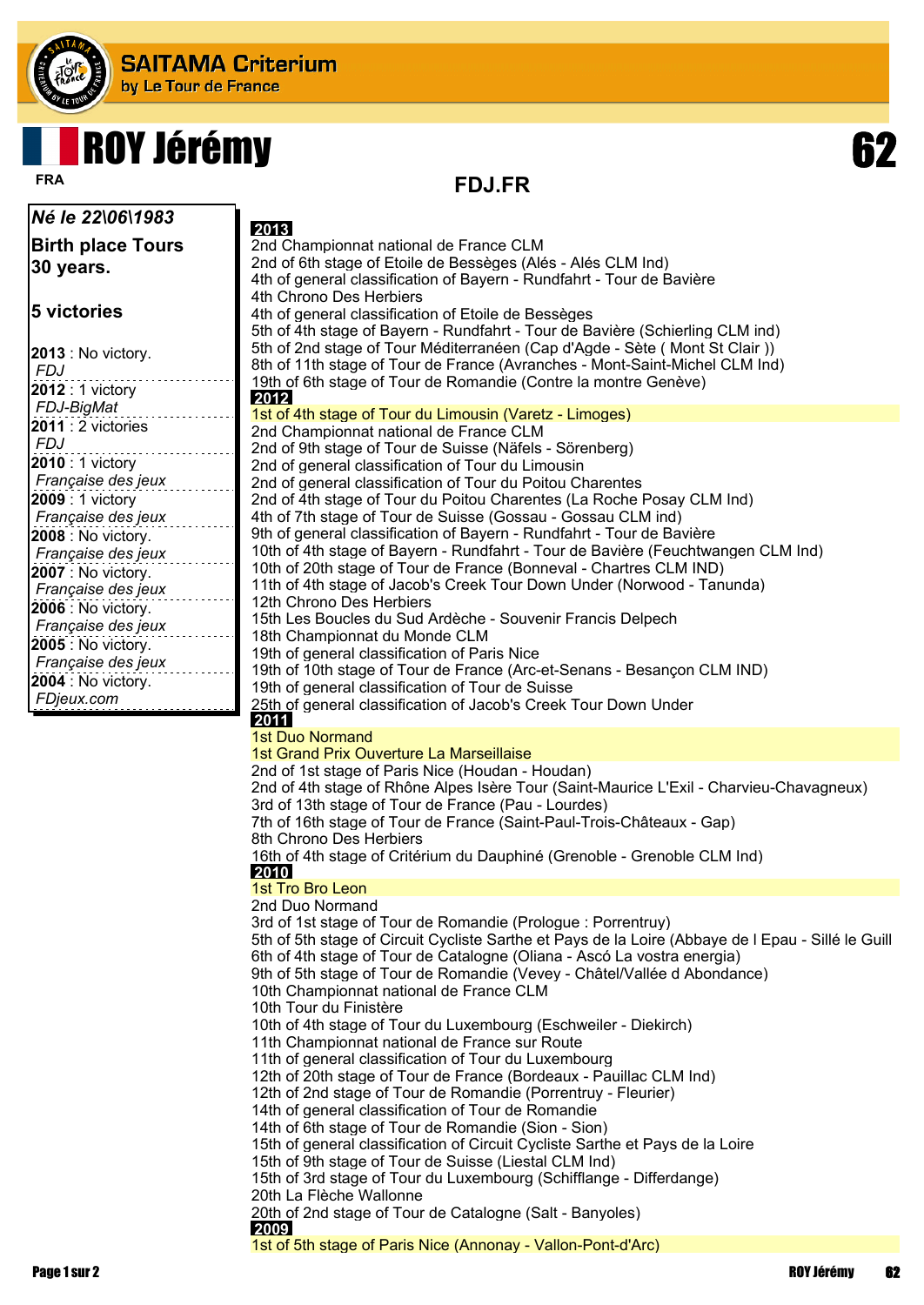

5th of 6th stage of Jacob's Creek Tour Down Under (Snapper Point to Willunga) 9th of 8th stage of Tour de France (Andorre-la-Vieille - Saint-Girons) 11th of 9th stage of Tour de France (Saint-Gaudens - Tarbes) 18th of 6th stage of Tour de Romandie (Aubonne - Genève) 20th of general classification of Jacob's Creek Tour Down Under 20th of 14th stage of Tour de France (Colmar - Besançon)  **2008** 2nd of 19th stage of Tour de France (Roanne - Montluçon) 5th of general classification of Route du Sud 7th Duo Normand 10th of 1st stage of Route du Sud (Lusignan Petit - Boulogne Sur Gesse)  **2007** 3rd of 13th stage of Tour d'Espagne (Hellin - Torre-Pacheco) 4th Grand Prix de Plumelec-Morbihan 8th Cholet - Pays De Loire 9th Tour du Doubs 12th of general classification of Tour de Picardie - Tour de l'Oise 18th of 6th stage of Tour d'Allemagne (Laengenfeld - Kufstein)  **2006** 4th Châteauroux Classic de l'Indre Trophée Fenioux 4th of general classification of Tour de Picardie - Tour de l'Oise 8th of 3rd stage of Tour de Picardie - Tour de l'Oise (Saint-Gobain - Nogent-sur-Oise) 11th Tour du Doubs 15th Boucles de l'Aulne  **2005** 6th Route Adélie 6th Tour du Doubs 8th Championnat national de France CLM 9th Tour de Vendée 10th Grand Prix Ouverture La Marseillaise  **2004**

7th Championnat national de France CLM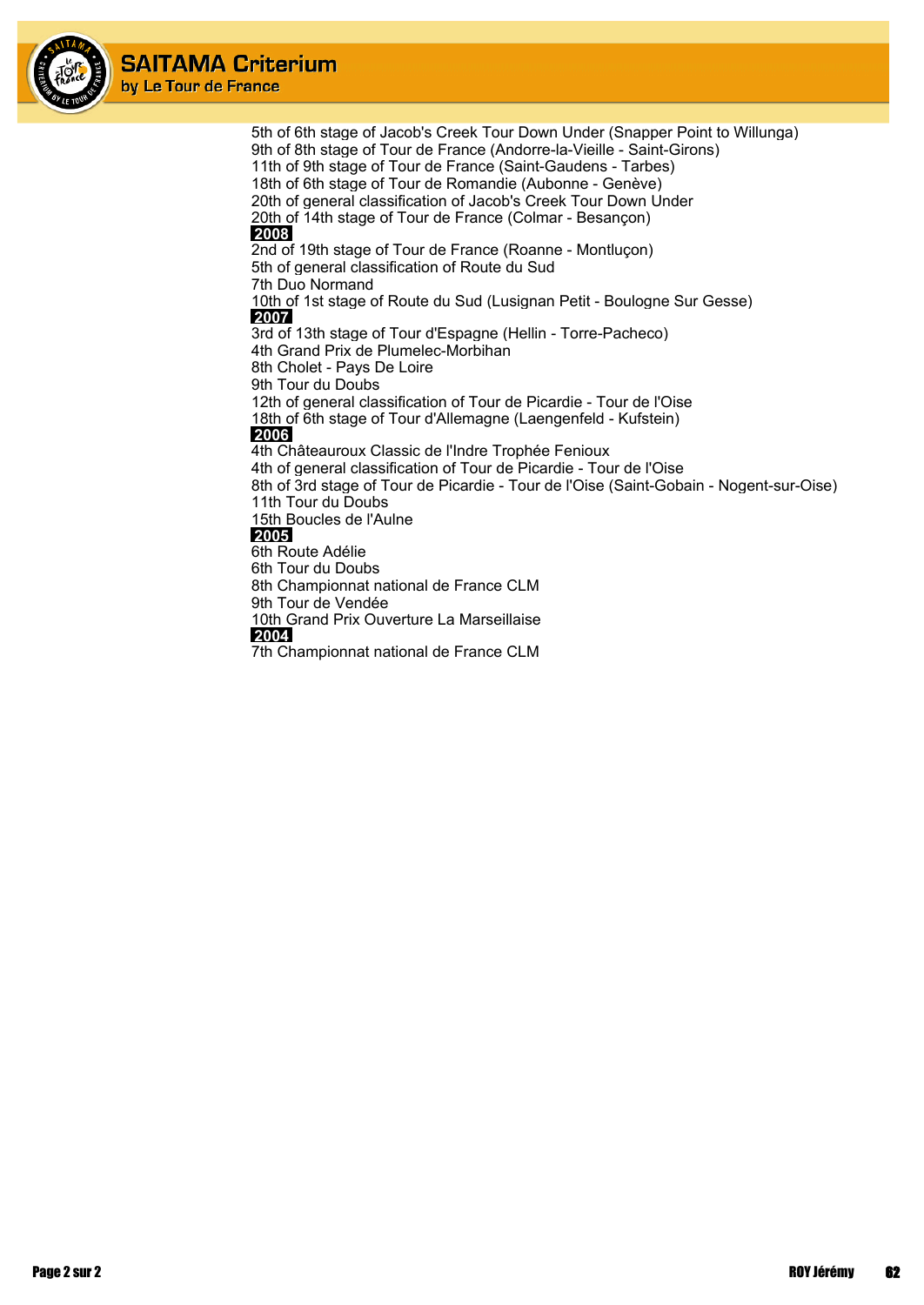

# VEIKKANEN Jussi 63

FIN **FIN FDJ.FR** 

| Né le 29\03\1981                            | 2013                                                                                                                                               |
|---------------------------------------------|----------------------------------------------------------------------------------------------------------------------------------------------------|
| <b>Birth place Riihimaki</b>                | 10th of general classification of Jacob's Creek Tour Down Under                                                                                    |
| 32 years.                                   | 11th of 5th stage of Jacob's Creek Tour Down Under (McLaren Vale - Old Willunga Hill)                                                              |
|                                             | 14th of 2nd stage of Jacob's Creek Tour Down Under (Mt Barker - Rostrevor)                                                                         |
|                                             | 16th of 3rd stage of Jacob's Creek Tour Down Under (Unley - Stirling)                                                                              |
| <b>10 victories</b>                         | <b>2010</b><br>1st Championnat national de Finlande sur route                                                                                      |
|                                             | 1st of 2nd stage of Tour Méditerranéen (Peynier - Trest)                                                                                           |
| 2013 : No victory.                          | 6th of general classification of Tour Méditerranéen                                                                                                |
| FDJ<br>2010 : 2 victories                   | 2009                                                                                                                                               |
| Française des jeux                          | 2nd of 1st stage of Tour cycliste international du Haut Var (Saint-Raphaël - Grimaud)                                                              |
| 2009 : No victory.                          | 2nd of general classification of Tour Méditerranéen<br>3rd of general classification of Tour cycliste international du Haut Var                    |
| Française des jeux                          | 3rd of 4th stage of Tour Méditerranéen (Greasque - Bouc Bel Air)                                                                                   |
| 2008 : 3 victories                          | 4th of 6th stage of Tour Méditerranéen (Villeune Loubet - Toulon Mt Faron)                                                                         |
| Française des jeux                          | 6th of 2nd stage of Tour cycliste international du Haut Var (Draguignan - Callian)                                                                 |
| <b>2007</b> : No victory.                   | 6th of 1st stage of Tour de Catalogne (Lloret de Mar - Lloret de Mar CLM Ind)                                                                      |
| Française des jeux                          | 7th of 1st stage of Tour de Romandie (Prologue - Lausanne - Lausanne)                                                                              |
| 2006 : 4 victories                          | 8th of 5th stage of Jacob's Creek Tour Down Under (Burnside Village to Angaston)<br>9th Grand Prix d'Isbergues - Pas.de.Calais                     |
| Française des jeux                          | 9th of general classification of Jacob's Creek Tour Down Under                                                                                     |
| 2005 : No victory.                          | 11th of 6th stage of Jacob's Creek Tour Down Under (Snapper Point to Willunga)                                                                     |
| Française des jeux                          | 13th of 3rd stage of Jacob's Creek Tour Down Under (Hahndorf to Stirling)                                                                          |
| 2003 : 1 victory<br>Team Mälarenergi - Sime | 13th of 3rd stage of Tour de Catalogne (Roses - La Pobla de I Illet)                                                                               |
| 2002 : No victory.                          | 14th of general classification of Tour de Catalogne                                                                                                |
| Team Mälarenergi - Sime                     | 14th Tour de Vendée<br>15th of 5th stage of Eneco Tour de Bénélux (Tour du Pays bas) (Hasselt - Libramont)                                         |
|                                             | 16th of 2nd stage of Tour de Catalogne (Girona - Roses)                                                                                            |
|                                             | 18th of 7th stage of Jacob's Creek Tour Down Under (Adelaide City Council Street Circuit)                                                          |
|                                             | 19th of 4th stage of Tour de Catalogne (La Pobla de I Illet - Vallnord Sector Pal (Andorra))                                                       |
|                                             | 2008                                                                                                                                               |
|                                             | 1st Championnat national de Finlande sur route                                                                                                     |
|                                             | 1st of 4th stage of Route du Sud (ST Gaudens - Castres)<br>1st of 7th stage of Tour d'Allemagne (Bad Fredeburg - Neuss)                            |
|                                             | 2nd Championnat national de Finlande sur route CLM                                                                                                 |
|                                             | 2nd of 5th stage of Tour de l'Ain (Culoz - Belley)                                                                                                 |
|                                             | 2nd of 3rd stage of Tour de Wallonie (Beauraing - Neufchateau)                                                                                     |
|                                             | 4th of general classification of Tour de l'Ain                                                                                                     |
|                                             | 4th of 3rd stage of Tour de l'Ain (Lélex - Mélex)                                                                                                  |
|                                             | 5th of general classification of Tour de Wallonie<br>6th of 6th stage of Tour d'Allemagne (Mainz - Winterberg)                                     |
|                                             | 6th of 11th stage of Tour d'Italie (Urbania - Cesena)                                                                                              |
|                                             | 8th of 2nd stage of Route du Sud (Pierrefitte Nestalas - Cauterets Cambasque CLM Ind)                                                              |
|                                             | 8th of 4th stage of Tour de l'Ain (St Genis Pouilly CLM Ind)                                                                                       |
|                                             | 9th of 5th stage of Tour d'Italie (Belvedere Marittimo - Contursi Terme)                                                                           |
|                                             | 10th of general classification of Tour d'Allemagne<br>10th of 9th stage of Tour d'Allemagne (EZF Bremen CLM Ind)                                   |
|                                             | 11th of 3rd stage of Tour d'Allemagne (München - Region Hesselberg)                                                                                |
|                                             | 11th of 4th stage of Tour d'Allemagne (Herrieden - Wiesloch)                                                                                       |
|                                             | 11th of 2nd stage of Tour d'Italie (Cefalu - Agrigento)                                                                                            |
|                                             | 13th of 1st stage of Critérium International (Signy-le-Petit - Charleville-Mézières)                                                               |
|                                             | 13th of 3rd stage of Tirreno - Adriatico (Gubbio - Montelupone)                                                                                    |
|                                             | 13th of 2nd stage of Tour de Wallonie (Binche - Namur)<br>13th of 4th stage of Tour de Wallonie (Gouvy - Ougrée)                                   |
|                                             | 14th of general classification of Critérium International                                                                                          |
|                                             | 15th of 2nd stage of Critérium International (Les Vieilles Forges (Les Mazures) - Monthermé)                                                       |
|                                             | 15th of 1st stage of Tour d'Allemagne (Prologue Kitzbühel)                                                                                         |
|                                             | 16th of 8th stage of Tour d'Italie (Rivisondoli - Tivoli)                                                                                          |
|                                             | 17th of general classification of Tirreno - Adriatico                                                                                              |
|                                             | 20th of 1st stage of Tour de Romandie (Prologue Geneve - Geneve)<br>20th of 6th stage of Tour d'Italie (Potenza - Peschici (Circuito Del Gargano)) |
|                                             |                                                                                                                                                    |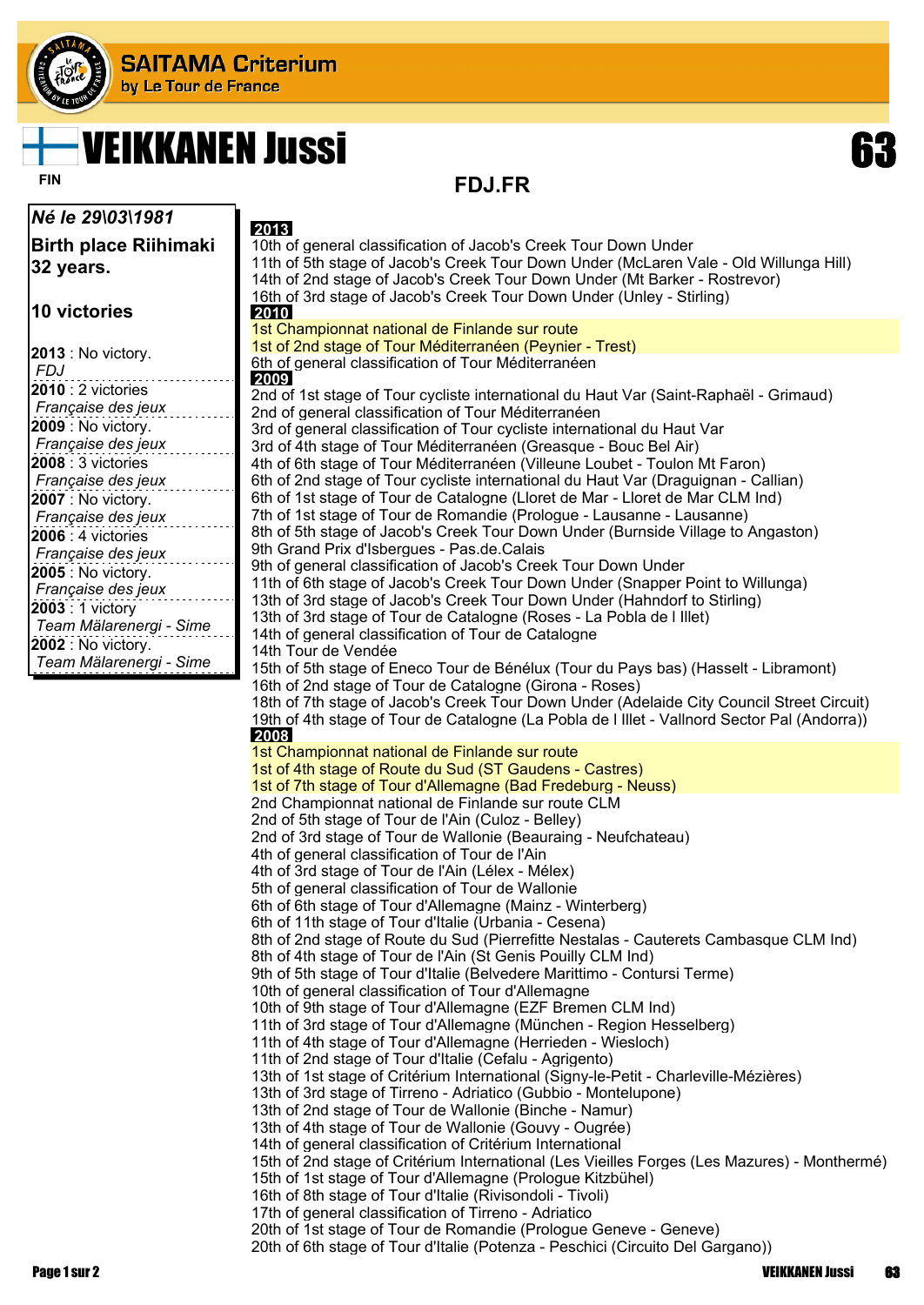

22th of general classification of Tour de Romandie  **2007** 3rd of general classification of Tropicale Amissa Bongo 3rd of 4th stage of Tropicale Amissa Bongo (Bitam - Oyem) 5th of 2nd stage of Tropicale Amissa Bongo (Kango - Lambaréné) 8th of general classification of Tour Méditerranéen 12th of 1st stage of Tour de Romandie (Prologue à Fribourg) 14th of 1st stage of Tour de Wallonie (Haccourt - Welkenraedt) 18th of 3rd stage of Tour d'Italie (Barumini - Cagliari) 18th of 9th stage of Tour d'Italie (Reggio Nell Emilia - Lido Di Camaiore) 18th of 17th stage of Tour d'Italie (Lienz (Austria) - Monte Zoncolan)  **2006** 1st Championnat national de Finlande sur route 1st of 2nd stage of Tour du Poitou Charentes (Cognac - Parthenay) 1st of general classification of Tropicale Amissa Bongo 1st of 2nd stage of Tropicale Amissa Bongo (Bifoun - Lambaréné) 3rd Championnat national de Finlande sur route CLM 3rd of general classification of Tour du Poitou Charentes 6th of 2nd stage of Volta ao Distrito de Santarém (Cartoxo / Abrantes) 7th of 1st stage of Tour du Poitou Charentes (Saintes - Cognac) 8th of general classification of Volta ao Distrito de Santarém  **2005** 4th Grand Prix des Cantons d'Argovie  **2003** 1st Championnat national de Finlande sur route  **2002** 13th of general classification of Tour de Suède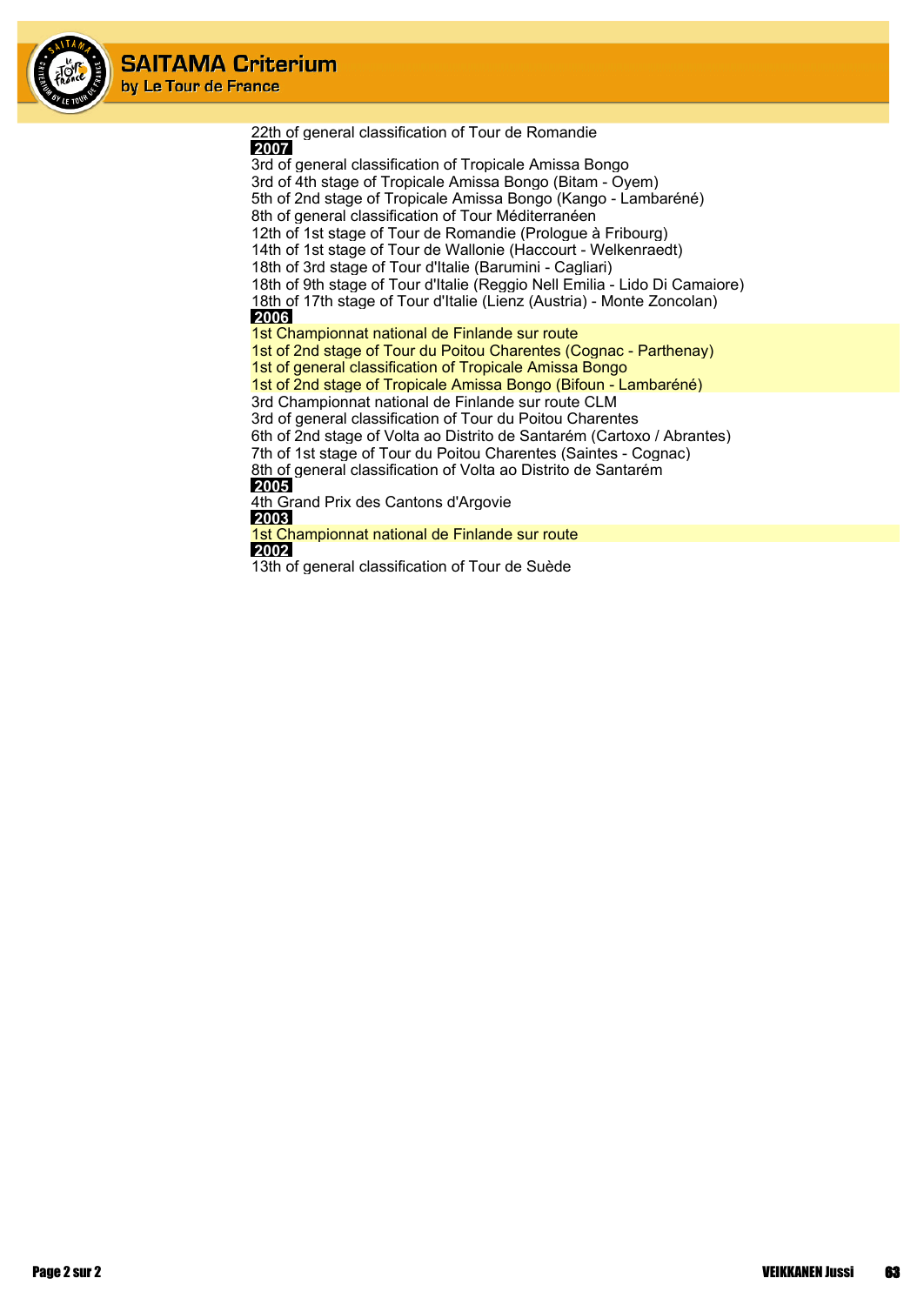

# **GENIEZ Alexandre**

*Né le 16\04\1988*

**Birth place à Rodez 25 years.**

**4 victories**

| $2013:1$ victory   |
|--------------------|
| FDJ                |
| 2012 : No victory. |
| Argos - Shimano    |
| 2011 : 1 victory   |
| Skil - Shimano     |
| 2010 : No victory. |
| Skil - Shimano     |
| $2009:2$ victories |
| La Pomme-Marseille |
|                    |

**FDJ.FR FRA**

 **2013** 1st of 15th stage of Tour d'Espagne (Andorra - Peyragudes) 4th of 19th stage of Tour de France (Bourg-d'Oisans - Le Grand-Bornand) 4th of 4th stage of Tour Méditerranéen (Rousset - Toulon ( Mont Faron )) 7th Championnat national de France CLM 9th of general classification of Tour Méditerranéen 12th of general classification of Critérium du Dauphiné 15th of 7th stage of Critérium du Dauphiné (Le Pont-de-Claix - Superdévoluy) 19th of 8th stage of Critérium du Dauphiné (Sisteron - Risoul)  **2012** 8th of general classification of Circuit Cycliste Sarthe et Pays de la Loire 8th of 3rd stage of Circuit Cycliste Sarthe et Pays de la Loire (Angers CLM IND) 8th of 17th stage of Tour d'Espagne (Santander - Fuente Dé) 9th of general classification of Tour de Pologne 10th of 2nd stage of Tour de Burgos (Burgos - Burgos) 11th of 3rd stage of Critérium International (Porto-Vecchio - Col de l'Ospedale) 14th of 5th stage of Paris Nice (Onet-le-Château - Mende) 15th of 7th stage of Critérium du Dauphiné (Saint-Alban-Leysse - Morzine) 16th of 6th stage of Tour de Pologne (Bukovina Terma - Bukowina Tatrzanska) 16th of 7th stage of Tour de Pologne (Kraków - Kraków) 17th of general classification of Critérium International 25th La Flèche Wallonne  **2011** 1st of 4th stage of Tour d'Autriche (Matrei in Osttirol - St. Johann/Alpendorf) 2nd of general classification of Tour du Luxembourg 3rd of 18th stage of Tour d'Espagne (Solares - Noja) 4th of general classification of Critérium International 5th of general classification of Circuit Cycliste Sarthe et Pays de la Loire 5th of 1st stage of Critérium International (Porto-Vecchio - Col de l'Ospedale) 5th of general classification of Tour de Murcie 6th of 3rd stage of Circuit Cycliste Sarthe et Pays de la Loire (Angers - Angers CLM Ind) 6th of 2nd stage of Tour de Murcie (Estrella de Levante (Murcia) - Centro de Interpretación de 7th of 4th stage of Circuit Cycliste Sarthe et Pays de la Loire (Angers - Prés en Pail) 7th of 4th stage of Tour du Luxembourg (Eschweiler - Roost) 11th of 3rd stage of Tour du Luxembourg (Schifflange - Differdange) 14th Les Boucles du Sud Ardèche - Souvenir Francis Delpech 14th of 1st stage of Tour du Luxembourg (Prologue Luxembourg ville) 14th of general classification of Tour Méditerranéen 15th of 2nd stage of Tour d'Autriche (Innsbruck - Kitzbüheler Horn)  **2010** 2nd of general classification of Route du Sud 2nd of 3rd stage of Route du Sud (Loudenvielle - Saint Gaudens CLM Ind) 3rd of 4th stage of Tour du Luxembourg (Eschweiler - Diekirch) 5th of 5th stage of Tour du Luxembourg (Merch - Luxembourg) 6th Les Boucles du Sud Ardèche - Souvenir Francis Delpech 7th of general classification of Tour du Luxembourg 7th of 3rd stage of Tour du Luxembourg (Schifflange - Differdange) 7th of 5th stage of Tour Méditerranéen (La Ciotat - Toulon Mt Faron) 10th of 3rd stage of Tour du Lac Qinghai (Tongren - Xunhua) 11th of 2nd stage of Tour du Lac Qinghai (Xining - Tongren) 14th of general classification of Tour du Trentin 17th Championnat national de France sur Route  **2009** 1st of 5th stage of Giro della Valle d'Aosta (Chatillon - Fontainemore) 1st of general classification of Ronde de l'Isard d'Ariège 2nd of 2nd stage of Ronde de l'Isard d'Ariège (Saint Girons - Les Monts d Olmes) 2nd of 3rd stage of Ronde de l'Isard d'Ariège (Lavelanet - Plateau de Beille) 2nd of general classification of Tour de Gironde 3rd of 3rd stage of Giro della Valle d'Aosta (Chatel - Ville-La-Grande) 5th of 2nd stage of Tour de Gironde (Cenon - Cenon) 7th of general classification of Giro della Valle d'Aosta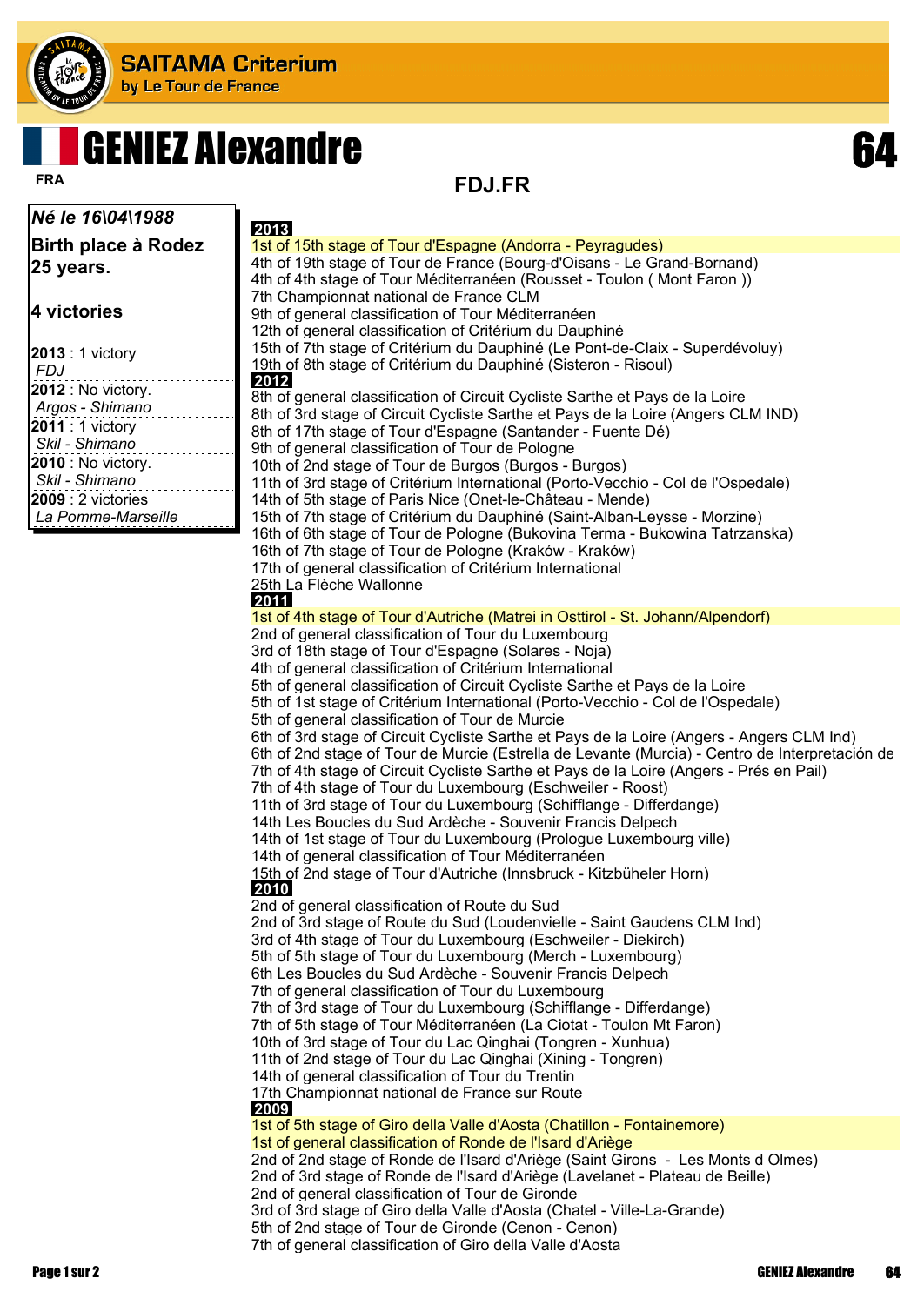

11th Championnat du Monde en Ligne U23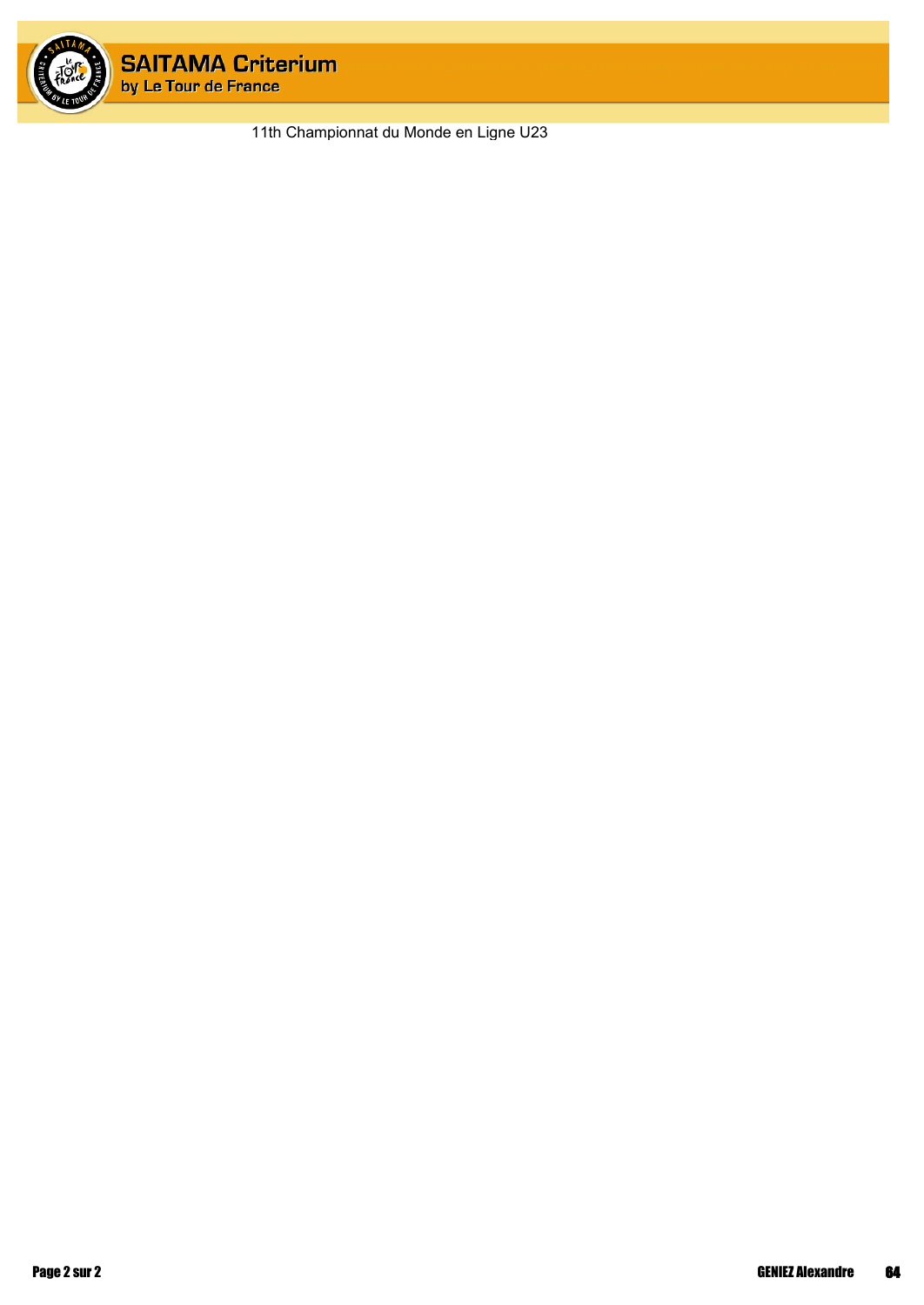

# ARASHIRO Yukiya 71

### **Team Europcar**

| Né le 22\09\1984                                      | 2013                                                                                                                              |
|-------------------------------------------------------|-----------------------------------------------------------------------------------------------------------------------------------|
| <b>Birth place Ishigaki</b>                           | 1st Championnat national du Japon sur route                                                                                       |
| 29 years.                                             | 2nd of general classification of Tour du Limousin                                                                                 |
|                                                       | 2nd of 1st stage of Tour du Limousin (Limoges - Rochechouart)                                                                     |
|                                                       | 6th of 1st stage of Tour de Belgique (Lochristi - Knokke-Heist)                                                                   |
| <b>13 victories</b>                                   | 6th of 5th stage of Tour de Belgique (Lacs de I Eau d Heure - Lacs de I Eau d Heure)                                              |
|                                                       | 8th of 4th stage of Tour du Luxembourg (Eschweiler - Diekirch)                                                                    |
| $2013:1$ victory                                      | 9th of 6th stage of Tour de Belgique (Banneux - Banneux)                                                                          |
| <b>Team Europcar</b>                                  | 12th of general classification of Tour de Belgique                                                                                |
| $2012:1$ victory                                      | 12th of 2nd stage of Tour de France (Bastia - Ajaccio)<br>24th Amstel Gold Race                                                   |
| <b>Team Europcar</b>                                  | 2012                                                                                                                              |
| 2011 : 1 victory                                      | 1st of general classification of Tour du Limousin                                                                                 |
| <b>Team Europcar</b>                                  | 2nd of 4th stage of Tour du Limousin (Varetz - Limoges)                                                                           |
| <b>2010</b> : No victory.                             | 9th Championnat national du Japon sur route                                                                                       |
| <b>BBox Bouygues Telecom</b>                          | 11th Japan Cup                                                                                                                    |
| <b>2009</b> : 3 victories                             | 11th of general classification of Route du Sud                                                                                    |
| <b>BBox Bouygues Telecom</b>                          | 13th of 4th stage of Tour du Luxembourg (Eschweiler-Differdange)                                                                  |
| <b>2008</b> : 2 victories                             | 15th of 3rd stage of Tour de France (Visé - Tournai)<br>15th Tour du Doubs                                                        |
| Meitan Hompo - GDR                                    | 2011                                                                                                                              |
| 2007: 3 victories                                     | 1st Championnat Continentaux d'Asie en ligne                                                                                      |
| <b>Nippo Corporation Meitan</b><br>Hompo Co LTD Asada | 2nd Championnat national du Japon sur route                                                                                       |
| 2006 : No victory.                                    | 4th Championnat Continentaux d'Asie CLM                                                                                           |
| Cycle Racing Team Vang                                | 5th of general classification of Paris - Corrèze                                                                                  |
| $2005:2$ victories                                    | 5th of 1st stage of Tour du Limousin (Limoges - Guéret)                                                                           |
| Equipe Nationale du Japon                             | 8th of 1st stage of Paris - Corrèze (Contres - Bellac)                                                                            |
|                                                       | 9th of 1st stage of Circuit de Lorraine Professionnels (Amneville - Longwy)<br>9th Japan Cup                                      |
|                                                       | 9th of 6th stage of Tour de Romandie (Champagne - Geneve)                                                                         |
|                                                       | 9th of 2nd stage of Tour du Limousin (St Hilaire Peyroux - Allassac)                                                              |
|                                                       | 10th of 3rd stage of 3 jours de la Flandre Occidentale (Nieuwpoort - Ichtegem)                                                    |
|                                                       | 10th of general classification of Tour du Limousin                                                                                |
|                                                       | 11th Flèche d'Emeraude                                                                                                            |
|                                                       | 11th of 4th stage of Tour du Limousin (Lacs de Haute Charente - Limoges)                                                          |
|                                                       | 13th of general classification of 3 jours de la Flandre Occidentale                                                               |
|                                                       | 15th of 3rd stage of Tour du Limousin (Lanouaille - St Yrieix La Perche)                                                          |
|                                                       | 25th Grand Prix Cycliste de Québec<br>2010                                                                                        |
|                                                       | 3rd of 5th stage of Tour d'Italie (Novara - Novi Ligure)                                                                          |
|                                                       | 5th Paris Tours                                                                                                                   |
|                                                       | 6th of 12th stage of Tour de France (Sisteron - Bourg-lès-Valence)                                                                |
|                                                       | 7th of general classification of Grand Prix de la Somme « Conseil Général 80»                                                     |
|                                                       | 8th of 1st stage of Route du Sud (Carmaux - Saint Gaudens)                                                                        |
|                                                       | 9th Championnat du Monde sur Route                                                                                                |
|                                                       | 9th Val d'Ille U Classic 35                                                                                                       |
|                                                       | 10th of 2nd stage of Route du Sud (Izaourt - Saint Gaudens)<br>13th of 17th stage of Tour d'Italie (Brunico/Bruneck - Peio Terme) |
|                                                       | 13th of 18th stage of Tour d'Italie (Levico Terme - Brescia)                                                                      |
|                                                       | 15th of 6th stage of Tour de France (Épernay - Montargis)                                                                         |
|                                                       | 16th of 19th stage of Tour de France (Salies-de-Béarn - Bordeaux)                                                                 |
|                                                       | 16th of 21th stage of Tour de France (Longjumeau - Paris Champs-Élysées)                                                          |
|                                                       | 19th of 7th stage of Tour de France (Montargis - Gueugnon)                                                                        |
|                                                       | 19th of 14th stage of Tour de France (Rodez - Revel)                                                                              |
|                                                       | 2009                                                                                                                              |
|                                                       | 1st of general classification of Tour de Okinawa<br>1st of 1st stage of Tour de Okinawa (Criterium)                               |
|                                                       | 1st of 2nd stage of Tour de Okinawa (Etape en Ligne)                                                                              |
|                                                       | 4th Championnat national du Japon sur route                                                                                       |
|                                                       | 5th of 2nd stage of Tour de France (Monaco - Brignoles)                                                                           |
|                                                       | 8th of 1st stage of Quatre jours de Dunkerque (Dunkerque - Dunkerque, Petite-Synthe)                                              |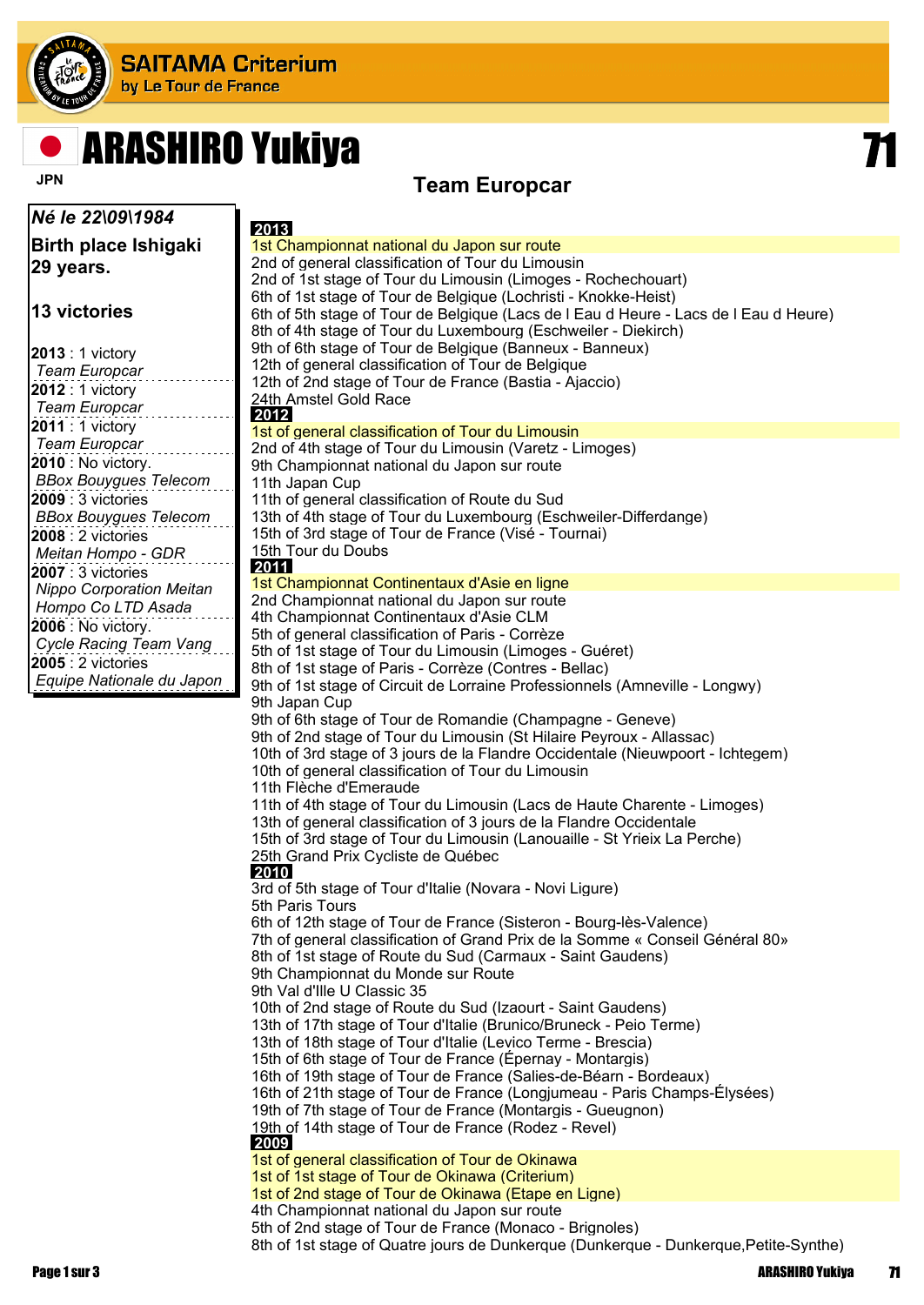

8th of 2nd stage of Tour de Langkawi (Senawang - Melaka) 8th of 6th stage of Tour de Langkawi (Batang Kali - Shah Alam) 9th of general classification of Quatre jours de Dunkerque 9th of 7th stage of Tour de Langkawi (Kuala Lumpur Criterium) 10th GP de Denain Porte du Hainaut 10th Trophée des Grimpeurs - Polymultipliée 11th of 2nd stage of Critérium du Dauphiné (Nancy - Dijon) 11th of 1st stage of Tour de Langkawi (Putrajaya - Senawang) 13th of 5th stage of Eneco Tour de Bénélux (Tour du Pays bas) (Hasselt - Libramont) 13th Japan Cup 13th of 2nd stage of Quatre jours de Dunkerque (Coudekerque-Branche - Arques) 14th of 4th stage of Eneco Tour de Bénélux (Tour du Pays bas) (Niel - Hasselt) 14th Paris Bourges 14th of 4th stage of Quatre jours de Dunkerque (Gayant Expo / Gayant Expo CLM Ind) 14th of 6th stage of Quatre jours de Dunkerque (Lesquin - Dunkerque) 18th of 7th stage of Tour de Catalogne (Centre d Alt Rendiment, Sant Cugat - Circuit de Catal 18th of 5th stage of Tour de France (Le Cap d'Agde - Perpignan) 20th of 6th stage of Tour de Catalogne (Torredembarra - Barcelona) 20th of 21th stage of Tour de France (Montereau-Fault-Yonne - Paris Champs-Élysées)  **2008** 1st of 2nd stage of Tour de Kumano (Kumano Sangaku Circuit Course) 1st of 2nd stage of Tour du Limousin (Bellac - Bellac) 2nd of 3rd stage of Tour de Hokkaido (Obihiro CLM Ind) 2nd of 4th stage of Tour du Japon (Minami Shinshu) 3rd Championnat Continentaux d'Asie CLM 3rd of general classification of Tour de Kumano 3rd of general classification of Tour de Okinawa 3rd of general classification of Tour du Limousin 4th of 6th stage of Jayco Herald Sun Tour (Mt Beauty to Wangaratta) 5th Japan Cup 5th of 8th stage of Jayco Herald Sun Tour (Circuit Race, Melbourne) 5th of 3rd stage of Tour de Kumano (Taiji Hanto Circuit Course) 5th of general classification of Tour du Japon 5th of 2nd stage of Tour du Japon (Tadaiji Temple Daibusuden - Nunome Dan Circuite Course 5th of 3rd stage of Tour du Limousin (Brive - Cublac) 7th of general classification of Les 3 Jours de Vaucluse 7th of general classification of Tour de Bretagne (Ruban Granitier) 10th Championnat Continentaux d'Asie en ligne 12th Championnat national du Japon sur route 12th of general classification of Paris - Corrèze 15th Cholet - Pays De Loire  **2007** 1st Championnat national du Japon sur route 1st of 4th stage of Tour de Hokkaido (Oshamambe - Date) 1st of 7th stage of Tour du Japon (Tokyo) 2nd of 5th stage of Tour de Bretagne (Ruban Granitier) (Guénin - Rennes) 2nd of 1st stage of Tour du Japon (Osaka) 2nd of 3rd stage of Tour du Japon (Mino) 2nd Tour du Jura 2nd of general classification of Vuelta Ciclista a Leon 3rd of general classification of Tour de Hokkaido 3rd of general classification of Tour de Okinawa 4th of 2nd stage of Tour de Hokkaido (CLM Ind) 4th of 1st stage of Vuelta Ciclista a Leon (La Pola De Gordón - Villablino) 5th of 1st stage of Vuelta Ciclista a la Comunidad de Madrid (Valdelaguna / Valdelaguna) 7th of 4th stage of Tour de Langkawi ( Gua Musang - Kota Bharu) 7th Tour du Finistère 12th of 10th stage of Tour de Langkawi (Kuala Lumpur Criterium) 13th Circuit de Getxo - mémorial Ricardo Otxo 13th of 7th stage of Tour de Langkawi (Kuantan - Karak) 15th Japan Cup  **2006** 2nd of 4th stage of Giro delle Regioni (Castelfranco Di Sopra - Barberino Di Mugello) 2nd of 2nd stage of Tour de Taiwan (Tainan-Anping) 2nd of 1st stage of Tour du Japon (Osaka) 3rd of general classification of Tour du Limousin 5th of 6th stage of Tour du Japon (Tokyo)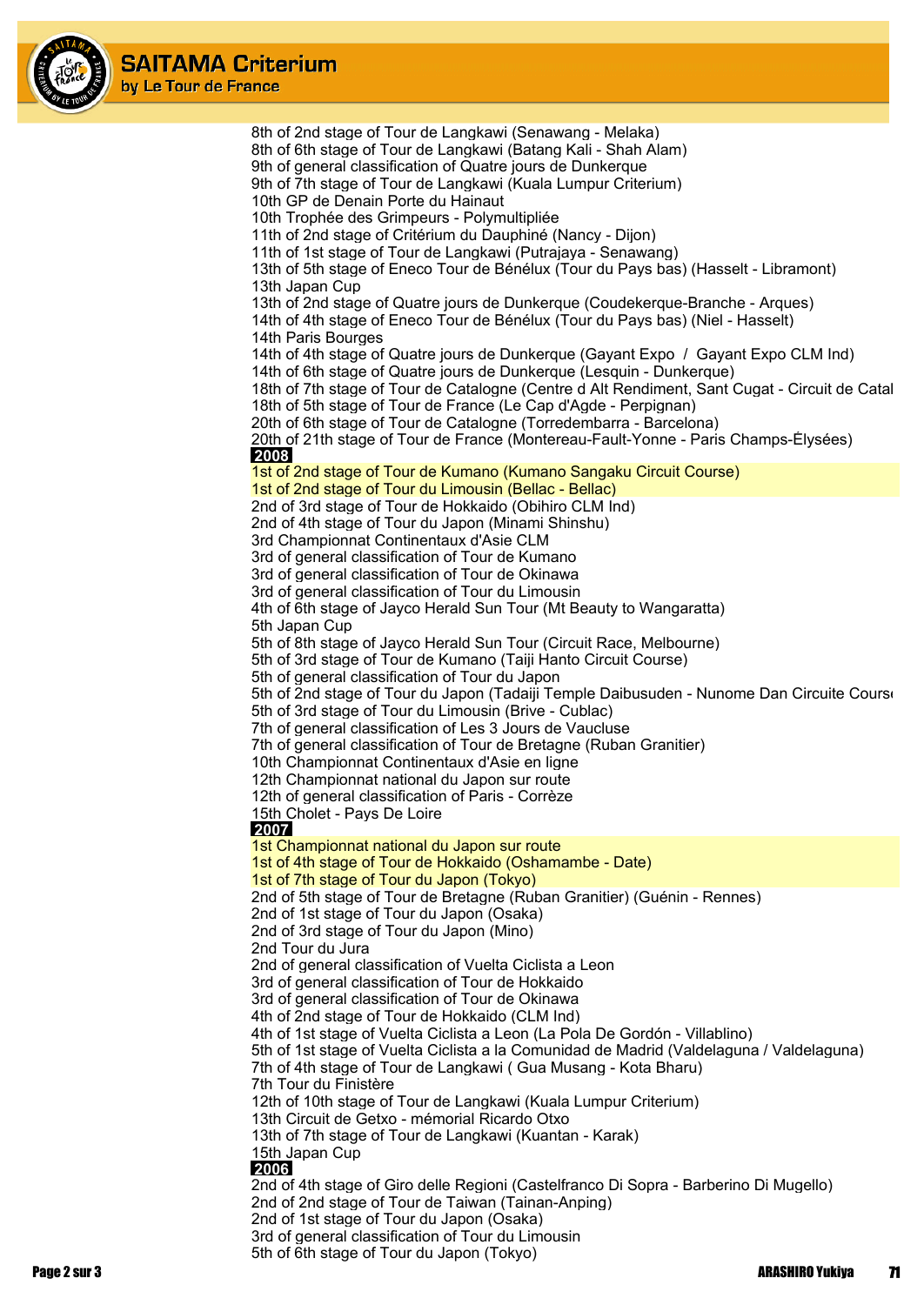

8th of 1st stage of Tour du Limousin (Limoges - Aubusson) 8th of 4th stage of Tour du Limousin (Guéret - Limoges) 9th of general classification of Tour de Okinawa 14th Championnat du Monde en Ligne U23  **2005**

1st Championnat National du Japon CLM U23 1st Championnat National du Japon en Ligne U23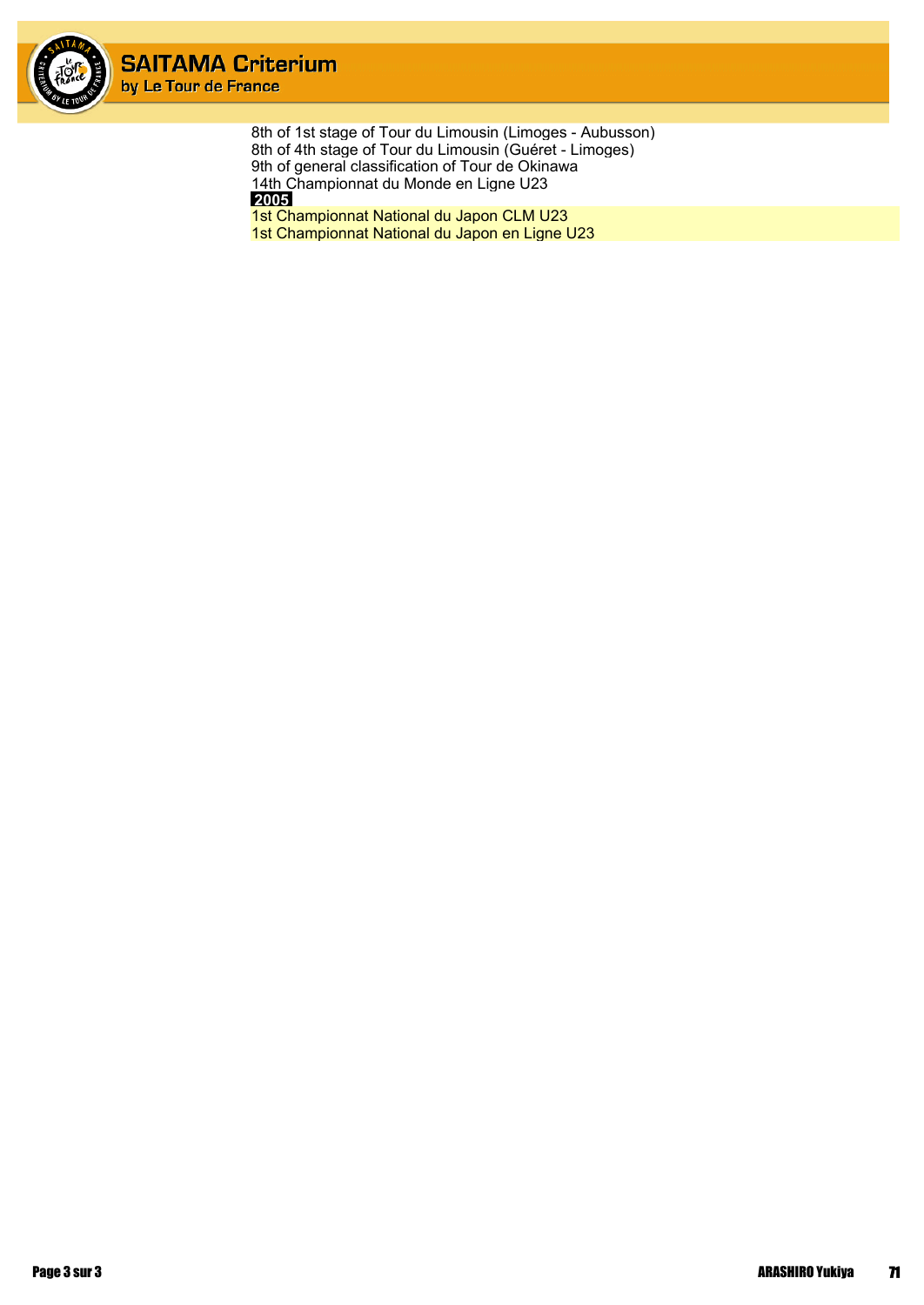

# **JEROME Vincent**

#### **Team Europcar FRA**

**Birth place Chateau Gontier 28 years.**

*Né le 26\11\1984*

#### **3 victories**

**2013** : No victory. *Team Europcar* **2012** : No victory. *Team Europcar* **2011** : 1 victory *Team Europcar* **2010** : No victory. *BBox Bouygues Telecom* **2009** : No victory. *BBox Bouygues Telecom* **2008** : No victory. *Bouygues Telecom* **2007** : 1 victory *Bouygues Telecom* **2006** : No victory. *Bouygues Telecom* **2005** : 1 victory *Bouygues Telecom*

 **2013** 2nd of general classification of Ronde de l'Oise 3rd of 4th stage of Ronde de l'Oise (Beauvais - Rantigny) 6th of 3rd stage of Tour du Luxembourg (Schifflange - Walferdange) 8th of 5th stage of Tour du Luxembourg (Mersch - Luxembourg) 9th of 1st stage of Tour du Haut Var (Le Cannet des Maures - La Croix Valmer) 12th Championnat national de France sur Route 12th of general classification of Tour du Haut Var 13th of general classification of Tour du Luxembourg 19th Tour des Flandres  **2012** 6th of general classification of Paris - Corrèze 6th of 4th stage of Tour du Luxembourg (Eschweiler-Differdange) 7th of 2nd stage of Paris - Corrèze (Objat - Chaumeil) 8th of 2nd stage of Tour du Limousin (Oradour-sur-Glane - Saint-Junien) 11th A travers les Flandres 11th of 3rd stage of Tour du Limousin (Jumilhac-le-Grand - Trélissac) 14th Grand Prix de Plumelec-Morbihan 14th of 3rd stage of Tour du Luxembourg (Schifflange-Leudelange) 15th Classic Loire Atlantique 15th of general classification of Tour du Luxembourg  **2011** 1st Tro Bro Leon 11th Grand Prix E3 - Harelbeke 12th Grand Prix de Wallonie  **2010** 13th of 2nd stage of Quatre jours de Dunkerque (Coulogne - Auby)  **2009** 6th Clasica de Almeria 8th of 1st stage of 3 Jours De La Panne (Middelkerke - Zottegem) 9th of general classification of Tour de Wallonie 10th of 5th stage of Tour du Luxembourg (Mersch - Luxembourg) 13th of 4th stage of Tour de Wallonie (Charleroi - Perwez) 18th of 2nd stage of Tour de Suisse (Davos Davos) 19th of 4th stage of Jacob's Creek Tour Down Under (Unley to Victor Harbor)  **2008** 3rd Tour du Doubs 9th of 3rd stage of Circuit de Lorraine Professionnels (Pont A Mousson - Gerardmer) 10th of 2nd stage of Circuit de Lorraine Professionnels (Briey - Verdun) 12th of general classification of Circuit de Lorraine Professionnels 14th of 3rd stage of Bayern - Rundfahrt - Tour de Bavière (Donauwörth - Würzburg) 14th of 9th stage of Tour de Suisse (Altdorf - Berne) 16th of 1st stage of Tour de Suisse (Langnau I.E. - Langnau I.E.) 19th of 6th stage of Tour de Romandie (Le bouveret - Lausanne) 19th of 4th stage of Tour de Suisse (Gossau SG - Domat-Ems) 19th of 9th stage of Tour d'Espagne (Viella - Sabiñánigo)  **2007** 1st Tour du Doubs 8th of 1st stage of Circuit de Lorraine Professionnels (Thionville - Longwy) 10th Trophée des Grimpeurs - Polymultipliée 12th Grand Prix de Plumelec-Morbihan 13th of general classification of Paris - Corrèze  **2006** 6th of 4th stage of Jacob's Creek Tour Down Under (Strathalbyn to Yankalilla) 9th of 4th stage of Tour de l'Avenir (Yutz - Metz) 12th of 2nd stage of Tour du Lac Qinghai (Bird Island - Xihaizhen)  **2005** 1st GP de Lys lez Lannoy 4th of 2nd stage of Boucles de la Mayenne (Renault/St Berthevin - Cosse-Le-Vivien) 4th GP de Waregem

4th La Roue Tourangelle

4th of 1st stage of Le Triptyque des Monts et Châteaux (Excelsior de Mouscron - Quevaucamp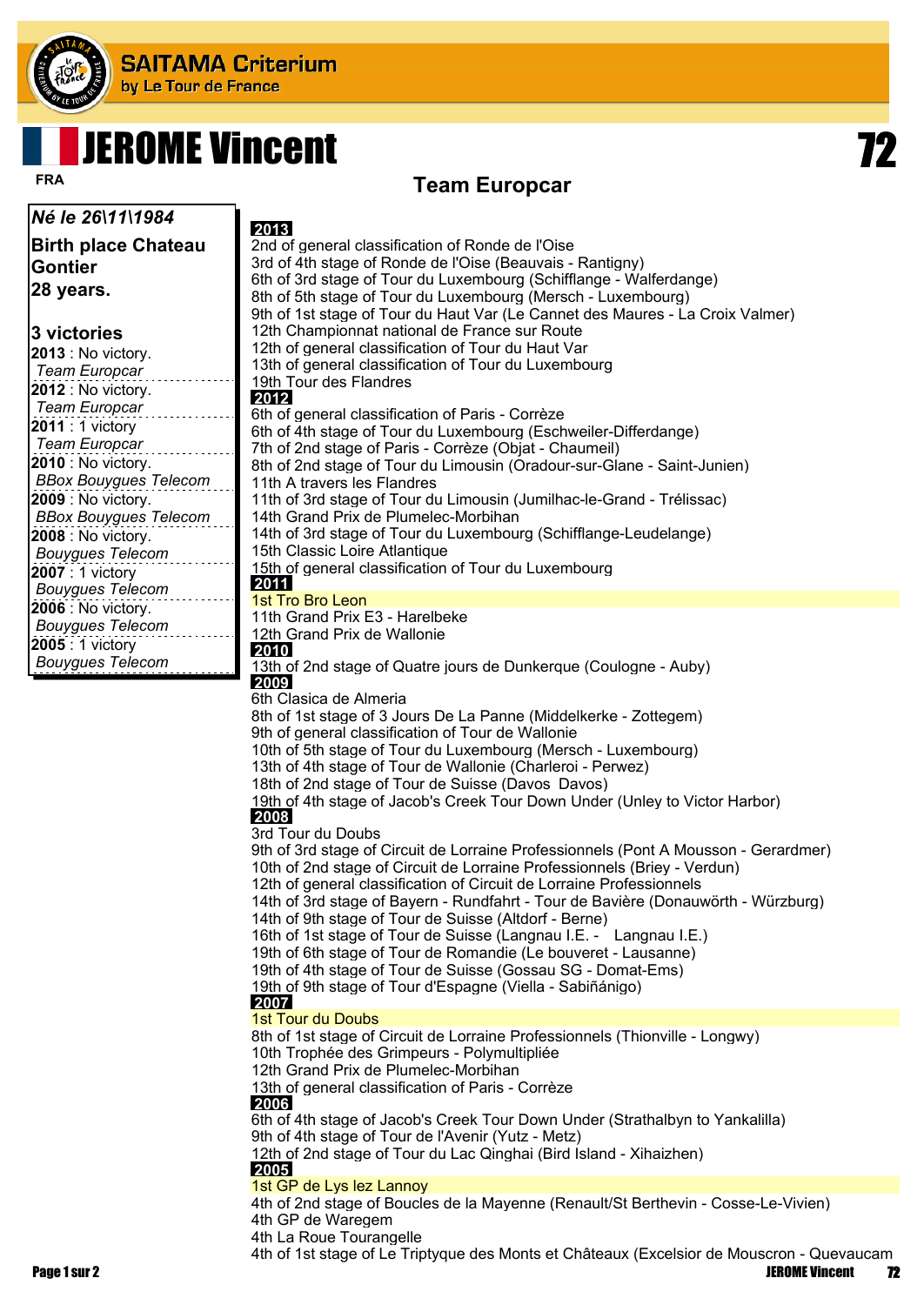

10th Paris-Roubaix Espoirs 10th Tour des Flandre Espoir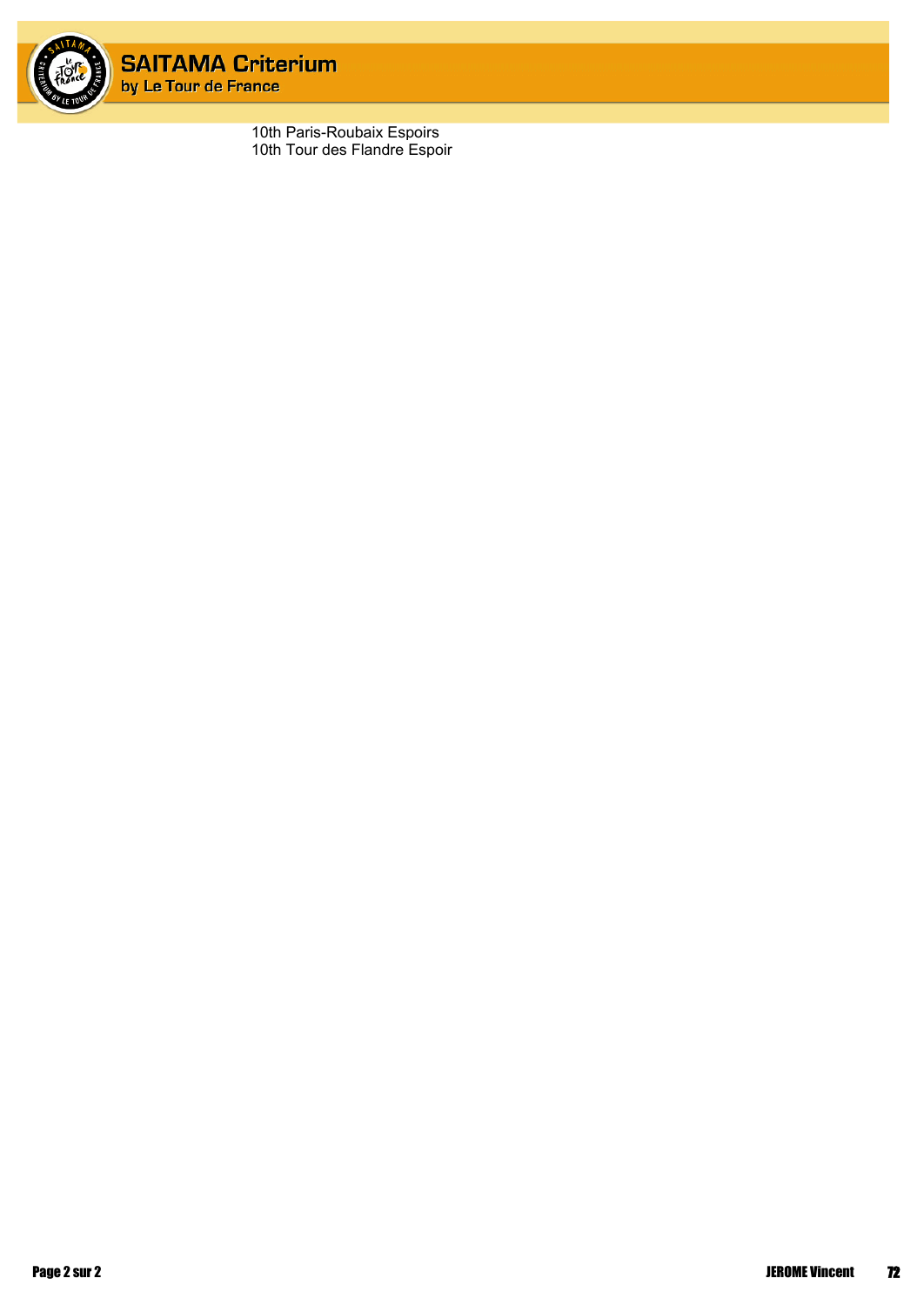

# **GENÉ Yohann**

#### **Team Europcar FRA**

*Né le 25\06\1981* **Birth place Point-à-Pitre 32 years. 10 victories 2013** : 3 victories *Team Europcar* **2012** : 2 victories *Team Europcar* **2011** : 3 victories *Team Europcar* **2010** : 1 victory *BBox Bouygues Telecom* **2009** : 1 victory *BBox Bouygues Telecom* **2008** : No victory. *Bouygues Telecom* **2007** : No victory. *Bouygues Telecom* **2006** : No victory. *Bouygues Telecom* **2005** : No victory. *Bouygues Telecom*  **2013** 1st of 2nd stage of Route du Sud (Villecomptal Sur Arros - Villecomptal Sur Arro) 1st of general classification of Tropicale Amissa Bongo 1st of 6th stage of Tropicale Amissa Bongo (Lambarene - Kango) 2nd of 1st stage of Tropicale Amissa Bongo (Bitam - Ebolowa) 4th of 2nd stage of Tropicale Amissa Bongo (Yaounde - Yaounde) 5th of 5th stage of Tropicale Amissa Bongo (Lambarene - Mouilla) 6th of 3rd stage of Tropicale Amissa Bongo (Oyem - Bitam) 6th of 4th stage of Tropicale Amissa Bongo (Oyem - Mitzic) 6th of 7th stage of Tropicale Amissa Bongo (Owendo - Libreville) 8th of 12th stage of Tour de France (Fougères - Tours) 8th of 21th stage of Tour de France (Versailles - Paris Champs-Elysées) 10th of 3rd stage of Bayern - Rundfahrt - Tour de Bavière (Viechtach - Kelheim) 13th of 10th stage of Tour de France (Saint-Gildas-des-Bois - Saint-Malo)  **2012** 1st of 1st stage of Tropicale Amissa Bongo (Fougamou - Lambarene) 1st of 5th stage of Tropicale Amissa Bongo (Leconi - Franceville) 2nd of 3rd stage of Tropicale Amissa Bongo (Franceville - Akieni) 2nd of 6th stage of Tropicale Amissa Bongo (Owendo - Libreville) 3rd Châteauroux Classic de l'Indre Trophée Fenioux 4th of 5th stage of Circuit de Lorraine Professionnels (Thionville - Hayange) 4th of 2nd stage of Route du Sud (Castres - Saint-Michel) 4th of 4th stage of Tour de Langkawi (Batu Pahat - Muar) 5th of 2nd stage of Tour du Poitou Charentes (Royan - Melle) 5th of general classification of Tropicale Amissa Bongo 5th of 4th stage of Tropicale Amissa Bongo (Mounana - Bongoville) 6th of 1st stage of Route du Sud (Lacaune-les-Bains - Albi) 7th of 2nd stage of Tour de Langkawi (Putrajaya - Melaka) 7th of 5th stage of Tour du Poitou Charentes (Melle - Poitiers) 9th of 7th stage of Tour de Langkawi (Bentong - Kuantan) 10th of 1st stage of Circuit de Lorraine Professionnels (Rombas - Neuves-Maisons) 10th E.O.S. Tallin Grand Prix de la Baltique 10th of 6th stage of Tour de France (Rouen - Saint-Quentin) 10th of 2nd stage of Tour du Luxembourg (Luxembourg-Hesperange) 12th of 1st stage of Tour de Langkawi (Putrajaya CLM Ind) 14th of 21th stage of Tour de France (Rambouillet - Paris Champs-Élysées)  **2011** 1st of 3rd stage of Tour d'Affrique du Sud (Port Elizabeth Soccer Stadium - Summer Strand) 1st of 2nd stage of Tropicale Amissa Bongo (Bitam - Ebolowa) 1st of 5th stage of Tropicale Amissa Bongo (Ambaréné - Owendo) 3rd of 7th stage of Tour d'Affrique du Sud (Stellenbosch University - Stellenbosch University) 4th of 5th stage of Tour d'Affrique du Sud (Oudtshoorn - Swellendam) 6th of 1st stage of Tropicale Amissa Bongo (Oyem - Bitam) 7th Boucles de l'Aulne 7th of 6th stage of Tropicale Amissa Bongo (Libreville) 9th of general classification of Tropicale Amissa Bongo  **2010** 1st of 5th stage of Tropicale Amissa Bongo (Bifoun - Ntoum) 2nd of 3rd stage of 3 jours de la Flandre Occidentale (Omloop der Vlaamse Ardennen (Middel 2nd Val d'Ille U Classic 35 4th of 1st stage of Tour de Picardie - Tour de l'Oise (Boué - Doullens) 4th of 4th stage of Tropicale Amissa Bongo (Ndjolé - Lambaréné) 5th of 2nd stage of Tour du Poitou Charentes (Saint Georges De Didonne - Niort) 5th of general classification of Tropicale Amissa Bongo 5th of 1st stage of Tropicale Amissa Bongo (Bongoville - Akiéni) 6th of 9th stage of Tour du Portugal (Oliveira Hospital - Oliveira do Bairro) 6th of 6th stage of Tropicale Amissa Bongo (Owendo - Libreville) 7th of 2nd stage of Tropicale Amissa Bongo (Kabala - Franceville) 13th Memorial Samyn - GP Fina Fayt-le-Franc  **2009**

1st of 7th stage of Tour de Langkawi (Kuala Lumpur Criterium)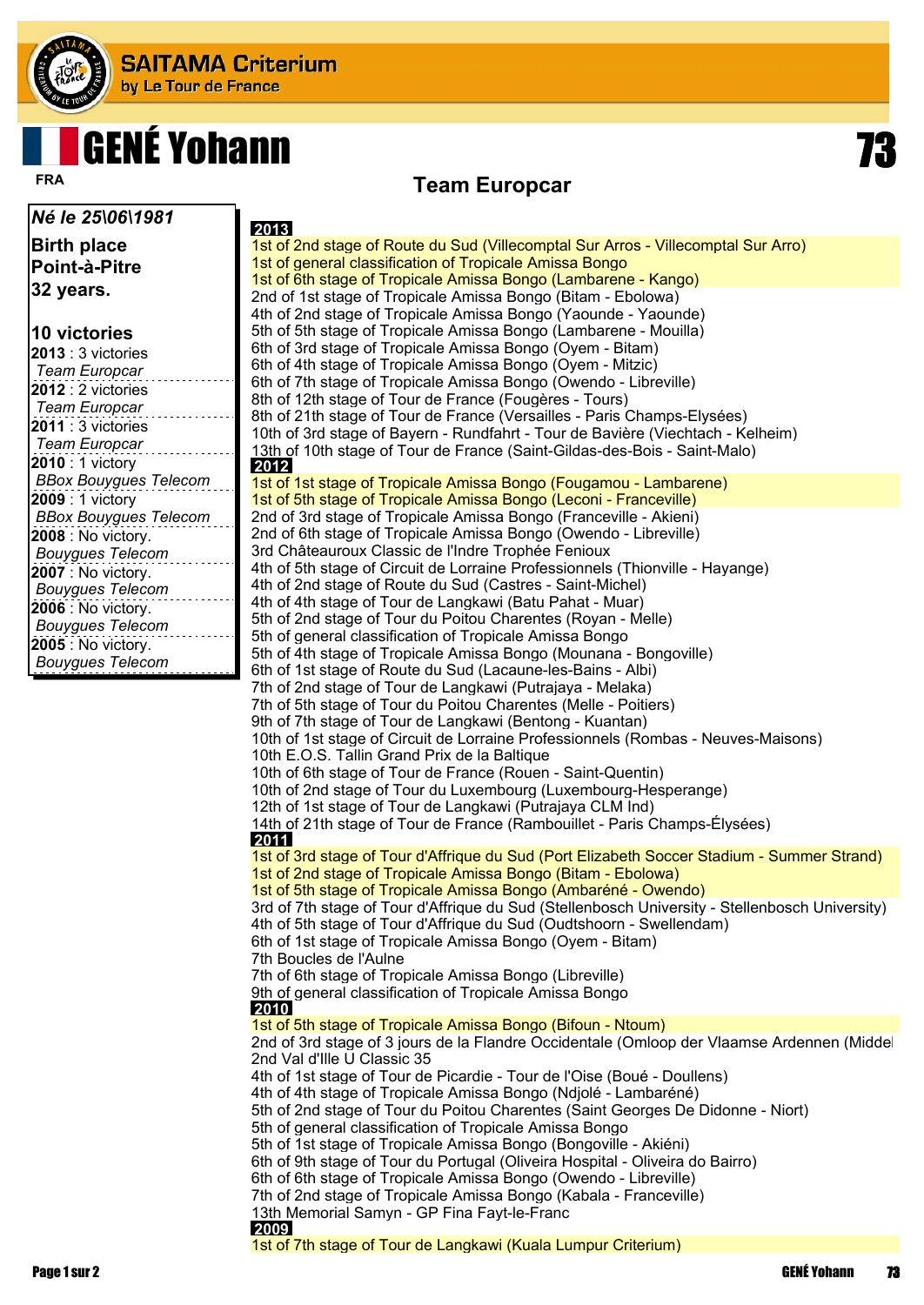

> 8th of 5th stage of Tropicale Amissa Bongo (Bibas - Oyem) 10th of 3rd stage of Tour de Langkawi (Melaka - Melaka) 11th of 4th stage of Tour de Langkawi (Melaka - Bangi) 14th of general classification of Grand Prix de la Somme « Conseil Général 80»  **2008** 6th of 4th stage of Route du Sud (ST Gaudens - Castres)

 **2007**

5th of general classification of Grand Prix de la Somme « Conseil Général 80» 11th of 4th stage of Jacob's Creek Tour Down Under (Stirling to Victor Harbor)  **2006**

4th of 3rd stage of Tour de l'Avenir ( Mont-Saint-Martin - Moyeuvre-Grande) 9th of 8th stage of Tour de Langkawi (Yong Peng - Segamat)

14th of 15th stage of Tour d'Italie (Mergozzo-Brescia)

19th of 6th stage of Tour de Langkawi (Shah Alam - Tampin)  **2005**

13th of 7th stage of Tour d'Espagne (Teruel - Vinaròs)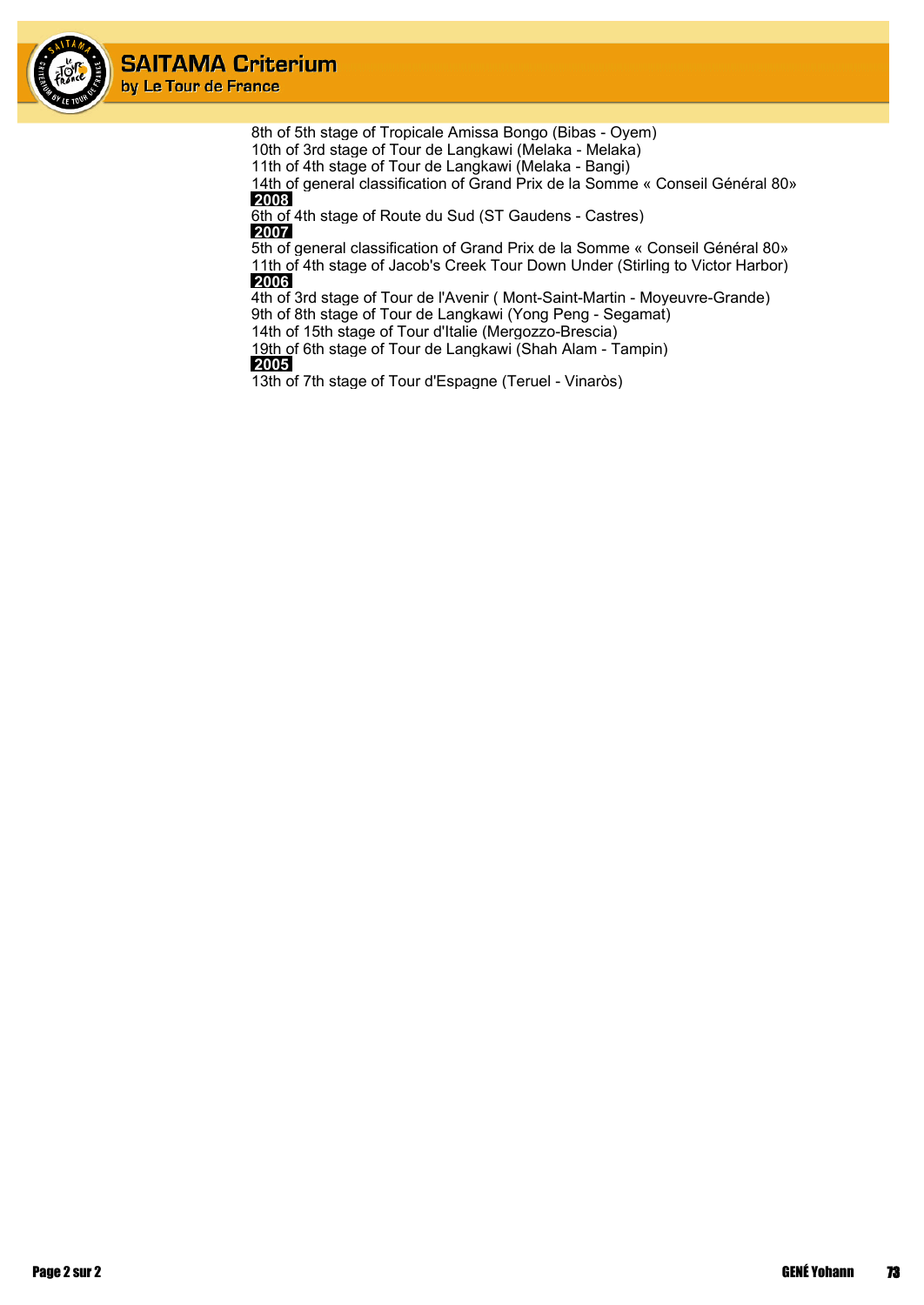

## **Team Europcar FRA** COUSIN Jérôme

*Né le 05\06\1989* **Birth place NC 24 years. 5 victories 2013** : 1 victory *Team Europcar* **2012** : 3 victories *Team Europcar* **2011** : No victory. *Team Europcar* **2010** : 1 victory *Vendée U* **2009** : No victory. *BBox Bouygues Telecom* **2008** : No victory. *U Nantes Atlantique*  **2013** 1st of 3rd stage of Etoile de Bessèges (Bessèges - Bessèges) 2nd of general classification of Etoile de Bessèges 8th of 1st stage of 3 Jours De La Panne (Middelkerke - Zottegem)  **2012** 1st of 3rd stage of Rhône Alpes Isère Tour (Saint-Maurice l'Exil - Saint-Maurice l'Exil) 1st of general classification of Tour de Normandie 1st of 2nd stage of Tour de Normandie (Colombelles - Forges-les-Eaux) 3rd of 5th stage of Presidential Cycling Tour of Turkey (Marmaris - Turgutreis) 3rd of 4th stage of Tour de Normandie (Aubevoye - Elbeuf/Seine) 10th Championnat national de France CLM 12th of general classification of 3 jours de la Flandre Occidentale 15th Paris - Camembert Lepetit  **2011** 7th of general classification of Tour du Danemark 7th of 2nd stage of Tour du Gévaudan Languedoc-Roussillon (La Grand Combe - Langogne) 9th La Poly Normande 10th of 2nd stage of Critérium International (Porto-Vecchio - Porto-Vecchio) 11th of 3rd stage of Tour du Danemark (Århus - Vejle) 15th Flèche d'Emeraude 18th of 4th stage of Tour de Romandie (Thierrens - Neuchâtel)  **2010** 1st of 1st stage of Ronde de l'Isard d'Ariège (Toulouse - Saint Gaudens) 5th of 5th stage of Internationale Thüringen-Rundfahrt U23 (Rund um Masserberg)

> 8th of general classification of Ronde de l'Isard d'Ariège 10th of general classification of Internationale Thüringen-Rundfahrt U23  **2009**

6th of 4th stage of Tour du Poitou Charentes (Monts Sur Guesnes - Loudun)  **2008**

2nd of 1st stage of Tour du Haut Anjou (Chateau Gonthier - Le Lion d Angers) 3rd of general classification of Tour du Haut Anjou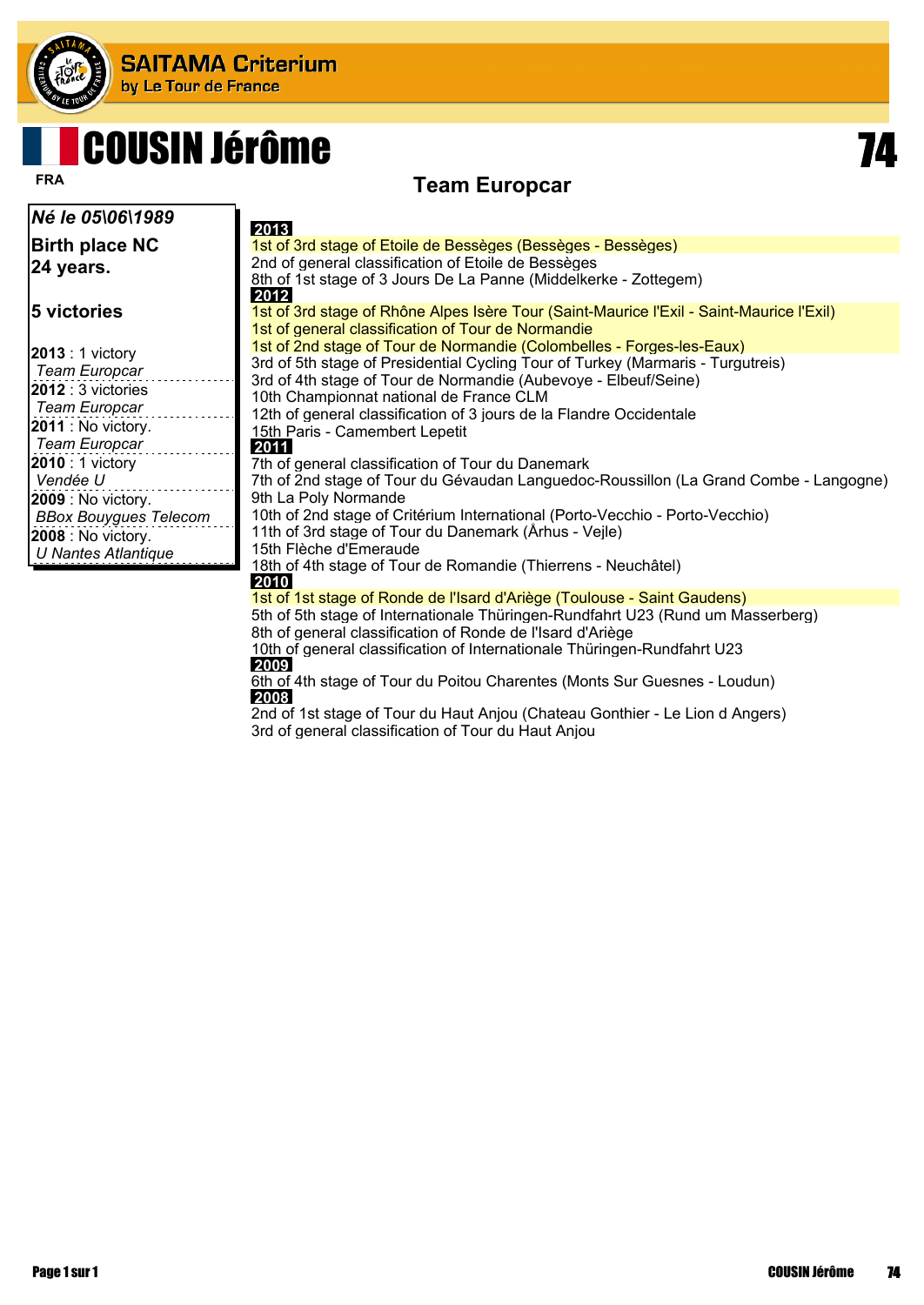

## **SHIMIZU Miyataka**

*Né le 23\11\1981* **Birth place NC 31 years.**

#### **10 victories**

| 2013 : No victory.              |
|---------------------------------|
| <b>Team Bridgestone Anchor</b>  |
| 2012 : No victory.              |
| <b>Team Bridgestone Anchor</b>  |
| 2011 : No victory.              |
| Team Bridgestone Anchor         |
| <b>2010</b> : 5 victories       |
| <b>Team Bridgestone Anchor</b>  |
| 2009 : No victory.              |
| Ega - Meitan Hompo -            |
| <b>Graphite Design</b>          |
| 2008: 3 victories               |
| Meitan Hompo - GDR              |
| $2007:2$ victories              |
| <b>Nippo Corporation Meitan</b> |
| Hompo Co LTD Asada              |
| 2006 : No victory.              |
| Cycle Racing Team Vang          |
| <b>2005</b> : No victory.       |
| <b>Team Bridgestone Anchor</b>  |

### **JPN** Japanese Riders

 **2013** 2nd Championnat national du Japon sur route 2nd of 3rd stage of Tour Alsace (Strasbourg - Bischoffsheim) 2nd of 2nd stage of Tour de la Guadeloupe (Saint-François - Baillif) 3rd of general classification of Tour de la Guadeloupe 4th of 3rd stage of Tour de la Guadeloupe (Trois-Rivières - Gourbeyre) 4th of 5th stage of Tour de la Guadeloupe (Le Gosier - Sainte-Rose) 4th of 7th stage of Tour de la Guadeloupe (Petit-Bourg - Vieux-Habitants) 5th of 11th stage of Tour de la Guadeloupe (Les Abymes - Basse-Terre) 6th Japan Cup 7th of 6th stage of Tour du Japon (Tokyo)  **2012** 3rd Championnat national du Japon sur route 5th Les challenges Phosphatiers-Challenge Khouribga 5th of 3rd stage of Tour de Kumano (Kumano Sangaku Circuit) 8th Japan Cup 8th of general classification of Tour de Kumano 13th of general classification of Tour of Oman 13th of 5th stage of Tour of Oman (Royal Opera House - Jabal Al Akhdhar)  **2011** 2nd of general classification of Princess Mamackakri Sirindhon's Cup Tour of Thailand 2nd of 6th stage of Princess Mamackakri Sirindhon's Cup Tour of Thailand (Chanthaburi - Cho 3rd Championnat national du Japon sur route 3rd of 2nd stage of Tour de Okinawa (Mens Champion Road Race) 4th of general classification of Tour de Okinawa 5th of 2nd stage of Princess Mamackakri Sirindhon's Cup Tour of Thailand (Chonburi - Rayon 5th of general classification of Tour of the Philippines 5th of 4th stage of Tour of the Philippines (Lingayen, Pangasinan - Baguio)  **2010** 1st of general classification of Tour cycliste International de Martinique 1st of 8th stage of Tour cycliste International de Martinique (Sainte-Marie - Saint-Esprit) 1st of general classification of Tour de Hokkaido 1st of 3rd stage of Tour de Hokkaido (Kutchan Town - Kutchan Town) 1st of 2nd stage of Tour de Taiwan (Chaiyi) 2nd of 4th stage of Tour cycliste International de Martinique (Fort-de-France - Trinite) 2nd of 6th stage of Tour cycliste International de Martinique (Macouba - Trois Ilets) 2nd of 10th stage of Tour cycliste International de Martinique (Riviere-Pilote CLM IND) 3rd Kumamoto International Road Race 3rd of 7th stage of Tour cycliste International de Martinique (Trois Ilets - Sainte-Marie) 3rd of 4th stage of Tour de Taiwan (Taichung City) 4th of 2nd stage of Tour de Okinawa (Mens Champion Road Race) 5th Championnat national du Japon sur route 5th of 5th stage of Tour cycliste International de Martinique (Trinite - Macouba) 5th of 3rd stage of Tour de Corée (Yeosu - Gunsan) 5th of 2nd stage of Tour de Hokkaido (Hokuto City - Suttsu Town) 7th of general classification of Tour de Okinawa 7th of 7th stage of Vuelta Chihuahua Internacional (CD Delicias - Chihuahua) 8th Championnat Continentaux d'Asie en ligne 9th of 3rd stage of Vuelta Chihuahua Internacional (Cuauhtémoc - San Juanito) 15th Japan Cup  **2009** 2nd of 7th stage of Tour de Corée (Gu-mi - Dan-yang) 2nd of general classification of Tour de Okinawa 2nd of 2nd stage of Tour de Okinawa (Etape en Ligne) 4th of general classification of Tour de Corée 4th of 4th stage of Tour de Langkawi (Melaka - Bangi) 5th Classic Loire Atlantique 5th of 6th stage of Tour du Japon (IZU Stage) 5th of 8th stage of Tour of Hainan Island (Changjang - Wuzhishan) 5th of 9th stage of Tour of Hainan Island (Wuzhishan) 6th of general classification of Tour du Japon

Page 1 sur 2 SHIMIZU Miyataka 81 SHIMIZU Miyataka 81 SHIMIZU Miyataka 81 SHIMIZU Miyataka 81 SHIMIZU Miyataka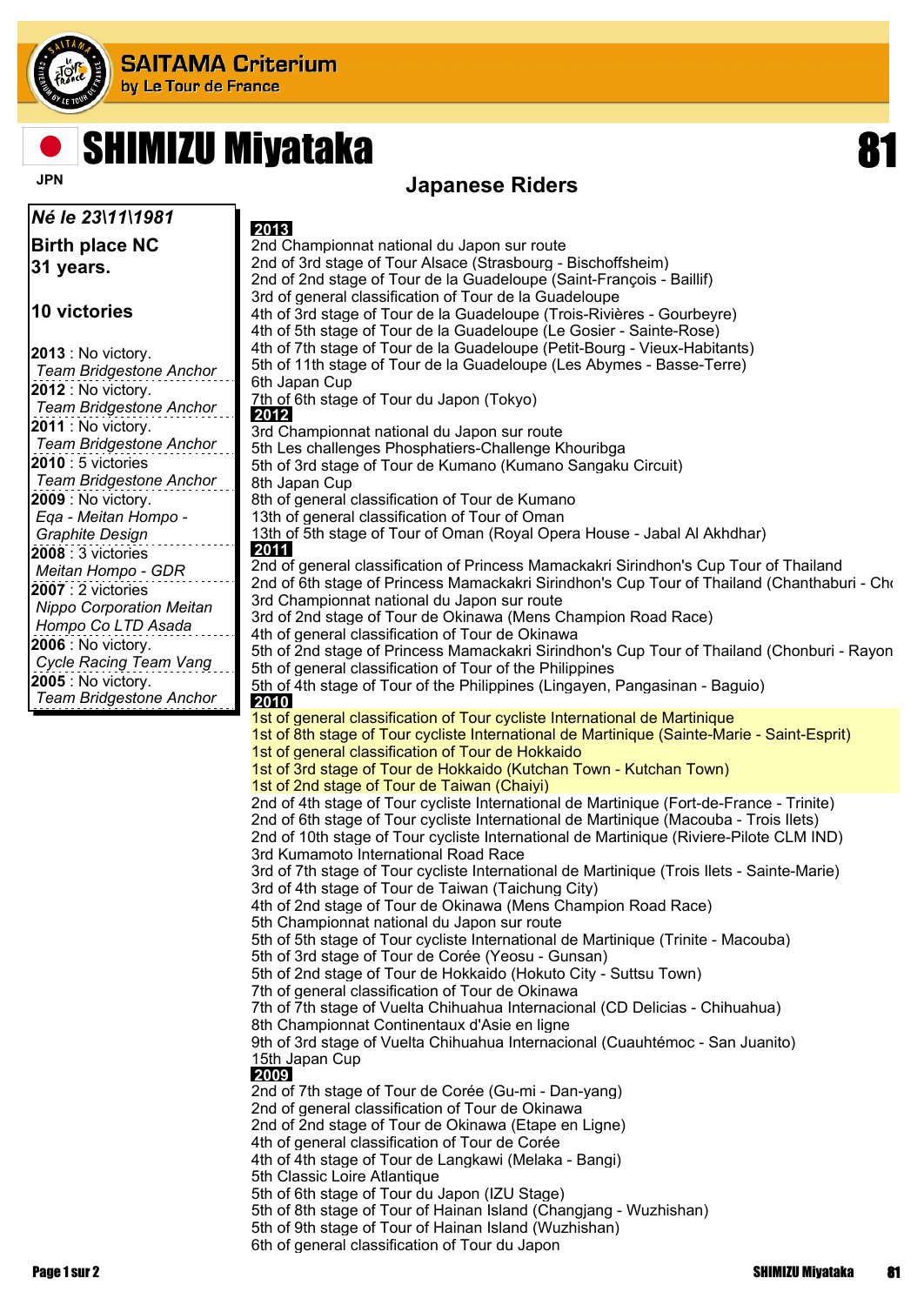



3rd of general classification of Tour de Hokkaido 3rd of 2nd stage of Tour de Hokkaido (NC)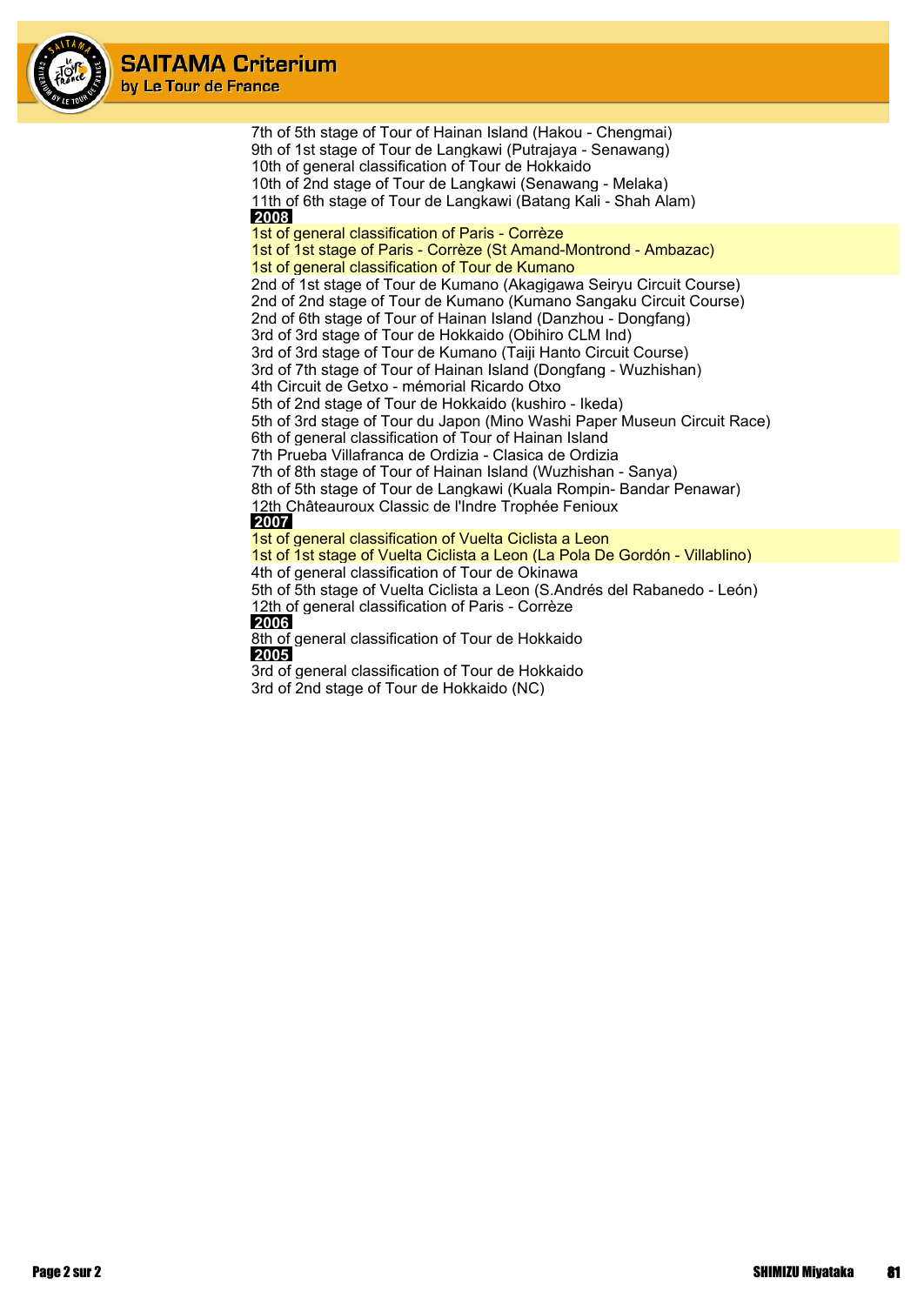

# HATSUYAMA Sho 82

## *Né le 17\08\1988*

**Birth place NC 25 years.**

### **0 victory**

**2013** : No victory. *Team Bridgestone Anchor* **2012** : No victory. *Utsunomiya Blitzen*



#### **2013**

6th Championnat national du Japon sur route  **2012** 10th of general classification of Tour de Kumano

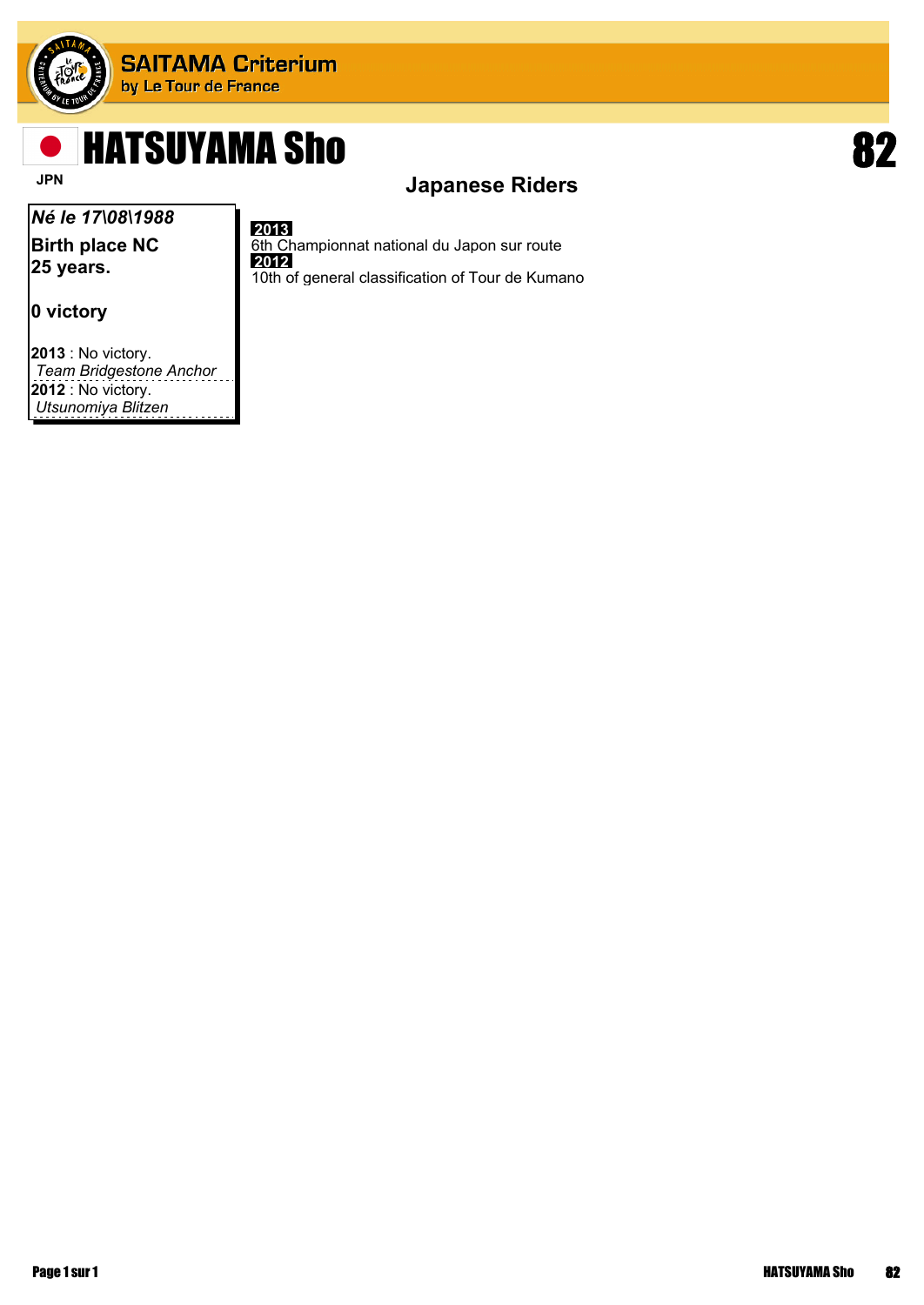

## NAKAJIMA Yasuharu 83

### **JPN** Japanese Riders

| Né le 27\12\1984                                                            | 2013                                                                                                                                                                                                                                         |
|-----------------------------------------------------------------------------|----------------------------------------------------------------------------------------------------------------------------------------------------------------------------------------------------------------------------------------------|
| <b>Birth place NC</b><br> 28 years.                                         | 3rd of 6th stage of Tour de Corée (Pyeongchang - Yangyang)<br>3rd of general classification of Tour de Okinawa<br>3rd of general classification of Tour of Thailand The Northern Advanture<br>4th of general classification of Tour de Corée |
| 4 victories                                                                 | 5th of 1st stage of Tour de Corée (Cheonan - Muju)<br>10th Championnat national du Japon sur route                                                                                                                                           |
| $ 2013:$ No victory.<br>Aisan Racing Team                                   | 10th GP de Pont à Marcq - La Ronde Pévèloise<br>10th of 7th stage of Tour de Taiwan (Tapei City)<br>2012                                                                                                                                     |
| <b>2012</b> : 2 victories<br>Aisan Racing Team                              | 1st of 6th stage of Tour de Singkarak (Pariaman - Painan)<br>1st of 2nd stage of Tour of Hainan Island (Wuzhishan -- Wuzhishan)                                                                                                              |
| <b>2011</b> : 1 victory<br>Aisan Racing Team                                | 2nd of 2nd stage of Jelajah Malaysia (Kampar - Kulim)<br>3rd of general classification of Jelajah Malaysia                                                                                                                                   |
| 2010 : 1 victory<br>Team Nippo                                              | 4th of 6th stage of Tour of Thailand The Northern Advanture (Chiang Rai - Chiang Khong)<br>2011                                                                                                                                              |
| <b>2009</b> : No victory.<br>Ega - Meitan Hompo -<br><b>Graphite Design</b> | 1st of 4th stage of Tour de Singkarak (Bukittinggi - Singkarak)<br>7th Kumamoto International Road Race<br>2010                                                                                                                              |
| <b>2008</b> : No victory.<br>Meitan Hompo - GDR                             | 1st Kumamoto International Road Race<br>3rd Beograd-Banja Luka I<br>5th of 2nd stage of Tour de Okinawa (Mens Champion Road Race)                                                                                                            |
|                                                                             | 5th of 6th stage of Tour du Maroc (Ouezzane - Tétouan)<br>9th of general classification of Tour de Okinawa                                                                                                                                   |

 **2009** 8th of general classification of Tour de Okinawa  **2008**

5th Championnat national du Japon sur route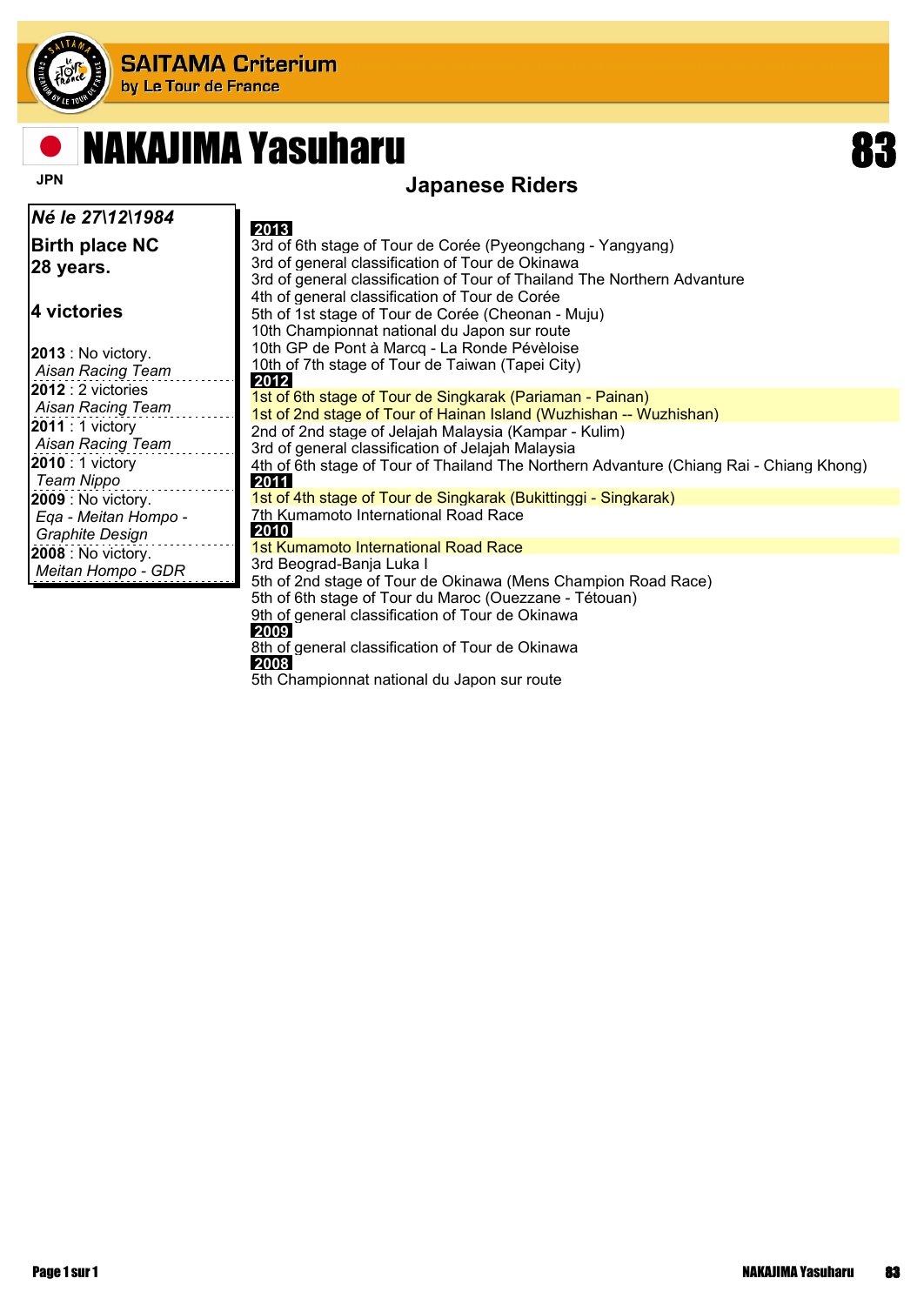

## **NISHITANI Taiji**

*Né le 01\02\1981*

**Birth place NC 32 years.**

**18 victories**

| $2013:2$ victories        |  |
|---------------------------|--|
| <b>Aisan Racing Team</b>  |  |
| <b>2012</b> : 2 victories |  |
| <b>Aisan Racing Team</b>  |  |
| <b>2011</b> : 2 victories |  |
| <b>Aisan Racing Team</b>  |  |
| $2010:2$ victories        |  |
| Aisan Racing Team         |  |
| $2009:3$ victories        |  |
| <b>Aisan Racing Team</b>  |  |
| $2008:4$ victories        |  |
| <b>Aisan Racing Team</b>  |  |
| 2007 : 1 victory          |  |
| <b>Aisan Racing Team</b>  |  |
| <b>2006</b> : 2 victories |  |
| <b>Aisan Racing Team</b>  |  |

**Japanese Riders** 

 **2013** 1st of 1st stage of Tour du Japon (Sakai CLM) 1st of 6th stage of Tour du Japon (Tokyo) 2nd of 1st stage of Tour of East Java (Surabaya - Sidoarjo) 5th of 4th stage of Tour de Corée (Yeongju - Chungju) 7th of general classification of Tour de Corée 8th of general classification of Tour of East Java 9th of 7th stage of Tour de Langkawi (Kuantan - Dungun) 12th Japan Cup 12th of 6th stage of Tour de Langkawi (Mentakab - Kuantan)  **2012** 1st of 4th stage of Tour de Chine (Xiangyang - Xiangyang) 1st of 6th stage of Tour du Japon (Tokyo) 2nd Japan Cup 2nd of 4th stage of Tour de Kumano (Taiji Hanto Circuit) 2nd of general classification of Tour de Okinawa 3rd Asian Cycling Championships 3rd Championnat national du Japon CLM 4th of 1st stage of Tour de Okinawa (CLM Ind) 4th of general classification of Tour de Taiwan 4th of 1st stage of Tour de Taiwan (Taipei City) 4th of 1st stage of Tour du Japon (Sakai) 5th Championnat national du Japon sur route 5th of 2nd stage of Tour de Okinawa (Stage) 6th of 8th stage of Tour de Langkawi (Pekan - Cukai) 7th Asian Cycling Championships CLM 7th of 3rd stage of Tour de Chine (Xian - Shangluo) 7th of 2nd stage of Tour de Taiwan (New Taipei City) 10th of 2nd stage of Tour de Chine (Xian - Xian) 10th of 5th stage of Tour de Langkawi (Ayer Keroh - Pandan Indah, Ampang)  **2011** 1st of 4th stage of Tour de Kumano (Taiji Hanto) 1st of 9th stage of Tour de Taiwan (T ai-tung - Hua-lien) 2nd of 5th stage of Tour de Chine (Suining - Guang an) 2nd of 2nd stage of Tour of Hainan Island (Sanya - Wuzhishan) 3rd of general classification of Tour de Kumano 3rd of 1st stage of Tour de Kumano (Prologue Shingu City) 3rd of 2nd stage of Tour de Kumano (Akagigawa Seiryu) 4th Japan Cup 4th of 3rd stage of Tour de Kumano (Kumano Sangaku) 5th of 9th stage of Tour of Hainan Island (Dongfang - Sanya) 5th of general classification of Tour of South China Sea 7th Championnat national du Japon sur route 8th of 6th stage of Tour de Langkawi (Rawang - Putrajaya) 9th of 4th stage of Tour de Chine (Mianyang - Suining) 10th of 7th stage of Tour de Chine (Chengdu - Chengdu) 12th of 7th stage of Tour de Langkawi (Banting - Tampin) 14th of general classification of Tour of Hainan Island 14th of 7th stage of Tour of Hainan Island (Chengmai - Danzhou) 15th of 8th stage of Tour of Hainan Island (Danzhou - Dongfang)  **2010** 1st of 1st stage of Tour de Hokkaido (Prologue Hakodate City) 1st of 4th stage of Tour de Langkawi (Mersing - Parit Sulong) 3rd of general classification of Tour de Corée 4th of 3rd stage of Tour de Corée (Yeosu - Gunsan) 4th of 5th stage of Tour de Corée (Dangjin - Chungju) 5th of 8th stage of Tour de Corée (Yeongju - Yangyang) 5th of 9th stage of Tour de Corée (Yangyang - Chuncheon) 6th Championnat national du Japon CLM 6th Championnat national du Japon sur route 12th Japan Cup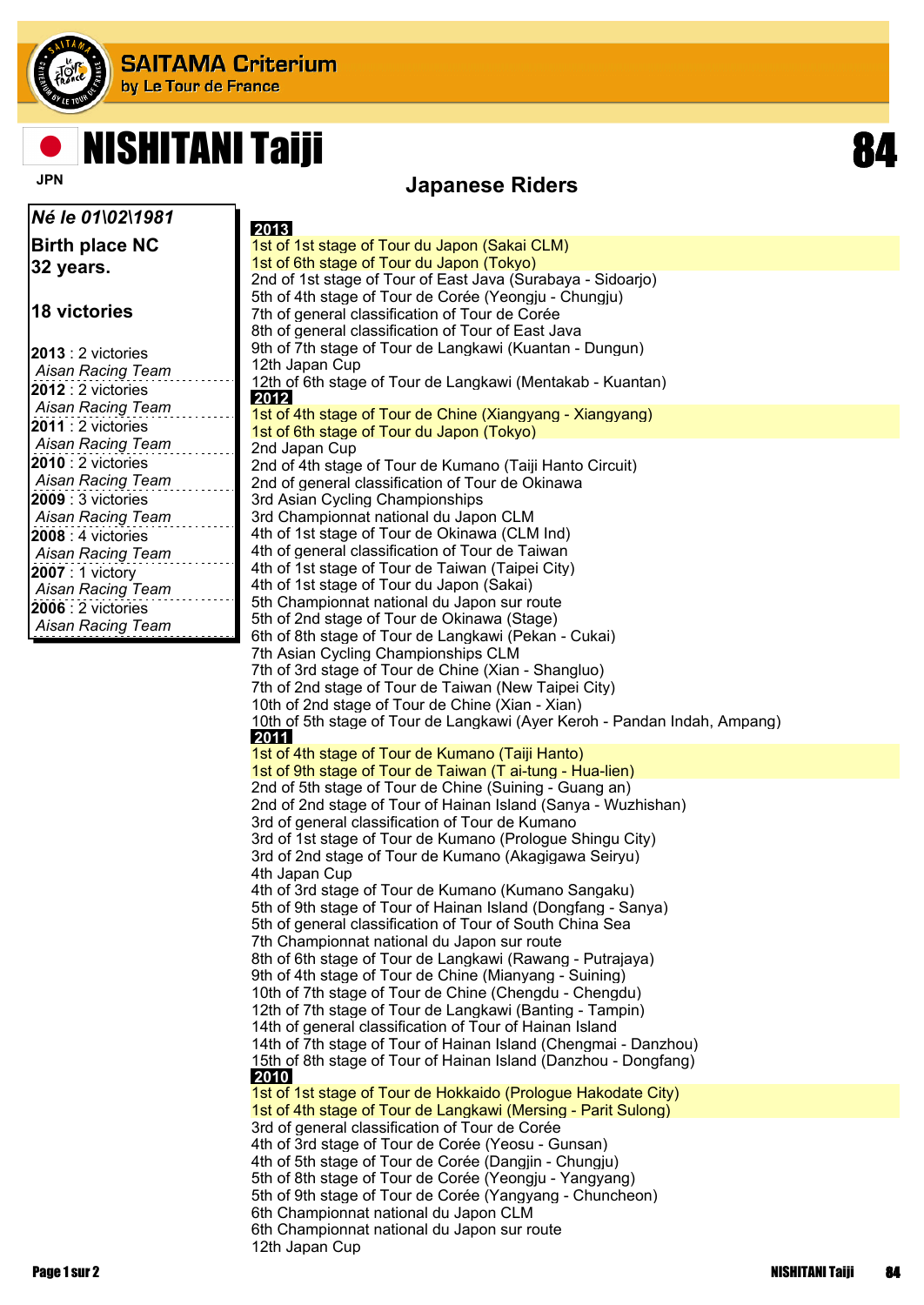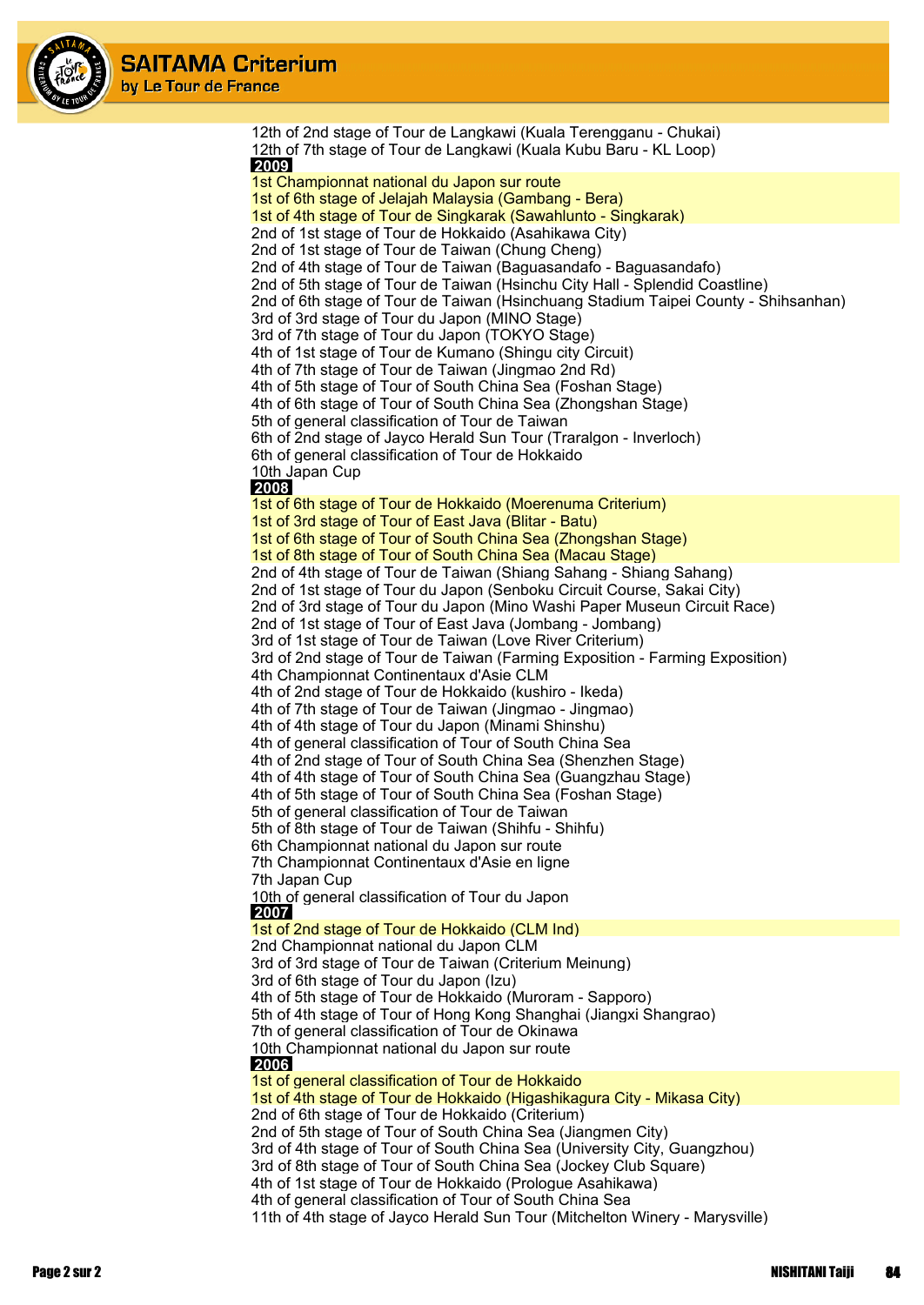

# MORI Kazuhuro 85

## **JPN** JPN **Japanese Riders**

| Né le 17\09\1982                             | 2013                                                                                                                                   |
|----------------------------------------------|----------------------------------------------------------------------------------------------------------------------------------------|
| <b>Birth place NC</b>                        | 3rd of 1st stage of Tour du Japon (Sakai CLM)                                                                                          |
| 31 years.                                    | 9th of 10th stage of Tour de Langkawi (Tasik Kenyir - Kuala Terengganu Loop)                                                           |
|                                              | 10th Championnat Continentaux d'Asie en ligne                                                                                          |
|                                              | 10th of 4th stage of Tour de Langkawi (Tapah - Kapar)                                                                                  |
| 7 victories                                  | 11th of 2nd stage of Tour de Langkawi (Serdang - Kuala Kangsar)                                                                        |
|                                              | 14th of 6th stage of Tour de Langkawi (Mentakab - Kuantan)<br>2012                                                                     |
| 2013 : No victory.                           | 1st of general classification of Tour de Okinawa                                                                                       |
| Aisan Racing Team                            | 3rd of 1st stage of Tour de Okinawa (CLM Ind)                                                                                          |
| 2012 : 1 victory<br><b>Aisan Racing Team</b> | 4th Championnat national du Japon CLM                                                                                                  |
| 2011 : 1 victory                             | 5th of 3rd stage of Jelajah Malaysia (Kulim - Chuping)                                                                                 |
| Aisan Racing Team                            | 5th of 1st stage of Tour of Hainan Island (Sanya -- Wuzhishan)                                                                         |
| 2010 : No victory.                           | 6th of 7th stage of Tour of Hainan Island (Danzhou -- Dongfang)                                                                        |
| Aisan Racing Team                            | 7th of 6th stage of Tour of Hainan Island (Chengmai -- Danzhou)<br>9th of 3rd stage of Tour de Chine (Xian - Shangluo)                 |
| 2009 : 1 victory                             | 10th of 3rd stage of Tour of Hainan Island (Xinglong -- Wenchang)                                                                      |
| Aisan Racing Team                            | 13th of general classification of Tour of Hainan Island                                                                                |
| 2008 : 2 victories                           | 2011                                                                                                                                   |
| Aisan Racing Team                            | 1st of general classification of Tour of South China Sea                                                                               |
| 2007 : No victory.                           | 3rd of 5th stage of Jelajah Malaysia (Pekan - Bentong)                                                                                 |
| <b>Aisan Racing Team</b>                     | 4th of 4th stage of Tour de Kumano (Taiji Hanto)                                                                                       |
| 2006 : 1 victory                             | 5th of 1st stage of Tour of Hainan Island (Sanya Circuit Race)                                                                         |
| <b>Aisan Racing Team</b>                     | 6th of general classification of Jelajah Malaysia                                                                                      |
|                                              | 8th of 2nd stage of Tour de Chine (Xian - Baoji)<br>8th of general classification of Tour de Corée                                     |
|                                              | 9th of 2nd stage of Tour of Hainan Island (Sanya - Wuzhishan)                                                                          |
|                                              | 10th of 9th stage of Tour de Chine (Tianjin - Tianjin)                                                                                 |
|                                              | 14th of 6th stage of Tour de Langkawi (Rawang - Putrajaya)                                                                             |
|                                              | 18th of general classification of Tour of Hainan Island                                                                                |
|                                              | 2010                                                                                                                                   |
|                                              | 3rd of 1st stage of Tour du Japon (Sakai Stage)                                                                                        |
|                                              | 4th Championnat national du Japon CLM                                                                                                  |
|                                              | 4th of 1st stage of Tour de Hokkaido (Prologue Hakodate City)                                                                          |
|                                              | 4th of 4th stage of Tour de Langkawi (Mersing - Parit Sulong)<br>5th of 3rd stage of Tour du Japon (Mino Stage)                        |
|                                              | 5th of 7th stage of Tour du Japon (Tokyo - Tokyo)                                                                                      |
|                                              | 10th of 3rd stage of Tour de Langkawi (Pekan - Mersing)                                                                                |
|                                              | 2009                                                                                                                                   |
|                                              | 1st of 2nd stage of Tour de Hokkaido (Asahikawa City - Shibetsu City)                                                                  |
|                                              | 2nd of 3rd stage of Jayco Herald Sun Tour (Inverloch - Warragoul)                                                                      |
|                                              | 3rd of general classification of Tour de Hokkaido                                                                                      |
|                                              | 3rd of 1st stage of Tour de Hokkaido (Asahikawa City)                                                                                  |
|                                              | 4th of 5th stage of Tour de Hokkaido (Asahikawa City - Iwamizawa City)<br>4th of 3rd stage of Tour of South China Sea (Dongguan Stage) |
|                                              | 5th of 5th stage of Tour de Taiwan (Hsinchu City Hall - Splendid Coastline)                                                            |
|                                              | 5th of general classification of Tour of South China Sea                                                                               |
|                                              | 2008                                                                                                                                   |
|                                              | 1st of 2nd stage of Tour de Hokkaido (kushiro - Ikeda)                                                                                 |
|                                              | 1st of 3rd stage of Tour de Hokkaido (Obihiro CLM Ind)                                                                                 |
|                                              | 2nd Championnat national du Japon CLM                                                                                                  |
|                                              | 2nd of general classification of Tour de Okinawa                                                                                       |
|                                              | 3rd of 1st stage of Tour de Corée (Prologue Yamache City)<br>4th of 2nd stage of Tour de Corée (yamaga circuit course)                 |
|                                              | 5th of 6th stage of Tour de Corée (Gangjin - Geochang)                                                                                 |
|                                              | 6th of general classification of Tour de Corée                                                                                         |
|                                              | 9th of general classification of Tour de Hokkaido                                                                                      |
|                                              | 2007                                                                                                                                   |
|                                              | 2nd of general classification of Tour de Okinawa                                                                                       |
|                                              | 4th Championnat national du Japon CLM                                                                                                  |
|                                              | 2006                                                                                                                                   |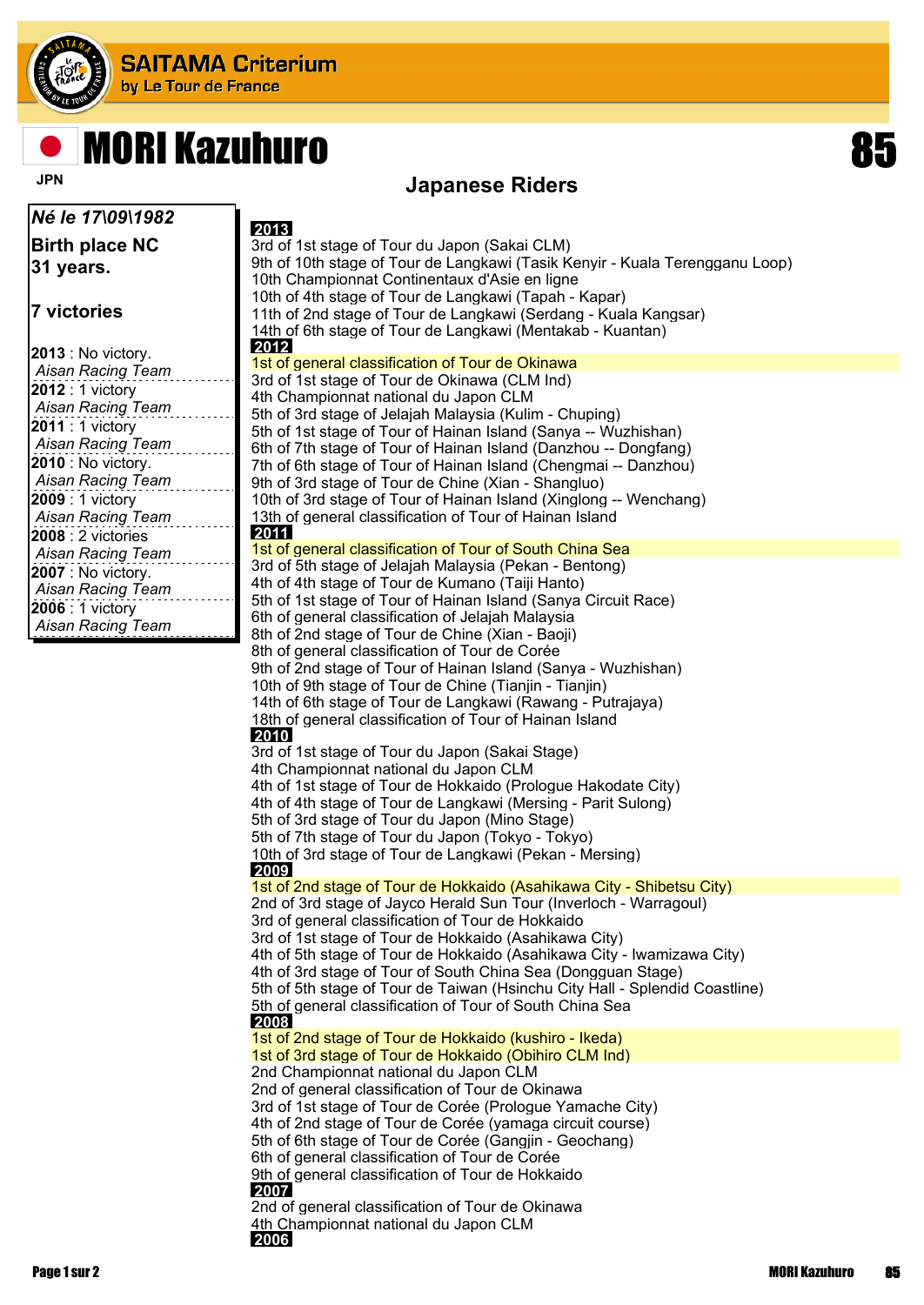

1st of 1st stage of Tour de Hokkaido (Prologue Asahikawa) 5th of 2nd stage of Tour de Hokkaido (Asahikawa City - Nayoro Cyty) 6th of 4th stage of Tour de Langkawi (Tapah - Kuala Selangor)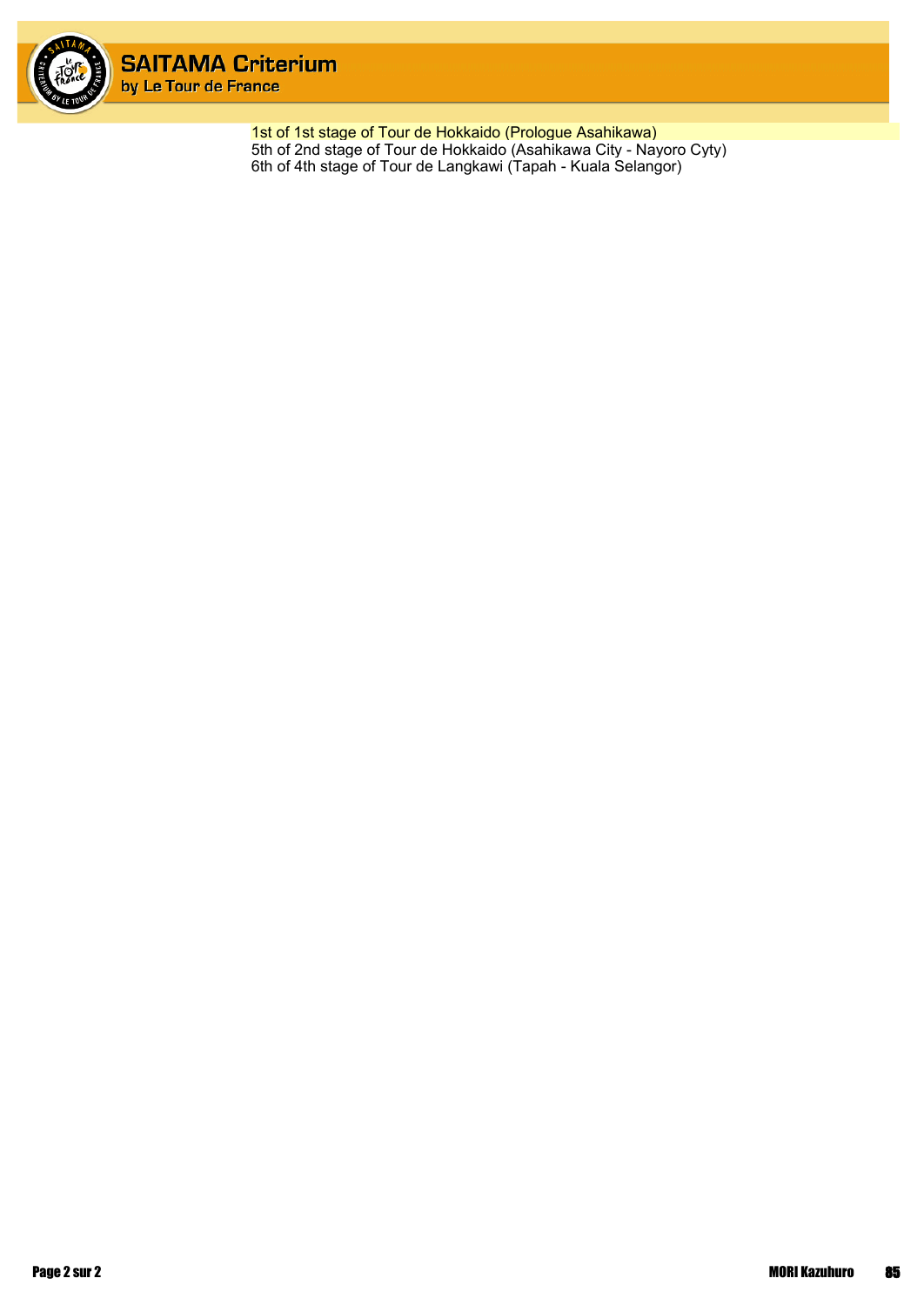

## HATANAKA Yusuke 86

 **2009**

 **2008**



### **JPN** Japanese Riders

| Né le 21\06\1985                                                                                                                                                                                                                   | 2013                                                                                                                                                                                                                                                                                                                                                                                                                                                                                                                                                                      |
|------------------------------------------------------------------------------------------------------------------------------------------------------------------------------------------------------------------------------------|---------------------------------------------------------------------------------------------------------------------------------------------------------------------------------------------------------------------------------------------------------------------------------------------------------------------------------------------------------------------------------------------------------------------------------------------------------------------------------------------------------------------------------------------------------------------------|
| <b>Birth place NC</b><br> 28 years.                                                                                                                                                                                                | 2nd of general classification of Tour de Okinawa<br>9th Japan Cup<br>12th Championnat national du Japon sur route<br>2012                                                                                                                                                                                                                                                                                                                                                                                                                                                 |
| 2 victories                                                                                                                                                                                                                        | 1st of 2nd stage of Tour de Okinawa (Stage)<br>2nd of 6th stage of Tour de Taiwan (Tainan City)                                                                                                                                                                                                                                                                                                                                                                                                                                                                           |
| $2013$ : No victory.<br><b>Shimano Racing Team</b><br>$2012:1$ victory<br><b>Shimano Racing Team</b><br>$2011$ : No victory.<br>Shimano Racing Team<br><b>2009</b> : No victory.<br>Shimano Racing Team<br><b>2008</b> : 1 victory | 3rd of 4th stage of Tour of Thailand The Northern Advanture (Chiang Rai - Chiang Rai)<br>3rd of 5th stage of Tour of Thailand The Northern Advanture (Chiang Rai - Wat Rong Khun)<br>4th of 2nd stage of Tour of Thailand The Northern Advanture (Chiang Rai - Chiang Rai)<br>5th Japan Cup<br>6th of general classification of Tour de Okinawa<br>8th Championnat national du Japon sur route<br>9th of general classification of Tour de Taiwan<br>9th of general classification of Tour of Thailand The Northern Advanture<br>11th Asian Cycling Championships<br>2011 |
| Skil - Shimano                                                                                                                                                                                                                     | 2nd Kumamoto International Road Race<br>2nd of 1st stage of Tour de Hokkaido (Obihiro - Shibecha)<br>2nd of 2nd stage of Tour de Kumano (Akagigawa Seiryu)                                                                                                                                                                                                                                                                                                                                                                                                                |
|                                                                                                                                                                                                                                    | 3rd Japan Cup<br>8th of general classification of Tour de Okinawa                                                                                                                                                                                                                                                                                                                                                                                                                                                                                                         |

9th of general classification of Tour de Hokkaido 11th Championnat national du Japon sur route

5th of 1st stage of Jelajah Malaysia (Kuala Selangor - Ipoh) 5th of 3rd stage of Jelajah Malaysia (Gerik - Tanah Merah)

1st of 7th stage of Jelajah Malaysia (Kriterium Kuala Lumpur)

Page 1 sur 1 hardware 1 sure 1 sure 1 sure 1 sure 1 sure 1 sure 1 sure 1 sure 1 sure 1 sure 1 sure 1 sure 1 su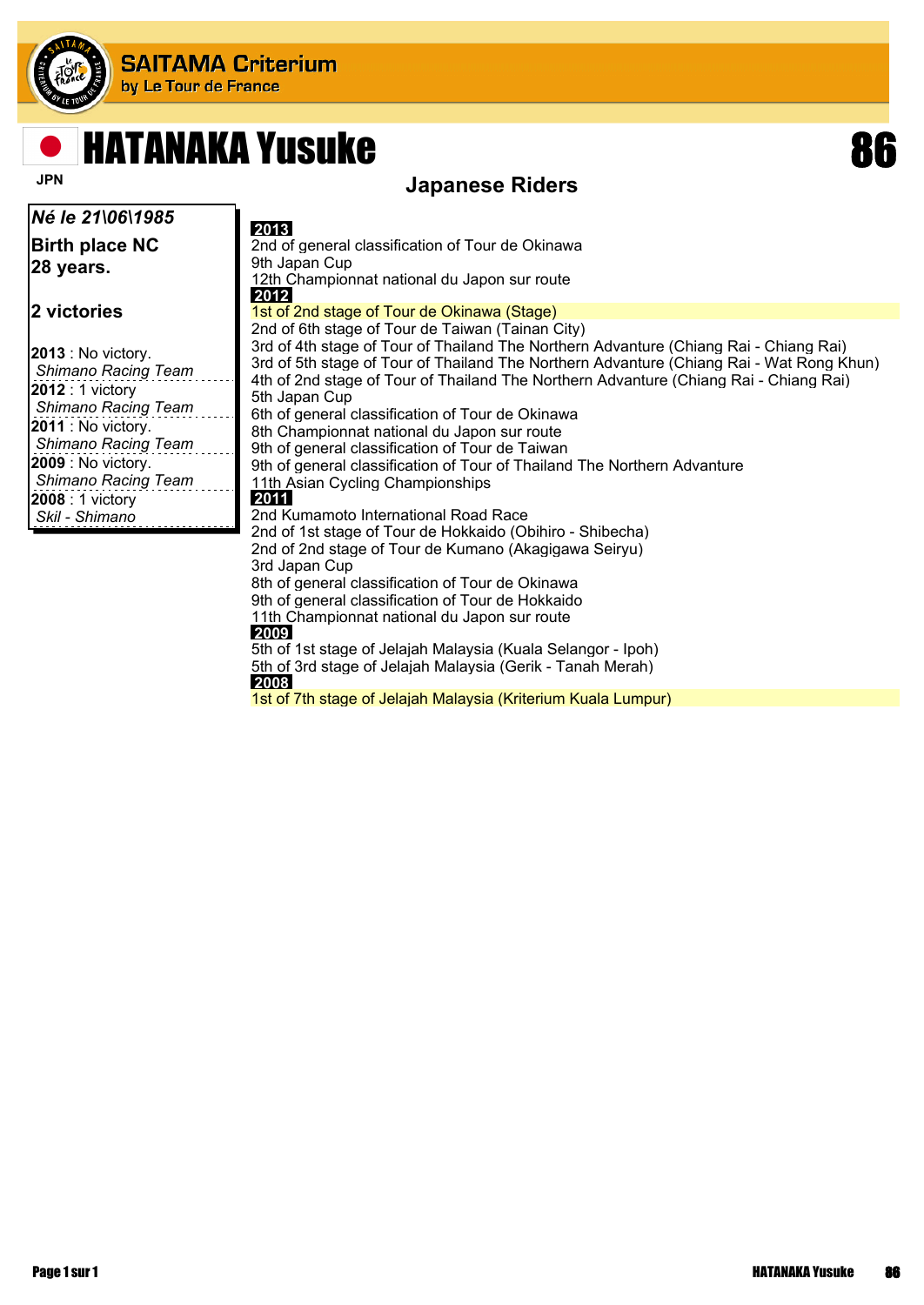

## YOSHIDA Hayato **87**

### **JPN** JPN **Japanese Riders**

| Né le 19\05\1989                                                                                          | 2013                                                                                                                                                                                                  |
|-----------------------------------------------------------------------------------------------------------|-------------------------------------------------------------------------------------------------------------------------------------------------------------------------------------------------------|
| <b>Birth place NC</b><br>24 years.                                                                        | 1st of 7th stage of Tour de Taiwan (Tapei City)<br>2nd of 2nd stage of Tour of Thailand The Northern Advanture (Hua Hin - Prachuap Khiri Khan<br>3rd of 5th stage of Tour de Taiwan (Taoyuan Country) |
| 2 victories                                                                                               | 3rd of 6th stage of Tour du Japon (Tokyo)<br>4th of 4th stage of Tour of Thailand The Northern Advanture (Chumphon - Ranong)<br>6th of 3rd stage of Tour de Taiwan (Changhua Country)                 |
| $ 2013:1$ victory<br><b>Shimano Racing Team</b><br>$ 2012:$ No victory.<br><b>Team Bridgestone Anchor</b> | 9th of 4th stage of Tour de Taiwan (Taichung City)<br>2012<br>3rd Les challenges Phosphatiers-Challenge Ben Guerir<br>5th of 1st stage of Tour de Hokkaido (Asahikawa - Toma)<br>2011                 |
| $ 2011 $ : No victory.<br>Equipe Nationale du Japon<br>$ 2010:$ No victory.<br>Equipe Nationale du Japon  | 5th of 1st stage of Tour de Okinawa (Nago Down Town Circuit Race)<br>6th of general classification of Tour de Okinawa<br>2010<br>5th of 1st stage of Tour de Hokkaido (Prologue Hakodate City)        |
| $ 2009:$ No victory.<br>Equipe Nationale du Japon<br>$ 2008:1$ victory<br>Equipe Nationale du Japon       | 9th of general classification of Tour de Corée<br>2009<br>2nd of 5th stage of Princess Mamackakri Sirindhon's Cup Tour of Thailand (Loei - Na Kha)<br>2008                                            |
|                                                                                                           | 1st of 3rd stage of President Tour of Iran (Tehran - Ghazvin)                                                                                                                                         |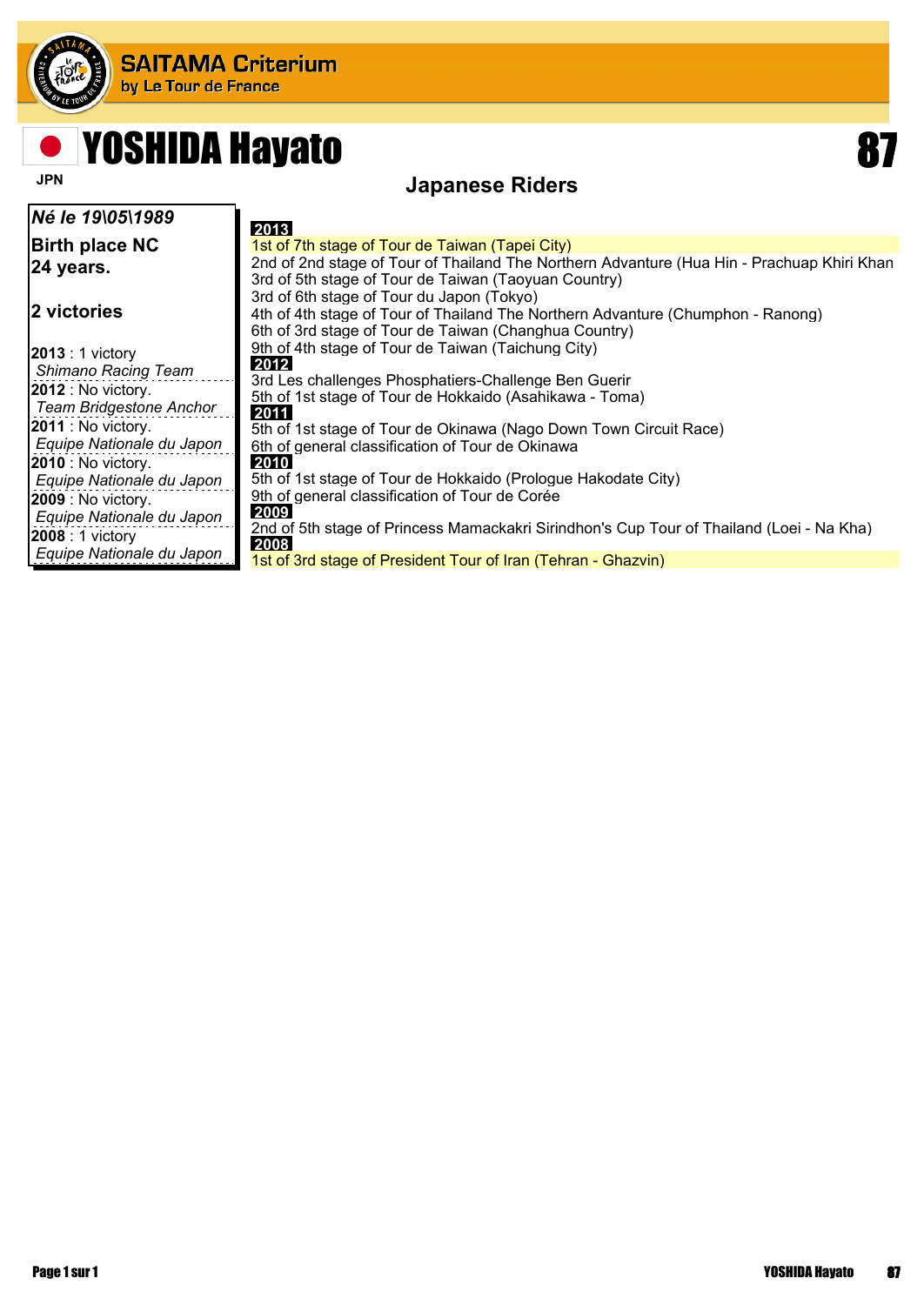

## DOI Yukihiro

### **JPN** Japanese Riders

| Né le 18\09\1983                            |                                                                                                                                               |
|---------------------------------------------|-----------------------------------------------------------------------------------------------------------------------------------------------|
| <b>Birth place Osaka</b>                    | 2013<br>3rd of 1st stage of Tour of East Java (Surabaya - Sidoarjo)                                                                           |
|                                             | 4th of general classification of Tour of East Java                                                                                            |
| 30 years.                                   | 4th of 2nd stage of Tour of East Java (Sidoarjo - Pasuruan)                                                                                   |
|                                             | 5th of 6th stage of Tour du Japon (Tokyo)                                                                                                     |
| 1 victory                                   | 6th of 5th stage of Tour du Japon (Izu)                                                                                                       |
|                                             | 8th Championnat national du Japon sur route                                                                                                   |
| <b>2013</b> : No victory.                   | 12th of general classification of Tour du Japon                                                                                               |
| Team Ukyo                                   | 2012                                                                                                                                          |
| 2012 : 1 victory                            | 1st Championnat national du Japon sur route                                                                                                   |
| Argos - Shimano                             | 6th of 4th stage of Jayco Herald Sun Tour (Sorrento - Arthurs Seat)                                                                           |
| 2011 : No victory.                          | 7th of 3rd stage of Tour de Burgos (Santo Domingo de Silos - Lerma)                                                                           |
| Skil - Shimano                              | 13th of general classification of Jayco Herald Sun Tour                                                                                       |
|                                             | 15th Japan Cup                                                                                                                                |
| <b>2010</b> : No victory.<br>Skil - Shimano | 2011                                                                                                                                          |
|                                             | 7th of 4th stage of Tour d'Andalousie (Ruta Del Sol) (La Guardia de Jaen - Cordoba)<br>8th of general classification of Tour of Hainan Island |
| 2009 : No victory.<br>Skil - Shimano        | 9th of 4th stage of Tour de Burgos (Roa de Duero - Clunia)                                                                                    |
|                                             | 10th of 3rd stage of Tour d'Andalousie (Ruta Del Sol) (Otura - Jaen)                                                                          |
| 2008 : No victory.<br>Skil - Shimano        | 16th Japan Cup                                                                                                                                |
|                                             | 2010                                                                                                                                          |
| 2007 : No victory.                          | 4th of 4th stage of Presidential Cycling Tour of Turkey (Marmaris - Pamukkale)                                                                |
| Skil - Shimano                              | 6th of general classification of Presidential Cycling Tour of Turkey                                                                          |
| 2006 : No victory.<br>Skil - Shimano        | 7th of 7th stage of Presidential Cycling Tour of Turkey (Finike - Antalya)                                                                    |
|                                             | 15th Grand Prix Zottegem - Tistaert                                                                                                           |
|                                             | 20th Japan Cup                                                                                                                                |
|                                             | 2009                                                                                                                                          |
|                                             | 6th Championnat national du Japon sur route                                                                                                   |
|                                             | 6th of 3rd stage of Tour Méditerranéen (Maubec -Coustellet)<br>8th of 3rd stage of Tour du Luxembourg (Schifflange - Differdange)             |
|                                             | 9th Japan Cup                                                                                                                                 |
|                                             | 11th of 5th stage of Tour du Luxembourg (Mersch - Luxembourg)                                                                                 |
|                                             | 19th of general classification of Tour du Luxembourg                                                                                          |
|                                             | 2008                                                                                                                                          |
|                                             | 3rd of 6th stage of Tour du Japon (Izu)                                                                                                       |
|                                             | 9th Japan Cup                                                                                                                                 |
|                                             | 9th of general classification of Tour de Kumano                                                                                               |
|                                             | 2007                                                                                                                                          |
|                                             | 2nd of general classification of Tour de Siam                                                                                                 |

5th of general classification of Tour de Hokkaido

8th Championnat national du Japon sur route

8th of general classification of Tour de Langkawi

9th of 8th stage of Tour de Langkawi (Proton, Shah Alam - Genting Highlands) 10th of 3rd stage of Tour de Langkawi (Kuala Kangsar - Cameron Highlands) 11th Japan Cup

#### **2006**

3rd of 2nd stage of Tour du Japon (Nara)

5th of general classification of Tour de Hokkaido

5th of 3rd stage of Tour de Hokkaido (Shibetsu City - Kukagawa City)

5th of 4th stage of Tour de Hokkaido (Higashikagura City - Mikasa City)

7th of general classification of Tour du Japon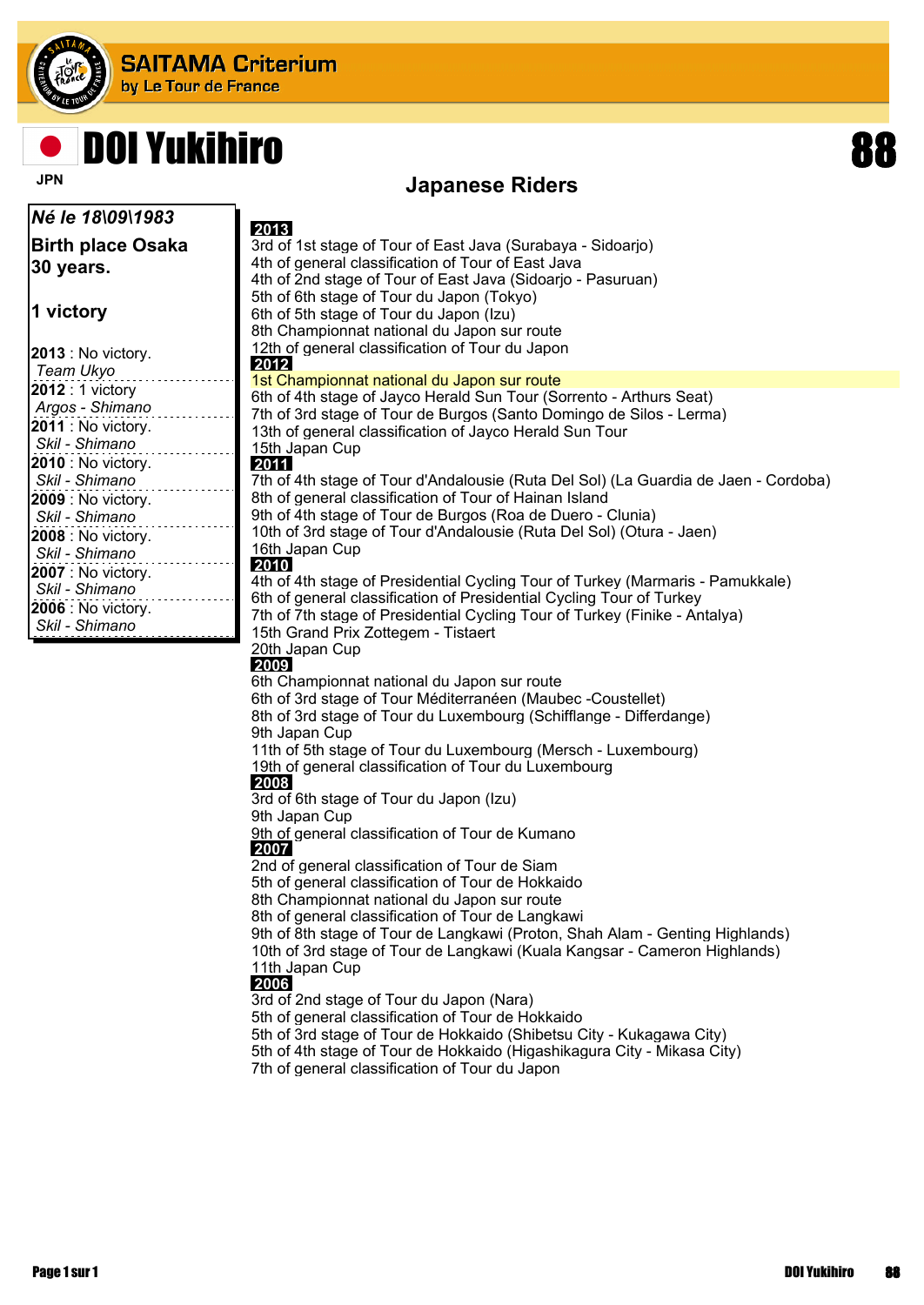

## NISHIZONO Ryota and a series of the series of the series of the series of the series of the series of the series of the series of the series of the series of the series of the series of the series of the series of the seri

### **JPN** JPN **Japanese Riders**

| Né le 01\09\1987                                            | 2013                                                                                                                                                   |
|-------------------------------------------------------------|--------------------------------------------------------------------------------------------------------------------------------------------------------|
| <b>Birth place NC</b><br>26 years.                          | 5th of 5th stage of Tour du Japon (Izu)<br>6th of general classification of Tour du Japon<br>7th of 3rd stage of Tour du Japon (Minamishinshu)<br>2012 |
| 2 victories                                                 | 1st Championnat national du Japon CLM<br>2nd of general classification of Tour de Hokkaido                                                             |
| <b>2013</b> : No victory.<br><b>Champion System Cycling</b> | 2nd of 2nd stage of Tour de Hokkaido (Toma - Biei)<br>13th Japan Cup<br>2011                                                                           |
| Team                                                        | 1st of 1st stage of Tour de Hokkaido (Obihiro - Shibecha)                                                                                              |
| <b>2012</b> : 1 victory<br><b>Team Bridgestone Anchor</b>   | 4th Championnat national du Japon sur route<br>8th of general classification of Tour de Hokkaido                                                       |
| <b>2011</b> : 1 victory<br><b>Shimano Racing Team</b>       |                                                                                                                                                        |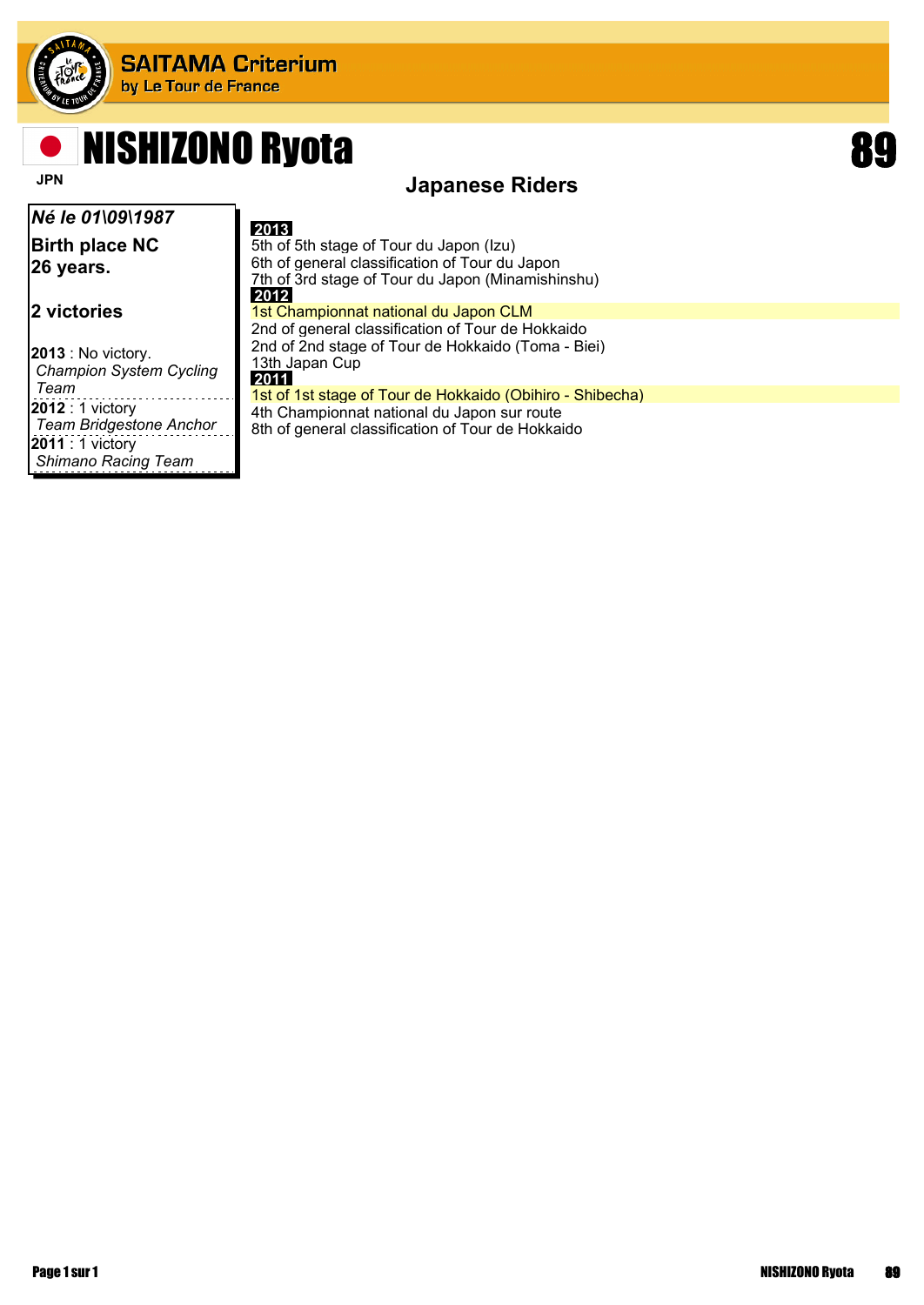

## FUKUSHIMA Shinichi 90



### **JPN** JAPANESE Riders

| Né le 13\09\1971                                     | 2013                                                                                                                          |
|------------------------------------------------------|-------------------------------------------------------------------------------------------------------------------------------|
| <b>Birth place NC</b>                                | 3rd of 3rd stage of Tour de Hokkaido (Kutchan - Otaru)                                                                        |
| 42 years.                                            | 4th of 8th stage of Tour de Corée (Hongcheon - Hanam)                                                                         |
|                                                      | 5th Championnat national du Japon sur route                                                                                   |
| 16 victories                                         | 10th of 3rd stage of Tour du Japon (Minamishinshu)                                                                            |
|                                                      | 2012<br>1st of 1st stage of Jelajah Malaysia (Kuala Lumpur - Kampar)                                                          |
|                                                      | 1st of 6th stage of Jelajah Malaysia (Ipoh - Kuala Lumpur)                                                                    |
| <b>2013</b> : No victory.<br>Team Nippo - De Rosa    | 1st of 8th stage of Tour d'Indonesia (Probolinggo - Banyuwangi)                                                               |
| 2012 : 4 victories                                   | 1st of 10th stage of Tour d'Indonesia (Kintamani - Renon)                                                                     |
| Terengganu Cycling Team                              | 2nd of 1st stage of Tour d'Indonesia (Jakarta - Jakarta)                                                                      |
| <b>2011</b> : 4 victories                            | 2nd of 4th stage of Tour d'Indonesia (Tegal - Semarang)<br>2nd of 9th stage of Tour d'Indonesia (Gilimanuk - Kintamani)       |
| Geumsan Ginseng Asia                                 | 3rd of 3rd stage of Tour d'Indonesia (Jakarta - Cirebon)                                                                      |
| <b>Continental Cycling Team</b>                      | 3rd of 3rd stage of Tour of Thailand The Northern Advanture (Chiang Rai - Mae Chan)                                           |
| 2010 : 1 victory                                     | 3rd of 3rd stage of Tour of the Philippines (Cauayan City - Bayombong N.V.)                                                   |
| Geumsan Ginseng Asia                                 | 4th of general classification of Tour de Okinawa                                                                              |
| <b>Continental Cycling Team</b>                      | 4th of 6th stage of Tour d'Indonesia (Solo - Pacitan)                                                                         |
| 2009 : No victory.<br>Ega - Meitan Hompo -           | 4th of general classification of Tour of Thailand The Northern Advanture<br>7th of general classification of Jelajah Malaysia |
| <b>Graphite Design</b>                               | 10th Championnat national du Japon CLM                                                                                        |
| 2008: 1 victory                                      | 14th Japan Cup                                                                                                                |
| Meitan Hompo - GDR                                   | 15th of 4th stage of Tour de Langkawi (Batu Pahat - Muar)                                                                     |
| 2007 : 2 victories                                   | 2011                                                                                                                          |
| <b>Nippo Corporation Meitan</b>                      | 1st of general classification of Butra Heidelberg Cement Tour de Brunei<br>1st of general classification of Tour de Okinawa   |
| Hompo Co LTD Asada                                   | 1st of 2nd stage of Tour de Okinawa (Mens Champion Road Race)                                                                 |
| 2006 : 2 victories                                   | 1st of 6th stage of Tour de Taiwan (Tai-chung - Tai-chung)                                                                    |
| Cycle Racing Team Vang                               | 2nd of 5th stage of Butra Heidelberg Cement Tour de Brunei (Bnadar Seri Begawan Circuit)                                      |
| 2005 : 2 victories                                   | 4th of 3rd stage of Butra Heidelberg Cement Tour de Brunei (Tutong - Tutong)                                                  |
| <b>Team Bridgestone Anchor</b>                       | 4th of 1st stage of Tour de Okinawa (Nago Down Town Circuit Race)                                                             |
| 2004 : No victory.<br><b>Team Bridgestone Anchor</b> | 5th of 3rd stage of Tour de Kumano (Kumano Sangaku)<br>6th of general classification of Tour de Kumano                        |
| $ 2003:$ No victory.                                 | 8th Championnat national du Japon sur route                                                                                   |
| Team Bridgestone Anchor                              | 9th Championnat Continentaux d'Asie en ligne                                                                                  |
| <b>2002</b> : No victory.                            | 12th Japan Cup                                                                                                                |
| Marlux - Ville de Charleroi                          | 2010                                                                                                                          |
|                                                      | 1st Championnat national du Japon CLM<br>2nd Kumamoto International Road Race                                                 |
|                                                      | 2nd of 2nd stage of Mi Aout Bretonne (Poullaouen - Poullaouen)                                                                |
|                                                      | 2nd of 7th stage of Tour de Taiwan (Tapei City)                                                                               |
|                                                      | 2nd of 6th stage of Tour du Japon (Izu Stage)                                                                                 |
|                                                      | 3rd of general classification of Tour de Kumano                                                                               |
|                                                      | 3rd of general classification of Tour de Okinawa<br>3rd of 2nd stage of Tour de Okinawa (Mens Champion Road Race)             |
|                                                      | 4th of 4th stage of Mi Aout Bretonne (Guerlesquin- Guerlesquin)                                                               |
|                                                      | 4th of 9th stage of Tour de Corée (Yangyang - Chuncheon)                                                                      |
|                                                      | 4th of 3rd stage of Tour de Kumano (Kumano Kurabu)                                                                            |
|                                                      | 4th of 4th stage of Tour du Japon (Minami-Shinshu Stage)                                                                      |
|                                                      | 5th of general classification of Tour du Japon                                                                                |
|                                                      | 18th Japan Cup<br>2009                                                                                                        |
|                                                      | 4th of 8th stage of Tour de Corée (Dan-yang - Yang-yang)                                                                      |
|                                                      | 5th of 6th stage of Vuelta Chihuahua Internacional (Cuauhtemoc-Chihuahua)                                                     |
|                                                      | 9th of general classification of Tour de Corée                                                                                |
|                                                      | 2008<br>1st of 3rd stage of Tour du Japon (Mino Washi Paper Museun Circuit Race)                                              |
|                                                      | 2nd of 7th stage of Tour de Taiwan (Jingmao - Jingmao)                                                                        |
|                                                      | 3rd Championnat national du Japon sur route                                                                                   |
|                                                      | 11th of general classification of Tour de Langkawi                                                                            |
|                                                      | 2007                                                                                                                          |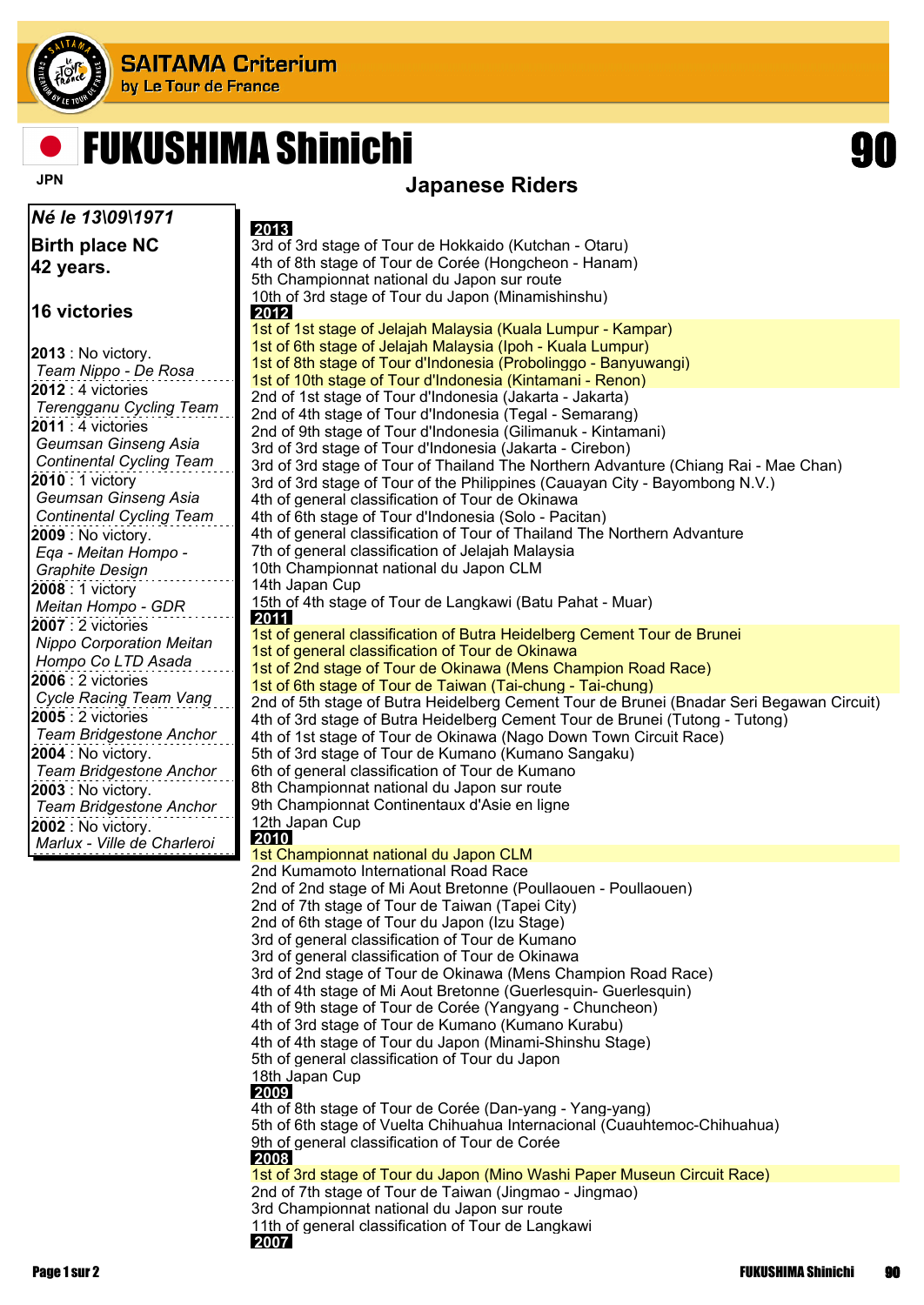

1st of 8th stage of Tour de Corée (Ham Yang - Mirang) 1st of 7th stage of Tour de Langkawi (Kuantan - Karak) 2nd of general classification of Tour de Corée 5th of 4th stage of Tour du Japon (Minami Shinshu) 10th Japan Cup  **2006** 1st of 1st stage of Tour de Siam (Utthayan Road Circuit) 1st of 1st stage of Vuelta Ciclista a Leon (Valencia de D.Juan - Sahagún) 2nd Championnat Continentaux d'Asie en ligne 2nd of general classification of Tour de Siam 2nd of 6th stage of Tour de Siam (Khao Lak (Phang Nga) - Saphan Hin (Phuket)) 2nd of 2nd stage of Tour d'Indonesia (Bandung - Ceribon) 2nd of 4th stage of Tour d'Indonesia (Purwokerto - Solo) 3rd Châteauroux Classic de l'Indre Trophée Fenioux 3rd Flèche Hesbignonne 3rd of 7th stage of Tour de Siam (Circuit of Phuket) 3rd of 1st stage of Tour du Limousin (Limoges - Aubusson) 4th of 5th stage of Tour de Siam (Ranong - Khao Lak (Phang Nga)) 5th of 6th stage of Tour de Langkawi (Shah Alam - Tampin) 6th Grand Prix Cristal Energie 6th of general classification of Tour du Limousin 9th of general classification of Vuelta Ciclista a Leon 17th of 3rd stage of Tour de Langkawi (Lumut - Cameron Highlands)  **2005** 1st of general classification of Tour de Siam 1st of 4th stage of Tour de Siam ( Phitsanulok - Phetchabun) 5th Les Monts Luberon - Trophée Luc Leblanc 5th of 5th stage of Tour de Siam (Bung Samphan - Pak Chong) 7th Championnat national du Japon sur route  **2004** 2nd of 2nd stage of GP Internacional Torres Vedras - Joaquim Agostinho (Azambuja-Lourinha 2nd of general classification of Tour de Okinawa 4th Porec Trophy  **2003** 13th Japan Cup

 **2002**

20th of general classification of Tour de Langkawi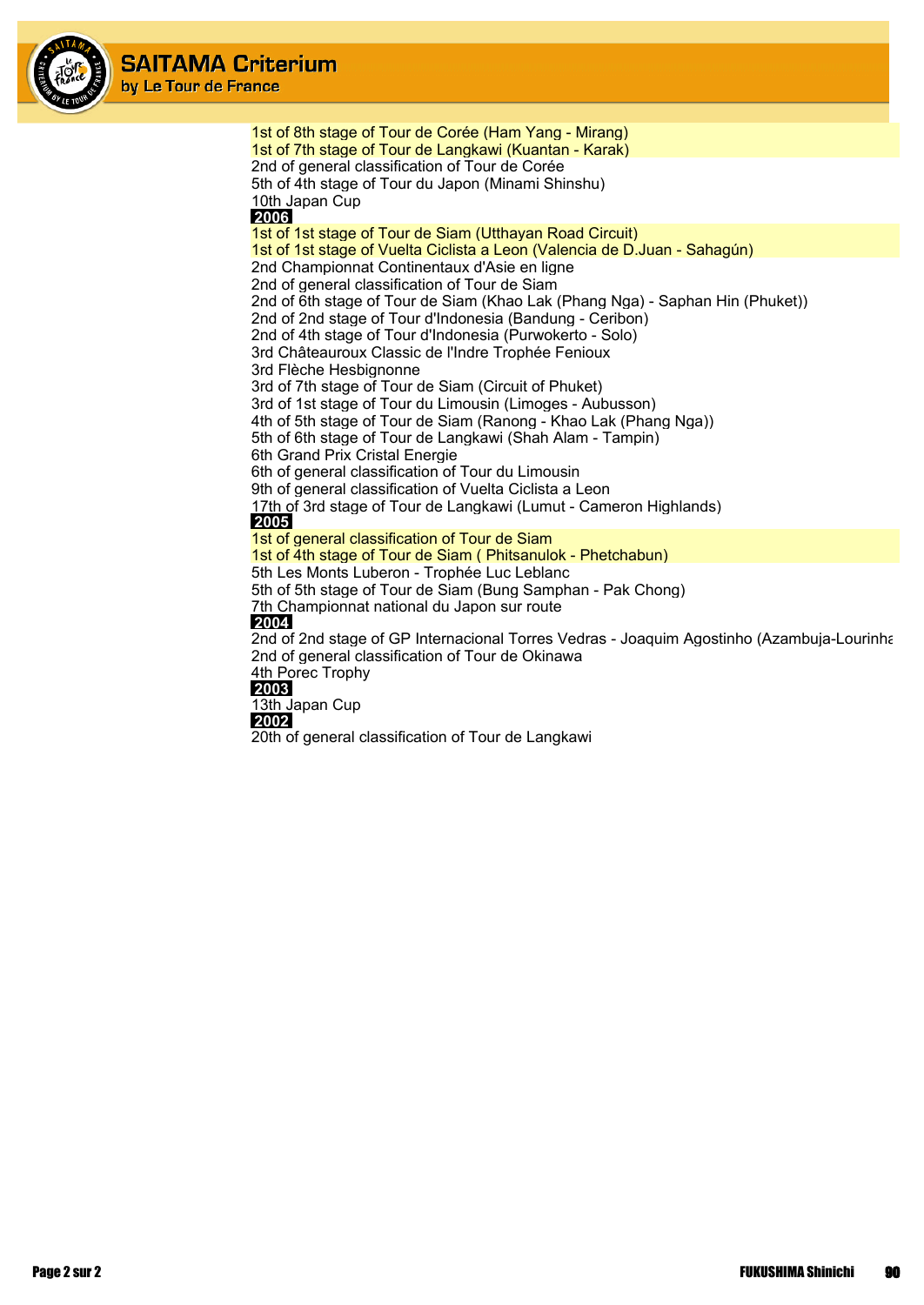

## **UCHIMA Kohei**

*Né le 08\11\1988*

**Birth place NC 24 years.**

**1 victory**

**2013** : No victory. *Team Nippo - De Rosa* **2012** : No victory. *Team Nippo* **2010** : 1 victory *Equipe Nationale du Japon* **2009** : No victory. *Equipe Nationale du Japon* **2008** : No victory. *Equipe Nationale du Japon*

### **Japanese Riders**

 **2013** 2nd of 3rd stage of Tour de Hokkaido (Kutchan - Otaru) 4th of 4th stage of Tour de Taiwan (Taichung City) 5th of 1st stage of Tour du Japon (Sakai CLM)  **2012** 7th of general classification of Tour de Okinawa  **2010** 1st of 5th stage of Princess Mamackakri Sirindhon's Cup Tour of Thailand (Mukdahan - Pana 4th of 10th stage of Tour de Corée (Seoul) 4th of 6th stage of Tour d'Indonesia (Jogyakarta - Madiun) 4th of 7th stage of Tour d'Indonesia (Madiun - Surabaya) 7th of general classification of Princess Mamackakri Sirindhon's Cup Tour of Thailand 7th of general classification of Tour de Hokkaido  **2009** 2nd of 3rd stage of Princess Mamackakri Sirindhon's Cup Tour of Thailand (Nong Khai - Chian 4th of 1st stage of Princess Mamackakri Sirindhon's Cup Tour of Thailand (Nong Khai - Nong 8th Emirates Cup  **2008** 2nd Championnat National du Japon en Ligne U23 2nd of 4th stage of Jelajah Malaysia (Batu Pahat - Muar) 3rd of 2nd stage of Jelajah Malaysia (Seremban - Melaka) 4th of 6th stage of Tour of Thailand The Northern Advanture (Phayao - Chiang Mai) 5th of 3rd stage of Jelajah Malaysia (Bandar Hilir - Batu Pahat) 5th of 4th stage of President Tour of Iran (Tehran - Sharack Gods) 5th of 3rd stage of Tour of Thailand The Northern Advanture (Khon Kaen - Loei)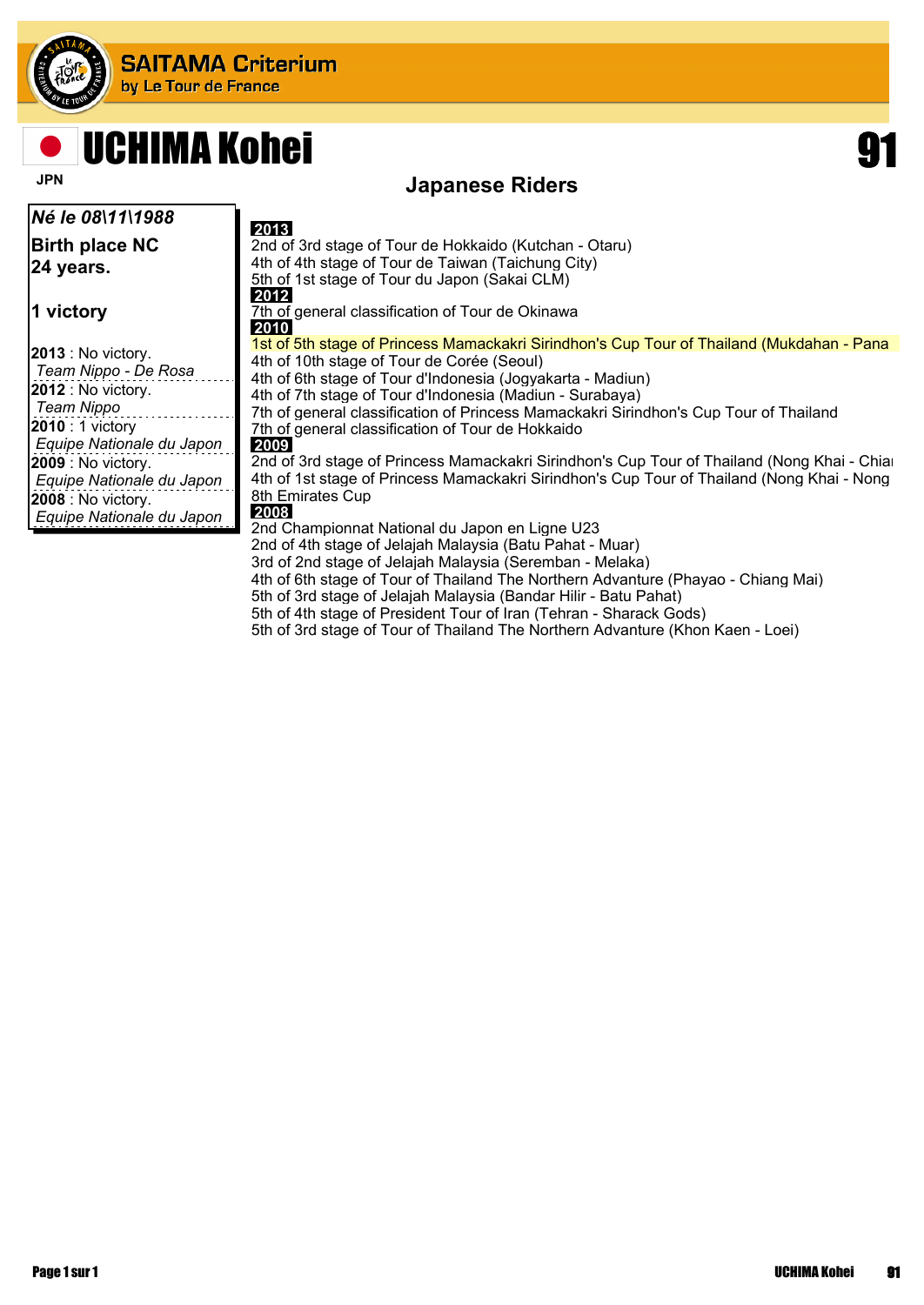

## KUBOKI Kazushige 192

*Né le 06\06\1989* **Birth place NC 24 years.**

**0 victory**

**2013** : No victory. *Matrix Powertag* **2012** : No victory. *Equipe Nationale du Japon*

### **JPN** Japanese Riders

#### **2013**

3rd of 1st stage of Jelajah Malaysia (Kuala Lumpur - Rembau) 5th of general classification of Jelajah Malaysia 10th of 2nd stage of Tour du Japon (Mino)  **2012** 3rd of general classification of Tour de Hokkaido

4th of 3rd stage of Tour de Hokkaido (Biei - Sapporo) 5th Championnat national du Japon CLM

5th of 2nd stage of Tour de Hokkaido (Toma - Biei)

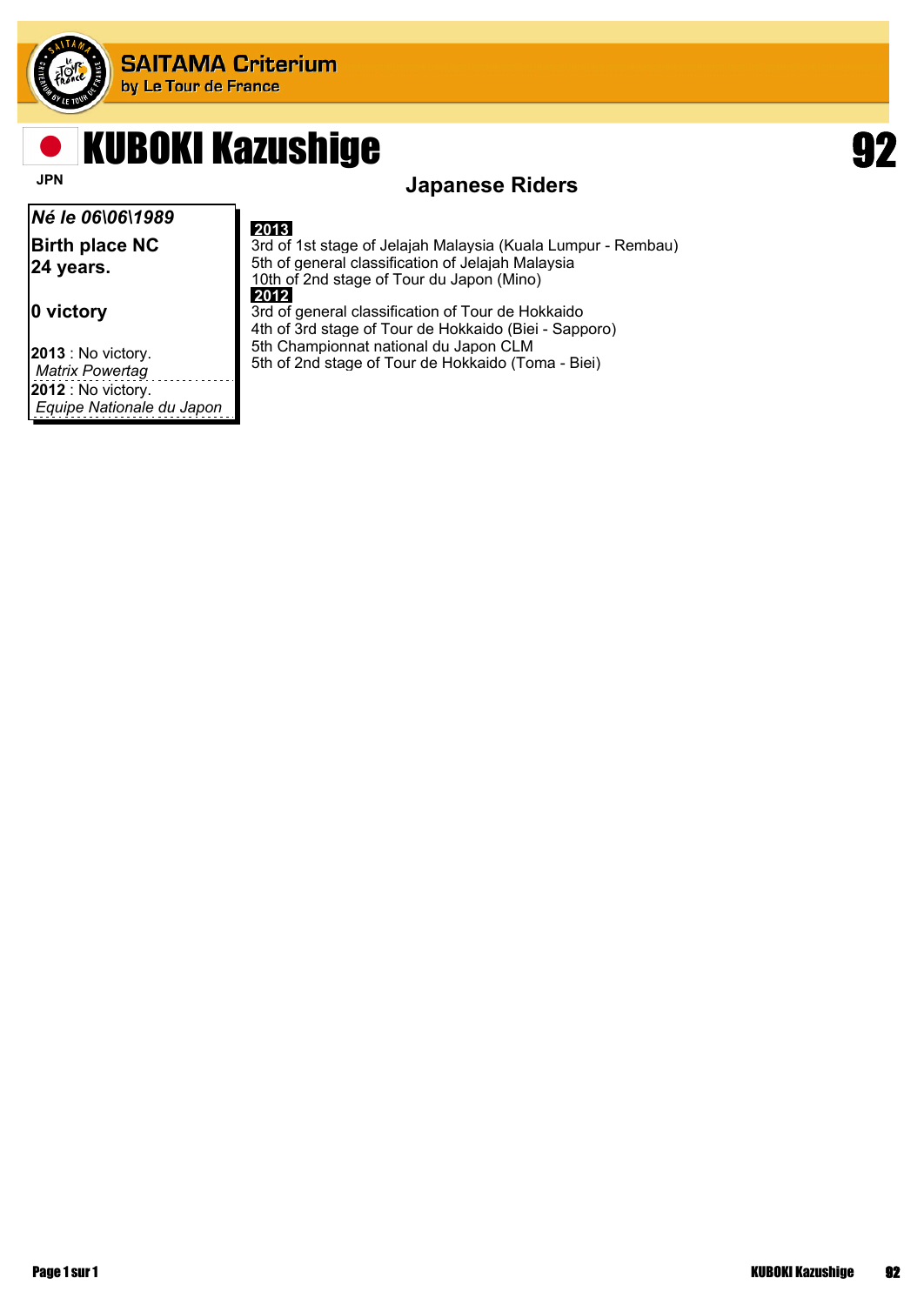

 **2013**

## IKEBE Sota 94

### **JPN** JAPANESE Riders

4th of 3rd stage of Tour de Hokkaido (Kutchan - Otaru)

### *Né le 31\12\1992*

**Birth place NC 20 years.**

**0 victory**

**2013** : No victory. *Matrix Powertag*

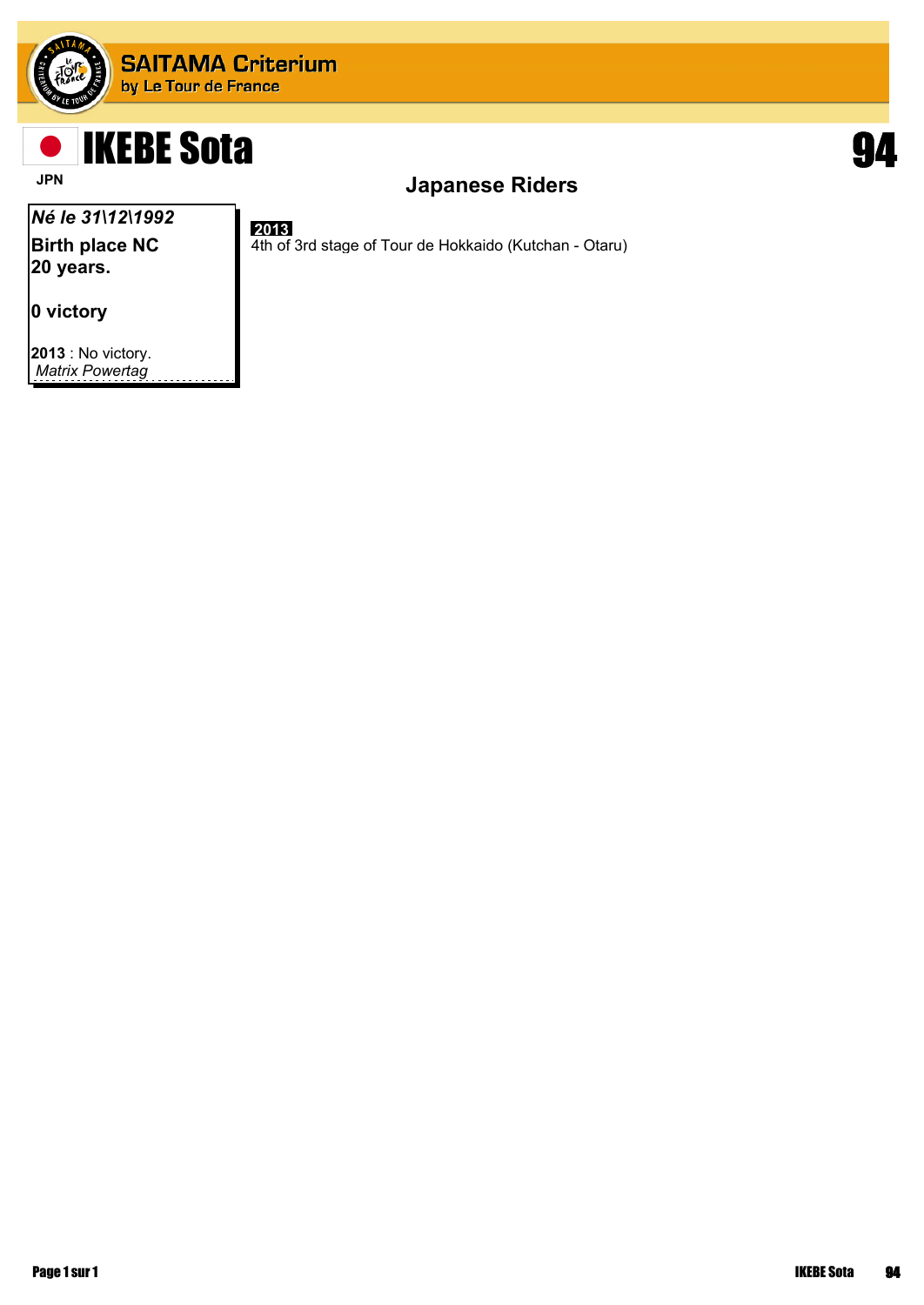

**Salar** 

## TSUJI Yoshimitsu 95



### **JPN** JAPANESE Riders

| Né le 11\08\1984                                                                                                                                                                     | 2012                                                                                                                                                                                                                                                                                            |
|--------------------------------------------------------------------------------------------------------------------------------------------------------------------------------------|-------------------------------------------------------------------------------------------------------------------------------------------------------------------------------------------------------------------------------------------------------------------------------------------------|
| <b>Birth place NC</b><br>29 years.                                                                                                                                                   | 3rd of 2nd stage of Tour de Kumano (Akagigawa Seiryu Circuit)<br>7th of 3rd stage of Jayco Herald Sun Tour (Geelong - Drysdale)<br>2011                                                                                                                                                         |
| ∣1 victory                                                                                                                                                                           | 3rd of 4th stage of Tour de Kumano (Taiji Hanto)<br>5th of 2nd stage of Tour de Hokkaido (Teshikaga - Shikaol)<br>2010                                                                                                                                                                          |
| $ 2012:$ No victory.<br>Team Ukyo<br>$ 2011 $ : No victory.<br>Utsunomiya Blitzen<br><b>2010</b> : 1 victory<br>Utsunomiya Blitzen<br>$ 2008:$ No victory.<br><b>Matrix Powertag</b> | 1st of 2nd stage of Tour de Kumano (Nagai - Nagai)<br>3rd of 1st stage of Tour de Hokkaido (Prologue Hakodate City)<br>4th of 4th stage of Tour de Kumano (Taiii - Taiii)<br>8th of general classification of Tour de Seoul<br>2008<br>4th of 2nd stage of Tour of East Java (Jombang - Blitar) |